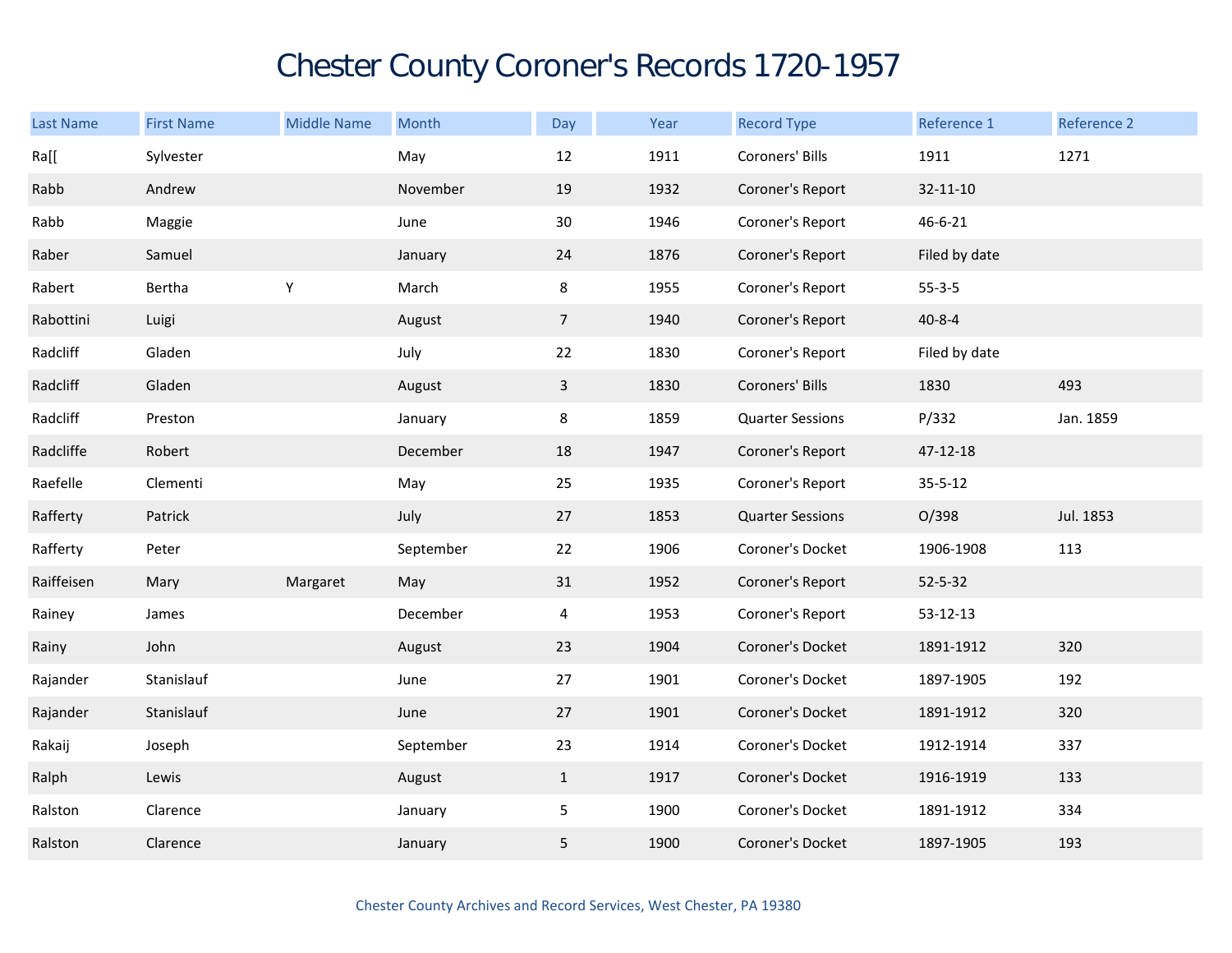| <b>Last Name</b> | <b>First Name</b> | <b>Middle Name</b> | <b>Month</b> | Day             | Year | <b>Record Type</b>      | Reference 1   | <b>Reference 2</b> |
|------------------|-------------------|--------------------|--------------|-----------------|------|-------------------------|---------------|--------------------|
| Ralston          | Franklin          | M                  | January      | 18              | 1877 | Coroner's Report        | Filed by date |                    |
| Ralston          | Ralph             | ${\sf W}$          | April        | 8               | 1954 | Coroner's Report        | $54 - 4 - 11$ |                    |
| Ralston          | Robert            |                    | November     | 27              | 1857 | Coroner's Report        | Filed by date |                    |
| Ralston          | Robert            |                    | June         | $\mathbf{1}$    | 1858 | Coroners' Bills         | 1858          | 300                |
| Ramaley          | George            |                    | November     | 3               | 1947 | Coroner's Report        | 47-11-20      |                    |
| Rambler          | Orpha             | Elizabeth          | April        | 21              | 1913 | Coroner's Docket        | 1912-1914     | 181                |
| Rambo            | Charles           |                    | February     | 16              | 1945 | Coroner's Report        | 45-2-26       |                    |
| Rambo            | John              | Chester            | February     | 5               | 1955 | Coroner's Report        | $55 - 2 - 5$  |                    |
| Rambo            | mabel             |                    | December     | 31              | 1904 | Coroner's Docket        | 1891-1912     | 321                |
| Rambo            | Mable             |                    | December     | 31              | 1904 | Coroner's Docket        | 1897-1905     | 281                |
| Rambo            | Mable             |                    | January      | 9               | 1905 | Coroners' Bills         | 1905          | Filed by date      |
| Ramestine        | Elizabeth         |                    | March        | 31              | 1891 | Coroner's Report        | 1891-3-2      |                    |
| Ramey            | John              |                    | September    | 13              | 1904 | Coroners' Bills         | 1904          | Filed by date      |
| Ramey            | John              |                    | August       | 23              | 1904 | Coroner's Docket        | 1897-1905     | 192                |
| Ramirez          | Jose              |                    | January      | 16              | 1954 | Coroner's Report        | $54 - 1 - 11$ |                    |
| Ramsay           | Carroll           |                    | June         | 5               | 1930 | Coroner's Report        | $30 - 6 - 11$ |                    |
| Ramsey           | Catherine         |                    | November     | $\overline{2}$  | 1932 | Coroner's Report        | 32-11-17      |                    |
| Ramsey           | J                 | Morgan             | May          | $\overline{7}$  | 1886 | Coroners' Bills         | 1886          | 1350               |
| Ramsey           | Jacob             |                    | October      | 10              | 1858 | <b>Quarter Sessions</b> | P/314         | Oct. 1858          |
| Ramsey           | Jane              |                    | September    | 11              | 1940 | Coroner's Report        | $40 - 9 - 10$ |                    |
| Ramstine         | William           | В                  | November     | 30              | 1914 | Coroner's Docket        | 1912-1914     | 360                |
| Ranck            | Charles           | ${\sf W}$          | April        | 15              | 1906 | Coroner's Docket        | 1906-1908     | 41                 |
| Ranck            | William           | $\mathsf H$        | January      | 30 <sup>°</sup> | 1952 | Coroner's Report        | $52 - 1 - 22$ |                    |
| Randall          | E.                | Grant              | December     | 5               | 1943 | Coroner's Report        | 43-12-4       |                    |
| Randler          | Levi              | $\sf S$            | December     | 11              | 1916 | Coroner's Docket        | 1916-1920     | 58                 |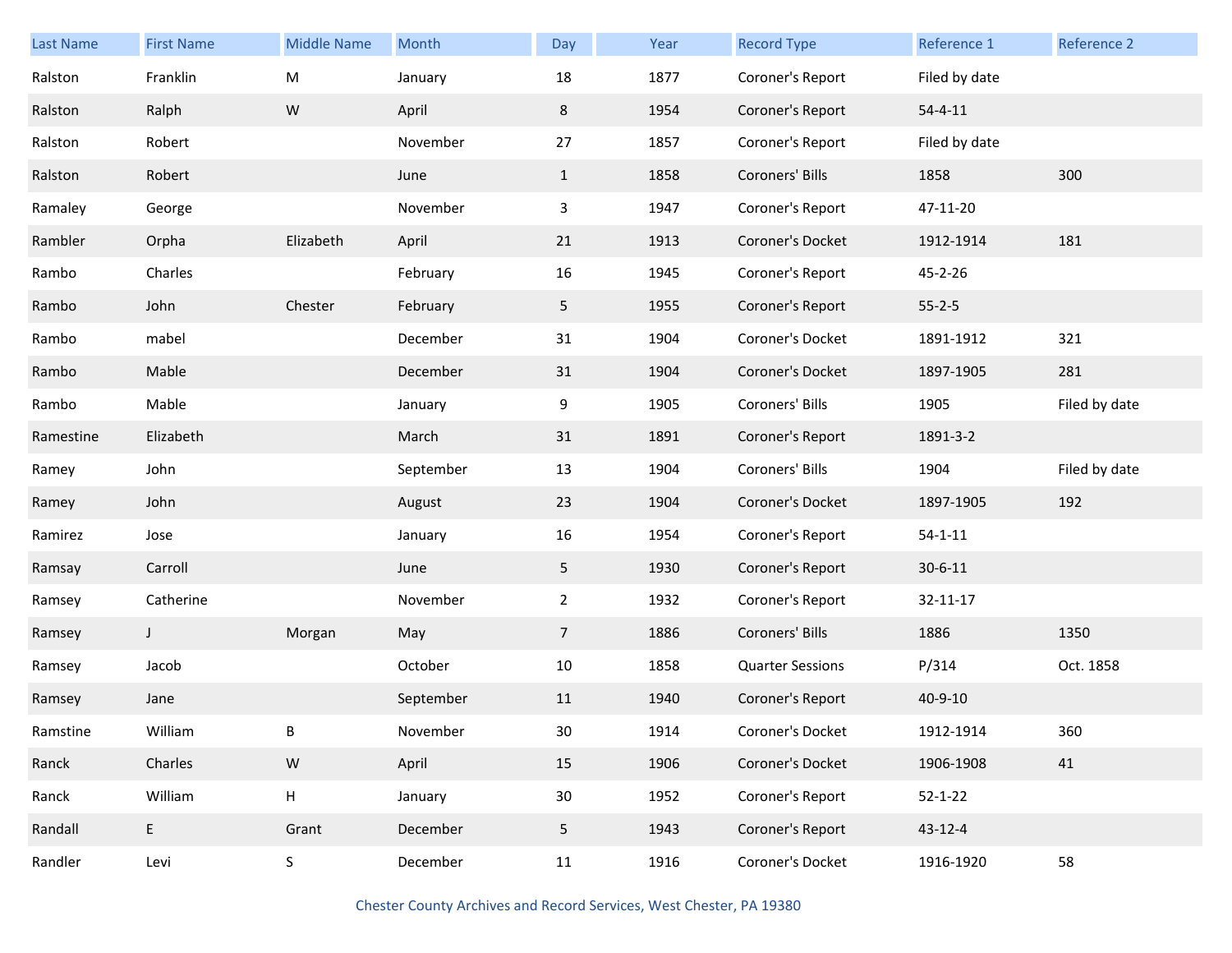| <b>Last Name</b> | <b>First Name</b> | <b>Middle Name</b> | Month    | Day            | Year | <b>Record Type</b> | Reference 1    | Reference 2   |
|------------------|-------------------|--------------------|----------|----------------|------|--------------------|----------------|---------------|
| Randolph         | Augustus          |                    | April    | 25             | 1941 | Coroner's Report   | $41 - 4 - 17$  |               |
| Ranieri          | Dominick          |                    | March    | 26             | 1919 | Coroner's Docket   | 1916-1920      | 153           |
| Rankins          | Andrew            |                    | March    | 10             | 1945 | Coroner's Report   | $45 - 3 - 4$   |               |
| Raposch          | Mike              |                    | December | $\mathbf{1}$   | 1901 | Coroner's Docket   | 1891-1912      | 319           |
| Raposch          | Mike              |                    | February | 20             | 1902 | Coroners' Bills    | 1901           | Filed by date |
| Rapp             | Edith             | May                | October  | 23             | 1950 | Coroner's Report   | $50-10-21$     |               |
| Rapp             | John              |                    | March    | 29             | 1942 | Coroner's Report   | 42-3-21        |               |
| Rapp             | Joseph            | P                  | April    | 20             | 1938 | Coroner's Report   | 38-4-12        |               |
| Rapp             | Sylvester         |                    | May      | 9              | 1911 | Coroner's Report   | Filed by date  |               |
| Rapp             | Sylvester         |                    | May      | 9              | 1911 | Coroner's Docket   | 1909-1911      | 323           |
| Rascob           | Carl              |                    | November | 18             | 1908 | Coroners' Bills    | 1908           | Filed by date |
| Rasser           | J                 | Morton             | October  | 3              | 1889 | Coroners' Bills    | 1889           | Filed by Date |
| Rastelli         | Michael           |                    | November | 15             | 1902 | Coroners' Bills    | 1902           | 2890          |
| Rastelli         | Michele           |                    | November | $\overline{7}$ | 1902 | Coroner's Docket   | 1891-1912      | 334           |
| Rastilli         | Michael           |                    | November | 7 <sup>7</sup> | 1902 | Coroner's Docket   | 1897-1905      | 193           |
| Rattiere         | James             |                    | March    | 15             | 1936 | Coroner's Report   | $36 - 3 - 8$   |               |
| Rauschwendal     | John              | G                  | June     | 22             | 1949 | Coroner's Report   | 49-6-14        |               |
| Ravizza          | Josephine         |                    | November | 5              | 1950 | Coroner's Report   | $50 - 11 - 18$ |               |
| Rawls            | Lillian           |                    | May      | 6              | 1953 | Coroner's Report   | $53 - 5 - 6$   |               |
| Rawn             | Mary              | Jane               | May      | 22             | 1931 | Coroner's Report   | $31 - 5 - 3$   |               |
| Rawnsley         | Frank             | W                  | August   | $\overline{7}$ | 1955 | Coroner's Report   | $55 - 8 - 5$   |               |
| Ray              | Samuel            | $\mathsf J$        | July     | 17             | 1930 | Coroner's Report   | $30 - 7 - 5$   |               |
| Ray              | William           |                    | August   | $\mathbf{3}$   | 1912 | Coroner's Docket   | 1912-1914      | 96            |
| Ray              | William           | David              | August   | 24             | 1940 | Coroner's Report   | 40-8-20        |               |
| Raylman          | May               | ${\sf W}$          | December | 13             | 1942 | Coroner's Report   | $42 - 12 - 8$  |               |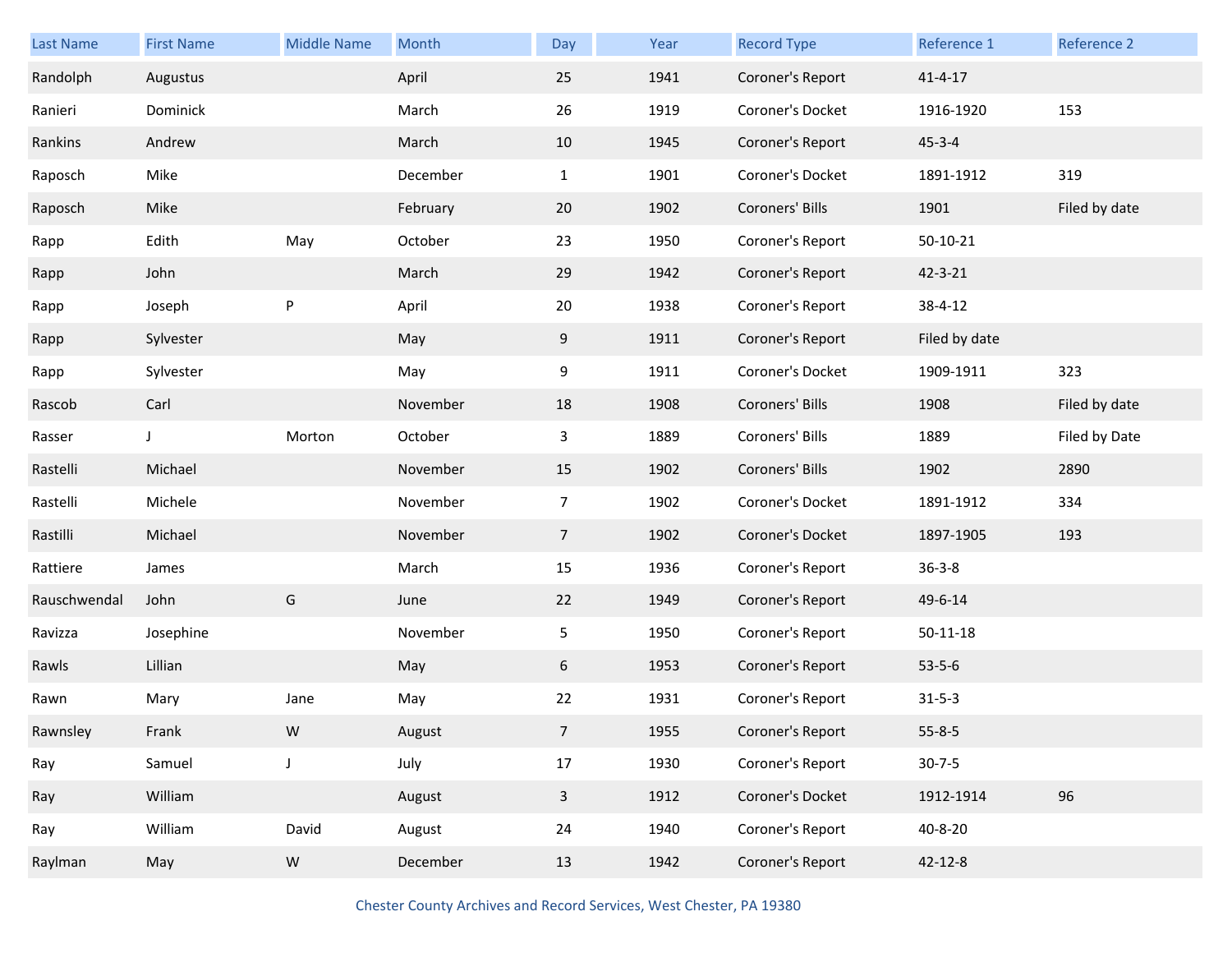| <b>Last Name</b> | <b>First Name</b> | <b>Middle Name</b> | Month    | Day            | Year | <b>Record Type</b>      | Reference 1   | Reference 2   |
|------------------|-------------------|--------------------|----------|----------------|------|-------------------------|---------------|---------------|
| Raymond          | Annie             |                    | October  | 28             | 1915 | Coroner's Docket        | 1915          | 93            |
| Rayso            | Palmer            | R                  | August   | 28             | 1943 | Coroner's Report        | 43-8-17       |               |
| Rayson           | Frederic          |                    | October  | 27             | 1902 | Coroner's Docket        | 1897-1905     | 193           |
| Rayson           | Frederick         |                    | December | 19             | 1902 | Coroners' Bills         | 1902          | Filed by date |
| Rayson           | Frederick         |                    | October  | 27             | 1902 | Coroner's Docket        | 1891-1912     | 332           |
| Rea              | Barbara           | $\mathsf{A}$       | December | 26             | 1940 | Coroner's Report        | 40-12-18      |               |
| Reaburn          | Mary              |                    | February | 12             | 1849 | <b>Quarter Sessions</b> | O/73          | Jan. 1849     |
| Read             | James             |                    | July     | 4              | 1897 | Coroner's Docket        | 1891-1912     | 332           |
| Read             | James             |                    | July     | $\overline{4}$ | 1897 | Coroner's Docket        | 1897-1905     | 194           |
| Read             | James             |                    | July     | 9              | 1897 | Coroners' Bills         | 1897          | 2190          |
| Read             | John              |                    | July     | 18             | 1859 | <b>Quarter Sessions</b> | P/374         | Aug. 1859     |
| Read             | Nathaniel         |                    | October  | 11             | 1815 | Coroner's Report        | Filed by date |               |
| ready            | John              |                    | May      | 16             | 1903 | Coroner's Docket        | 1891-1912     | 333           |
| Ready            | John              |                    | May      | 16             | 1903 | Coroner's Docket        | 1897-1905     | 196           |
| Reagan           | Lewis             | P                  | November | $\overline{2}$ | 1939 | Coroner's Report        | 39-11-20      |               |
| Reahm            | George            | E                  | October  | 25             | 1944 | Coroner's Report        | 44-10-18      |               |
| Reale            | Joseph            |                    | December | 5              | 1953 | Coroner's Report        | $53 - 12 - 5$ |               |
| Reardon          | John              | F                  | June     | 26             | 1934 | Coroner's Report        | $34 - 6 - 8$  |               |
| Reardon          | Richard           | ${\sf N}$          | January  | 21             | 1895 | Coroners' Bills         | 1895          | 139           |
| Reardon          | Richard           | N                  | January  | 20             | 1895 | Coroner's Report        | 1895-1-4      |               |
| Reason           | Calvin            | J                  | June     | 22             | 1930 | Coroner's Report        | $30 - 6 - 5$  |               |
| Reason           | Charles           |                    | April    | 29             | 1908 | Coroners' Bills         | 1908          | Filed by date |
| Reason           | Charles           |                    | April    | 26             | 1908 | Coroner's Docket        | 1906-1908     | 359           |
| Reason           | Jesse             | Edward             | December | 8              | 1955 | Coroner's Report        | $55 - 12 - 7$ |               |
| Reber            | George            | M                  | May      | 26             | 1895 | Coroner's Report        | 1895-5-2      |               |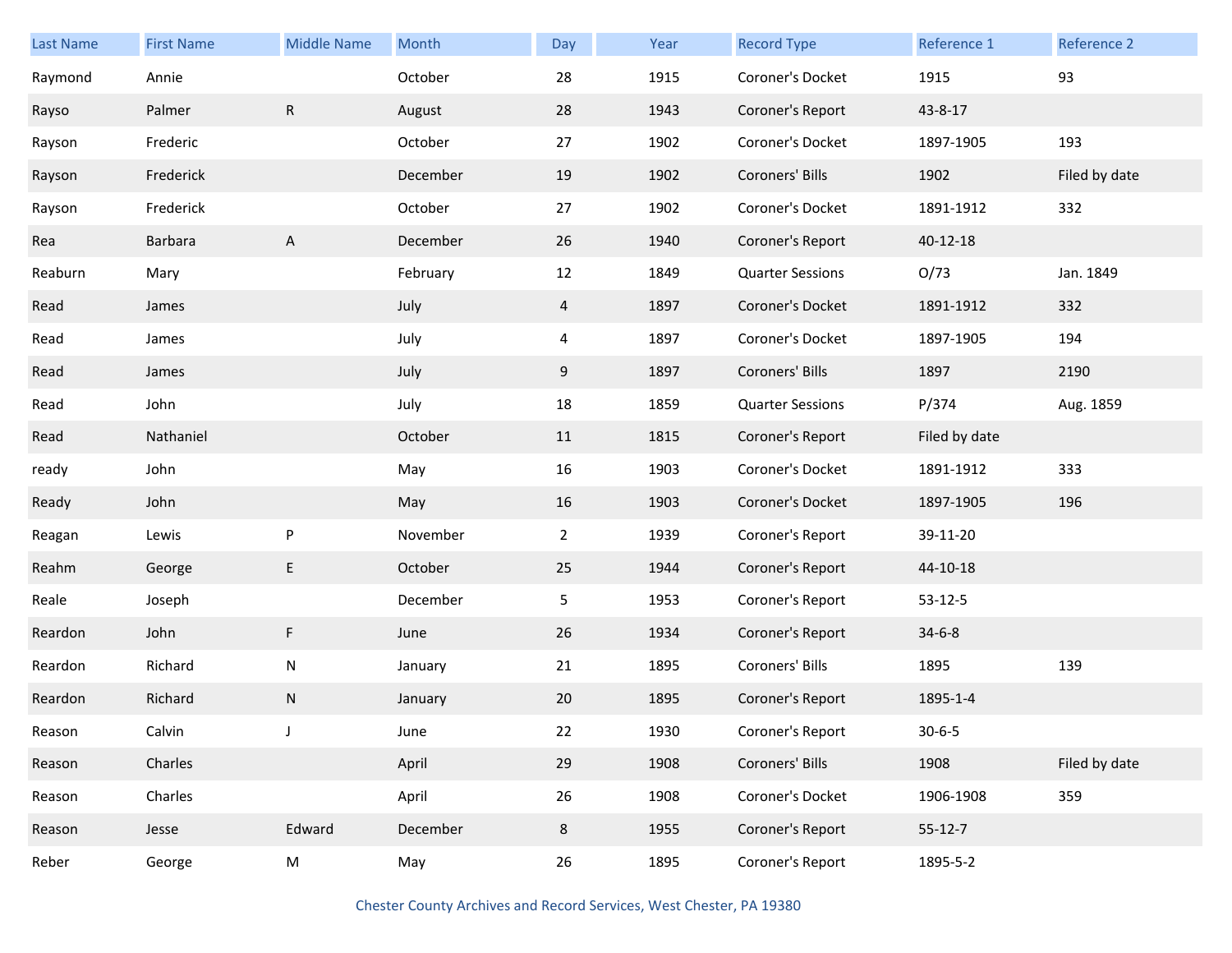| Last Name | <b>First Name</b> | <b>Middle Name</b> | Month     | Day          | Year | <b>Record Type</b> | Reference 1   | Reference 2   |
|-----------|-------------------|--------------------|-----------|--------------|------|--------------------|---------------|---------------|
| Reber     | Joseph            |                    | January   | 10           | 1952 | Coroner's Report   | $52 - 1 - 8$  |               |
| Reber     | Ralph             | Н                  | February  | 12           | 1950 | Coroner's Report   | $50 - 2 - 13$ |               |
| Reburn    | George            | Albert             | November  | $2^{\circ}$  | 1937 | Coroner's Report   | $37 - 11 - 2$ |               |
| Reburn    | Samuel            | Edgar              | October   | 4            | 1943 | Coroner's Report   | 43-10-2       |               |
| Rector    | Eluie             |                    | October   | 15           | 1943 | Coroner's Report   | 43-10-5       |               |
| Rector    | Walter            |                    | August    | 22           | 1940 | Coroner's Report   | $40 - 8 - 18$ |               |
| Redcliff  | Amer              |                    | May       | $2^{\circ}$  | 1833 | Coroners' Bills    | 1833          | 41            |
| Redd      | Claudia           |                    | August    | 22           | 1951 | Coroner's Report   | $51 - 8 - 31$ |               |
| Redden    | Joseph            |                    | December  | $\mathbf{1}$ | 1951 | Coroner's Report   | $51 - 12 - 1$ |               |
| Reddy     | Thomas            |                    | August    | 25           | 1904 | Coroner's Docket   | 1891-1912     | 335           |
| Reddy     | Thomas            |                    | September | 13           | 1904 | Coroners' Bills    | 1904          | Filed by date |
| Reddy     | Thomas            |                    | August    | 25           | 1904 | Coroner's Docket   | 1897-1905     | 195           |
| Redfern   | Francis           |                    | June      | 10           | 1911 | Coroner's Docket   | 1909-1911     | 336           |
| Redfern   | Francis           |                    | June      | 12           | 1911 | Coroners' Bills    | 1911          | Filed by date |
| Redfern   | Mary              |                    | January   | 11           | 1937 | Coroner's Report   | $37-1-9$      |               |
| Redgeby   | jacob             |                    | September | 13           | 1911 | Coroners' Bills    | 1911          | Filed by date |
| Redman    | Annie             |                    |           |              | 1886 | Coroners' Bills    | 1886          | 1521          |
| Redman    | Annie             |                    | May       | 25           | 1886 | Coroners' Bills    | 1886          | 1509          |
| Redman    | Guy               | Carlton            | March     | 17           | 1950 | Coroner's Report   | $50 - 3 - 10$ |               |
| Redman    | Henry             |                    | November  | 16           | 1887 | Coroners' Bills    | 1887          | 2617          |
| Redman    | Henry             |                    | November  | 14           | 1887 | Coroners' Bills    | 1887          | 2686          |
| Reece     | John              | D                  | September | 13           | 1894 | Coroners' Bills    | 1894          | 2405          |
| Reece     | ${\sf W}$         | ${\sf R}$          | December  | 18           | 1905 | Coroners' Bills    | 1905          | Filed by date |
| Reed      | Bonnie            | Marcia             | January   | 22           | 1945 | Coroner's Report   | $45 - 1 - 16$ |               |
| Reed      | Charles           |                    | August    | 24           | 1933 | Coroner's Report   | $33 - 8 - 11$ |               |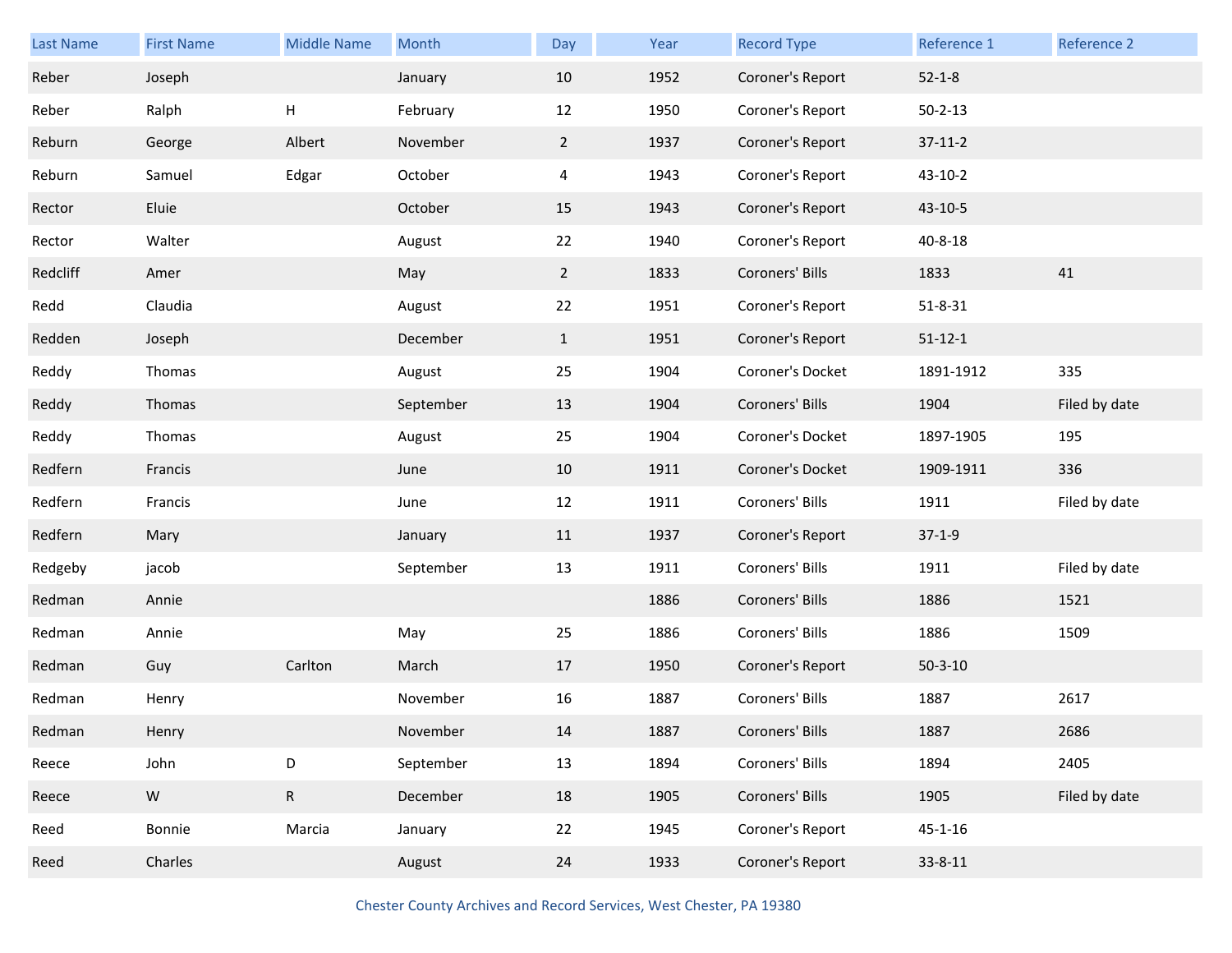| Last Name | <b>First Name</b> | <b>Middle Name</b> | <b>Month</b> | Day            | Year | <b>Record Type</b>      | Reference 1   | Reference 2   |
|-----------|-------------------|--------------------|--------------|----------------|------|-------------------------|---------------|---------------|
| Reed      | Edward            |                    | August       | 17             | 1948 | Coroner's Report        | $48 - 8 - 8$  |               |
| Reed      | Edward            | E                  | February     | 22             | 1891 | Coroner's Report        | 1891-2-1      |               |
| Reed      | Edwin             |                    | March        | $\overline{4}$ | 1891 | Coroners' Bills         | 1891          | 455           |
| Reed      | Frank             | H                  | July         | 10             | 1895 | Coroner's Report        | 1895-7-10     |               |
| Reed      | Hannah            | A                  | March        | 19             | 1890 | Coroners' Bills         | 1890          | 471           |
| Reed      | Horace            | $\mathsf{J}$       | November     | 17             | 1885 | Coroners' Bills         | 1885          | Filed by Date |
| Reed      | Jules             |                    | August       | 15             | 1898 | Coroners' Bills         | 1898          | 2120          |
| Reed      | Jules             |                    | August       | 15             | 1898 | Coroner's Docket        | 1897-1905     | 194           |
| Reed      | Jules             |                    | August       | 15             | 1898 | Coroner's Docket        | 1891-1912     | 321           |
| Reed      | Lewis             |                    | October      | 6              | 1944 | Coroner's Report        | $44 - 10 - 4$ |               |
| Reed      | Maggie            |                    | May          | 14             | 1888 | Coroners' Bills         | 1888          | Filed by Date |
| Reed      | Mary              | Ann                | November     | 18             | 1857 | <b>Quarter Sessions</b> | P/234         | Oct. 1857     |
| Reed      | Norman            |                    | March        | 16             | 1941 | Coroner's Report        | $41 - 3 - 16$ |               |
| Reed      | Sarah             |                    | February     | 23             | 1854 | <b>Quarter Sessions</b> | O/433         | Jan. 1854     |
| Reed      | Walter            |                    | July         | 28             | 1953 | Coroner's Report        | $53 - 7 - 11$ |               |
| Reed      | Walter            | J                  | February     | 25             | 1945 | Coroner's Report        | 45-2-19       |               |
| Reed      | William           |                    | April        | 16             | 1861 | <b>Quarter Sessions</b> | P/519         | Apr. 1861     |
| Reed      | William           |                    | April        | 17             | 1861 | Coroners' Bills         | 1861          | Filed by Date |
| Reed      | William           |                    | July         | 29             | 1861 | Coroners' Bills         | 1861          | 435           |
| Reed      | William           |                    | August       | 4              | 1890 | Coroners' Bills         | 1890          | 1748          |
| Reed      | William           |                    | June         | 5              | 1918 | Coroner's Docket        | 1916-1919     | 255           |
| Reed      | William           | James              | September    | 13             | 1951 | Coroner's Report        | $51-9-5$      |               |
| Reedar    | Micko             |                    | April        | 11             | 1892 | Coroner's Report        | 1892-4-1      |               |
| Reeder    | David             | Andrew             | June         | 24             | 1939 | Coroner's Report        | 39-6-14       |               |
| Reeder    | Joseph            | L                  | September    | 28             | 1934 | Coroner's Report        | $34-9-2$      |               |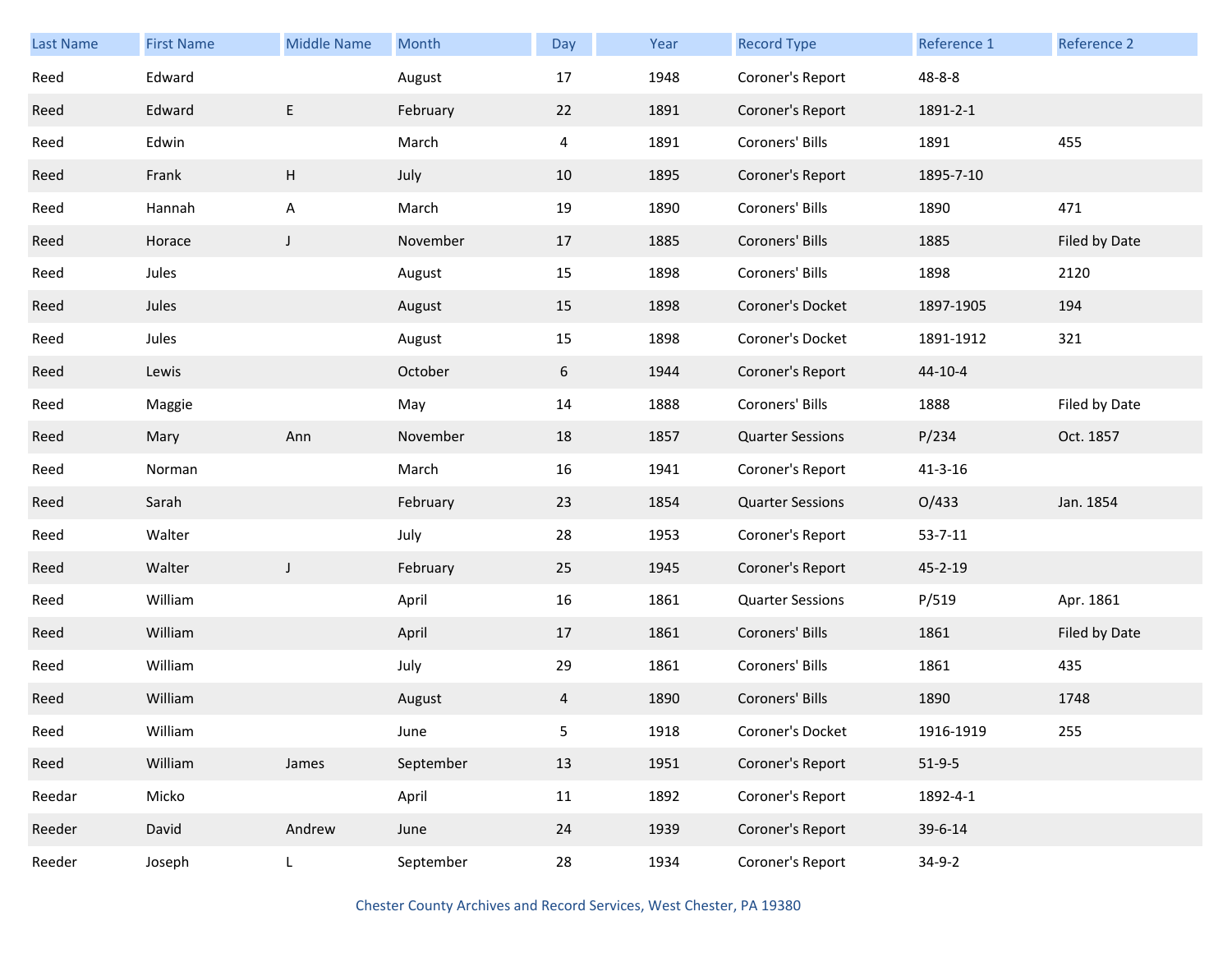| Last Name | <b>First Name</b> | <b>Middle Name</b> | Month     | Day             | Year | <b>Record Type</b>      | Reference 1   | Reference 2 |
|-----------|-------------------|--------------------|-----------|-----------------|------|-------------------------|---------------|-------------|
| Reel      | D                 | Landis             | June      | 27              | 1934 | Coroner's Report        | $34 - 6 - 10$ |             |
| Rees      | Charles           |                    | December  | 20              | 1831 | Coroner's Report        | Filed by date |             |
| Rees      | Charles           |                    | January   | 31              | 1832 | Coroners' Bills         | 1832          | 37          |
| Rees      | George            |                    | April     | 20              | 1941 | Coroner's Report        | $41 - 4 - 14$ |             |
| Rees      | Mary              |                    | August    | 24              | 1952 | Coroner's Report        | $52 - 8 - 9$  |             |
| Rees      | Thomas            | B                  | May       | $\overline{2}$  | 1904 | Coroners' Bills         | 1904          | 1178        |
| Rees      | Thomas            | B                  | April     | 26              | 1904 | Coroner's Docket        | 1891-1912     | 329         |
| Reese     | Annie             |                    | March     | 21              | 1945 | Coroner's Report        | $45 - 3 - 12$ |             |
| Reese     | H                 | E                  | June      | 12              | 1900 | Coroner's Docket        | 1891-1912     | 322         |
| Reese     | John              | D                  | September | 12              | 1894 | Coroner's Report        | 1894-9-2      |             |
| Reese     | N                 | E                  | June      | 12              | 1900 | Coroner's Docket        | 1897-1905     | 196         |
| Reese     | N                 | E                  | June      | 20              | 1900 | Coroners' Bills         | 1900          | 1911        |
| Reese     | Priscilla         |                    | February  | $7\overline{ }$ | 1891 | Coroner's Report        | 1891-2-4      |             |
| Reese     | Priscilla         |                    | February  | $\overline{7}$  | 1891 | Coroners' Bills         | 1891          | 364         |
| Reese     | Ralph             | E                  | July      | $2^{\circ}$     | 1913 | Coroner's Docket        | 1912-1914     | 203         |
| Reese     | Reese             |                    | January   | 29              | 1850 | <b>Quarter Sessions</b> | O/121         | Jan. 1850   |
| Reese     | Samuel            |                    | August    |                 | 1911 | Coroners' Bills         | 1911          | 1910        |
| Reese     | Susan             | R                  | May       | 19              | 1954 | Coroner's Report        | $54 - 5 - 22$ |             |
| Reese     | Thomas            | $\sf B$            | April     | 26              | 1904 | Coroner's Docket        | 1897-1905     | 197         |
| Reese     | W                 | R                  | December  | 16              | 1905 | Coroner's Docket        | 1897-1905     | 314         |
| Reese     | W                 | R                  | December  | 16              | 1905 | Coroner's Docket        | 1891-1912     | 317         |
| Reese     | Warren            | S                  | December  | 12              | 1939 | Coroner's Report        | 39-12-7       |             |
| Reeser    | Charles           | H                  | June      | 19              | 1948 | Coroner's Report        | 48-6-12       |             |
| Reeser    | Harry             | M                  | April     | 10              | 1945 | Coroner's Report        | $45 - 4 - 7$  |             |
| Reesey    | Elaine            | M                  | January   | $\overline{2}$  | 1938 | Coroner's Report        | $38 - 1 - 1$  |             |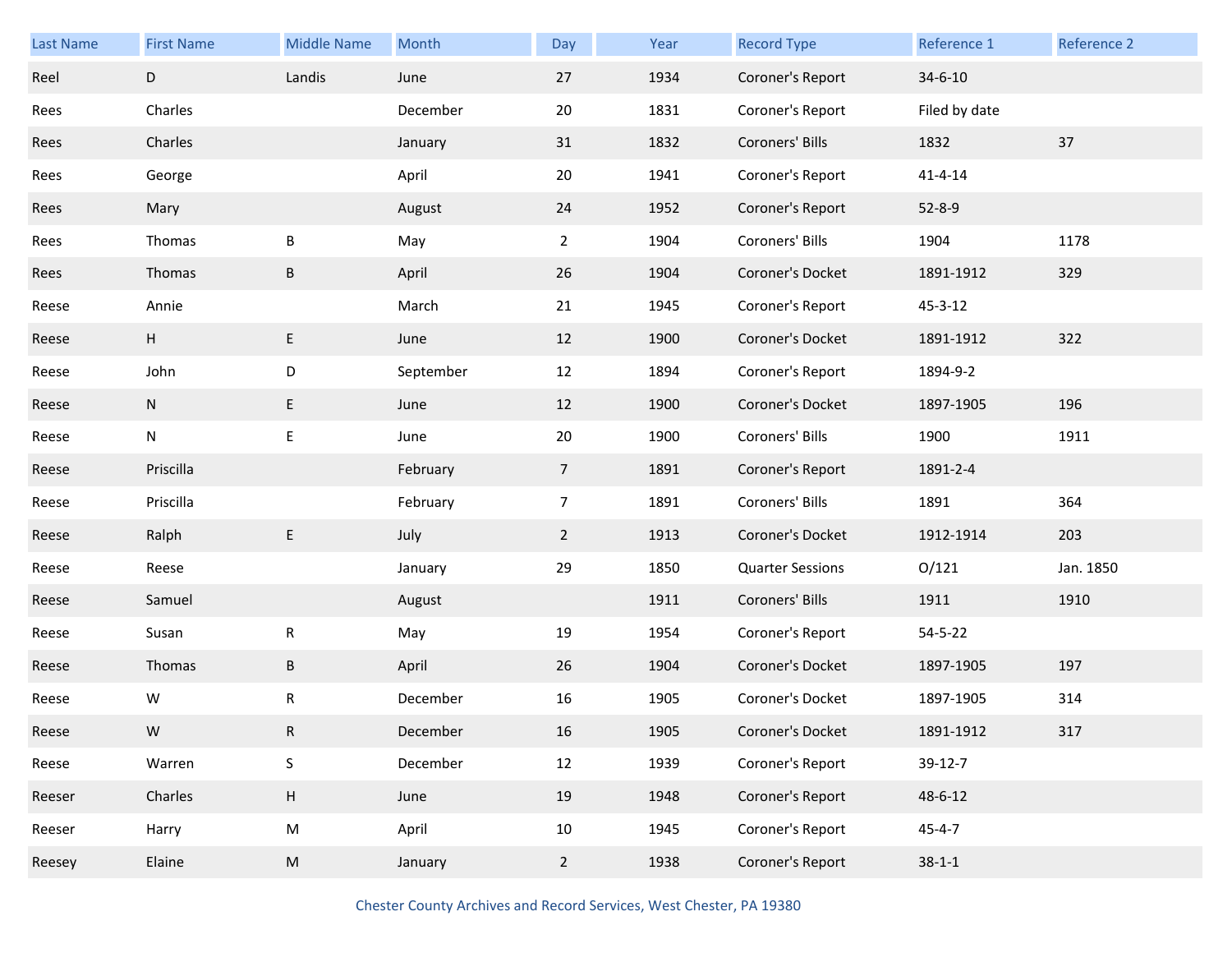| <b>Last Name</b> | <b>First Name</b> | <b>Middle Name</b> | Month    | Day            | Year | <b>Record Type</b>      | Reference 1    | Reference 2   |
|------------------|-------------------|--------------------|----------|----------------|------|-------------------------|----------------|---------------|
| Reeve            | John              | W                  | March    | 8              | 1909 | Coroners' Bills         | 1909           | Filed by date |
| Reeve            | John              | ${\sf W}$          | March    | 3              | 1909 | Coroner's Docket        | 1909-1911      | 25            |
| Reever           | Ida               |                    | December | 24             | 1936 | Coroner's Report        | 36-12-13       |               |
| Reeves           | Clifton           |                    | June     | 18             | 1943 | Coroner's Report        | 43-6-14        |               |
| Reeves           | Edward            | Rolen              | December | 27             | 1945 | Coroner's Report        | 45-12-22       |               |
| Reeves           | Jesse             |                    | December | 5              | 1933 | Coroner's Report        | $33 - 12 - 4$  |               |
| Reeves           | Lewis             |                    | April    | $\overline{7}$ | 1937 | Coroner's Report        | $37 - 4 - 11$  |               |
| Reeves           | Paul              |                    | April    | 25             | 1951 | Coroner's Report        | $51 - 1 - 23$  |               |
| Reeves           | Paul              |                    | January  | 29             | 1951 | Coroner's Report        | $51 - 1 - 22$  |               |
| Reeves           | Ralph             | $\mathsf{J}$       | January  | 6              | 1945 | Coroner's Report        | $45 - 1 - 18$  |               |
| Reeves           | Raymond           |                    | December | 15             | 1910 | Coroner's Docket        | 1909-1911      | 259           |
| Reeves           | Reynolds          |                    | December | 19             | 1910 | Coroners' Bills         | 1910           | Filed by date |
| Refford          |                   |                    | February | 4              | 1944 | Coroner's Report        | 44-1-28        |               |
| Refford          | Evan              | M                  | July     | 29             | 1933 | Coroner's Report        | $33 - 7 - 10$  |               |
| Refford          | John              | W                  | February | 4              | 1944 | Coroner's Report        | 44-1-28        |               |
| Refford          | Lloyd             | A                  | March    | 28             | 1939 | Coroner's Report        | 39-3-13        |               |
| Refford          | William           | Н                  | November | $\overline{7}$ | 1917 | Coroner's Docket        | 1916-1919      | 173           |
| Regal            | Frank             |                    | December | 28             | 1942 | Coroner's Report        | 42-12-14       |               |
| Regan            | Thomas            |                    | July     | 27             | 1853 | <b>Quarter Sessions</b> | O/398          | Jul. 1853     |
| Regent           | Richard           | P                  | February | 26             | 1917 | Coroner's Docket        | 1916-1919      | 95            |
| Regester         | Daniel            |                    | April    | 3              | 1859 | <b>Quarter Sessions</b> | P/354          | Apr. 1859     |
| Regester         | Gene              | Patrick            | December | 16             | 1951 | Coroner's Report        | $51 - 12 - 16$ |               |
| Reh              | Burt              |                    | July     | 31             | 1952 | Coroner's Report        | $52 - 7 - 33$  |               |
| Reibeling        | Mary              |                    | November | 11             | 1909 | Coroner's Docket        | 1909-1911      | 105           |
| Reibling         | William           | K                  | May      | 31             | 1901 | Coroner's Docket        | 1891-1912      | 337           |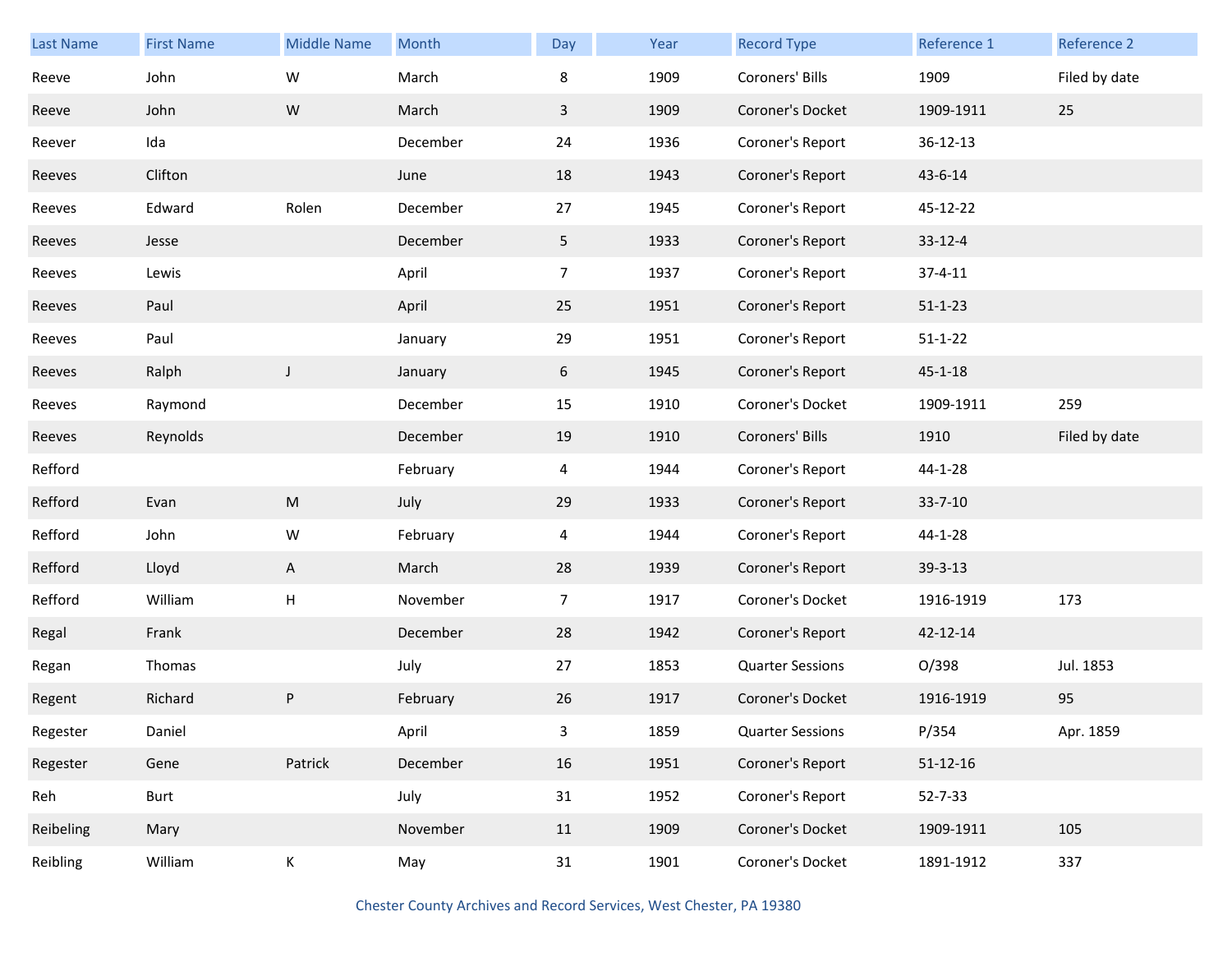| <b>Last Name</b> | <b>First Name</b> | <b>Middle Name</b> | Month     | Day            | Year | <b>Record Type</b>      | Reference 1   | Reference 2   |
|------------------|-------------------|--------------------|-----------|----------------|------|-------------------------|---------------|---------------|
| Reibling         | William           | К                  | June      | $\overline{4}$ | 1901 | Coroners' Bills         | 1901          | 1681          |
| Reibling         | William           | К                  | May       | 31             | 1901 | Coroner's Docket        | 1897-1905     | 200           |
| Reid             | Edward            | E                  | February  | 24             | 1891 | Coroners' Bills         | 1891          | 410           |
| Reid             | Frank             |                    | January   | $\mathbf{2}$   | 1942 | Coroner's Report        | $42 - 1 - 1$  |               |
| Reid             | Joseph            |                    | July      | 26             | 1951 | Coroner's Report        | $51 - 7 - 20$ |               |
| Reid             | William           |                    | October   | 24             | 1902 | Coroner's Docket        | 1891-1912     | 336           |
| Reid             | William           |                    | October   | 24             | 1902 | Coroner's Docket        | 1897-1905     | 197           |
| Reigel           | Calvin            |                    | November  | 29             | 1909 | Coroners' Bills         | 1909          | Filed by date |
| Reightneour      | Edger             |                    | April     | 20             | 1950 | Coroner's Report        | $50 - 4 - 10$ |               |
| Reigner          | Clinton           |                    | October   | 4              | 1936 | Coroner's Report        | $36 - 10 - 8$ |               |
| Reiley           | John              |                    | July      | 16             | 1860 | Coroners' Bills         | 1860          | 464           |
| Reiley           | John              |                    | May       | 11             | 1860 | <b>Quarter Sessions</b> | P/443         | Apr. 1860     |
| Reimer           | Frank             | A                  | April     | 10             | 1953 | Coroner's Report        | $53 - 4 - 10$ |               |
| Reinertson       | Jenny             | G                  | June      | 30             | 1945 | Coroner's Report        | 45-6-24       |               |
| Reis             | George            | ${\sf W}$          | May       | 19             | 1934 | Coroner's Report        | $34 - 5 - 4$  |               |
| Reis             | Joe               |                    | January   | 29             | 1918 | Coroner's Docket        | 1916-1919     | 218           |
| Reisinger        | Henry             |                    | November  | 26             | 1919 | Coroner's Docket        | 1916-1919     | 417           |
| Reitenbaugh      | Emma              | $\mathsf{H}%$      | August    | $\overline{2}$ | 1906 | Coroner's Docket        | 1906-1908     | 90            |
| Reitgel          | Elias             | $\mathsf O$        | September | 4              | 1906 | Coroner's Docket        | 1906-1908     | 107           |
| Reitnauer        | Monroe            |                    | September | 20             | 1910 | Coroner's Docket        | 1909-1911     | 227           |
| Remas            | Getro             |                    | December  | 28             | 1907 | Coroner's Docket        | 1906-1908     | 310           |
| Remes            | Gertrude          |                    | January   | 29             | 1908 | Coroners' Bills         | 1908          | 143           |
| Remick           | Anna              |                    | December  | $\mathbf{1}$   | 1897 | Coroners' Bills         | 1897          | 3894          |
| Remick           | Anna              |                    | November  | 29             | 1897 | Coroners' Bills         | 1897          | 3895          |
| Remley           | Lewis             |                    |           |                | 1887 | Coroners' Bills         | 1887          | 1573          |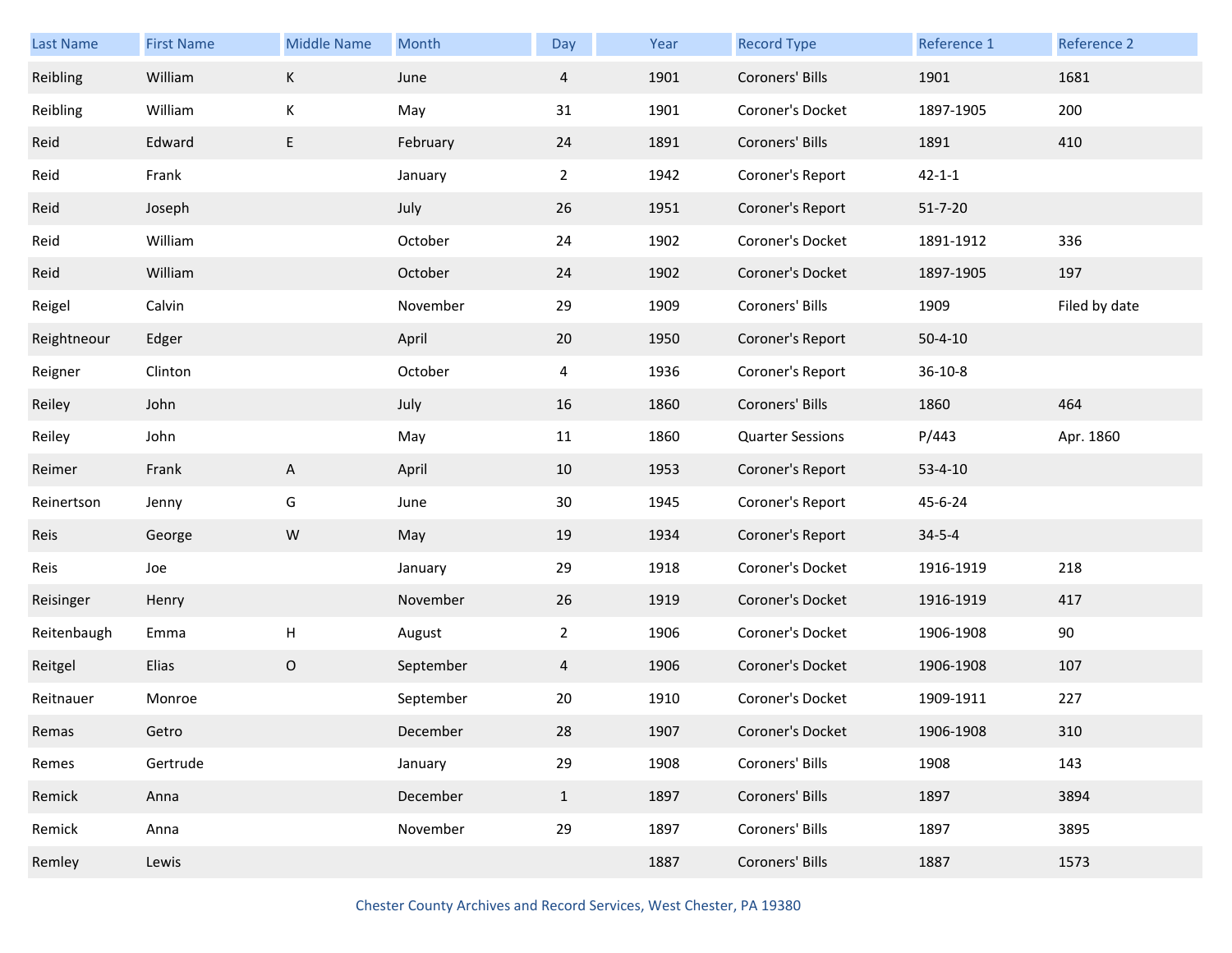| <b>Last Name</b> | <b>First Name</b> | <b>Middle Name</b> | Month     | Day            | Year | <b>Record Type</b> | Reference 1   | Reference 2   |
|------------------|-------------------|--------------------|-----------|----------------|------|--------------------|---------------|---------------|
| Remley           | Lewis             |                    | June      | 8              | 1887 | Coroners' Bills    | 1887          | 1574          |
| Renard           | Joseph            |                    | July      | 15             | 1902 | Coroners' Bills    | 1902          | 1755          |
| Rendus           | Andy              |                    | December  | $\overline{2}$ | 1902 | Coroner's Docket   | 1897-1905     | 196           |
| rendus           | Andy              |                    | December  | $\overline{2}$ | 1902 | Coroner's Docket   | 1891-1912     | 330           |
| Rendus           | Andy              |                    | December  | 19             | 1902 | Coroners' Bills    | 1902          | 3188          |
| Rennard          | Doroth            |                    | September | 5 <sub>1</sub> | 1946 | Coroner's Report   | $46 - 9 - 7$  |               |
| Rennard          | J                 | Brinton            | December  | 10             | 1900 | Coroner's Docket   | 1897-1905     | 195           |
| Rennard          | James             | <b>Brinton</b>     | December  | 10             | 1900 | Coroner's Docket   | 1891-1912     | 331           |
| Rennard          | Joseph            |                    | July      |                | 1902 | Coroner's Docket   | 1897-1905     | 197           |
| Rennard          | May               |                    | August    | 28             | 1914 | Coroner's Docket   | 1912-1914     | 329           |
| Rennick          | Anna              |                    | November  | 29             | 1897 | Coroner's Docket   | 1891-1912     | 333           |
| Renninger        | William           |                    | January   | 7 <sup>7</sup> | 1930 | Coroner's Report   | $30 - 1 - 4$  |               |
| Renno            | Ezra              |                    | May       | 22             | 1941 | Coroner's Report   | $41 - 5 - 16$ |               |
| Rennols          | John              | $\mathsf D$        |           |                |      | Coroners' Bills    | 1913          | Undated       |
| Renolds          | John              | F                  | April     | 8              | 1905 | Coroner's Docket   | 1897-1905     | 289           |
| Renolds          | John              | F                  | April     | 10             | 1905 | Coroners' Bills    | 1905          | Filed by date |
| Renrick          | Anna              |                    | November  | 29             | 1897 | Coroner's Docket   | 1897-1905     | 194           |
| Reppman          | Charles           |                    | March     | 5 <sub>1</sub> | 1907 | Coroner's Docket   | 1906-1908     | 171           |
| Resh             | John              |                    | August    | 6              | 1939 | Coroner's Report   | $39 - 8 - 5$  |               |
| Reshy            | Julia             |                    | September | 28             | 1945 | Coroner's Report   | 45-9-17       |               |
| Ressel           | Catherine         |                    | April     | 24             | 1911 | Coroners' Bills    | 1911          | 963           |
| Ressel           | Catherine         |                    | April     | 21             | 1911 | Coroner's Docket   | 1909-1911     | 319           |
| Ressell          | Catherine         |                    | April     | 24             | 1911 | Coroners' Bills    | 1911          | 969           |
| Reubincam        | Jones             |                    | January   | 13             | 1890 | Coroners' Bills    | 1890          | 66            |
| Reustle          | Hanna             | F                  | July      | 9              | 1955 | Coroner's Report   | $55 - 7 - 7$  |               |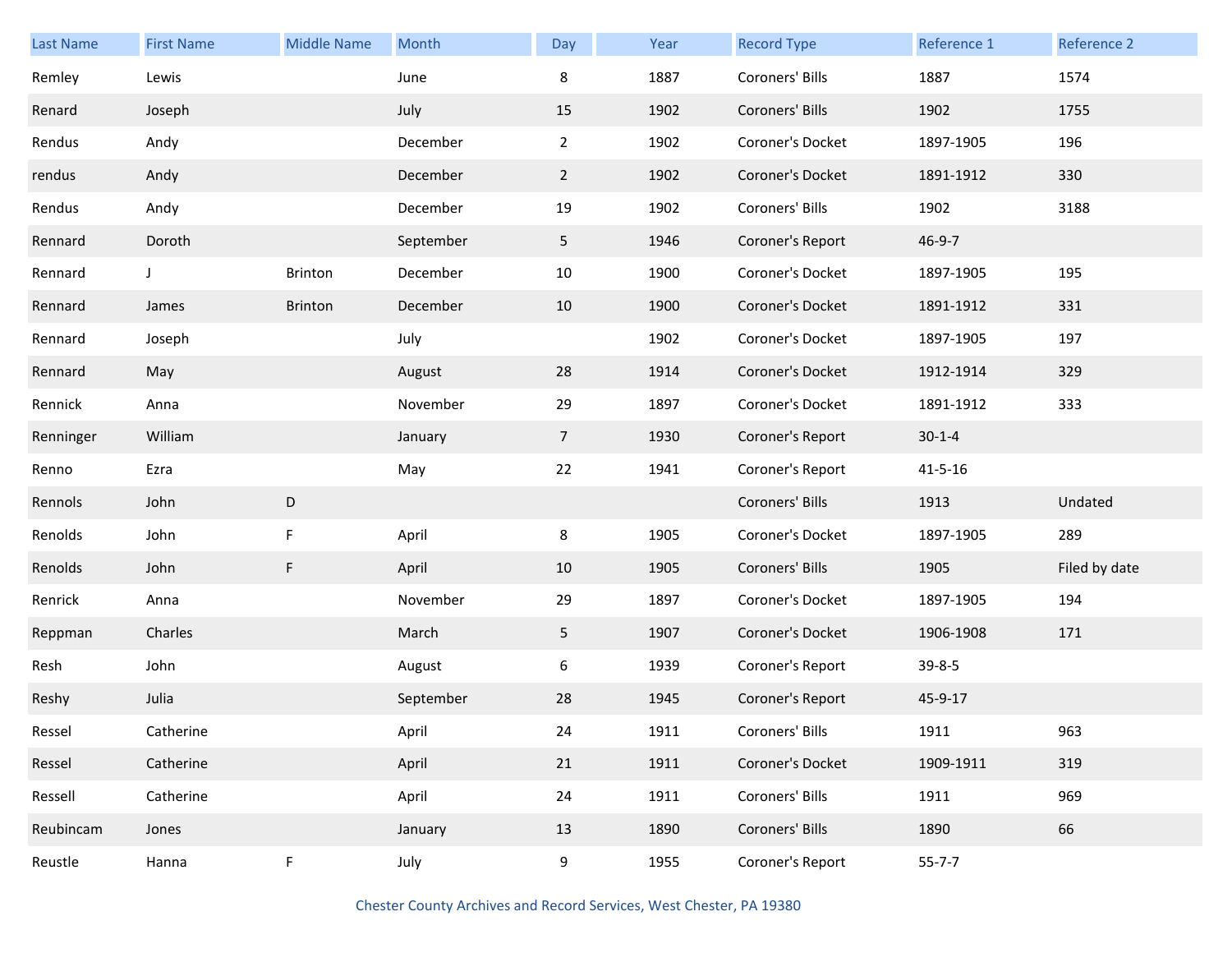| Last Name | <b>First Name</b> | <b>Middle Name</b> | Month    | Day            | Year | <b>Record Type</b>      | Reference 1    | Reference 2          |
|-----------|-------------------|--------------------|----------|----------------|------|-------------------------|----------------|----------------------|
| Reutter   | Fred              |                    | August   | 14             | 1944 | Coroner's Report        | 44-8-12        |                      |
| Revalod   | Michael           |                    | April    | 28             | 1899 | Coroner's Docket        | 1891-1912      | 331                  |
| Revalok   | Michael           |                    | April    | 28             | 1899 | Coroner's Docket        | 1897-1905      | 195                  |
| Rex       | Raymond           |                    | November | 23             | 1930 | Coroner's Report        | $30 - 11 - 4$  |                      |
| Reyburn   | Adaline           |                    | November | 12             | 1911 | Coroner's Docket        | 1909-1911      | 402                  |
| Reyburn   | Carrie            | Jane               | November | 29             | 1889 | Coroners' Bills         | 1889           | Filed by Date        |
| Reyburn   | james             | F                  | February | 15             | 1935 | Coroner's Report        | $35 - 2 - 8$   |                      |
| Reyburn   | John              |                    | April    | 26             | 1847 | <b>Quarter Sessions</b> | N/361          | Apr.-May 1847        |
| Reyburn   | Mary              |                    | May      | $\overline{4}$ | 1849 | Coroners' Bills         | 1849           | 96                   |
| Reyes     | Jesus             |                    | February | $\overline{7}$ | 1948 | Coroner's Report        | $48 - 2 - 3$   |                      |
| Reymos    | Charlotte         | Nancy              | February | $\overline{4}$ | 1947 | Coroner's Report        | $47 - 2 - 3$   |                      |
| Reynolds  | Cora              |                    | August   | 10             | 1948 | Coroner's Report        | 48-8-2         |                      |
| Reynolds  | Curtis            | $\sf B$            | October  | 30             | 1955 | Coroner's Report        | 55-10-21       |                      |
| Reynolds  | Elmer             | E                  | January  | 27             | 1940 | Coroner's Report        | $40 - 1 - 17$  |                      |
| Reynolds  | Gertrude          | E                  | November | 24             | 1954 | Coroner's Report        | $54 - 11 - 15$ |                      |
| Reynolds  | Hannah            | Ann                | October  | 29             | 1945 | Coroner's Report        | 45-10-18       |                      |
| Reynolds  | Israel            | P                  | July     | 21             | 1941 | Coroner's Report        | $41 - 7 - 15$  |                      |
| Reynolds  | Jacob             |                    | December | $\mathbf{1}$   | 1908 | Coroners' Bills         | 1908           | Filed by date        |
| Reynolds  | Jacob             |                    | January  | 10             | 1908 | Coroner's Docket        | 1906-1908      | 315                  |
| Reynolds  | Jacob             |                    | February | 14             | 1908 | Coroners' Bills         | 1908           | Filed by date        |
| Reynolds  | John              | C                  | May      | $30\,$         | 1857 | <b>Quarter Sessions</b> | P/166          | Apr. 1857 (See Edwin |
| Reynolds  | John              | $\mathsf T$        | April    | $\bf 8$        | 1905 | Coroner's Docket        | 1891-1912      | 326                  |
| Reynolds  | Manassa           | $\, {\sf B}$       | October  | 24             | 1903 | Coroner's Docket        | 1897-1905      | 197                  |
| Reynolds  | Manassa           | $\sf B$            | October  | 24             | 1903 | Coroner's Docket        | 1891-1912      | 327                  |
| Reynolds  | ${\sf R}$         | Earl               |          |                |      | Coroner's Report        | $56 - 4 - 10$  |                      |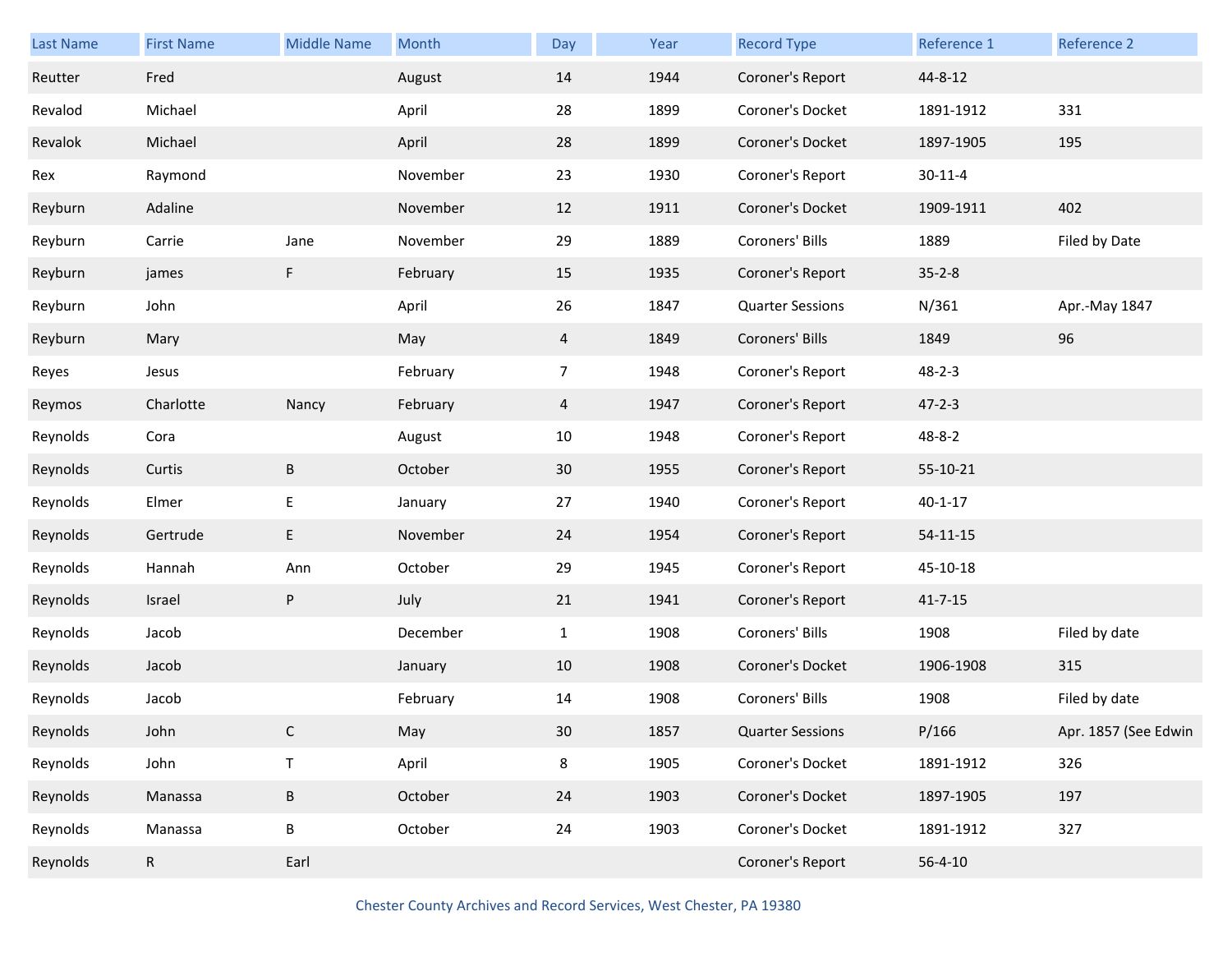| <b>Last Name</b> | <b>First Name</b> | <b>Middle Name</b> | Month     | Day            | Year | <b>Record Type</b> | Reference 1    | Reference 2   |
|------------------|-------------------|--------------------|-----------|----------------|------|--------------------|----------------|---------------|
| Reynolds         | William           | M                  | April     | 7              | 1940 | Coroner's Report   | $40 - 4 - 3$   |               |
| Rhoades          | Clarence          | E                  | November  | $\overline{7}$ | 1949 | Coroner's Report   | 49-11-5        |               |
| Rhoades          | Ernest            | Cecil              | May       | 16             | 1941 | Coroner's Report   | $41 - 5 - 9$   |               |
| Rhoades          | Harry             | E.                 | November  | 6              | 1949 | Coroner's Report   | 49-11-3        |               |
| Rhoades          | James             | H                  | December  | 5              | 1939 | Coroner's Report   | 39-12-4        |               |
| Rhoades          | Mary              | Ann                | September | 27             | 1909 | Coroners' Bills    | 1909           | 2504          |
| Rhoades          | Mary              | Ann                | September | 20             | 1909 | Coroner's Docket   | 1909-1911      | 87            |
| Rhoades          | Warren            | P                  | October   | $\mathbf{2}$   | 1939 | Coroner's Report   | $39-10-1$      |               |
| Rhoads           | Ellis             |                    | April     | 23             | 1935 | Coroner's Report   | $35 - 4 - 17$  |               |
| Rhoads           | Harry             | E                  | October   | 19             | 1932 | Coroner's Report   | $32 - 10 - 1$  |               |
| Rhoads           | Henry             |                    | June      | 28             | 1918 | Coroner's Docket   | 1916-1919      | 267           |
| Rhoads           | Joseph            | T                  | February  | 17             | 1913 | Coroner's Docket   | 1912-1914      | 167           |
| Rhoads           | Samuel            |                    | December  | 22             | 1887 | Coroners' Bills    | 1887           | Filed by Date |
| Rhoads           | William           | Henry              | March     | 24             | 1911 | Coroner's Docket   | 1909-1911      | 306           |
| Rhods            | William           | Henry              | March     | 28             | 1911 | Coroners' Bills    | 1911           | 719           |
| Rhone            | John              |                    | February  | $\mathbf{2}$   | 1918 | Coroner's Docket   | 1916-1919      | 219           |
| Rhorbach         | Frank             |                    | November  | 8              | 1909 | Coroner's Docket   | 1909-1911      | 103           |
| Rhorback         | Frank             |                    | November  | 8              | 1909 | Coroners' Bills    | 1909           | 3137          |
| Rhymer           | Marian            |                    | April     | 14             | 1955 | Coroner's Report   | $55 - 4 - 6$   |               |
| Riale            | Clara             | E                  | September | 8              | 1940 | Coroner's Report   | $40 - 9 - 4$   |               |
| Riale            | Harry             | Leslie             | November  | 15             | 1941 | Coroner's Report   | $41 - 11 - 14$ |               |
| Riale            | Hill              |                    | August    | 6              | 1904 | Coroner's Docket   | 1891-1912      | 336           |
| Riale            | Hill              |                    | August    | 6              | 1904 | Coroner's Docket   | 1897-1905      | 200           |
| Riale            | Hill              |                    | August    | 8              | 1904 | Coroners' Bills    | 1904           | Filed by date |
| Ricci            | Gemmi             |                    | April     | 7 <sup>7</sup> | 1930 | Coroner's Report   | $30 - 4 - 6$   |               |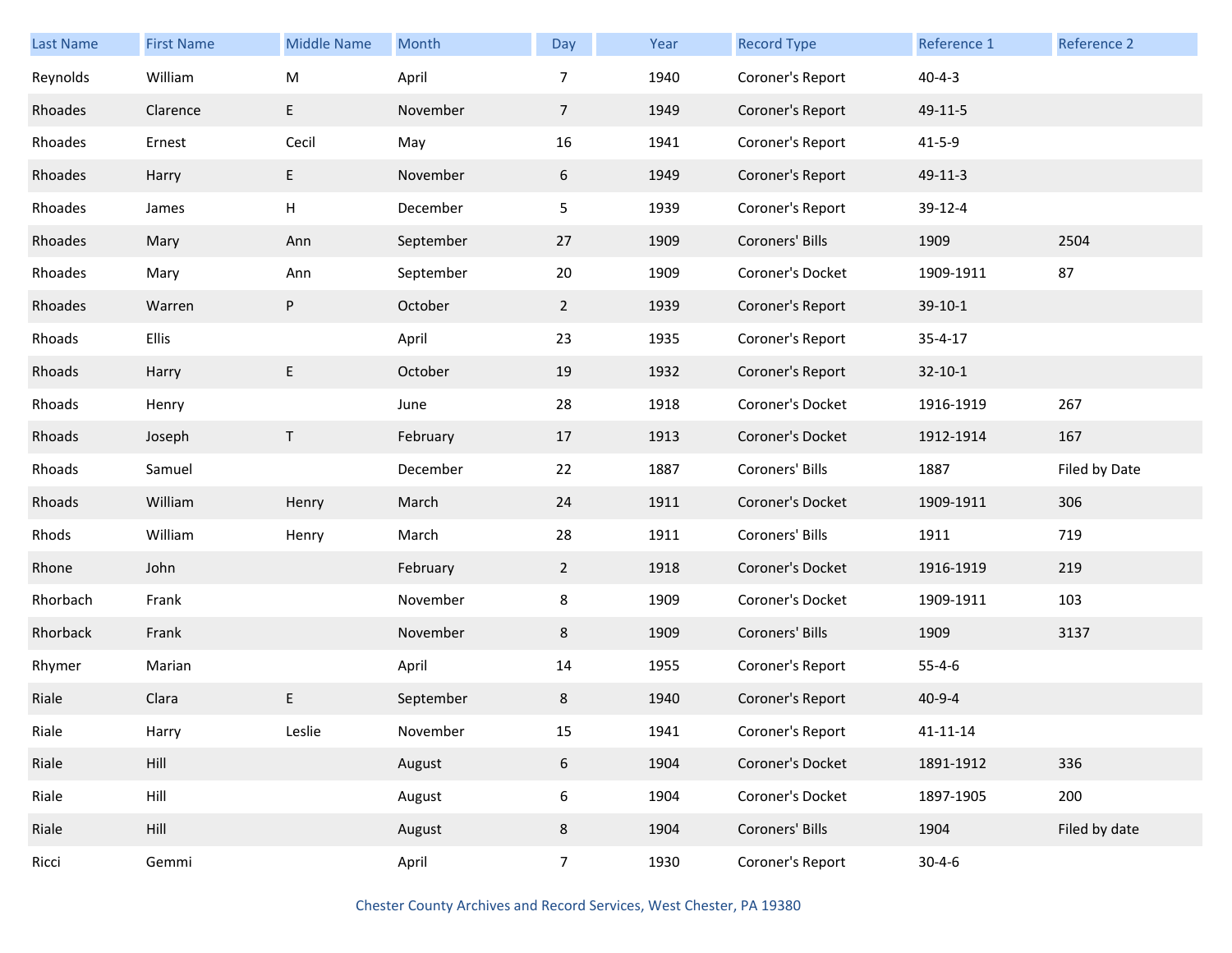| <b>Last Name</b> | <b>First Name</b> | <b>Middle Name</b> | Month     | Day            | Year | <b>Record Type</b> | Reference 1   | Reference 2   |
|------------------|-------------------|--------------------|-----------|----------------|------|--------------------|---------------|---------------|
| Rice             | Benjamin          |                    | June      | 16             | 1904 | Coroner's Docket   | 1891-1912     | 322           |
| Rice             | Benjamin          |                    | June      | 16             | 1904 | Coroner's Docket   | 1897-1905     | 200           |
| Rice             | Benjamin          |                    | June      | 29             | 1904 | Coroners' Bills    | 1904          | 1748          |
| Rice             | Charles           | D                  | August    | 13             | 1898 | Coroner's Docket   | 1897-1905     | 201           |
| Rice             | Charles           | D                  | August    | 19             | 1898 | Coroners' Bills    | 1898          | 2159          |
| Rice             | Charles           | D                  | August    | 13             | 1898 | Coroner's Docket   | 1891-1912     | 330           |
| Rice             | Charles           | D                  | August    | 16             | 1898 | Coroners' Bills    | 1898          | 2128          |
| Rice             | Charles           | Irwin              | September | 12             | 1948 | Coroner's Report   | 48-9-13       |               |
| Rice             | David             | Roy                | September | $\mathbf{1}$   | 1935 | Coroner's Report   | $35-9-1$      |               |
| Rice             | Edgar             |                    | August    | 13             | 1911 | Coroner's Docket   | 1909-1911     | 367           |
| Rice             | Edgar             |                    | August    | 21             | 1911 | Coroners' Bills    | 1911          | 1900          |
| Rice             | Harold            | V                  | January   | 11             | 1949 | Coroner's Report   | $49 - 1 - 11$ |               |
| Rice             | Jacob             | John               | May       | 5 <sub>1</sub> | 1917 | Coroner's Docket   | 1916-1920     | 77            |
| Rice             | John              |                    | December  | 17             | 1888 | Coroners' Bills    | 1888          | Filed by Date |
| Rice             | John              |                    | December  | 18             | 1888 | Coroners' Bills    | 1888          | 2904          |
| Rice             | Joseph            | L                  | October   | 20             | 1941 | Coroner's Report   | $41 - 10 - 3$ |               |
| Rice             | Lewis             |                    | September | 21             | 1910 | Coroner's Docket   | 1909-1911     | 230           |
| Rice             | Lewis             |                    | December  | 27             | 1910 | Coroners' Bills    | 1910          | Filed by date |
| Rice             | Lewis             |                    | September | 26             | 1910 | Coroners' Bills    | 1910          | 2432          |
| Rice             | Walter            |                    | October   | 23             | 1952 | Coroner's Report   | 52-10-19      |               |
| Rice             | Wyndal            | J                  | March     | 12             | 1933 | Coroner's Report   | $33 - 3 - 6$  |               |
| Ricer            | Harry             |                    | June      | 15             | 1902 | Coroner's Docket   | 1891-1912     | 341           |
| Ricer            | Harry             | ${\sf W}$          | June      | 16             | 1902 | Coroners' Bills    | 1902          | Filed by date |
| Ricer            | Harry             | ${\sf W}$          | June      | 15             | 1902 | Coroner's Docket   | 1897-1905     | 206           |
| Richards         | Charles           |                    | October   | 18             | 1902 | Coroner's Docket   | 1897-1905     | 201           |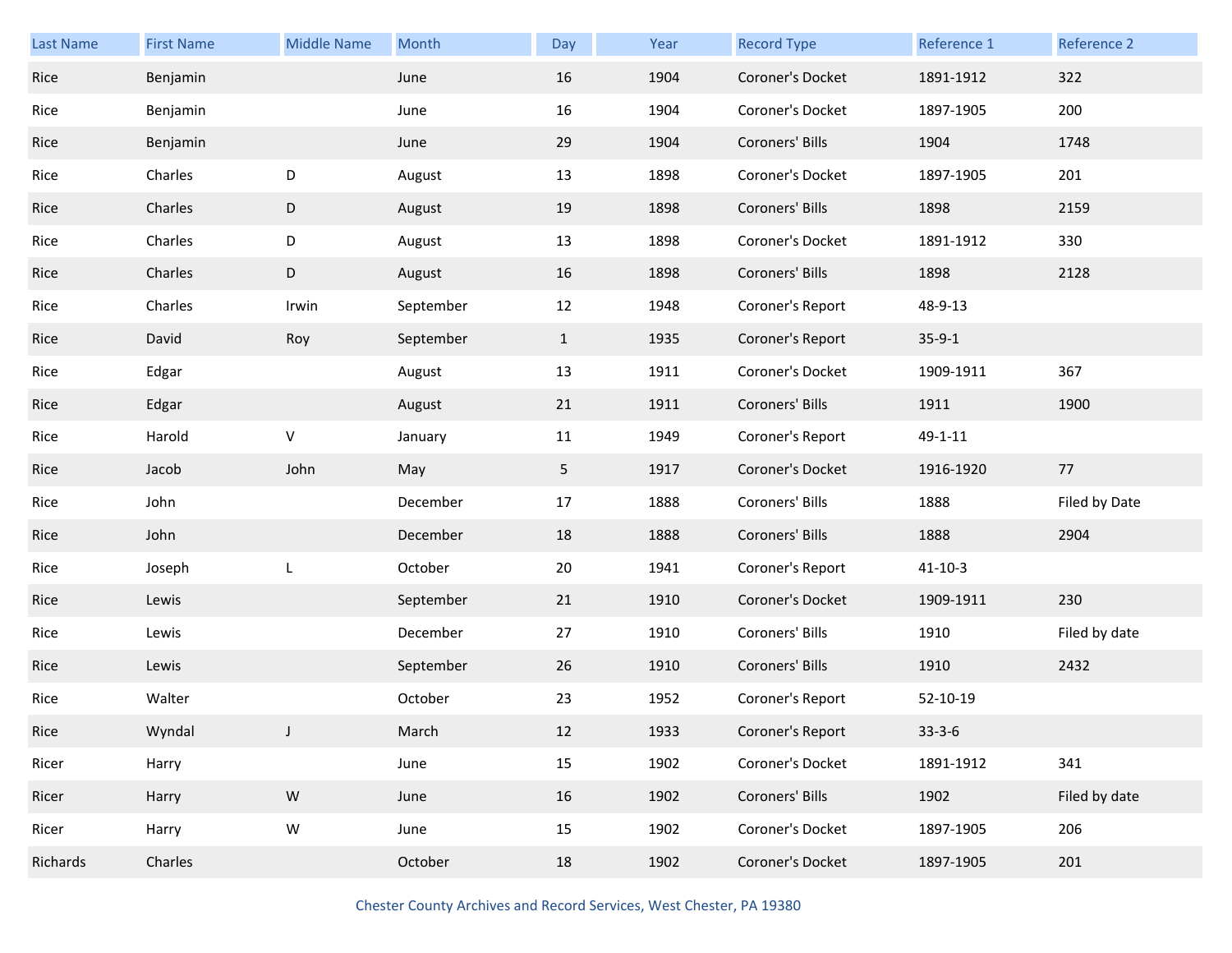| Last Name  | <b>First Name</b> | <b>Middle Name</b> | Month     | Day            | Year | <b>Record Type</b>      | Reference 1   | Reference 2   |
|------------|-------------------|--------------------|-----------|----------------|------|-------------------------|---------------|---------------|
| Richards   | Charles           |                    | November  | 25             | 1902 | Coroners' Bills         | 1902          | 2848          |
| Richards   | Charles           |                    | October   | 18             | 1902 | Coroner's Docket        | 1891-1912     | 335           |
| Richards   | Frances           | S                  | December  | 10             | 1918 | Coroner's Docket        | 1916-1919     | 324           |
| Richards   | Henry             | C                  | June      | 13             | 1897 | Coroner's Docket        | 1891-1912     | 326           |
| Richards   | Henry             | $\mathsf{C}$       | June      | $19\,$         | 1897 | Coroner's Docket        | 1897-1905     | 199           |
| Richards   | Jane              |                    | February  | 6              | 1934 | Coroner's Report        | $34 - 2 - 4$  |               |
| richards   | Madi              |                    | May       | 25             | 1955 | Coroner's Report        | $55 - 5 - 22$ |               |
| Richards   | Rowland           | A                  | September | $\overline{7}$ | 1947 | Coroner's Report        | 47-9-7        |               |
| Richards   | Virginia          |                    | November  | 6              | 1948 | Coroner's Report        | 48-11-2       |               |
| Richardson | (child of Susan)  |                    | October   | 27             | 1852 | Coroners' Bills         | 1852          | 216           |
| Richardson | Ann               |                    | October   | 8              | 1798 | Coroner's Report        | Filed by date |               |
| Richardson | Charles           | D                  | June      | 19             | 1944 | Coroner's Report        | 44-6-10       |               |
| Richardson | Edgar             |                    | July      | 14             | 1943 | Coroner's Report        | $43 - 7 - 4$  |               |
| Richardson | Elizabeth         |                    | February  | $\overline{2}$ | 1831 | Coroners' Bills         | 1831          | 32            |
| Richardson | Elizabeth         |                    | November  | 5              | 1836 | Coroner's Report        | Filed by date |               |
| Richardson | Frank             |                    | May       | $\mathbf{1}$   | 1918 | Coroner's Docket        | 1916-1919     | 244           |
| Richardson | George            | A                  | July      | 30             | 1941 | Coroner's Report        | $41 - 7 - 21$ |               |
| Richardson | George            | Malven             | August    | 22             | 1933 | Coroner's Report        | $33 - 8 - 1$  |               |
| Richardson | George            | T                  | December  | 25             | 1941 | Coroner's Report        | 41-12-32      |               |
| Richardson | James             |                    | February  | 18             | 1899 | Coroner's Docket        | 1891-1912     | 327           |
| Richardson | James             |                    | February  | 18             | 1899 | Coroner's Docket        | 1897-1905     | 198           |
| Richardson | Millie            |                    | September | 15             | 1950 | Coroner's Report        | $50-9-8$      |               |
| Richardson | Milton            |                    | July      | 16             | 1905 | Coroner's Docket        | 1891-1912     | 328           |
| Richardson | Milton            | H                  | July      | 21             | 1905 | Coroners' Bills         | 1905          | Filed by date |
| Richardson | Robert            | T                  | August    | $\overline{2}$ | 1862 | <b>Quarter Sessions</b> | Q/132         | Aug. 1862     |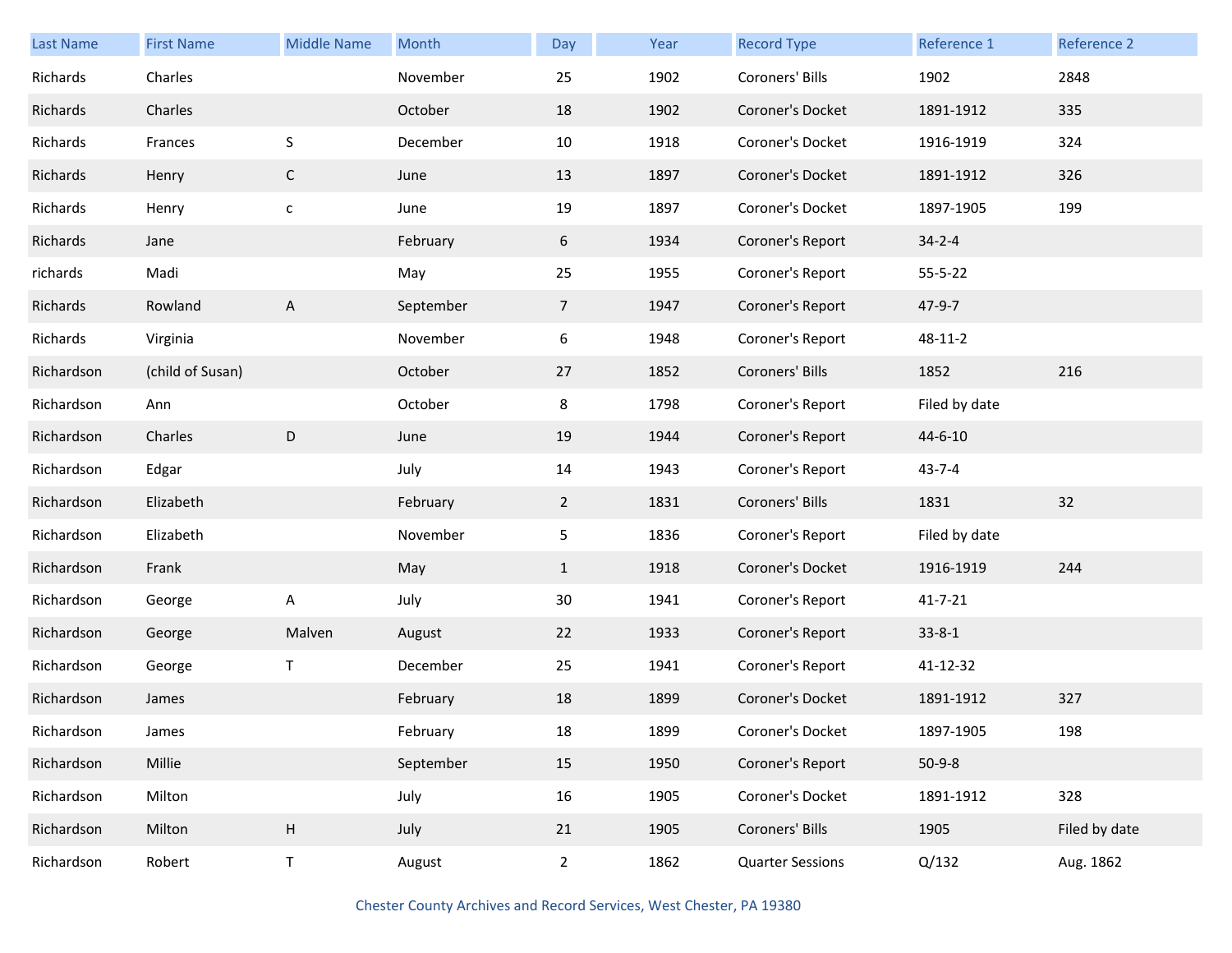| <b>Last Name</b> | <b>First Name</b> | <b>Middle Name</b> | Month     | Day            | Year | <b>Record Type</b>      | Reference 1   | Reference 2   |
|------------------|-------------------|--------------------|-----------|----------------|------|-------------------------|---------------|---------------|
| Richardson       | Samuel            |                    | June      | 5              | 1798 | Coroner's Report        | Filed by date |               |
| Richardson       | Samuel            |                    | February  | $\overline{7}$ | 1915 | Coroner's Docket        | 1915          | 9             |
| Richardson       | Stewart           |                    | November  | 17             | 1885 | Coroners' Bills         | 1885          | Filed by Date |
| Richardson       | William           |                    | October   | 6              | 1852 | Coroners' Bills         | 1852          | Filed by Date |
| Richardson       | William           |                    | November  | 30             | 1948 | Coroner's Report        | 48-11-16      |               |
| Richersen        | William           |                    | October   | 27             | 1852 | Coroners' Bills         | 1852          | 215           |
| Richeson         | William           |                    | October   | 22             | 1852 | Coroners' Bills         | 1852          | 210           |
| Richey           | Samuel            | J                  | May       | 24             | 1940 | Coroner's Report        | 40-5-16       |               |
| Richie           | Mollie            | $\mathsf{J}$       | February  | 28             | 1940 | Coroner's Report        | $40 - 2 - 23$ |               |
| Richmond         | John              |                    | April     | $\overline{2}$ | 1952 | Coroner's Report        | $52 - 4 - 2$  |               |
| Rick             | William           |                    | June      | 14             | 1940 | Coroner's Report        | $40 - 6 - 6$  |               |
| Rickenbaugh      | Valentine         |                    | June      | 22             | 1861 | <b>Quarter Sessions</b> | Q/24          | Aug. 1861     |
| Rickenbaugh      | Valentine         |                    | September | $\mathbf{3}$   | 1861 | Coroners' Bills         | 1861          | 545           |
| Rickert          | Gobliet           | F                  | October   | 4              | 1909 | Coroners' Bills         | 1909          | 2583          |
| Rickert          | Gottloeb          | F                  | September | 28             | 1909 | Coroner's Docket        | 1909-1911     | 89            |
| Rickliam         | Thomas            |                    | February  | 24             | 1893 | Coroners' Bills         | 1893          | 440           |
| Ricks            | Cheyney           | Randall            | September | 25             | 1918 | Coroner's Docket        | 1916-1919     | 293           |
| Ricks            | Clyde             | H                  | October   | 6              | 1945 | Coroner's Report        | 45-10-6       |               |
| Ricks            | Flora             |                    | April     | 9              | 1915 | Coroner's Docket        | 1915          | 30            |
| Ricks            | Orlando           |                    | December  | 25             | 1951 | Coroner's Report        | 51-12-25      |               |
| Ricks            | Robert            |                    | July      | 24             | 1940 | Coroner's Report        | $40 - 7 - 16$ |               |
| Riddell          | Helen             |                    | November  | 13             | 1950 | Coroner's Report        | $50-11-5$     |               |
| Riddle           | William           | $\mathsf F$        | January   | 17             | 1953 | Coroner's Report        | $53 - 1 - 25$ |               |
| Rider            | Bessie            |                    | January   | 22             | 1912 | Coroners' Bills         | 1912          | Filed by date |
| Rider            | Bessie            |                    | January   | 18             | 1912 | Coroner's Docket        | 1912-1914     | 11            |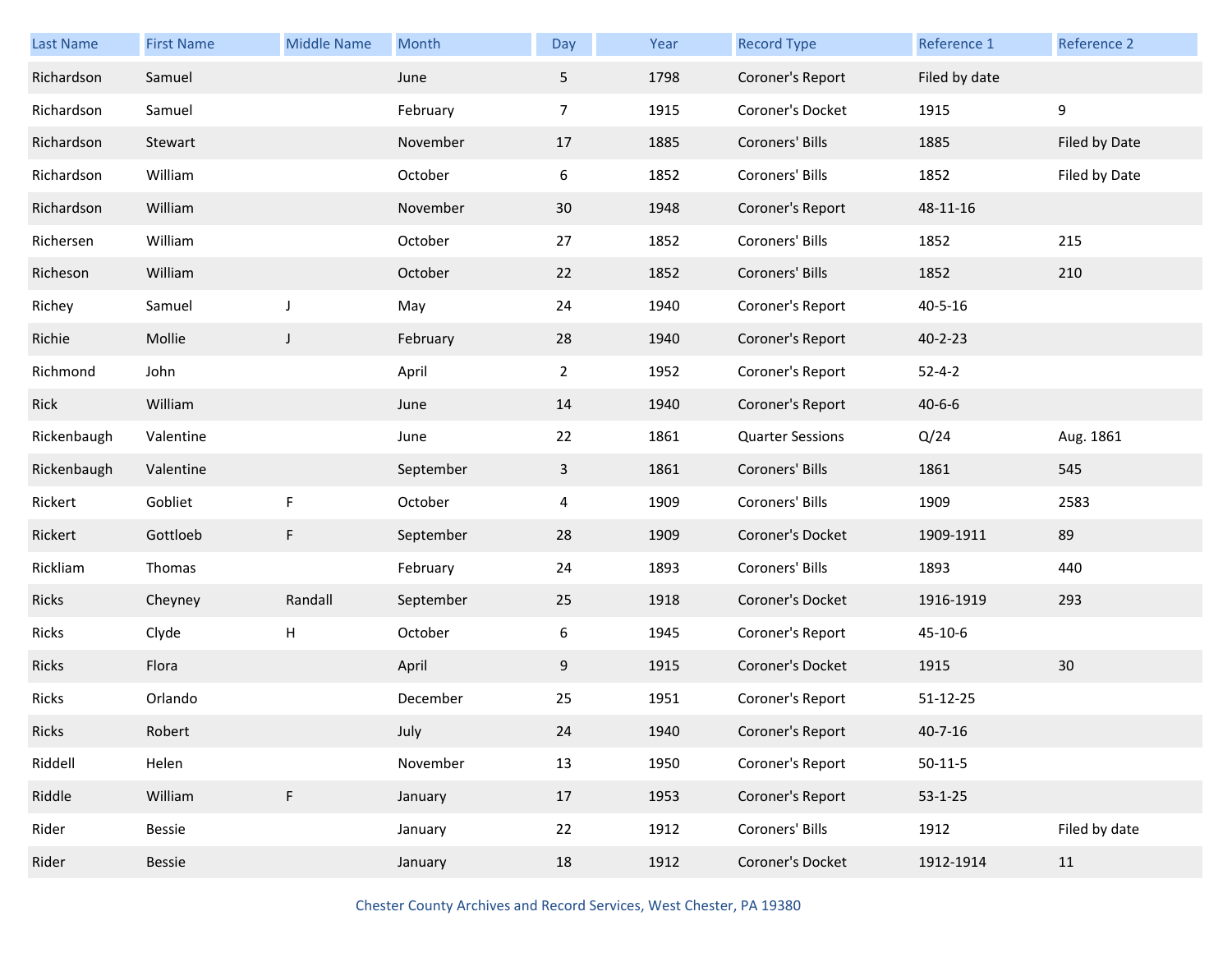| <b>Last Name</b> | <b>First Name</b> | <b>Middle Name</b> | Month     | Day          | Year | <b>Record Type</b> | Reference 1   | Reference 2   |
|------------------|-------------------|--------------------|-----------|--------------|------|--------------------|---------------|---------------|
| Ridgely          | Jacob             |                    | September | 9            | 1911 | Coroner's Docket   | 1909-1911     | 379           |
| ridger           | G                 | B                  | December  | 4            | 1917 | Coroner's Docket   | 1916-1919     | 193           |
| Ridgeway         | Alice             | Maude              | May       | 29           | 1935 | Coroner's Report   | $35 - 5 - 15$ |               |
| Ridgley          | (child of Nettie) |                    | January   | 6            | 1900 | Coroners' Bills    | 1900          | 42            |
| Ridgley          | (child of Nettie) |                    | January   | 4            | 1900 | Coroner's Docket   | 1891-1912     | 329           |
| Ridgley          | (child of Nettie) |                    | January   | 4            | 1900 | Coroner's Docket   | 1897-1905     | 40            |
| Ridgley          | Thomas            |                    | July      | 21           | 1914 | Coroner's Docket   | 1912-1914     | 317           |
| Ridgway          | Bella             |                    | March     | 30           | 1898 | Coroner's Docket   | 1891-1912     | 324           |
| Ridgway          | Bella             |                    | March     | $30\,$       | 1898 | Coroner's Docket   | 1897-1905     | 201           |
| Ridgway          | Bella             |                    | April     | 11           | 1898 | Coroners' Bills    | 1898          | 1086          |
| Ridgway          | Bella             |                    | March     | 31           | 1898 | Coroners' Bills    | 1898          | 975           |
| Ridgway          | Charles           |                    | March     | 30           | 1898 | Coroner's Docket   | 1891-1912     | 324           |
| Ridgway          | Charles           |                    | March     | 31           | 1898 | Coroners' Bills    | 1898          | Filed by Date |
| Ridgway          | Charles           |                    | March     | 30           | 1898 | Coroner's Docket   | 1897-1905     | 201           |
| Riebman          | Samuel            |                    | February  | 25           | 1939 | Coroner's Report   | 39-2-13       |               |
| Ried             | Robert            |                    | January   | 17           | 1906 | Coroner's Docket   | 1906-1908     | 6             |
| Riegel           | Calvin            |                    | November  | 24           | 1909 | Coroner's Docket   | 1909-1911     | 112           |
| Riely            | John              |                    | December  | 22           | 1904 | Coroner's Docket   | 1897-1905     | 282           |
| Riely            | John              |                    | December  | 27           | 1904 | Coroners' Bills    | 1904          | 3358          |
| Riely            | John              |                    | December  | 22           | 1904 | Coroner's Docket   | 1891-1912     | 330           |
| Rigby            | Thomas            | н                  | September | 15           | 1930 | Coroner's Report   | $30 - 9 - 7$  |               |
| <b>Rigg</b>      | ${\sf W}$         | Anna               | May       | 6            | 1885 | Coroners' Bills    | 1885          | 1202          |
| Riggall          | Sara              | May                | April     | 9            | 1951 | Coroner's Report   | $51 - 4 - 8$  |               |
| Riggins          | Phoebe            | May                | August    | $\mathbf{3}$ | 1946 | Coroner's Report   | 46-8-26       |               |
| Right            | James             |                    | July      | $\mathbf{3}$ | 1805 | Coroner's Report   | Filed by date |               |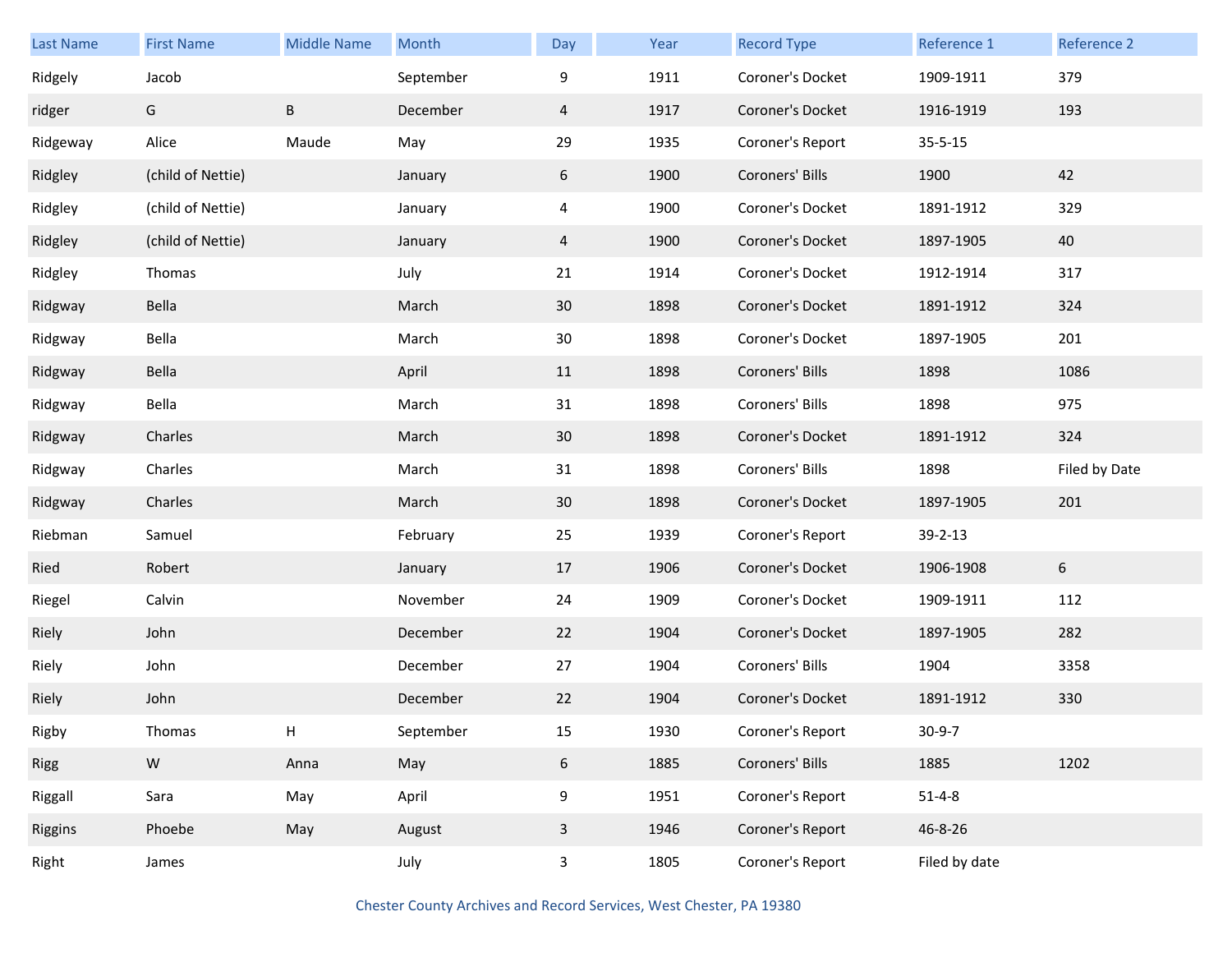| Last Name | <b>First Name</b> | <b>Middle Name</b> | Month     | Day             | Year | <b>Record Type</b>      | Reference 1   | Reference 2   |
|-----------|-------------------|--------------------|-----------|-----------------|------|-------------------------|---------------|---------------|
| Righter   | Christiana        |                    | November  | 30              | 1795 | Coroner's Report        | Filed by date |               |
| Rigler    | Howard            |                    | August    | 3               | 1910 | Coroner's Docket        | 1909-1911     | 205           |
| Rigler    | John              | $\mathsf C$        | June      | $7\overline{ }$ | 1953 | Coroner's Report        | $53 - 6 - 6$  |               |
| Riley     | Alice             |                    | June      | 20              | 1930 | Coroner's Report        | $30 - 6 - 4$  |               |
| Riley     | Bernard           |                    | January   | 27              | 1878 | Coroner's Report        | Filed by date |               |
| Riley     | David             |                    | December  | 11              | 1932 | Coroner's Report        | $32 - 12 - 3$ |               |
| Riley     | G                 | $\sf B$            | December  | 30              | 1911 | Coroner's Docket        | 1909-1911     | 414           |
| Riley     | Jerry             |                    | August    | 8               | 1900 | Coroner's Docket        | 1891-1912     | 325           |
| Riley     | Jerry             |                    | August    | 10              | 1900 | Coroners' Bills         | 1900          | Filed by Date |
| Riley     | Jerry             |                    | August    | 8               | 1900 | Coroner's Docket        | 1897-1905     | 198           |
| Riley     | Robert            |                    | August    | 15              | 1876 | Coroner's Report        | Filed by date |               |
| Rimby     | Henry             |                    | September | 13              | 1831 | Coroner's Report        | Filed by date |               |
| Rina      | Paul              | $\mathsf C$        | December  | 16              | 1936 | Coroner's Report        | $36 - 12 - 7$ |               |
| Rinear    | Florence          |                    | December  | 19              | 1941 | Coroner's Report        | 41-12-25      |               |
| Rinehart  | Joshua            | $\mathsf{A}$       | March     | 25              | 1956 | Coroner's Report        | 56-3-29       |               |
| Rinehart  | Owen              |                    | August    | 8               | 1817 | Coroners' Bills         | 1817          | 341           |
| Rinehart  | Peter             |                    | July      | 8               | 1806 | Coroner's Report        | Filed by date |               |
| Ringold   | James             |                    | May       | 4               | 1853 | <b>Quarter Sessions</b> | O/384         | Apr. 1853     |
| Ringold   | Leon              |                    | March     | 29              | 1893 | Coroners' Bills         | 1893          | 919           |
| Rinn      | James             |                    | October   | 30              | 1899 | Coroner's Docket        | 1891-1912     | 325           |
| Rioses    | John              |                    | November  | 6               | 1905 | Coroners' Bills         | 1905          | 2769          |
| Rioses    | John              |                    | October   | 28              | 1905 | Coroner's Docket        | 1891-1912     | 328           |
| Risley    | Leon              |                    | September | 13              | 1904 | Coroners' Bills         | 1904          | Filed by date |
| risley    | Leon              |                    | August    | 18              | 1904 | Coroner's Docket        | 1891-1912     | 325           |
| Risley    | Leon              |                    | August    | 18              | 1904 | Coroner's Docket        | 1897-1905     | 198           |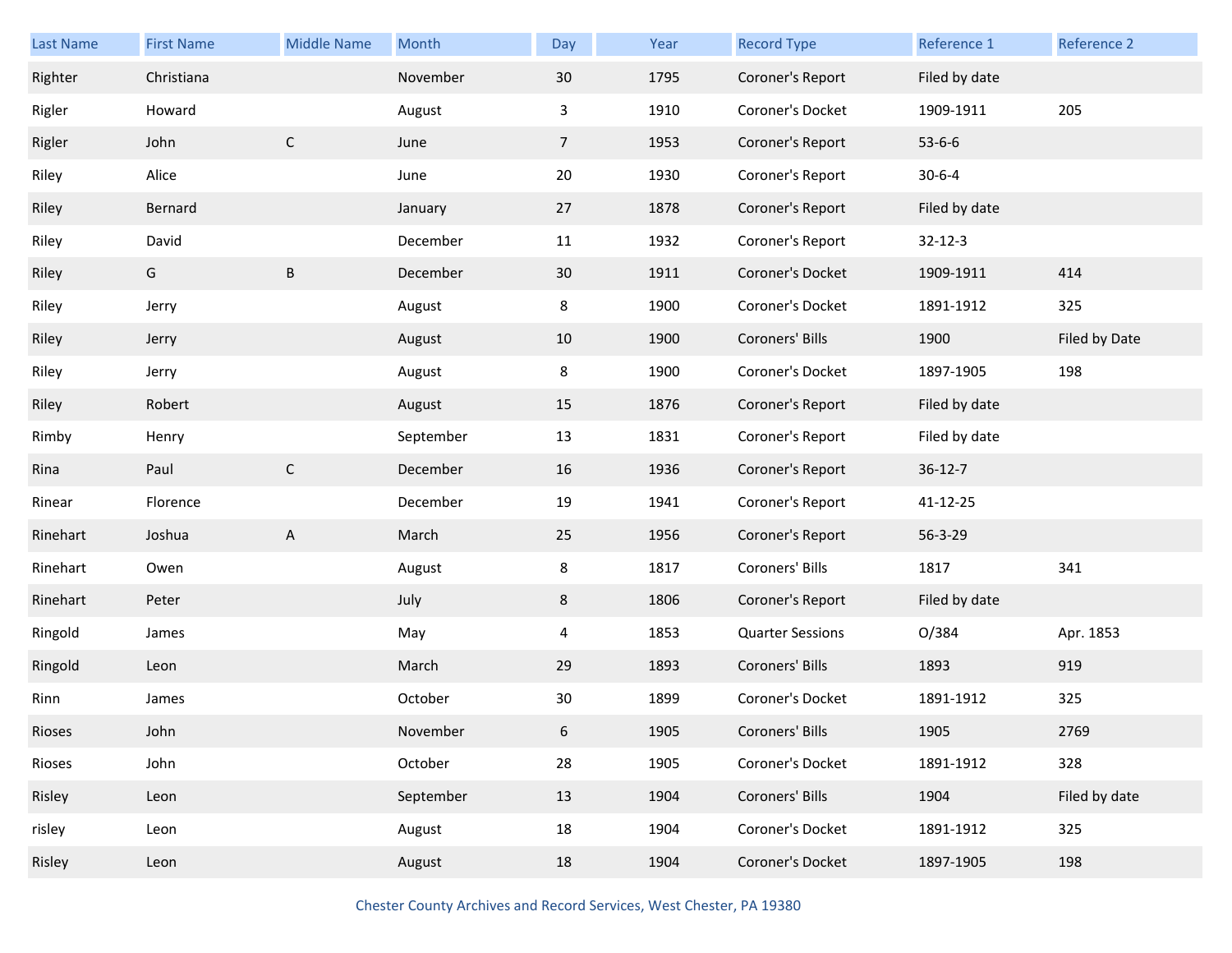| <b>Last Name</b> | <b>First Name</b> | <b>Middle Name</b> | Month     | Day            | Year | <b>Record Type</b> | Reference 1    | Reference 2   |
|------------------|-------------------|--------------------|-----------|----------------|------|--------------------|----------------|---------------|
| Rissell          | Cora              |                    | May       | 13             | 1930 | Coroner's Report   | $30 - 5 - 6$   |               |
| Rissell          | Cyrus             | M                  | September | 14             | 1938 | Coroner's Report   | 38-9-9         |               |
| Rissell          | Robert            | A                  | December  | 31             | 1917 | Coroner's Docket   | 1916-1919      | 76            |
| Ritchey          | Thomas            | W                  | May       | 9              | 1953 | Coroner's Report   | $53 - 5 - 9$   |               |
| Ritchie          | Edna              | $\mathsf{R}$       | September | 13             | 1930 | Coroner's Report   | 30-9-12        |               |
| Ritchie          | Peter             |                    | February  | $\overline{4}$ | 1895 | Coroner's Report   | 1895-2-2       |               |
| Ritchie          | Simpson           |                    | May       | 31             | 1917 | Coroner's Docket   | 1916-1919      | 116           |
| Ritner           | $\mathsf{C}$      | Charles            | October   | 29             | 1917 | Coroner's Docket   | 1916-1919      | 168           |
| Ritner           | Gideon            | T                  | September | 28             | 1916 | Coroner's Docket   | 1916-1919      | 47            |
| Rittenbaugh      | Lillian           | Esther             | December  | $\overline{7}$ | 1950 | Coroner's Report   | $50-12-5$      |               |
| Rittenbaugh      | William           | Β                  | October   | $\overline{2}$ | 1955 | Coroner's Report   | $55-10-2$      |               |
| Ritter           | Clyde             | $\mathsf{C}$       | August    | $\overline{7}$ | 1945 | Coroner's Report   | $45 - 8 - 3$   |               |
| Ritter           | Emma              | L                  | May       | 17             | 1897 | Coroner's Docket   | 1891-1912      | 337           |
| Ritter           | Emma              | L                  | May       | 17             | 1897 | Coroner's Docket   | 1897-1905      | 199           |
| Ritz             | Robert            | Β                  | August    | $\mathbf{3}$   | 1945 | Coroner's Report   | $45 - 8 - 1$   |               |
| Rively           | Flora             |                    | September | $\mathbf{1}$   | 1939 | Coroner's Report   | $39-9-1$       |               |
| Rivera           | Carmelo           |                    | October   | 13             | 1955 | Coroner's Report   | $55-10-7$      |               |
| Rivers           | Catherine         |                    | February  | 22             | 1934 | Coroner's Report   | $34 - 2 - 23$  |               |
| Roach            | Patrick           |                    | February  | 14             | 1910 | Coroner's Docket   | 1909-1911      | 138           |
| Roach            | Patrick           |                    | February  | 16             | 1910 | Coroners' Bills    | 1910           | Filed by date |
| Roach            | Patrick           |                    | February  | 21             | 1910 | Coroners' Bills    | 1910           | 486           |
| Roan             | James             |                    | April     | $\overline{4}$ | 1904 | Coroners' Bills    | 1904           | 907           |
| Roan             | James             |                    | March     | 30             | 1904 | Coroner's Docket   | 1897-1905      | 203           |
| Roan             | James             |                    | March     | 30             | 1904 | Coroner's Docket   | 1891-1912      | 317           |
| Roan             | Sarrah            | Toliver            | November  | 15             | 1932 | Coroner's Report   | $32 - 11 - 11$ |               |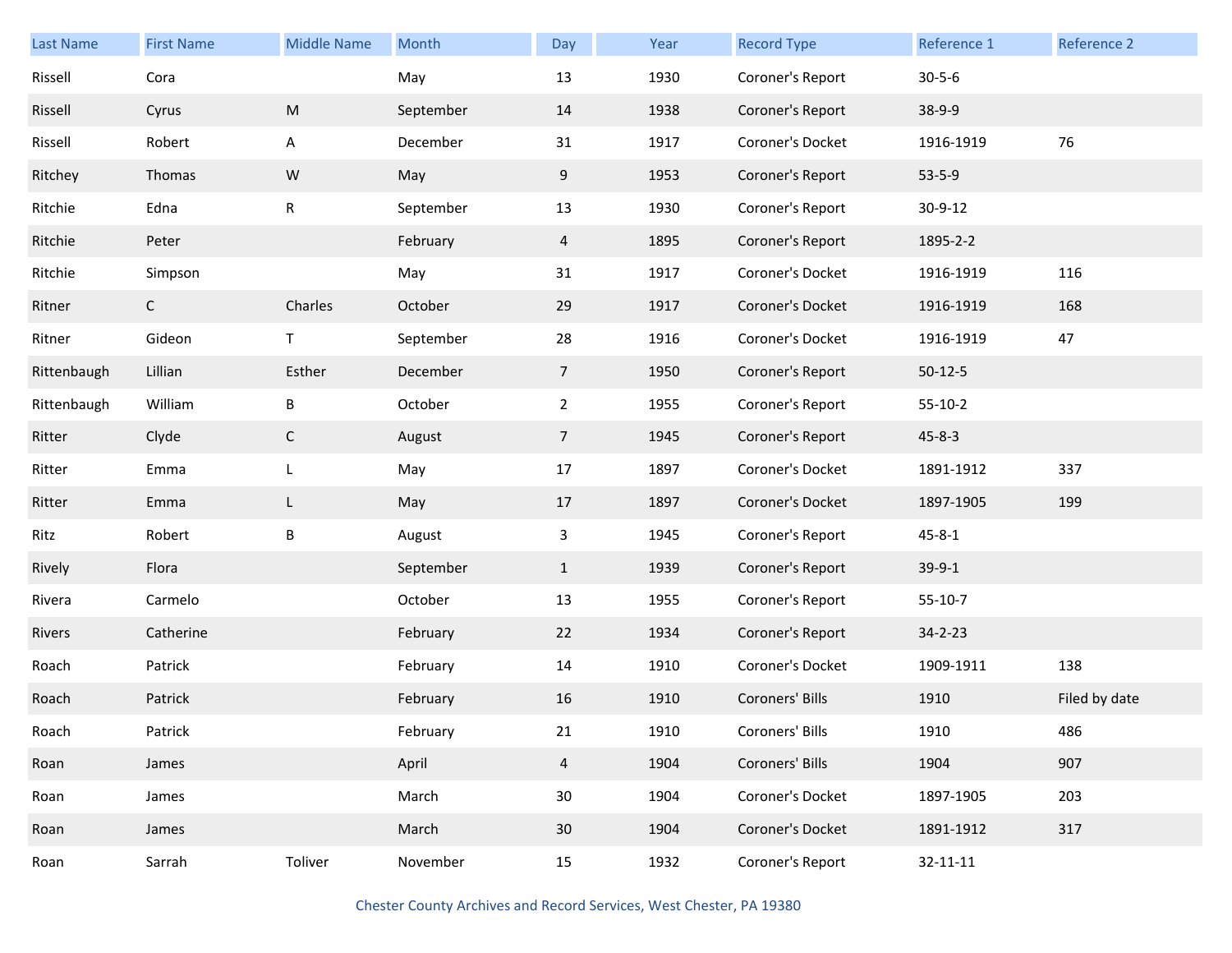| Last Name | <b>First Name</b> | <b>Middle Name</b> | Month     | Day            | Year | <b>Record Type</b> | Reference 1   | Reference 2 |
|-----------|-------------------|--------------------|-----------|----------------|------|--------------------|---------------|-------------|
| Roan      | Thomas            |                    | June      | 20             | 1902 | Coroner's Docket   | 1897-1905     | 204         |
| Robb      | Sarah             | Jane               | July      | 13             | 1915 | Coroner's Docket   | 1915          | 61          |
| Robb      | Silas             |                    | February  | 5              | 1935 | Coroner's Report   | $35 - 2 - 5$  |             |
| Robb      | William           | Н                  | November  | 16             | 1934 | Coroner's Report   | 34-11-12      |             |
| Robert    | John              |                    | August    | 31             | 1897 | Coroners' Bills    | 1897          | 2370        |
| Roberts   | Collie            |                    | April     | 5              | 1941 | Coroner's Report   | $41 - 4 - 1$  |             |
| Roberts   | Edward            |                    | June      | 13             | 1934 | Coroner's Report   | $34 - 6 - 4$  |             |
| Roberts   | Hillie            |                    | February  | 19             | 1940 | Coroner's Report   | $40 - 2 - 12$ |             |
| Roberts   | John              |                    | September | 11             | 1897 | Coroners' Bills    | 1897          | 2877        |
| Roberts   | John              |                    | August    | 30             | 1897 | Coroner's Docket   | 1891-1912     | 323         |
| Roberts   | John              |                    | August    | 30             | 1897 | Coroner's Docket   | 1897-1905     | 202         |
| Roberts   | Mabel             | M                  | January   | $\overline{2}$ | 1942 | Coroner's Report   | $43 - 1 - 1$  |             |
| Roberts   | Rebecca           |                    | June      | 13             | 1895 | Coroner's Report   | 1895-6-1      |             |
| Roberts   | Rebecca           |                    | June      | 14             | 1895 | Coroners' Bills    | 1895          | 1495        |
| Roberts   | Rebecca           |                    | June      | 13             | 1895 | Coroners' Bills    | 1895          | 1862        |
| Robertson | John              | M                  | April     | 12             | 1942 | Coroner's Report   | $42 - 4 - 8$  |             |
| Robinson  | Amanda            |                    | August    | 23             | 1942 | Coroner's Report   | 42-8-23       |             |
| Robinson  | Annie             |                    | December  | 14             | 1945 | Coroner's Report   | 45-12-5       |             |
| Robinson  | Bella             |                    | February  | 4              | 1902 | Coroner's Docket   | 1897-1905     | 204         |
| robinson  | Belle             |                    | February  | 4              | 1902 | Coroner's Docket   | 1891-1912     | 340         |
| Robinson  | Belle             |                    | February  | 5              | 1902 | Coroners' Bills    | 1902          | 385         |
| Robinson  | Belle             |                    | February  | 21             | 1902 | Coroners' Bills    | 1902          | 692         |
| Robinson  | Charles           |                    | March     | 27             | 1919 | Coroner's Docket   | 1916-1920     | 154         |
| Robinson  | Charles           | James              | November  | 27             | 1944 | Coroner's Report   | 44-11-16      |             |
| Robinson  | Charles           | Knecht             | July      | 31             | 1946 | Coroner's Report   | $46 - 7 - 9$  |             |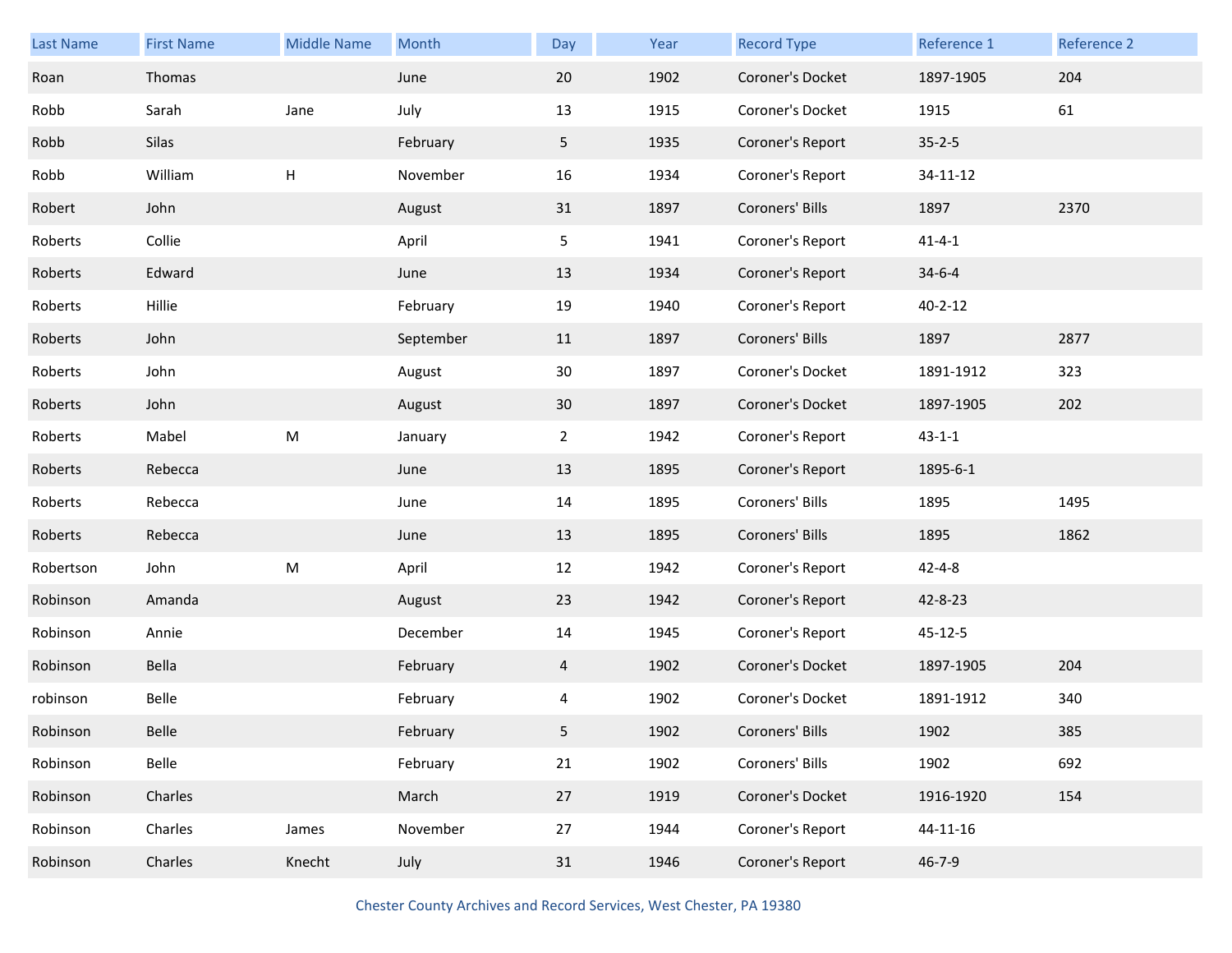| Last Name | <b>First Name</b> | <b>Middle Name</b> | Month     | Day          | Year | <b>Record Type</b>      | Reference 1   | Reference 2 |
|-----------|-------------------|--------------------|-----------|--------------|------|-------------------------|---------------|-------------|
| Robinson  | Charles           | L                  | April     | 8            | 1947 | Coroner's Report        | 47-4-20       |             |
| Robinson  | Delilla           |                    | July      | 17           | 1934 | Coroner's Report        | $34 - 7 - 14$ |             |
| Robinson  | E                 | Willia             | August    | 18           | 1954 | Coroner's Report        | $54 - 8 - 10$ |             |
| Robinson  | Edna              | May                | September | 17           | 1949 | Coroner's Report        | 49-9-9        |             |
| Robinson  | Edward            |                    | February  | 12           | 1912 | Coroner's Docket        | 1912-1914     | 20          |
| Robinson  | Edward            |                    | March     | 5            | 1949 | Coroner's Report        | 49-3-11       |             |
| Robinson  | Elmer             | Oscar              | May       | 24           | 1944 | Coroner's Report        | 44-5-20       |             |
| Robinson  | Frank             | S                  | March     | 8            | 1934 | Coroner's Report        | $34 - 3 - 5$  |             |
| Robinson  | Frederick         | $\mathsf C$        | April     | 8            | 1937 | Coroner's Report        | $37 - 4 - 3$  |             |
| Robinson  | George            |                    | August    | 23           | 1942 | Coroner's Report        | 42-8-22       |             |
| Robinson  | Margie            | $\mathsf C$        | January   | 20           | 1954 | Coroner's Report        | $54 - 1 - 12$ |             |
| Robinson  | Marrie            | D                  | November  | 24           | 1902 | Coroner's Docket        | 1897-1905     | 204         |
| Robinson  | Marrie            | E                  | November  | 24           | 1902 | Coroner's Docket        | 1891-1912     | 340         |
| Robinson  | Mary              | D                  | November  | 25           | 1902 | Coroners' Bills         | 1902          | $\bullet$   |
| Robinson  | Namon             |                    | September | 13           | 1937 | Coroner's Report        | $37-9-7$      |             |
| Robinson  | Oliver            | H                  | February  | $\mathbf{1}$ | 1950 | Coroner's Report        | $50 - 1 - 16$ |             |
| Robinson  | Phoebe            |                    | October   | 6            | 1946 | Coroner's Report        | $46 - 10 - 6$ |             |
| Robinson  | Sara              | BH                 | April     | 21           | 1944 | Coroner's Report        | 44-4-13       |             |
| Rochester | Patricia          |                    | June      | 4            | 1951 | Coroner's Report        | $51 - 6 - 1$  |             |
| Rock      | Charles           | William            | February  | 14           | 1953 | Coroner's Report        | $53 - 2 - 11$ |             |
| Rockwell  | Lynn              |                    | May       | 13           | 1950 | Coroner's Report        | $50 - 5 - 8$  |             |
| Rodeback  | Clayton           |                    | December  | 21           | 1892 | Coroner's Report        | 1892-12-1     |             |
| Rodeback  | Clayton           |                    | December  | 23           | 1892 | Coroners' Bills         | 1892          | 3265        |
| Rodebaugh | Catharine         |                    | June      | 12           | 1855 | <b>Quarter Sessions</b> | P/16          | Apr. 1855   |
| Rodeffer  | Carl              | B                  | January   | 22           | 1940 | Coroner's Report        | $40 - 1 - 11$ |             |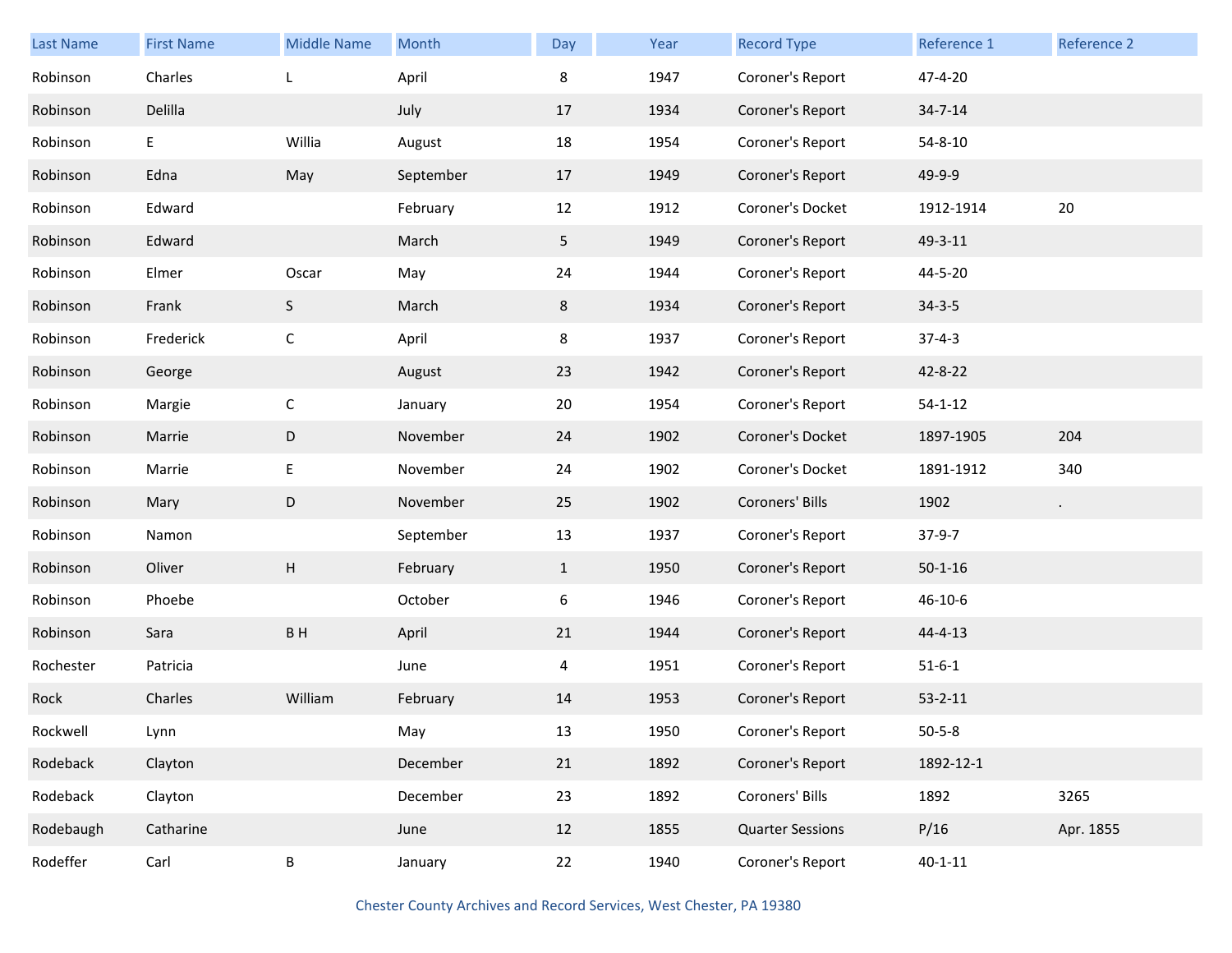| Last Name | <b>First Name</b> | <b>Middle Name</b> | Month     | Day             | Year | <b>Record Type</b>      | Reference 1   | Reference 2 |
|-----------|-------------------|--------------------|-----------|-----------------|------|-------------------------|---------------|-------------|
| Rodeffer  | Frank             |                    | November  | 27              | 1938 | Coroner's Report        | 38-11-21      |             |
| Rodeques  | Antonio           | F                  | May       | 3               | 1949 | Coroner's Report        | $49 - 5 - 1$  |             |
| rodgers   | Geo               | D                  | July      | 15              | 1900 | Coroner's Docket        | 1897-1905     | 202         |
| Rodgers   | George            | A                  | July      | 15              | 1900 | Coroner's Docket        | 1891-1912     | 319         |
| Rodgers   | George            | A                  | July      | 23              | 1900 | Coroners' Bills         | 1900          | 2001        |
| Rodgers   | George            | A                  | July      | 18              | 1900 | Coroners' Bills         | 1900          | 2002        |
| Rodgers   | John              |                    | October   | 31              | 1854 | <b>Quarter Sessions</b> | O/493         | Oct. 1854   |
| Rodgers   | R                 | <b>Wm. H.</b>      | November  | 18              | 1916 | Coroner's Docket        | 1916-1919     | 61          |
| Roecker   | Albert            | B                  | February  | 18              | 1911 | Coroner's Docket        | 1909-1911     | 291         |
| Roecker   | Albert            | Β                  | February  | 23              | 1911 | Coroners' Bills         | 1911          | 519         |
| Roecker   | Herman            | Н                  | November  | 9               | 1938 | Coroner's Report        | $38 - 11 - 8$ |             |
| Roehrs    | Walter            | E                  | November  | $\overline{7}$  | 1949 | Coroner's Report        | 49-11-6       |             |
| Rogala    | Harry             |                    | May       | 17              | 1936 | Coroner's Report        | $36 - 5 - 5$  |             |
| Rogan     | John              | M                  | October   | 18              | 1951 | Coroner's Report        | $51-10-9$     |             |
| Rogan     | Lizzie            |                    | December  | 30              | 1934 | Coroner's Report        | 34-12-23      |             |
| Rogers    | Albert            | E,                 | February  | $\overline{2}$  | 1949 | Coroner's Report        | $49 - 2 - 1$  |             |
| Rogers    | Annie             | E.                 | May       | 28              | 1944 | Coroner's Report        | 44-5-25       |             |
| Rogers    | Florence          | E                  | February  | $\overline{7}$  | 1947 | Coroner's Report        | $47 - 2 - 4$  |             |
| Rogers    | Frank             | P                  | May       | 10              | 1915 | Coroner's Docket        | 1915          | 41          |
| Rogers    | Harry             | S                  | June      | 14              | 1887 | Coroners' Bills         | 1887          | 1580        |
| Rogers    | John              |                    | August    | 8               | 1826 | Coroners' Bills         | 1826          | 443         |
| Rogers    | Margaret          | E                  | April     | $\overline{4}$  | 1944 | Coroner's Report        | $44 - 4 - 3$  |             |
| Rogers    | Milton            |                    | January   | 30 <sub>o</sub> | 1877 | Coroner's Report        | Filed by date |             |
| Rogers    | Patrick           |                    | September | $\overline{4}$  | 1869 | Coroners' Bills         | 1869          | 629         |
|           |                   |                    |           |                 |      |                         |               |             |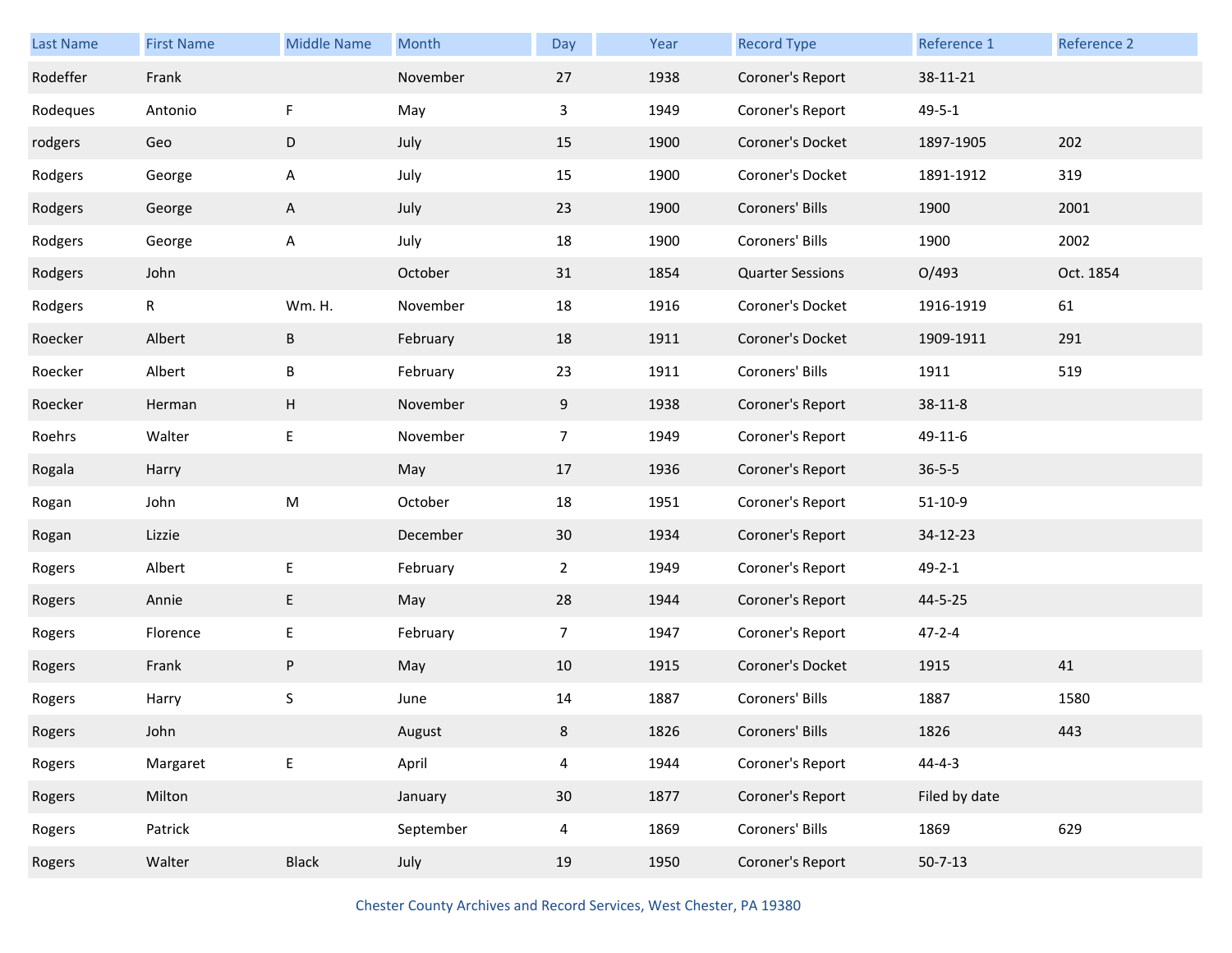| <b>Last Name</b> | <b>First Name</b> | <b>Middle Name</b> | Month     | Day                     | Year | <b>Record Type</b>      | Reference 1    | <b>Reference 2</b> |
|------------------|-------------------|--------------------|-----------|-------------------------|------|-------------------------|----------------|--------------------|
| Rogers           | William           |                    | July      | 23                      | 1917 | Coroner's Docket        | 1916-1920      | 94                 |
| Rohay            | Katherine         |                    | September | $\mathbf{1}$            | 1941 | Coroner's Report        | $41 - 9 - 1$   |                    |
| Rohm             | Sarge             | B                  | June      | $\overline{\mathbf{3}}$ | 1944 | Coroner's Report        | $44 - 6 - 2$   |                    |
| Rohrer           | $\mathsf{A}$      | Myron              | April     | 16                      | 1934 | Coroner's Report        | $34 - 4 - 6$   |                    |
| Rolland          | John              | Phillip            | November  | 26                      | 1952 | Coroner's Report        | 52-11-26       |                    |
| Rolley           | Paris             |                    | February  | 21                      | 1940 | Coroner's Report        | $40 - 2 - 14$  |                    |
| Romig            | Norma             | Adele              | October   | 9                       | 1937 | Coroner's Report        | $37-10-7$      |                    |
| Roney            | George            | M                  | July      | 21                      | 1916 | Coroner's Docket        | 1916-1919      | 28                 |
| Roney            | Hamilton          |                    | January   | $\mathbf{1}$            | 1857 | <b>Quarter Sessions</b> | P/133          | Jan. 1857          |
| Roney            | Harry             | E                  | April     | 18                      | 1951 | Coroner's Report        | $51 - 4 - 16$  |                    |
| Roney            | John              |                    | May       | 8                       | 1905 | Coroner's Docket        | 1891-1912      | 329                |
| Roney            | John              |                    | May       | 15                      | 1905 | Coroners' Bills         | 1905           | Filed by date      |
| Roney            | John              |                    | May       | 8                       | 1905 | Coroner's Docket        | 1897-1905      | 304                |
| Roney            | Robert            |                    | September | 22                      | 1913 | Coroner's Docket        | 1912-1914      | 236                |
| Roney            | William           | Warren             | August    | 24                      | 1918 | Coroner's Docket        | 1916-1920      | 138                |
| Rooney           | Robert            | H                  | September | 5 <sub>1</sub>          | 1908 | Coroner's Docket        | 1906-1908      | 406                |
| Rooney           | Robert            | H                  | September | 23                      | 1908 | Coroners' Bills         | 1908           | Filed by date      |
| Roop             | Joseph            |                    | September | 28                      | 1912 | Coroner's Docket        | 1912-1914      | 115                |
| Root             | James             | R                  | April     | 25                      | 1944 | Coroner's Report        | 44-4-18        |                    |
| Root             | Martha            | N                  | November  | $\mathbf{1}$            | 1940 | Coroner's Report        | $40 - 11 - 1$  |                    |
| Root             | Mary              | E                  | December  | 16                      | 1941 | Coroner's Report        | $41 - 12 - 18$ |                    |
| Root             | Nancy             |                    | November  | $7\overline{ }$         | 1941 | Coroner's Report        | $41 - 11 - 5$  |                    |
| Root             | Norman            | ${\sf M}$          | March     | $\overline{7}$          | 1943 | Coroner's Report        | $43 - 3 - 4$   |                    |
| Root             | Sara              | $\mathsf{J}$       | March     | 27                      | 1930 | Coroner's Report        | $30 - 3 - 15$  |                    |
| Root             | Shirley           | Mae                | April     | 5                       | 1938 | Coroner's Report        | $38 - 4 - 3$   |                    |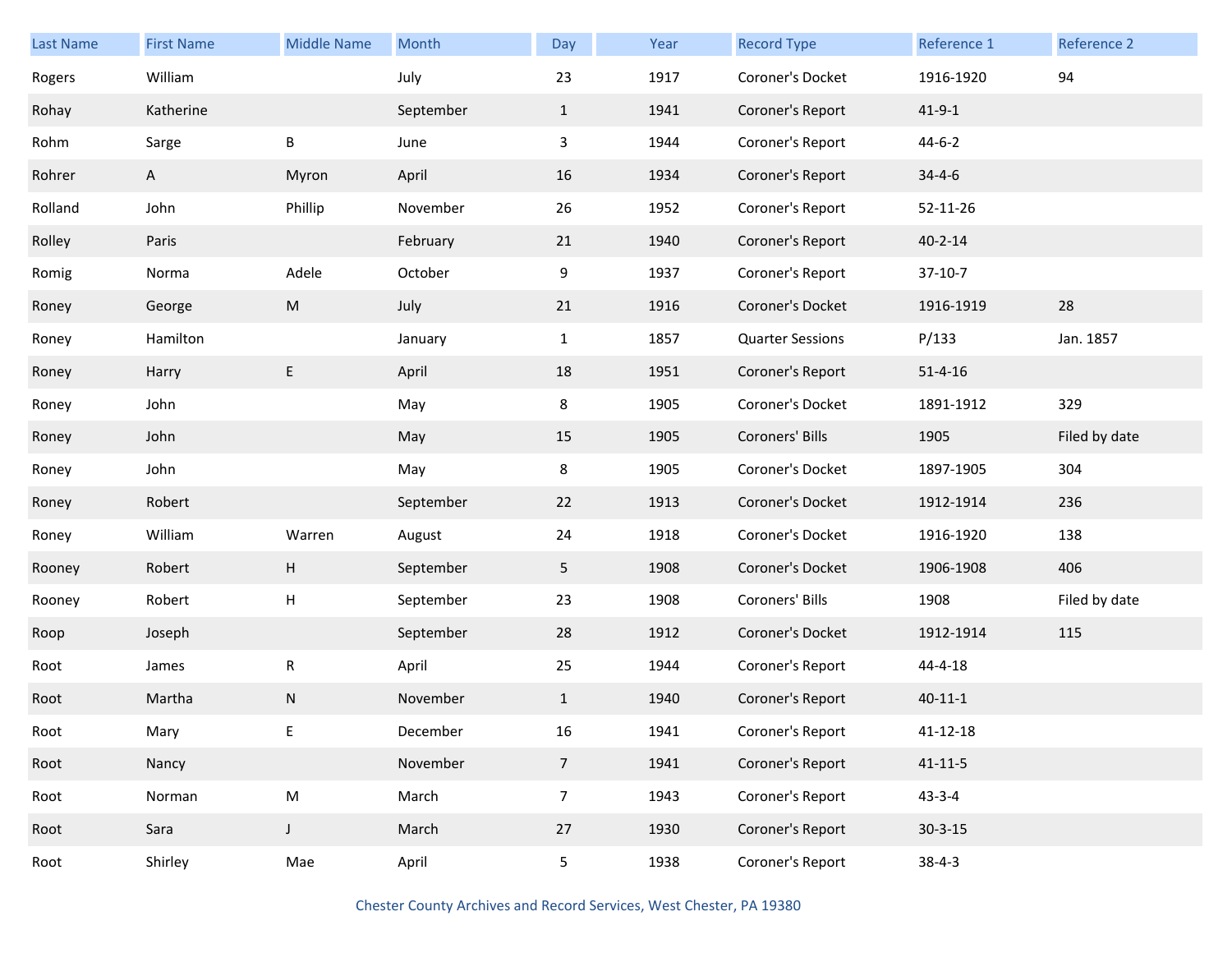| <b>Last Name</b> | <b>First Name</b> | <b>Middle Name</b> | Month     | Day            | Year | <b>Record Type</b> | Reference 1   | Reference 2 |
|------------------|-------------------|--------------------|-----------|----------------|------|--------------------|---------------|-------------|
| Root             | William           |                    | February  | 12             | 1952 | Coroner's Report   | $52 - 2 - 14$ |             |
| Rorch            | Leda              | Anna               | April     | 6              | 1950 | Coroner's Report   | $50 - 4 - 2$  |             |
| Rosati           | Lingi             |                    | October   | 24             | 1898 | Coroners' Bills    | 1898          | 2951        |
| Rosati           | Liugi             |                    | October   | 23             | 1898 | Coroner's Docket   | 1891-1912     | 318         |
| Rosati           | Luigi             |                    | October   | 23             | 1898 | Coroner's Docket   | 1897-1905     | 203         |
| Rosazza          | James             | F                  | February  | 20             | 1949 | Coroner's Report   | 49-2-14       |             |
| Rosciolo         | Eva               |                    | June      | $2^{\circ}$    | 1953 | Coroner's Report   | $53-6-4$      |             |
| Roser            | Harry             |                    | July      | 22             | 1914 | Coroner's Docket   | 1912-1914     | 318         |
| Rosevear         | William           |                    | August    | 13             | 1943 | Coroner's Report   | $43 - 8 - 8$  |             |
| Roshon           | Edna              | S                  | February  | 18             | 1953 | Coroner's Report   | $53 - 2 - 20$ |             |
| Roshon           | Franklin          | Merrill            | November  | 17             | 1943 | Coroner's Report   | $43 - 11 - 6$ |             |
| Roshon           | Mary              | Е                  | March     | 27             | 1934 | Coroner's Report   | 34-3-14       |             |
| Rosindo          | Ancone            |                    | August    | 26             | 1912 | Coroner's Docket   | 1912-1914     | 101         |
| Roskos           | Barbara           |                    | June      | $\overline{2}$ | 1940 | Coroner's Report   | $40 - 6 - 1$  |             |
| Ross             | Alvin             |                    | February  | 13             | 1933 | Coroner's Report   | $33 - 2 - 7$  |             |
| Ross             | Calvin            | Α                  | June      | 3              | 1945 | Coroner's Report   | $45 - 6 - 1$  |             |
| Ross             | David             | Kennidy            | May       | 14             | 1931 | Coroner's Report   | $31 - 5 - 10$ |             |
| Ross             | Edna              | M                  | February  | 14             | 1937 | Coroner's Report   | $37 - 2 - 21$ |             |
| Ross             | Edward            | E                  | October   | 30             | 1949 | Coroner's Report   | 49-10-24      |             |
| Ross             | Elise             |                    | March     | 14             | 1952 | Coroner's Report   | $52 - 3 - 12$ |             |
| Ross             | Frank             | F                  | December  | 25             | 1895 | Coroner's Report   | 1895-12-5     |             |
| Ross             | Hyram             |                    | July      | 8              | 1899 | Coroners' Bills    | 1899          | 1899        |
| Ross             | Hyram             |                    | July      | $6\,$          | 1899 | Coroner's Docket   | 1891-1912     | 323         |
| Ross             | Hyram             |                    | July      | 6              | 1899 | Coroner's Docket   | 1897-1905     | 202         |
| Ross             | Lannie            |                    | September | 13             | 1937 | Coroner's Report   | $37-9-3$      |             |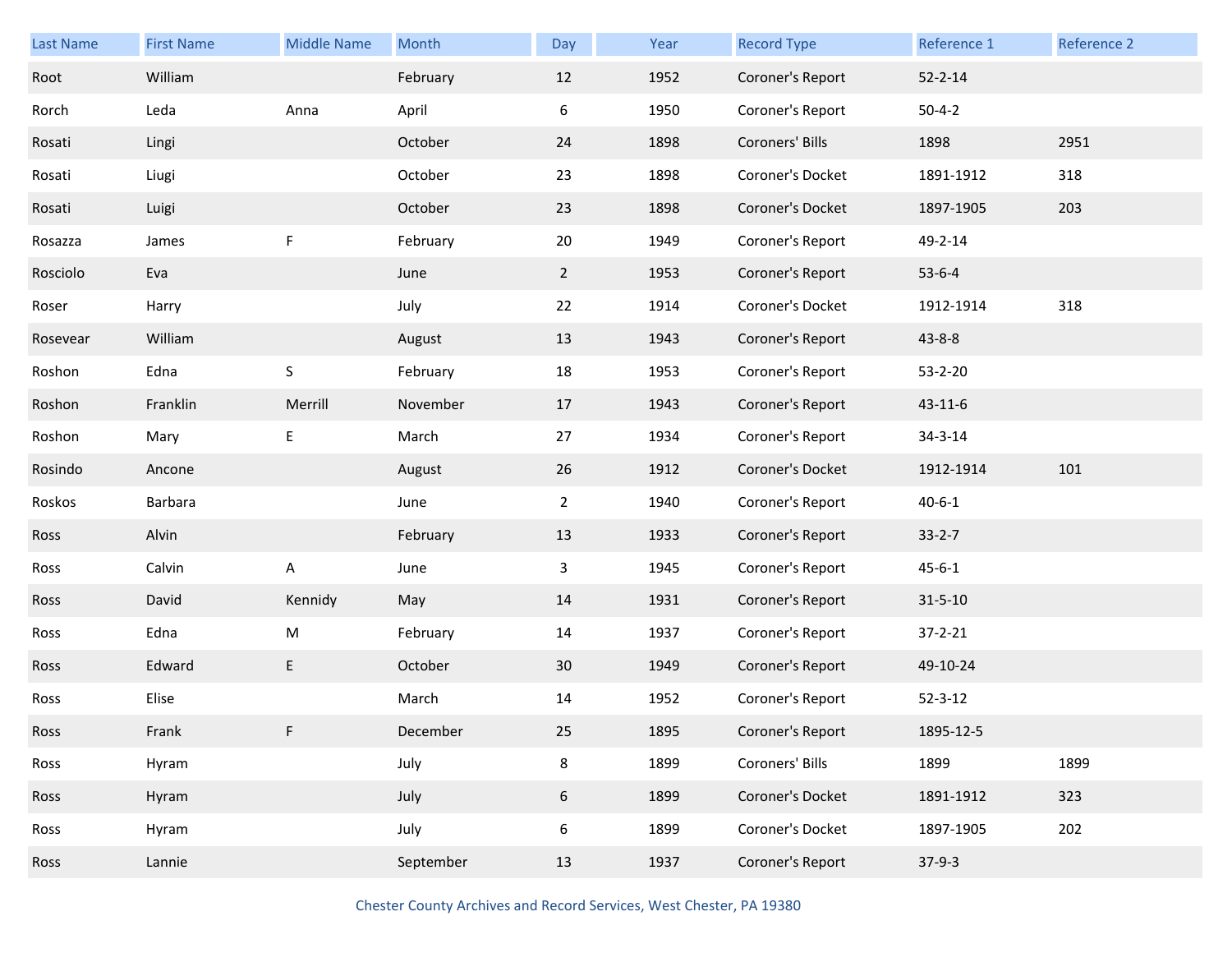| <b>Last Name</b> | <b>First Name</b> | <b>Middle Name</b> | Month     | Day            | Year | <b>Record Type</b> | Reference 1    | Reference 2   |
|------------------|-------------------|--------------------|-----------|----------------|------|--------------------|----------------|---------------|
| Ross             | Mary              |                    | May       | 22             | 1917 | Coroner's Docket   | 1916-1919      | 113           |
| Ross             | Preston           |                    | June      | 21             | 1899 | Coroner's Docket   | 1891-1912      | 318           |
| Ross             | Preston           |                    | June      | 22             | 1899 | Coroners' Bills    | 1899           | 1834          |
| Ross             | Preston           |                    | June      | 21             | 1899 | Coroner's Docket   | 1897-1905      | 203           |
| Ross             | Raymond           | Oliver             | May       | 21             | 1951 | Coroner's Report   | $51 - 5 - 14$  |               |
| Ross             | Ruby              |                    | September | 13             | 1937 | Coroner's Report   | $37-9-2$       |               |
| Ross             | Sara              | Elizabeth          | December  | 6              | 1942 | Coroner's Report   | $42 - 12 - 1$  |               |
| Ross             | Taylor            | J                  | December  | 26             | 1945 | Coroner's Report   | 45-12-16       |               |
| Ross             | Thomas            |                    | August    | 15             | 1803 | Coroner's Report   | Filed by date  |               |
| Ross             | Thomas            |                    | August    | 24             | 1891 | Coroners' Bills    | 1891           | 1795          |
| Ross             | Thomas            |                    | August    | 22             | 1891 | Coroner's Report   | 1891-8-2       |               |
| Ross             | William           | F                  | September | 6              | 1948 | Coroner's Report   | 48-9-2         |               |
| Rossi            | Camillo           |                    | May       | 4              | 1907 | Coroner's Docket   | 1906-1908      | 197           |
| Rossi            | Dominick          |                    | November  | 18             | 1951 | Coroner's Report   | $51 - 11 - 17$ |               |
| Rossiter         | Edward            |                    | July      | 10             | 1937 | Coroner's Report   | $37 - 7 - 7$   |               |
| Rossiter         | H                 | Cleaver            | June      | 14             | 1945 | Coroner's Report   | 45-6-13        |               |
| Rossiter         | Mahlon            |                    | May       | 11             | 1831 | Coroner's Report   | Filed by date  |               |
| Rossiter         | Margaret          | $\sf B$            | March     | $\mathbf{1}$   | 1935 | Coroner's Report   | $35 - 3 - 1$   |               |
| Rosso            | Louie             |                    | April     | 15             | 1911 | Coroner's Docket   | 1909-1911      | 314           |
| Rosso            | Louis             |                    | April     | 19             | 1911 | Coroners' Bills    | 1911           | Filed by date |
| Rost             | Margaret          |                    | March     | 29             | 1947 | Coroner's Report   | 47-3-10        |               |
| Rosznski         | Satnley           |                    | March     | 7 <sup>7</sup> | 1907 | Coroner's Docket   | 1906-1908      | 173           |
| Roth             | Melissa           | Jean               | June      | 5              | 1952 | Coroner's Report   | $52 - 6 - 3$   |               |
| Roth             | Robert            | E                  | May       | 10             | 1947 | Coroner's Report   | $47 - 5 - 7$   |               |
| Rothe            | Charles           | F                  | July      | 22             | 1937 | Coroner's Report   | $37 - 7 - 11$  |               |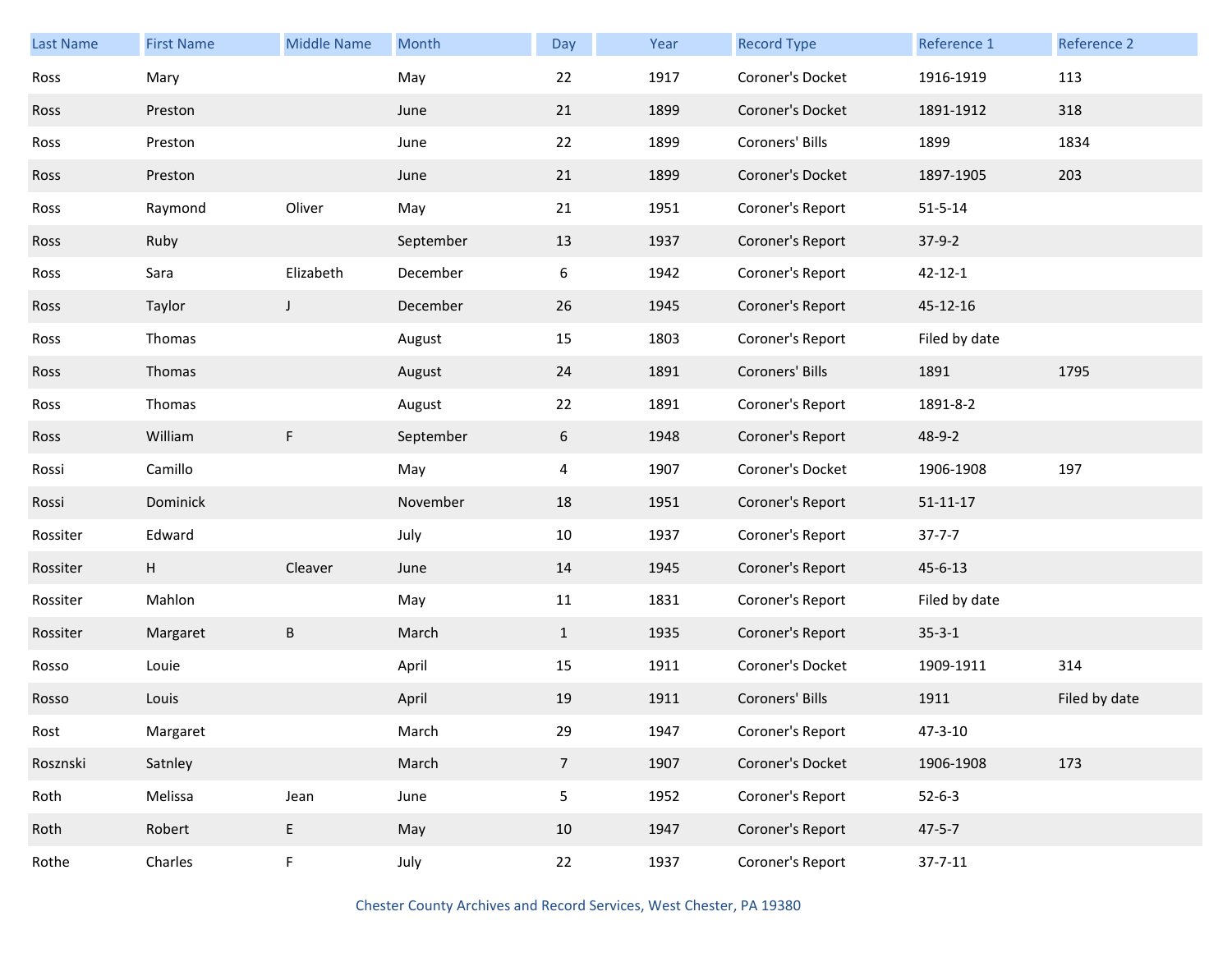| Last Name | <b>First Name</b> | <b>Middle Name</b> | Month    | Day             | Year | <b>Record Type</b>      | Reference 1   | Reference 2   |
|-----------|-------------------|--------------------|----------|-----------------|------|-------------------------|---------------|---------------|
| Roulston  | Charles           | Anton              | October  | 6               | 1953 | Coroner's Report        | $53-10-4$     |               |
| Round     | Mabel             | Vesta              | August   | 12              | 1939 | Coroner's Report        | 39-8-9        |               |
| Rourk     | L.                | JV                 | June     | 26              | 1905 | Coroners' Bills         | 1905          | Filed by date |
| Routt     | Kenwood           | E                  | August   | 16              | 1948 | Coroner's Report        | 48-8-6        |               |
| Rowan     | John              | Howard             | June     | 21              | 1955 | Coroner's Report        | $55 - 6 - 9$  |               |
| Rowan     | Leo               |                    | March    | 11              | 1956 | Coroner's Report        | 56-3-26       |               |
| Rowan     | Thomas            |                    | June     | 20              | 1902 | Coroner's Docket        | 1891-1912     | 339           |
| Rowan     | Thomas            |                    | July     | 8               | 1902 | Coroners' Bills         | 1902          | Filed by date |
| Rowe      | John              | ${\sf M}$          | February | 21              | 1943 | Coroner's Report        | $43 - 2 - 10$ |               |
| Rowinsky  | Andie             |                    | August   | 18              | 1912 | Coroner's Docket        | 1912-1914     | 106           |
| Rowland   | Arthur            | Lee                | October  | 5               | 1952 | Coroner's Report        | $52 - 10 - 3$ |               |
| Royer     | Hannah            |                    | July     | $\overline{2}$  | 1856 | <b>Quarter Sessions</b> | P/96          | Jul. 1856     |
| Rozanski  | Agnes             | G                  | March    | 30              | 1939 | Coroner's Report        | 39-3-14       |               |
| Rozell    | Lee               |                    | October  | 21              | 1918 | Coroner's Docket        | 1916-1920     | 142           |
| Rubencam  | Phebe             | Jane               | June     | $7\overline{ }$ | 1909 | Coroners' Bills         | 1909          | Filed by date |
| Rubencarn | Phoebe            | Jane               | June     | $\mathbf{1}$    | 1909 | Coroner's Docket        | 1909-1911     | 50            |
| Rubican   | Mildred           | E                  | April    | $\mathbf{1}$    | 1912 | Coroners' Bills         | 1912          | 658           |
| Rubincam  | Jones             | $\mathsf{J}$       | January  | 14              | 1890 | Coroners' Bills         | 1890          | Filed by Date |
| Rubincan  | Mildred           | Etta               | March    | 16              | 1912 | Coroner's Docket        | 1912-1914     | 37            |
| Rubling   | Mary              |                    | November | 11              | 1909 | Coroners' Bills         | 1909          | 3179          |
| Ruby      | John              |                    | December | 3               | 1897 | Coroners' Bills         | 1897          | 3911          |
| Ruby      | John              |                    | December | $2^{\circ}$     | 1897 | Coroner's Docket        | 1891-1912     | 338           |
| Ruby      | John              |                    | December | $2^{\circ}$     | 1897 | Coroner's Docket        | 1897-1905     | 205           |
| Ruch      | Emil              |                    | February | 6               | 1954 | Coroner's Report        | $54 - 2 - 7$  |               |
| Ruchinski | William           | $\mathsf J$        | January  | 29              | 1942 | Coroner's Report        | $42 - 1 - 12$ |               |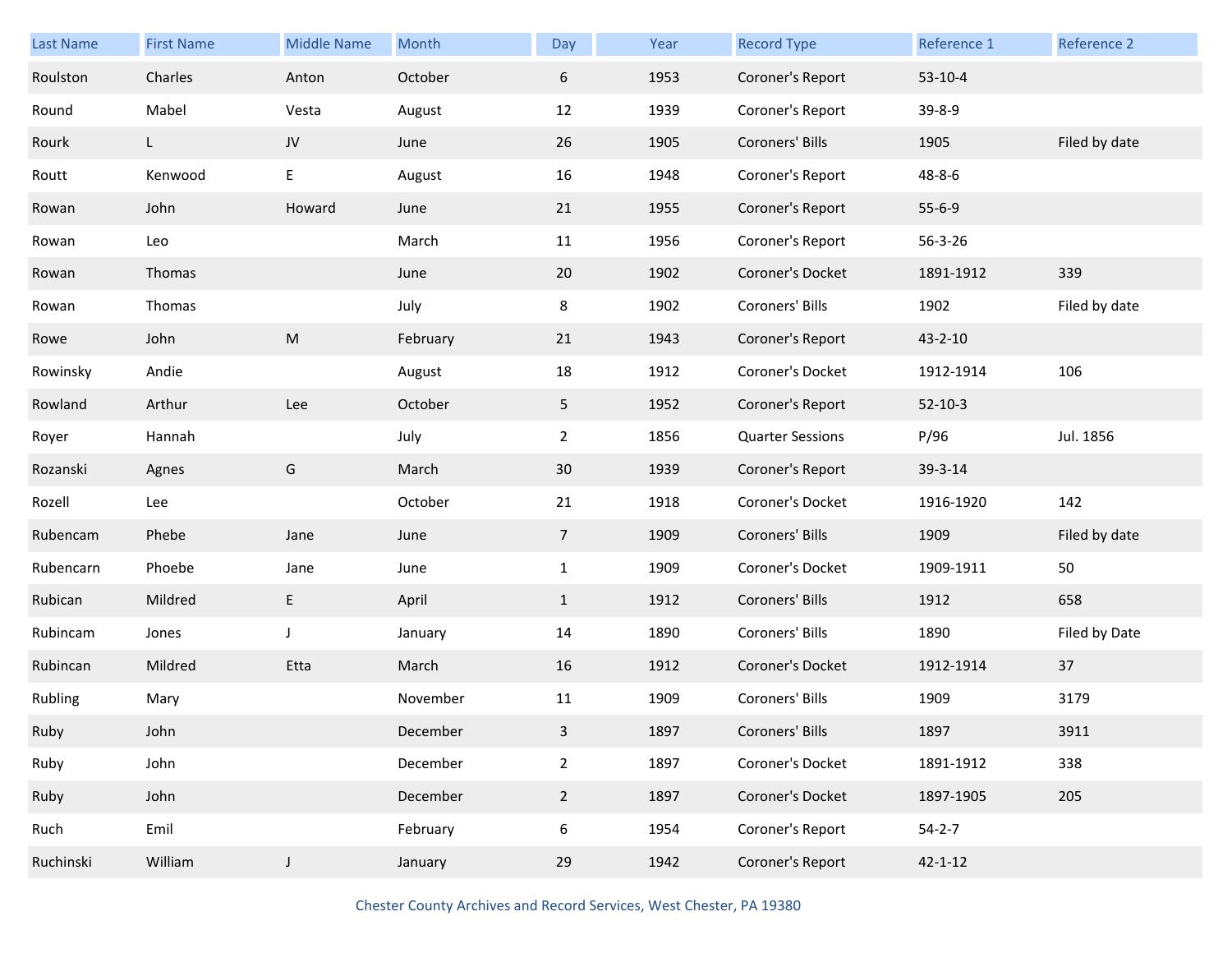| Last Name | <b>First Name</b>         | <b>Middle Name</b> | Month     | Day             | Year | <b>Record Type</b>      | Reference 1    | Reference 2   |
|-----------|---------------------------|--------------------|-----------|-----------------|------|-------------------------|----------------|---------------|
| Rudd      | Dana                      |                    | January   | 22              | 1912 | Coroners' Bills         | 1912           | 69            |
| Rudd      | Dana                      |                    | January   | 20              | 1912 | Coroner's Docket        | 1912-1914      | 13            |
| Rudnieki  | Joseph                    |                    | February  | 19              | 1955 | Coroner's Report        | $55 - 2 - 13$  |               |
| Rudolph   | Annie                     |                    | August    | 12              | 1904 | Coroner's Docket        | 1891-1912      | 339           |
| rudolph   | Annie                     |                    | August    | 12              | 1904 | Coroner's Docket        | 1897-1905      | 205           |
| Rudolph   | Bard                      |                    | December  | 24              | 1954 | Coroner's Report        | 54-12-23       |               |
| Rudolph   | Ellsworth                 |                    | February  | 23              | 1916 | Coroner's Docket        | 1916-1920      | 9             |
| Rudolph   | Marshall                  |                    | September | 13              | 1895 | Coroners' Bills         | 1895           | 2490          |
| Rudolph   | Marshall                  |                    | September | 12              | 1895 | Coroner's Report        | 1895-9-2       |               |
| Rudolph   | Marshall                  |                    | September | 14              | 1895 | Coroners' Bills         | 1895           | Filed by Date |
| Rudolph   | Robert                    |                    | September | 21              | 1950 | Coroner's Report        | $50 - 9 - 11$  |               |
| Rudolph   | William                   | Earl               | February  | 24              | 1930 | Coroner's Report        | $30 - 2 - 14$  |               |
| rudulph   | John                      |                    | January   | 28              | 1899 | Coroner's Docket        | 1891-1912      | 338           |
| rudulph   | John                      |                    | January   | 28              | 1899 | Coroner's Docket        | 1897-1905      | 206           |
| Rudy      | Almira                    |                    | September | 15              | 1951 | Coroner's Report        | $51-9-8$       |               |
| Rudy      | John                      | G                  | June      | 13              | 1910 | Coroner's Docket        | 1909-1911      | 178           |
| Rudy      | John                      | G                  | June      | 22              | 1910 | Coroners' Bills         | 1910           | 1747          |
| Rue       | Eastburn                  |                    | January   | 21              | 1859 | <b>Quarter Sessions</b> | P/331          | No papers     |
| Ruello    | Marie                     | Swanson            | November  | 27              | 1954 | Coroner's Report        | 54-11-17       |               |
| Ruello    | Thomas                    | A                  | November  | 27              | 1954 | Coroner's Report        | $54 - 11 - 18$ |               |
| Ruffini   | Constantino               |                    | June      | 28              | 1950 | Coroner's Report        | $50 - 6 - 26$  |               |
| Ruffins   | (infant of Agnes)         |                    | October   | $7\overline{ }$ | 1911 | Coroner's Docket        | 1909-1911      | 390           |
| Rummell   | $\boldsymbol{\mathsf{H}}$ | $\sf S$            | November  | 24              | 1890 | Coroners' Bills         | 1890           | Filed by Date |
| Rummell   | H                         | $\sf S$            | November  | 22              | 1890 | Coroners' Bills         | 1890           | 2473          |
| Run       | James                     |                    | October   | 30 <sub>o</sub> | 1899 | Coroner's Docket        | 1897-1905      | 199           |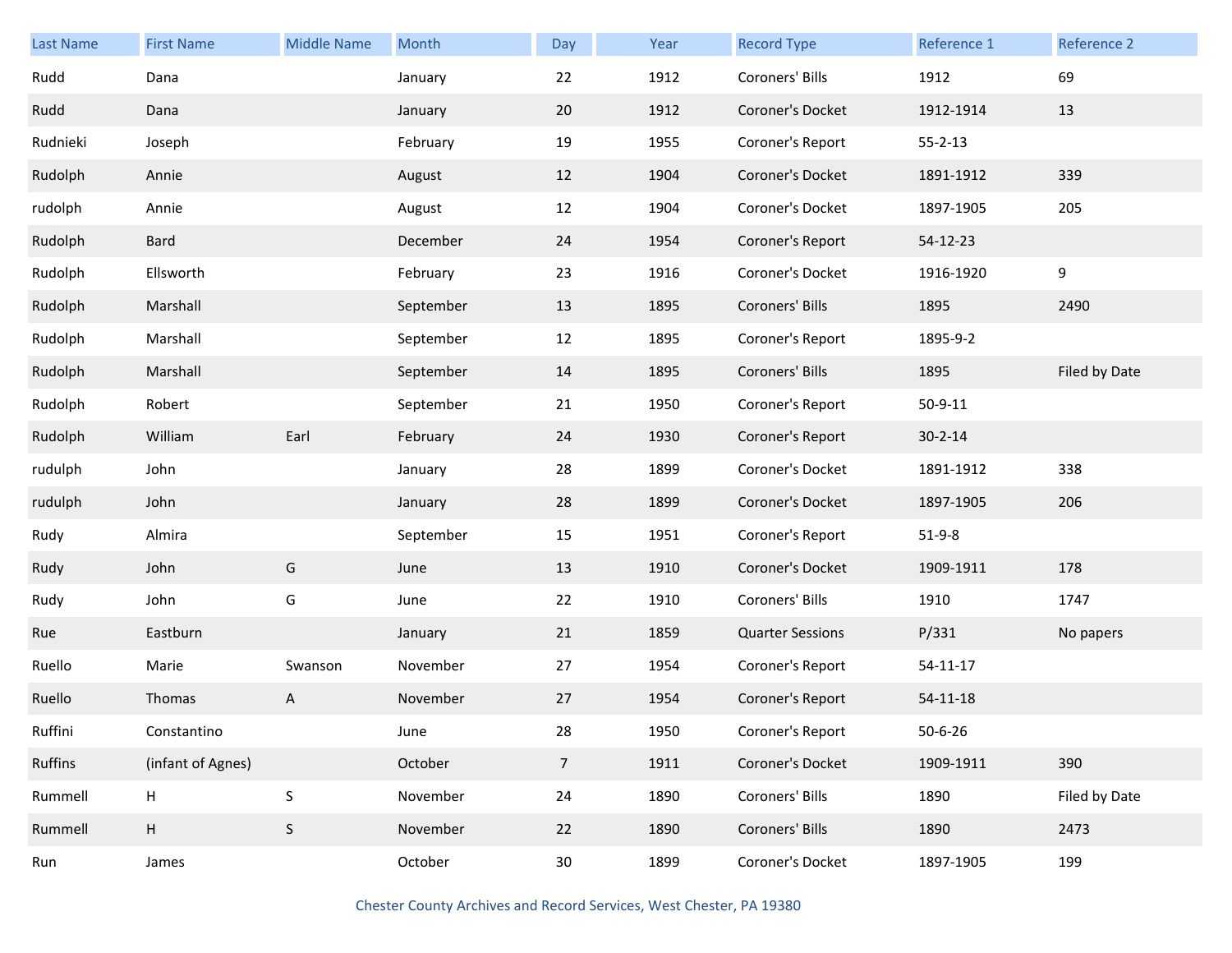| <b>Last Name</b> | <b>First Name</b> | <b>Middle Name</b> | Month    | Day            | Year | <b>Record Type</b> | Reference 1   | <b>Reference 2</b> |
|------------------|-------------------|--------------------|----------|----------------|------|--------------------|---------------|--------------------|
| Runge            | Phyllis           |                    | October  | 10             | 1946 | Coroner's Report   | 46-10-13      |                    |
| Runk             | Hopeful           | Ray                | October  | 8              | 1950 | Coroner's Report   | $50-10-12$    |                    |
| Runner           | Edgar             | E                  | August   | $\mathbf{1}$   | 1908 | Coroner's Docket   | 1906-1908     | 391                |
| Runner           | Merritt           | Clinton            | August   | 16             | 1943 | Coroner's Report   | 43-8-10       |                    |
| Runner           | Phillip           | H                  | December | $\overline{4}$ | 1952 | Coroner's Report   | 52-11-25      |                    |
| Rupert           | George            | Н                  | February | 8              | 1941 | Coroner's Report   | $41 - 2 - 10$ |                    |
| Rupert           | Noah              |                    | December | 10             | 1916 | Coroner's Docket   | 1916-1919     | 70                 |
| Russell          | A                 | Lillian            | August   | 7              | 1941 | Coroner's Report   | $41 - 8 - 6$  |                    |
| Russell          | Arthur            |                    | February | 10             | 1940 | Coroner's Report   | $40 - 2 - 6$  |                    |
| Russell          | Everett           |                    | June     | 9              | 1954 | Coroner's Report   | $54 - 6 - 1$  |                    |
| Russell          | Frances           | Mary Veronica      | March    | 6              | 1916 | Coroner's Docket   | 1916-1920     | 12                 |
| Russell          | Harvey            |                    | January  | 9              | 1948 | Coroner's Report   | $48 - 1 - 4$  |                    |
| Russell          | John              | F                  | February | 27             | 1933 | Coroner's Report   | $33 - 2 - 10$ |                    |
| Russell          | Laura             |                    | October  | 16             | 1903 | Coroner's Docket   | 1897-1905     | 205                |
| Russell          | Laura             |                    | October  | 16             | 1903 | Coroner's Docket   | 1891-1912     | 338                |
| Russi            | Francisco         |                    | March    | 20             | 1930 | Coroner's Report   | $30 - 3 - 9$  |                    |
| russo            | Nicola            |                    | May      | 3              | 1905 | Coroner's Docket   | 1891-1912     | 321                |
| Russo            | Nicola            |                    | May      | 3              | 1905 | Coroner's Docket   | 1897-1905     | 330                |
| Russo            | Nicola            |                    | May      | 8              | 1905 | Coroners' Bills    | 1905          | 1349               |
| Rustin           | Grant             |                    | June     | 18             | 1953 | Coroner's Report   | 53-6-14       |                    |
| Ruth             | M                 | Warren             | November | 14             | 1939 | Coroner's Report   | 39-11-9       |                    |
| Rutherford       | John              | H                  | December | 28             | 1892 | Coroners' Bills    | 1892          | 3279               |
| Rutherford       | John              | H                  | December | 26             | 1892 | Coroner's Report   | 1892-12-2     |                    |
| Rutter           | Dorothy           | ${\sf M}$          | November | 9              | 1946 | Coroner's Report   | $46 - 11 - 8$ |                    |
| Rutter           | James             | Ellwood            | December | 9              | 1912 | Coroner's Docket   | 1912-1914     | 134                |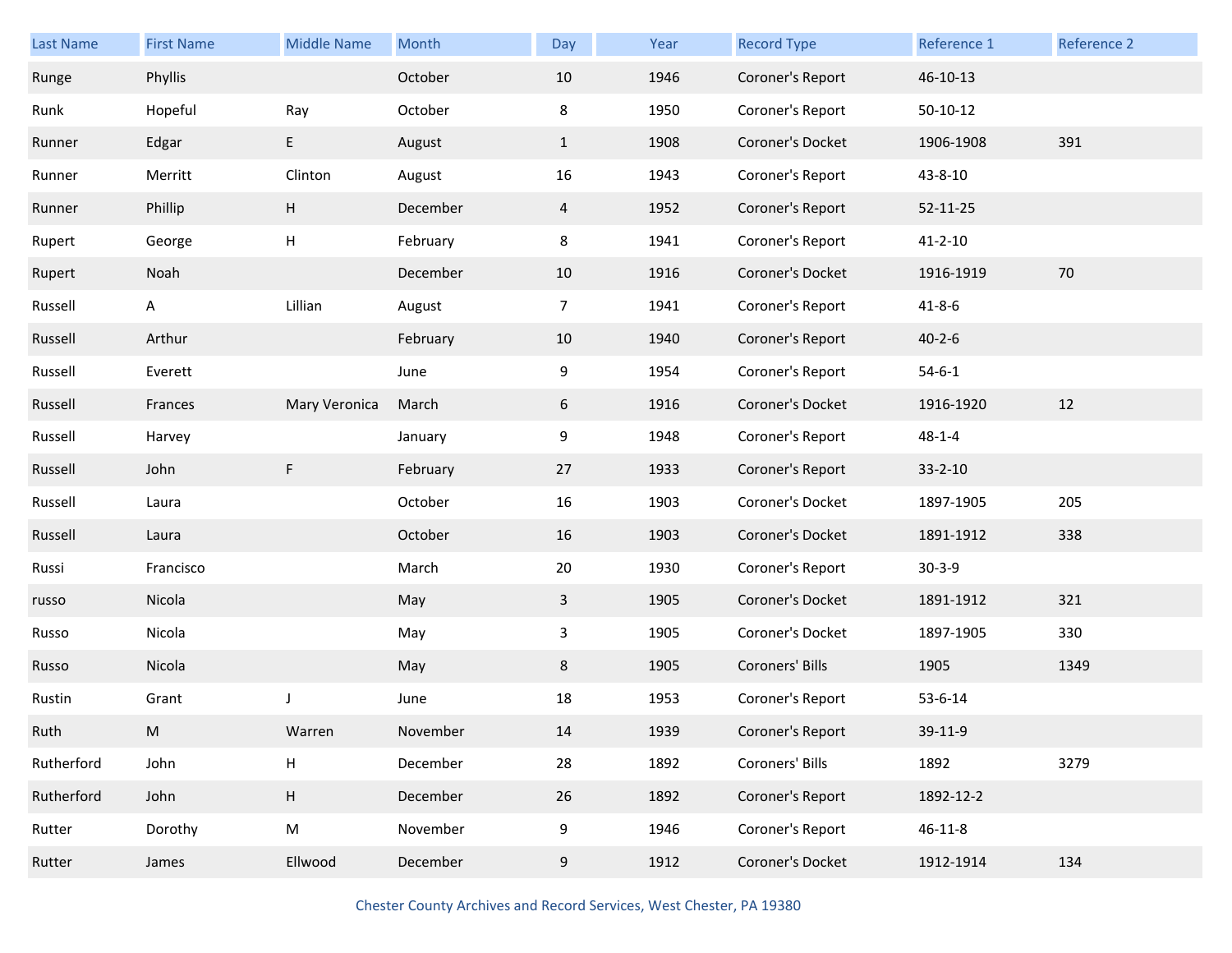| <b>Last Name</b> | <b>First Name</b> | <b>Middle Name</b> | Month     | Day            | Year | <b>Record Type</b>      | Reference 1  | Reference 2   |
|------------------|-------------------|--------------------|-----------|----------------|------|-------------------------|--------------|---------------|
| Ryan             | Edward            |                    | August    | 18             | 1903 | Coroner's Docket        | 1897-1905    | 206           |
| Ryan             | Edward            |                    | August    | 18             | 1903 | Coroner's Docket        | 1891-1912    | 328           |
| Ryan             | Patrick           |                    | September | 17             | 1863 | Coroners' Bills         | 1863         | 199           |
| Ryan             | Thomas            | A                  | March     | 17             | 1906 | Coroner's Docket        | 1906-1908    | 28            |
| Ryen             | Michael           |                    | January   | 24             | 1856 | <b>Quarter Sessions</b> | P/59         | Jan. 1856     |
| Rysher           | Robert            |                    | November  | 20             | 1946 | Coroner's Report        | 46-11-14     |               |
| Sabatino         | Anna              |                    | April     | $\overline{7}$ | 1930 | Coroner's Report        | $30 - 4 - 6$ |               |
| Sabo             | George            |                    | August    | 8              | 1951 | Coroner's Report        | $51 - 8 - 5$ |               |
| Sabo             | Paul              |                    | March     | 4              | 1903 | Coroner's Docket        | 1891-1912    | 381           |
| Sabo             | Paul              |                    | March     | 4              | 1903 | Coroner's Docket        | 1897-1905    | 209           |
| Sabo             | Stephen           |                    | May       | $\overline{2}$ | 1951 | Coroner's Report        | $51 - 5 - 1$ |               |
| Sabol            | Jacob             |                    | July      | 28             | 1897 | Coroner's Docket        | 1897-1905    | 210           |
| Sabol            | Joseph            |                    | July      | 29             | 1897 | Coroners' Bills         | 1897         | 2242          |
| Sabol            | Joseph            |                    | July      | 28             | 1897 | Coroner's Docket        | 1891-1912    | 390           |
| Saddler          | Francis           |                    | September | 28             | 1936 | Coroner's Report        | 36-9-18      |               |
| Safranicz        | Pista             |                    | June      | $\overline{7}$ | 1897 | Coroner's Docket        | 1897-1905    | 207           |
| Safranicz        | Pista             |                    | June      | 7 <sup>7</sup> | 1897 | Coroner's Docket        | 1891-1912    | 351           |
| Safranja         | Josepha           |                    | November  | $\mathbf{1}$   | 1904 | Coroner's Docket        | 1891-1912    | 379           |
| Safranjas        | Joseph            |                    | November  | $\mathbf{1}$   | 1904 | Coroner's Docket        | 1897-1905    | 210           |
| Sager            | William           |                    | September | 26             | 1917 | Coroner's Docket        | 1916-1920    | 101           |
| Sagers           | William           | Н                  | January   | 3              | 1911 | Coroner's Docket        | 1909-1911    | 274           |
| Sahler           | Rachel            |                    | June      | 15             | 1902 | Coroner's Docket        | 1897-1905    | 236           |
| Sahler           | Sharpless         | $\sf T$            | May       | 11             | 1885 | Coroners' Bills         | 1885         | 1209          |
| Sahlor           | Rachel            |                    | June      | 15             | 1902 | Coroner's Docket        | 1891-1912    | 358           |
| Sahlor           | Rachel            |                    | June      | 16             | 1902 | Coroners' Bills         | 1902         | Filed by date |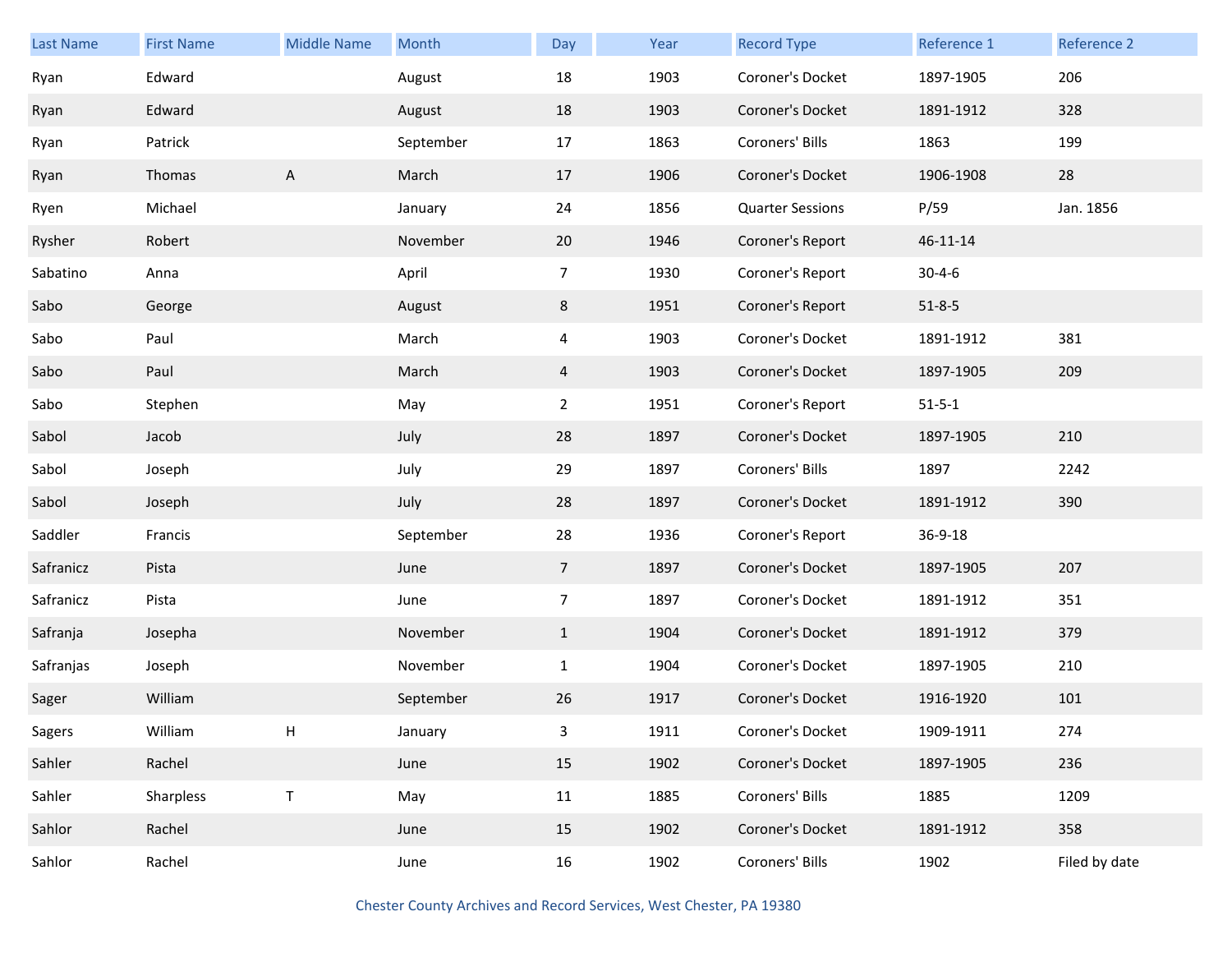| Last Name   | <b>First Name</b> | <b>Middle Name</b> | Month    | Day             | Year | <b>Record Type</b> | Reference 1   | Reference 2   |
|-------------|-------------------|--------------------|----------|-----------------|------|--------------------|---------------|---------------|
| Saint Clair | William           |                    | January  | 27              | 1902 | Coroner's Docket   | 1891-1912     | 352           |
| Saint Clair | William           |                    | January  | 27              | 1902 | Coroner's Docket   | 1897-1905     | 208           |
| Saint Clair | William           |                    | March    | 19              | 1902 | Coroners' Bills    | 1902          | Filed by date |
| Sakal       | (infant)          |                    | February | 18              | 1941 | Coroner's Report   | $41 - 2 - 16$ |               |
| Sakal       | Andrew            | $\mathsf J$        | October  | 26              | 1952 | Coroner's Report   | 52-10-23      |               |
| Sakal       | John              |                    | October  | 18              | 1938 | Coroner's Report   | 38-10-9       |               |
| Salamone    | Alfred            |                    | April    | $7\overline{ }$ | 1930 | Coroner's Report   | $30 - 4 - 6$  |               |
| Salasbury   | Charles           |                    | May      | 26              | 1899 | Coroners' Bills    | 1899          | 1761          |
| Salatha     | Frederic          |                    | October  | 24              | 1900 | Coroner's Docket   | 1897-1905     | 210           |
| Salathe     | Frederick         |                    | November | 10              | 1900 | Coroners' Bills    | 1900          | Filed by Date |
| Salathe     | Frederick         |                    | October  | 24              | 1900 | Coroner's Docket   | 1891-1912     | 392           |
| Saleo       | Paul              |                    | March    | 24              | 1903 | Coroners' Bills    | 1903          | Filed by date |
|             |                   |                    |          |                 |      |                    |               |               |
| Sallie      | Theodore          |                    | March    | 17              | 1911 | Coroners' Bills    | 1911          | Filed by date |
| Sallors     | Eva               |                    | December | 9               | 1938 | Coroner's Report   | 38-12-5       |               |
| Salombukoms | Mike              |                    | December | 29              | 1916 | Coroner's Docket   | 1916-1920     | 61            |
| Salsbury    | Robert            |                    | August   | 8               | 1918 | Coroner's Docket   | 1916-1919     | 279           |
| Salter      | Bobby             | Frank              | October  | 10              | 1944 | Coroner's Report   | 44-10-7       |               |
| Salzwedel   | kemper            | А                  | August   | 18              | 1945 | Coroner's Report   | 45-8-12       |               |
| Samargo     | Thomas            |                    | July     | 14              | 1904 | Coroner's Docket   | 1891-1912     | 373           |
| Samargo     | Thomas            |                    | July     | 18              | 1904 | Coroners' Bills    | 1904          | 1783          |
| Samargo     | Thomas            |                    | July     | 14              | 1904 | Coroner's Docket   | 1897-1905     | 209           |
| Sammons     | Larry             | David              | March    | 10              | 1943 | Coroner's Report   | $43 - 3 - 8$  |               |
| Sampir      | Solin             |                    | August   | 23              | 1914 | Coroner's Docket   | 1912-1914     | 327           |
| Sampson     | Douglas           | ${\sf R}$          |          |                 |      | Coroner's Report   | 49-12-11      |               |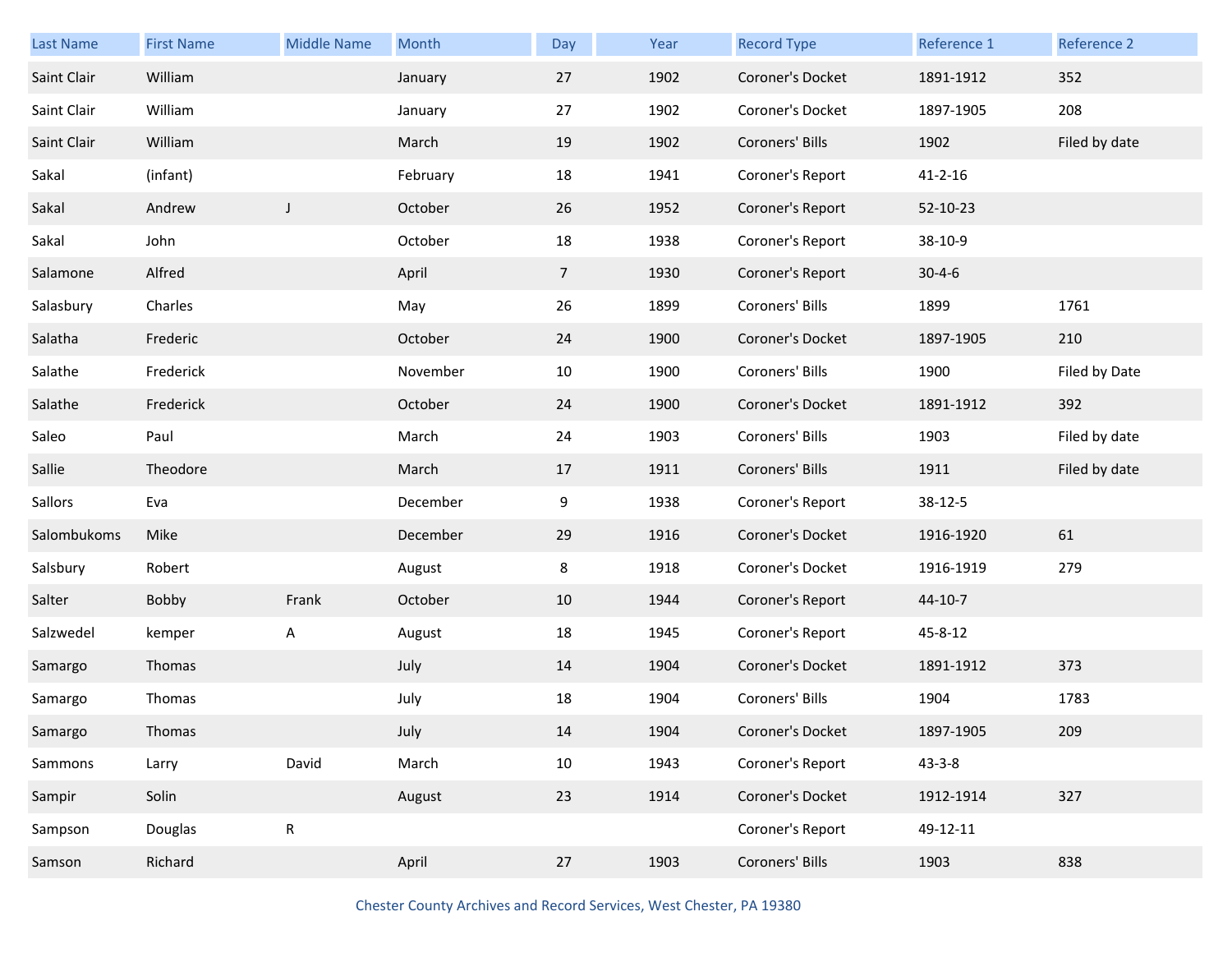| Last Name | <b>First Name</b> | <b>Middle Name</b> | Month     | Day          | Year | <b>Record Type</b>      | Reference 1   | Reference 2   |
|-----------|-------------------|--------------------|-----------|--------------|------|-------------------------|---------------|---------------|
| Samson    | Richard           |                    | April     | 26           | 1903 | Coroner's Docket        | 1897-1905     | 208           |
| Samson    | Richard           |                    | April     | 26           | 1903 | Coroner's Docket        | 1891-1912     | 389           |
| Sanders   | Jesse             | Turner             | September | 22           | 1934 | Coroner's Report        | 34-9-18       |               |
| Sanders   | Maris             |                    | May       | $\mathbf{3}$ | 1931 | Coroner's Report        | $31 - 5 - 15$ |               |
| Sandow    | Martin            |                    | March     | 31           | 1891 | Coroners' Bills         | 1891          | 846           |
| Sandow    | Martin            |                    | March     | 30           | 1894 | Coroner's Report        | 1894-3-2      |               |
| Sandrow   | William           |                    | October   | 4            | 1950 | Coroner's Report        | $50-9-7$      |               |
| Sands     | Richard           |                    | September | 13           | 1856 | <b>Quarter Sessions</b> | P/121         | Oct. 1856     |
| Sandt     | Eugene            | Н                  | August    | 11           | 1932 | Coroner's Report        | $32 - 8 - 15$ |               |
| Sanek     | harry             |                    | March     | 8            | 1951 | Coroner's Report        | $51 - 3 - 6$  |               |
| Saner     | Linus             |                    | August    | 26           | 1908 | Coroners' Bills         | 1908          | 2299          |
| Saner     | Linus             |                    | August    | 15           | 1908 | Coroner's Docket        | 1906-1908     | 396           |
| Santo     | Joseph            |                    | April     | 28           | 1902 | Coroner's Docket        | 1897-1905     | 208           |
| Santo     | Joseph            |                    | April     | 30           | 1902 | Coroners' Bills         | 1902          | Filed by date |
| Santuccio | Pasquale          |                    | February  | 20           | 1930 | Coroner's Report        | $30 - 2 - 12$ |               |
| Sapura    | Walter            |                    | January   | 19           | 1937 | Coroner's Report        | $37 - 1 - 13$ |               |
| Sardi     | Mike              |                    | May       | 28           | 1908 | Coroner's Docket        | 1906-1908     | 367           |
| Sarvetnic | Getze             |                    | April     | 15           | 1938 | Coroner's Report        | $38 - 4 - 6$  |               |
| Sassaman  | Milton            | L                  | April     | 22           | 1895 | Coroners' Bills         | 1895          | 990           |
| Sassaman  | Milton            | S                  | April     | 17           | 1895 | Coroner's Report        | 1895-4-3      |               |
| Satinsky  | William           |                    | January   | 10           | 1930 | Coroner's Report        | $30 - 1 - 7$  |               |
| Sauder    | Samuel            | Martin             | November  | 16           | 1950 | Coroner's Report        | $50-11-7$     |               |
| Sauders   | Clara             | Ash                | December  | 26           | 1934 | Coroner's Report        | 34-12-21      |               |
| Sauders   | Fred              |                    | May       | 13           | 1933 | Coroner's Report        | $33 - 5 - 5$  |               |
| Sauer     | Henry             |                    | August    | 13           | 1955 | Coroner's Report        | $55 - 8 - 8$  |               |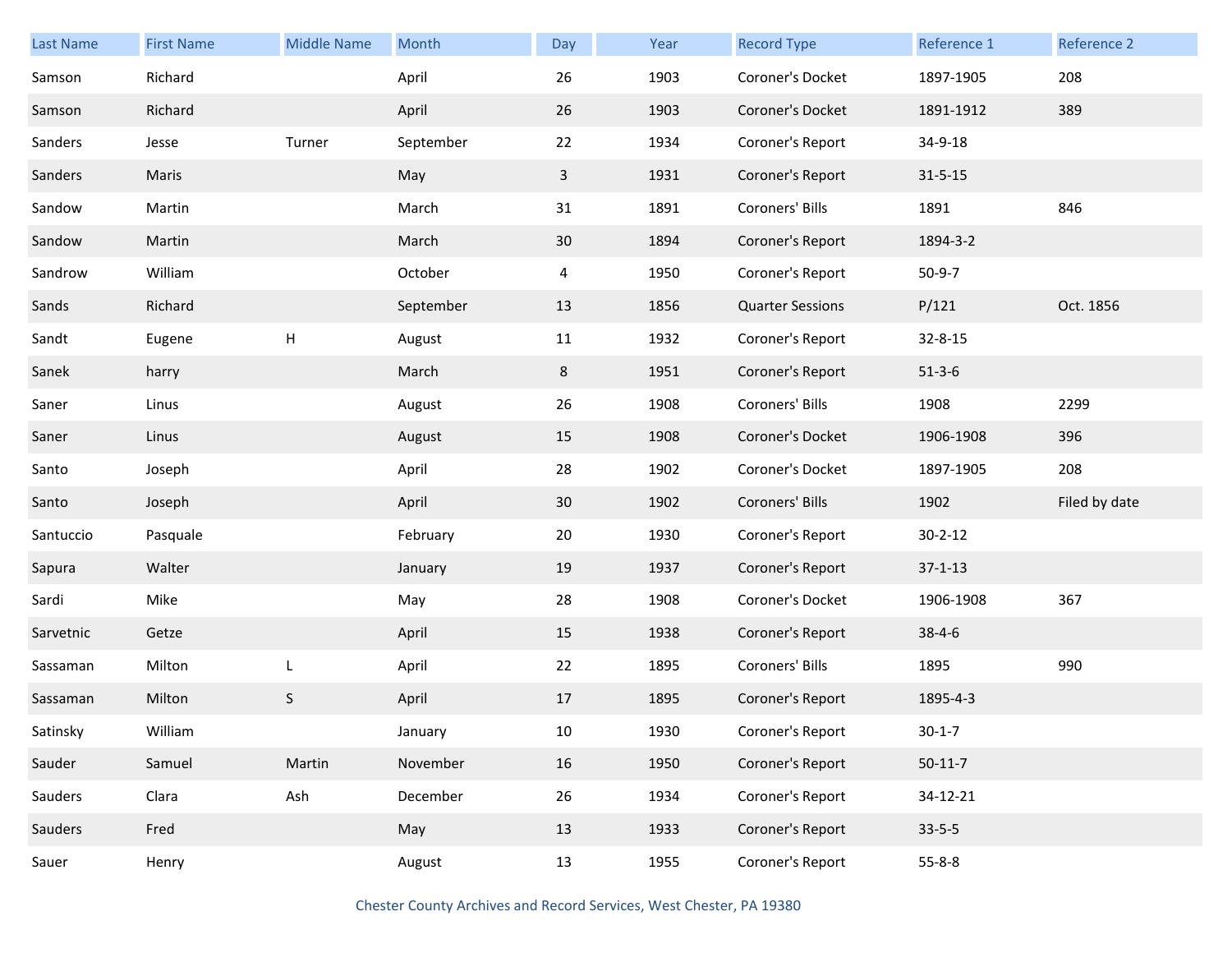| Last Name  | <b>First Name</b> | <b>Middle Name</b> | Month     | Day            | Year | <b>Record Type</b> | Reference 1   | Reference 2   |
|------------|-------------------|--------------------|-----------|----------------|------|--------------------|---------------|---------------|
| Sauksbury  | Charles           |                    | May       | 26             | 1899 | Coroner's Docket   | 1897-1905     | 207           |
| Saulsbury  | Charles           |                    | May       | 26             | 1899 | Coroner's Docket   | 1891-1912     | 351           |
| Saunders   | Susie             |                    | May       | 23             | 1934 | Coroner's Report   | $34 - 5 - 5$  |               |
| Sauto      | Joseph            |                    | April     | 28             | 1902 | Coroner's Docket   | 1891-1912     | 347           |
| Savage     | Amelia            | ${\sf R}$          | March     | 12             | 1900 | Coroner's Docket   | 1891-1912     | 341           |
| Savage     | Amelia            | ${\sf R}$          | March     | 12             | 1900 | Coroner's Docket   | 1897-1905     | 209           |
| Savage     | Amerlia           | ${\sf R}$          | March     | 19             | 1900 | Coroners' Bills    | 1900          | 909           |
| Savage     | Annie             |                    | November  | $\overline{4}$ | 1897 | Coroners' Bills    | 1897          | 3333          |
| Savage     | Annie             |                    | November  | $\overline{4}$ | 1897 | Coroner's Docket   | 1897-1905     | 207           |
| Savage     | Annie             |                    | November  | 4              | 1897 | Coroner's Docket   | 1891-1912     | 392           |
| Savage     | Annie             |                    | November  | $\overline{4}$ | 1897 | Coroners' Bills    | 1897          | 3338          |
| Savidge    | Marie             | Louise             | February  | 29             | 1952 | Coroner's Report   | $52 - 2 - 27$ |               |
| Saylor     | Alfred            |                    | November  | 25             | 1942 | Coroner's Report   | 42-11-26      |               |
| Sbei       | Albert            |                    | September | 4              | 1933 | Coroner's Report   | $33-9-7$      |               |
| Scally     | Patrick           | Thomas             | August    | 3              | 1886 | Coroners' Bills    | 1886          | Filed by Date |
| Scanlan    | Dennis            | J                  | September | 19             | 1907 | Coroner's Docket   | 1906-1908     | 267           |
| Scanlan    | Dennis            | J                  | September | 25             | 1907 | Coroners' Bills    | 1907          | 2568          |
| Scanlon    | Yolande           | M                  | March     | $\overline{7}$ | 1956 | Coroner's Report   | $56 - 3 - 3$  |               |
| Scarlett   | Margery           |                    | November  | 6              | 1914 | Coroner's Docket   | 1912-1914     | 356           |
| Scatchard  |                   | Burdette           | November  | 16             | 1930 | Coroner's Report   | 30-11-15      |               |
| Scatlolini | John              |                    | October   | 4              | 1952 | Coroner's Report   | $52 - 10 - 2$ |               |
| Scavaza    | Michael           |                    | December  | 21             | 1910 | Coroner's Docket   | 1909-1911     | 265           |
| Scavuja    | Michael           |                    | December  | 27             | 1910 | Coroners' Bills    | 1910          | Filed by date |
| Scenatoe   | John              |                    | July      | 3              | 1905 | Coroners' Bills    | 1905          | 1754          |
| Scenator   | John              |                    | June      | 26             | 1905 | Coroner's Docket   | 1891-1912     | 365           |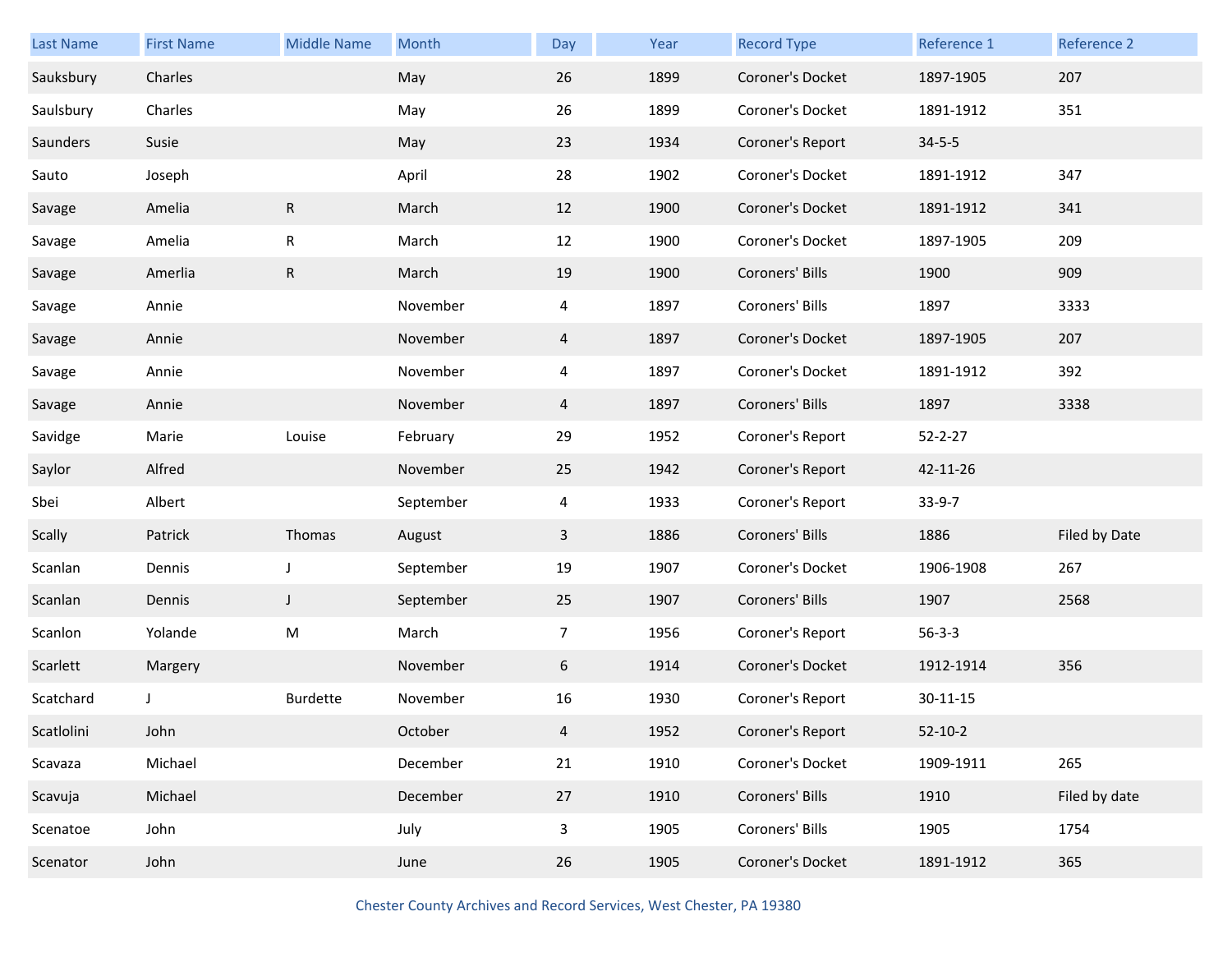| <b>Last Name</b> | <b>First Name</b> | <b>Middle Name</b> | Month     | Day            | Year | <b>Record Type</b> | Reference 1    | Reference 2   |
|------------------|-------------------|--------------------|-----------|----------------|------|--------------------|----------------|---------------|
| Scepank          | Myrtle            |                    | October   | 24             | 1918 | Coroner's Docket   | 1916-1919      | 311           |
| Schaeffer        | Harvey            | H                  | November  | 26             | 1941 | Coroner's Report   | 41-11-25       |               |
| Schaeffer        | William           | S                  | June      | $\overline{7}$ | 1912 | Coroner's Docket   | 1912-1914      | 78            |
| Schaetzle        | Maybelle          | $\mathsf{C}$       | October   | 16             | 1954 | Coroner's Report   | $54-10-10$     |               |
| Schafer          | Earl              |                    | July      | 13             | 1907 | Coroner's Docket   | 1906-1908      | 229           |
| Schaffer         | Granvill          |                    | March     | 26             | 1907 | Coroners' Bills    | 1907           | 810           |
| Schaffer         | John              | Α                  |           |                | 1945 | Coroner's Report   | 45-12-20       |               |
| Schaffer         | Thomas            | N                  | November  | 20             | 1952 | Coroner's Report   | $52 - 11 - 19$ |               |
| Schar            | Sigmund           |                    | November  | 12             | 1951 | Coroner's Report   | $51 - 11 - 11$ |               |
| Schaub           | $\mathsf{K}$      | J                  | September | 19             | 1915 | Coroner's Docket   | 1915           | 78            |
| Scheaffer        | Earl              | W                  | February  | $\overline{7}$ | 1954 | Coroner's Report   | $54 - 2 - 9$   |               |
| Scheazza         | Nicola            |                    | September | 30             | 1908 | Coroners' Bills    | 1908           | Filed by date |
| Scheazza         | Nicola            |                    | September | 25             | 1908 | Coroner's Docket   | 1906-1908      | 417           |
| Scheidegg        | Anna              |                    | March     | 10             | 1945 | Coroner's Report   | $45 - 3 - 8$   |               |
| Scherry          | Olive             | ${\sf R}$          | July      | $\overline{2}$ | 1940 | Coroner's Report   | $40 - 7 - 2$   |               |
| Schiele          | Clara             | Ella               | July      | 19             | 1941 | Coroner's Report   | $41 - 7 - 10$  |               |
| Schlegel         | George            | J                  | September | 16             | 1907 | Coroner's Docket   | 1906-1908      | 265           |
| Schliecker       | Lena              |                    | May       | 24             | 1955 | Coroner's Report   | $55 - 5 - 21$  |               |
| Schlimme         | Edwin             |                    | October   | $\overline{2}$ | 1944 | Coroner's Report   | $44 - 10 - 1$  |               |
| Schlippich       | John              | H                  | June      | 18             | 1902 | Coroners' Bills    | 1902           | Filed by date |
| Schlippich       | John              | L                  | June      | 10             | 1902 | Coroner's Docket   | 1897-1905      | 212           |
| Schlippick       | John              | H                  | June      | 10             | 1902 | Coroner's Docket   | 1891-1912      | 348           |
| Schlotterer      | Theron            | K                  | May       | 12             | 1942 | Coroner's Report   | $42 - 5 - 10$  |               |
| Schlozel         | George            | J                  | September | 18             | 1907 | Coroners' Bills    | 1907           | Filed by date |
| Schmacker        | Jacob             | Zook               | July      | $\mathbf{1}$   | 1905 | Coroners' Bills    | 1904           | 1165          |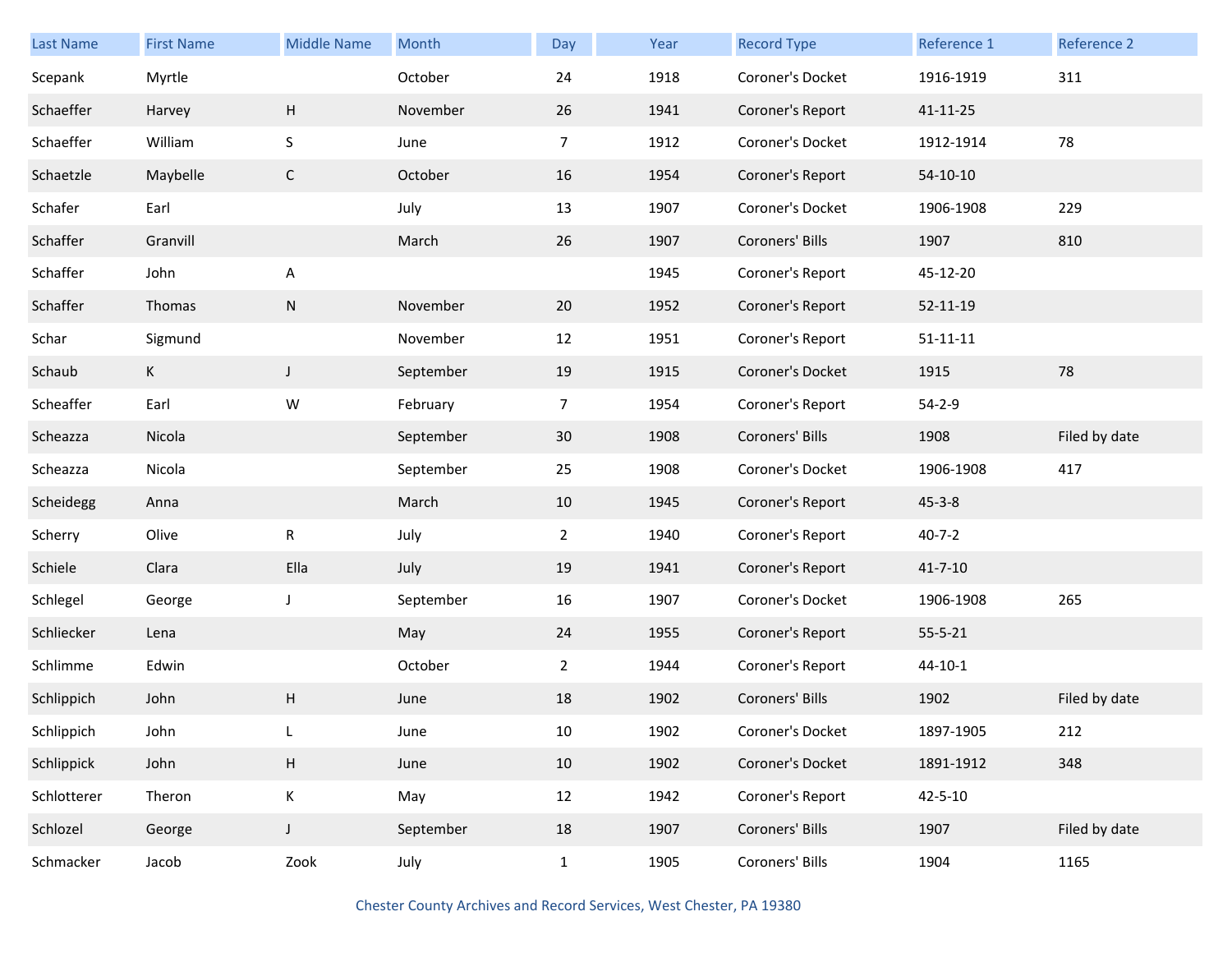| <b>Last Name</b> | <b>First Name</b> | <b>Middle Name</b> | Month     | Day            | Year | <b>Record Type</b> | Reference 1   | Reference 2   |
|------------------|-------------------|--------------------|-----------|----------------|------|--------------------|---------------|---------------|
| Schmidt          | Anthony           | John               | August    | 23             | 1951 | Coroner's Report   | $51 - 8 - 16$ |               |
| Schmidt          | George            |                    | September | $\overline{2}$ | 1898 | Coroner's Docket   | 1891-1912     | 367           |
| Schmidt          | George            |                    | September | $\mathbf{3}$   | 1898 | Coroners' Bills    | 1898          | Filed by Date |
| Schmidt          | George            |                    | September | $\overline{2}$ | 1898 | Coroner's Docket   | 1897-1905     | 211           |
| Schmitt          | Herbert           |                    | August    | 17             | 1911 | Coroner's Docket   | 1909-1911     | 371           |
| Schmitt          | Herbert           |                    | August    | 21             | 1911 | Coroners' Bills    | 1911          | Filed by date |
| Schmucker        | Jacob             | Z                  | August    | $\mathbf{3}$   | 1904 | Coroner's Docket   | 1891-1912     | 383           |
| Schmucker        | Jacob             | Zook               | August    | 3              | 1905 | Coroner's Docket   | 1897-1905     | 329           |
| Schmucker        | James             | T                  | October   | 5              | 1933 | Coroner's Report   | 33-10-15      |               |
| Schnader         | Leroy             | С                  | January   | 9              | 1952 | Coroner's Report   | $52 - 1 - 7$  |               |
| Schnaring        | $\mathsf{A}$      | Katherine          | March     | 6              | 1944 | Coroner's Report   | $44 - 3 - 4$  |               |
| Schnorr          | Florence          | May                | June      | 23             | 1952 | Coroner's Report   | $52 - 6 - 21$ |               |
| Schnorr          | William           | M                  | June      | 23             | 1952 | Coroner's Report   | $52 - 6 - 22$ |               |
| Schober          | George            | E                  | August    | 3              | 1939 | Coroner's Report   | 39-7-18       |               |
| Schofield        | Clarissa          | $\mathsf J$        | July      | 3              | 1936 | Coroner's Report   | $36 - 7 - 10$ |               |
| Schofield        | John              |                    | May       | $\mathbf{1}$   | 1899 | Coroner's Docket   | 1897-1905     | 212           |
| Schofield        | John              |                    | May       | $\mathbf{1}$   | 1899 | Coroner's Docket   | 1891-1912     | 352           |
| Scholl           | Annie             | G                  | March     | 19             | 1955 | Coroner's Report   | $55 - 3 - 9$  |               |
| Scholl           | Harry             | A                  | May       | 15             | 1943 | Coroner's Report   | 43-5-16       |               |
| Schoonover       | Janetta           |                    | March     | 8              | 1952 | Coroner's Report   | $52 - 3 - 9$  |               |
| Schott           | Henry             |                    | July      | 29             | 1951 | Coroner's Report   | $51 - 7 - 22$ |               |
| Schrack          | John              | К                  | October   | 22             | 1953 | Coroner's Report   | 53-10-21      |               |
| Schrawk          | Jacob             |                    | February  | $\mathbf{3}$   | 1826 | Coroners' Bills    | 1826          | 91            |
| Schreiber        | Frederick         | $\mathsf C$        | October   | 26             | 1955 | Coroner's Report   | 55-10-14      |               |
| Schreiber        | John              | A                  | July      | $\overline{3}$ | 1952 | Coroner's Report   | $52 - 7 - 1$  |               |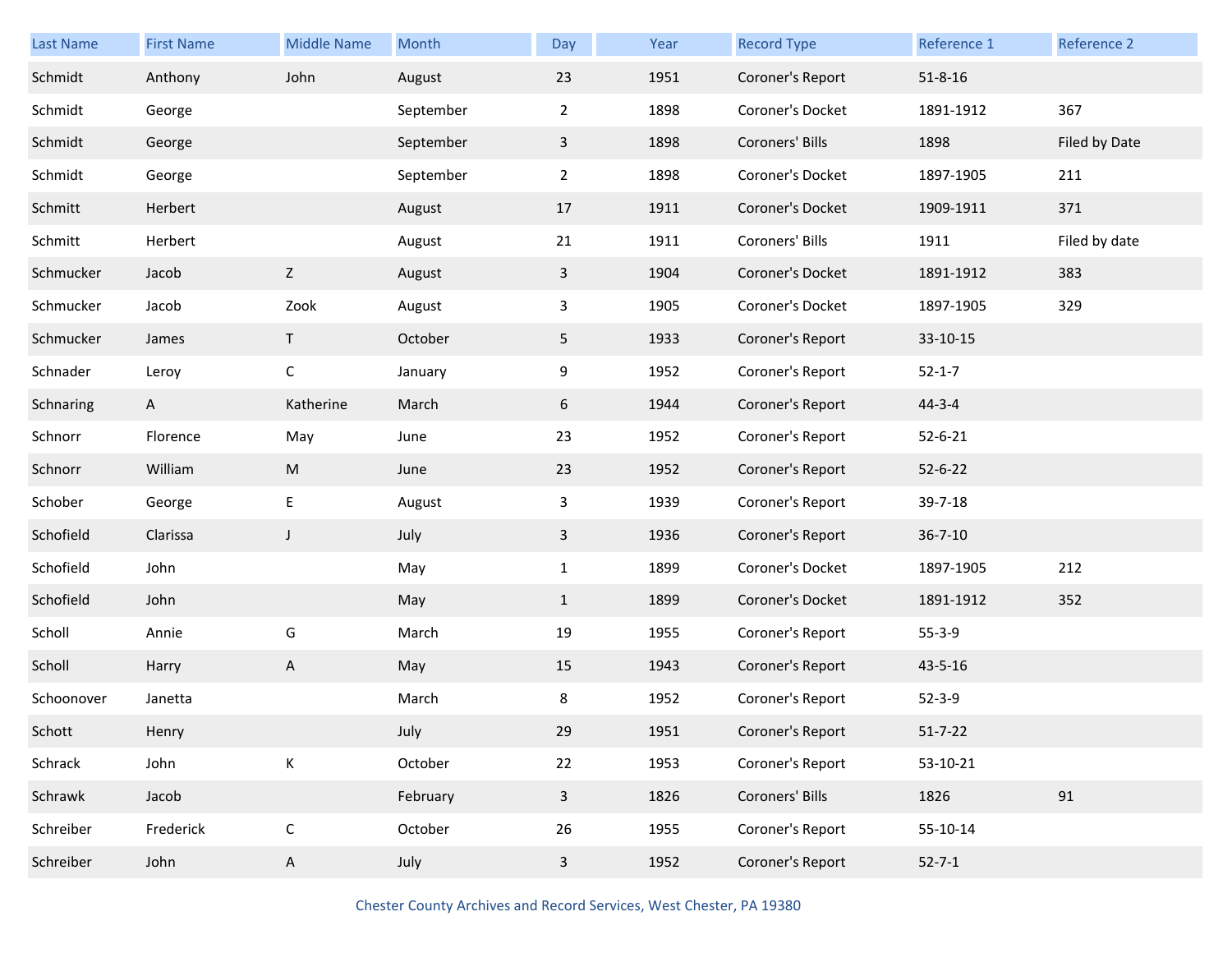| <b>Last Name</b> | <b>First Name</b>   | <b>Middle Name</b>        | Month     | Day   | Year | <b>Record Type</b> | Reference 1    | Reference 2   |
|------------------|---------------------|---------------------------|-----------|-------|------|--------------------|----------------|---------------|
| Schroder         | Cora                |                           | October   | 24    | 1938 | Coroner's Report   | 38-10-15       |               |
| Schroder         | Earnest             |                           | August    | 10    | 1900 | Coroners' Bills    | 1900           | Filed by Date |
| Schroder         | Ernest              |                           | July      | 30    | 1900 | Coroner's Docket   | 1891-1912      | 373           |
| Schroder         | Ernest              |                           | July      | 30    | 1900 | Coroner's Docket   | 1897-1905      | 211           |
| Schroder         | Susan               |                           | April     | 9     | 1954 | Coroner's Report   | $54 - 4 - 12$  |               |
| Schroder         | Theodore            |                           | September | 30    | 1891 | Coroners' Bills    | 1891           | 1920          |
| Schroeder        | Theodore            |                           | September | 29    | 1891 | Coroner's Report   | 1891-9-1       |               |
| Schroll          | Willis              | S                         | November  | 8     | 1940 | Coroner's Report   | $40 - 10 - 6$  |               |
| Schroth          | Andrew              |                           | March     | 8     | 1916 | Coroner's Docket   | 1916-1920      | 14            |
| Schuenbrand      | William             |                           | June      | 10    | 1935 | Coroner's Report   | $35 - 6 - 6$   |               |
| Schulmeister     | Louis               |                           | November  | 10    | 1952 | Coroner's Report   | $52 - 11 - 10$ |               |
| Schultz          | Henry               | A                         | December  | 20    | 1938 | Coroner's Report   | 38-12-14       |               |
| Schumacher       | Edward              |                           | January   | 29    | 1936 | Coroner's Report   | $36 - 1 - 23$  |               |
| Schumanow        | Alexander           |                           | September | 30    | 1938 | Coroner's Report   | $38-10-2$      | See 38-9-11   |
| Schumanow        | Alexander           |                           | September | 30    | 1938 | Coroner's Report   | 38-9-11        | See 38-10-2   |
| Schuster         | Charles             |                           | June      | 11    | 1950 | Coroner's Report   | $50 - 6 - 14$  |               |
| Schwager         | Nettie              |                           | May       | 18    | 1946 | Coroner's Report   | $46 - 5 - 15$  |               |
| Schweizer        | William             | $\boldsymbol{\mathsf{H}}$ | May       | 15    | 1955 | Coroner's Report   | $55 - 5 - 13$  |               |
| Schwenk          | Shirley             |                           | January   | 5     | 1949 | Coroner's Report   | $49 - 1 - 6$   |               |
| Scibillia        | John                |                           | December  | 18    | 1947 | Coroner's Report   | 47-12-19       |               |
| Scofield         | Edward              |                           | December  | 22    | 1887 | Coroners' Bills    | 1887           | Filed by Date |
| Scomogyi         | William             |                           | June      | 24    | 1903 | Coroner's Docket   | 1897-1905      | 212           |
| Scomogyi         | William             |                           | June      | 24    | 1903 | Coroner's Docket   | 1891-1912      | 353           |
| Scott            | (twins of Virginia) |                           | November  | 22    | 1917 | Coroner's Docket   | 1916-1919      | 183           |
| Scott            | Aaron               |                           | April     | $6\,$ | 1915 | Coroner's Docket   | 1915           | 29            |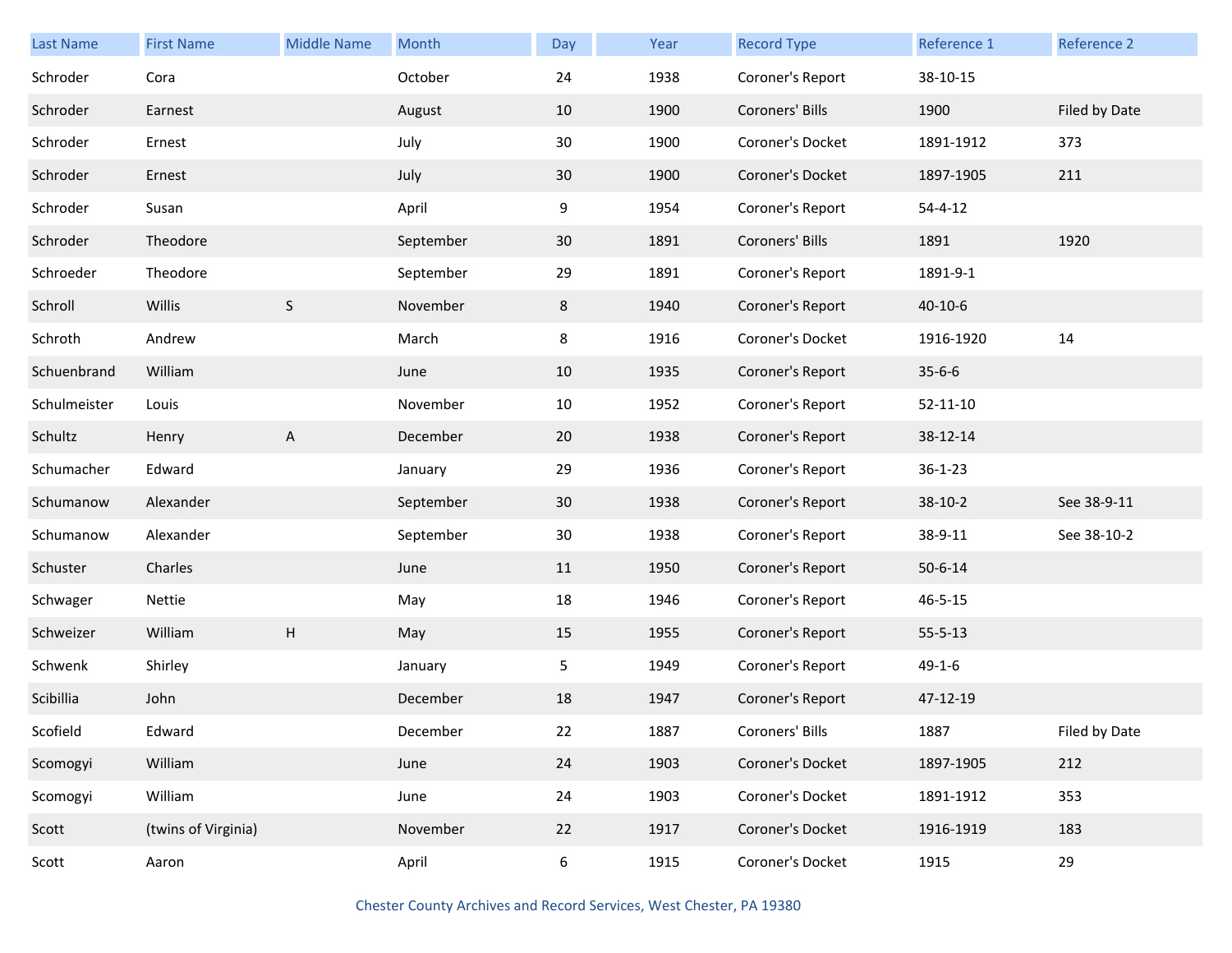| <b>Last Name</b> | <b>First Name</b> | <b>Middle Name</b> | Month     | Day          | Year | <b>Record Type</b> | Reference 1   | Reference 2   |
|------------------|-------------------|--------------------|-----------|--------------|------|--------------------|---------------|---------------|
| Scott            | Abraham           |                    | August    | 3            | 1814 | Coroners' Bills    | 1814          | 208           |
| Scott            | Almena            | G                  | March     | 23           | 1931 | Coroner's Report   | $31 - 3 - 11$ |               |
| Scott            | Anna              |                    | August    | 9            | 1930 | Coroner's Report   | $30 - 8 - 13$ |               |
| Scott            | Anna              | ${\sf M}$          | February  | 24           | 1934 | Coroner's Report   | $34 - 2 - 21$ |               |
| Scott            | Charles           |                    | March     | 28           | 1877 | Coroner's Report   | Filed by date |               |
| Scott            | Charles           | $\sf S$            | September | 28           | 1941 | Coroner's Report   | 41-9-17       |               |
| Scott            | Clara             |                    | August    | 24           | 1950 | Coroner's Report   | $50 - 8 - 22$ |               |
| Scott            | Cora              |                    | March     | 14           | 1941 | Coroner's Report   | $41 - 3 - 13$ |               |
| Scott            | Edith             |                    | April     | 21           | 1955 | Coroner's Report   | $55 - 4 - 13$ |               |
| Scott            | Elaine            |                    | December  | 20           | 1953 | Coroner's Report   | 53-12-9       |               |
| Scott            | Eli               |                    | February  | 13           | 1933 | Coroner's Report   | $33 - 2 - 4$  |               |
| Scott            | Elizabeth         | Verna              | October   | 20           | 1943 | Coroner's Report   | 43-10-8       |               |
| Scott            | James             | D                  | March     | 6            | 1905 | Coroners' Bills    | 1905          | Filed by date |
| Scott            | James             | D                  | March     | $\mathbf{1}$ | 1905 | Coroner's Docket   | 1891-1912     | 359           |
| Scott            | James             | D                  | March     | $\mathbf{1}$ | 1905 | Coroner's Docket   | 1897-1905     | 284           |
| Scott            | John              | P                  | March     | 13           | 1911 | Coroners' Bills    | 1911          | Filed by date |
| Scott            | John              | ${\sf P}$          | February  | 11           | 1911 | Coroner's Docket   | 1909-1911     | 287           |
| Scott            | Lewis             |                    | September | 30           | 1952 | Coroner's Report   | 52-9-29       |               |
| Scott            | Lillie            | May                | May       | 10           | 1939 | Coroner's Report   | $39-5-3$      |               |
| Scott            | Lislie            |                    | December  | 6            | 1954 | Coroner's Report   | 54-12-9       |               |
| Scott            | Mary              | Frances            | May       | 11           | 1892 | Coroner's Report   | 1892-5-3      |               |
| Scott            | Norman            | Garrett            | May       | 8            | 1911 | Coroners' Bills    | 1911          | 1213          |
| Scott            | Norman            | Garrett            | May       | $2^{\circ}$  | 1911 | Coroner's Docket   | 1909-1911     | 320           |
|                  |                   |                    |           |              |      |                    |               |               |
| Scott            | Sallie            |                    | April     | 14           | 1899 | Coroner's Docket   | 1891-1912     | 377           |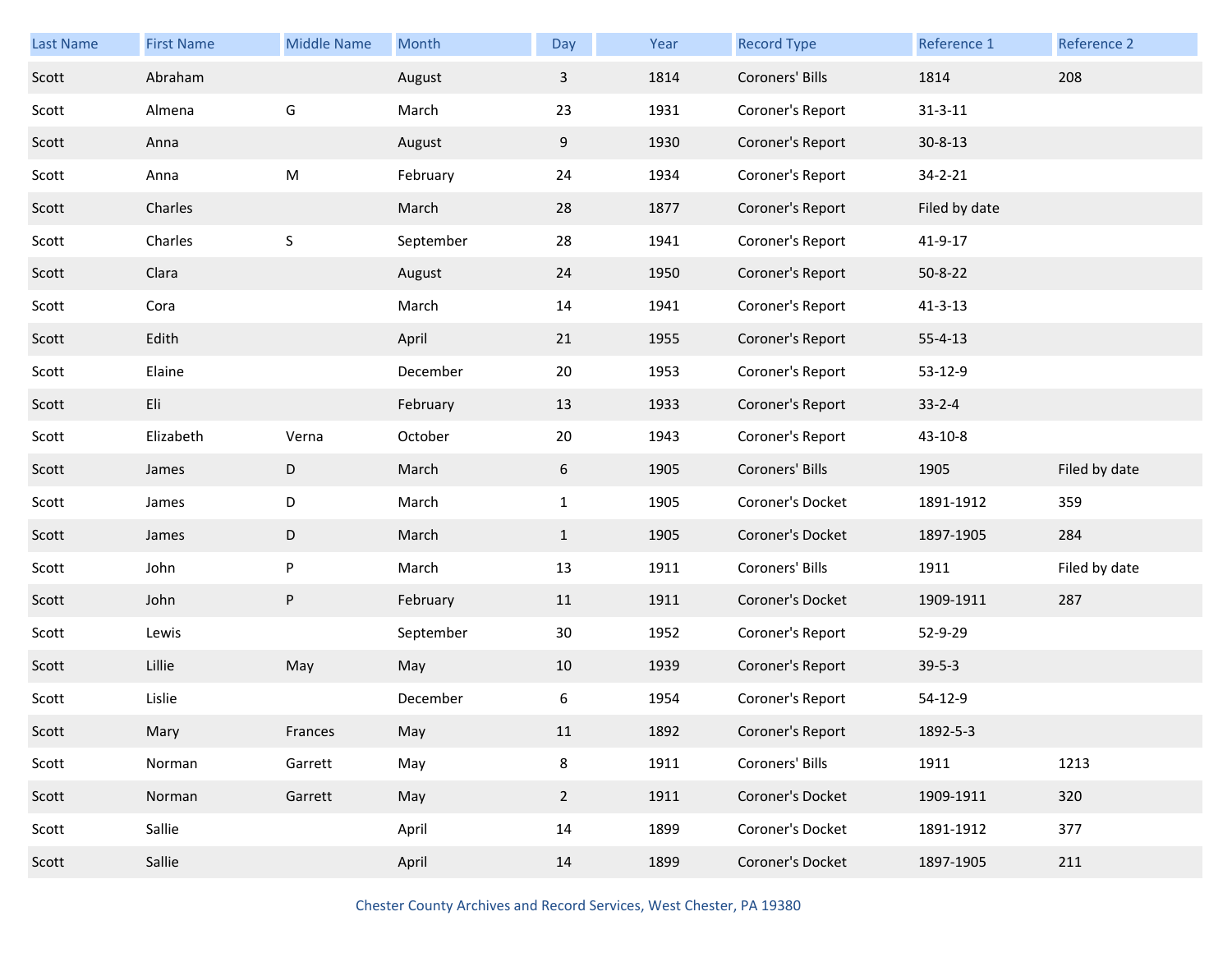| <b>Last Name</b> |                   | <b>Middle Name</b> |          |                |      |                    | Reference 1   | Reference 2    |
|------------------|-------------------|--------------------|----------|----------------|------|--------------------|---------------|----------------|
|                  | <b>First Name</b> |                    | Month    | Day            | Year | <b>Record Type</b> |               |                |
| Scott            | Samuel            |                    | April    | 13             | 1940 | Coroner's Report   | $40 - 4 - 6$  |                |
| Scott            | Stella            | V                  | June     | 21             | 1952 | Coroner's Report   | $52 - 6 - 20$ |                |
| Scott            | Wallace           | Harlan             | January  | $\mathbf{1}$   | 1919 | Coroner's Docket   | 1916-1919     | 428            |
| Scott            | William           |                    | March    | 11             | 1908 | Coroners' Bills    | 1908          | 945            |
| Scott            | William           |                    | October  | 17             | 1941 | Coroner's Report   | $41 - 10 - 8$ |                |
| Scott            | William           | L                  | March    | $\overline{4}$ | 1908 | Coroners' Bills    | 1908          | Filed by date  |
| Scott            | William           | L                  | February | 29             | 1908 | Coroner's Docket   | 1906-1908     | 337            |
| Scott            | William           | ${\sf N}$          | December | 25             | 1951 | Coroner's Report   | 51-12-26      |                |
| Scotten          | Catharine         | Jane               | October  | 20             | 1909 | Coroner's Docket   | 1909-1911     | 96             |
| Scotten          | Catherine         | Jane               | October  | 25             | 1909 | Coroners' Bills    | 1909          | 2884           |
| Scotten          | Jane              |                    | November | $\mathbf{1}$   | 1909 | Coroners' Bills    | 1909          | 2997           |
| Scotten          | Mathew            |                    | May      | 12             | 1894 | Coroner's Report   | 1894-5-3      |                |
| Scotten          | Matthew           |                    | May      | 15             | 1894 | Coroners' Bills    | 1894          | 1489           |
| Scotten          | Wallace           | E                  | December | 24             | 1935 | Coroner's Report   | 35-12-15      |                |
| <b>Scralls</b>   | Anna              |                    | October  | $\overline{7}$ | 1946 | Coroner's Report   | 46-10-10      |                |
| Scull            | A                 | P                  | May      | 14             | 1878 | Coroner's Report   | Filed by date |                |
| Scuvibbes        | Cammille          |                    | January  | 19             | 1916 | Coroner's Docket   | 1916-1919     | $\overline{4}$ |
| Seabold          | Erwin             |                    |          |                |      | Coroner's Report   | $55 - 5 - 3$  |                |
| Seabold          | Erwin             | Fredrick           |          |                | 1955 | Coroner's Report   | $55 - 6 - 15$ |                |
| Seabold          | Erwin             | Fredrick           | April    | 28             | 1955 | Coroner's Report   | $55 - 4 - 15$ |                |
| Seabold          |                   | Henry              | November | 14             | 1917 | Coroner's Docket   | 1916-1919     | 178            |
| Seace            | Edward            | LeRoy              | May      | 14             | 1956 | Coroner's Report   | $56 - 5 - 6$  |                |
| Seace            | Jesse             |                    | August   | 25             | 1905 | Coroners' Bills    | 1905          | Filed by date  |
| Seace            | Jesse             |                    | August   | 25             | 1905 | Coroner's Docket   | 1891-1912     | 367            |
| Seace            | Jesse             |                    | August   | 28             | 1905 | Coroner's Docket   | 1897-1905     | 317            |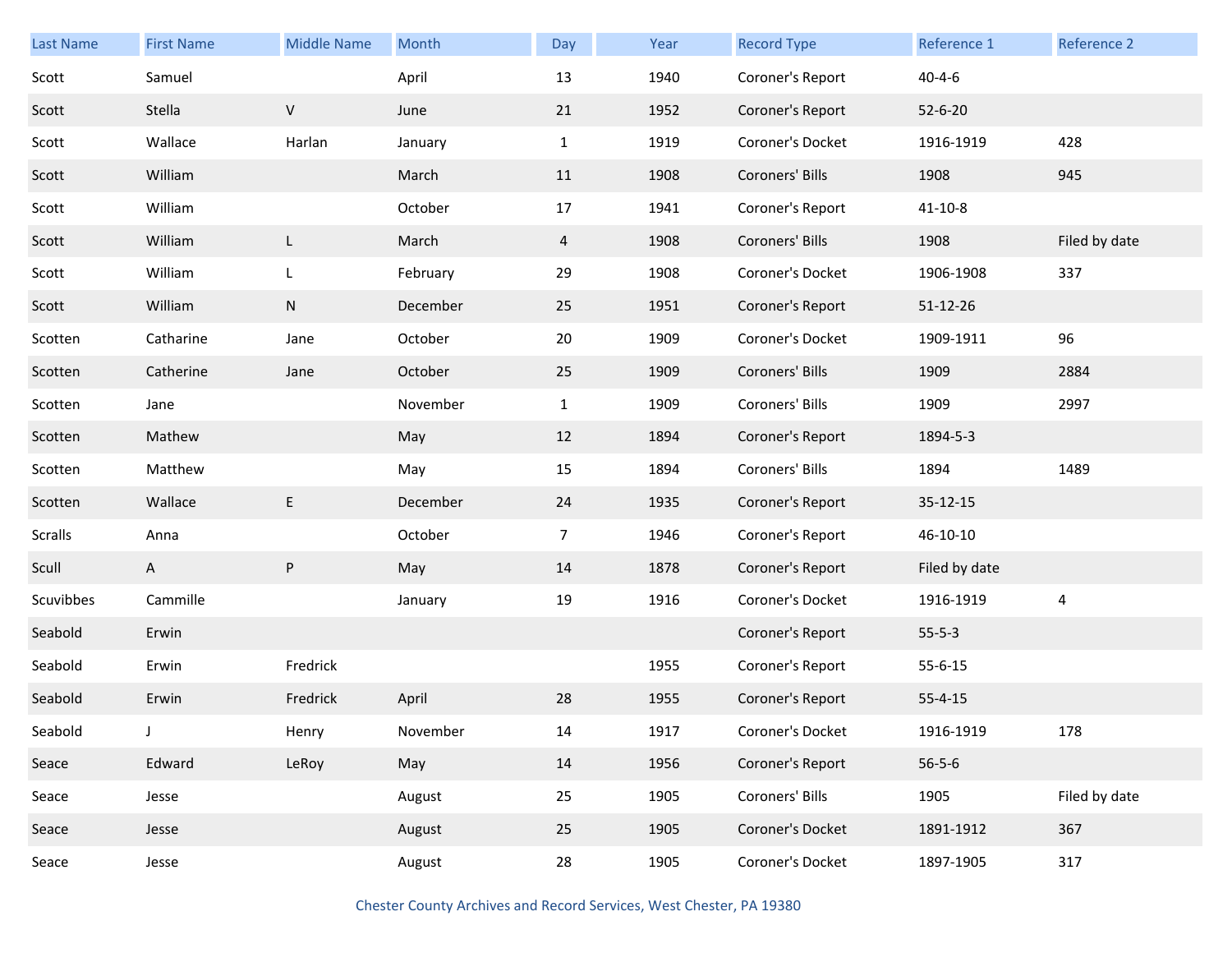| Last Name | <b>First Name</b> | <b>Middle Name</b>        | <b>Month</b> | Day            | Year | <b>Record Type</b>      | Reference 1    | Reference 2   |
|-----------|-------------------|---------------------------|--------------|----------------|------|-------------------------|----------------|---------------|
| Seachmist | John              | ${\sf W}$                 | October      | 20             | 1913 | Coroners' Bills         | 1913           | 3047          |
| Seachmist | John              | W                         | October      | 11             | 1913 | Coroner's Docket        | 1912-1914      | 245           |
| Seal      | Elizabeth         |                           | October      | 29             | 1900 | Coroner's Docket        | 1897-1905      | 213           |
| Seal      | Elizabeth         |                           | October      | 29             | 1900 | Coroner's Docket        | 1891-1912      | 344           |
| seal      | Elizabeth         |                           | January      | 19             | 1901 | Coroners' Bills         | 1901           | Filed by Date |
| Seal      | Ewin              |                           | July         | 31             | 1917 | Coroner's Docket        | 1916-1920      | 95            |
| Seal      | Titus             |                           | November     | 12             | 1941 | Coroner's Report        | $41 - 11 - 13$ |               |
| Seaman    | Daniel            | L                         | April        | 18             | 1904 | Coroners' Bills         | 1904           | Filed by date |
| Seaser    | Frank             |                           | November     | 24             | 1938 | Coroner's Report        | 38-11-19       |               |
| Seaser    | George            | William                   | March        | 15             | 1915 | Coroner's Docket        | 1915           | 21            |
| Season    | George            |                           | December     | $\overline{2}$ | 1831 | Coroner's Report        | Filed by date  |               |
| Seay      | William           | D                         | November     | 26             | 1937 | Coroner's Report        | 37-11-14       |               |
| Sebole    | Martha            | Nora                      | September    | 23             | 1908 | Coroners' Bills         | 1908           | 2811          |
| Secan     | Leona             |                           | September    | 27             | 1934 | Coroner's Report        | 34-9-21        |               |
| Seclay    | Leonard           |                           | May          | 16             | 1855 | <b>Quarter Sessions</b> | P/31           | Jul. 1855     |
| Sedgewick | Willis            | Τ                         | July         | $\overline{7}$ | 1912 | Coroner's Docket        | 1912-1914      | 88            |
| Seebach   | Julius            | $\mathsf F$               | September    | 10             | 1950 | Coroner's Report        | $50-9-4$       |               |
| Seeds     |                   |                           | September    | 30             | 1895 | Coroner's Report        | 1895-9-7       |               |
| Seeds     |                   |                           | October      | 5              | 1895 | Coroners' Bills         | 1895           | Filed by Date |
| Seeley    | Dawn              | Marie                     | March        | 23             | 1954 | Coroner's Report        | $54 - 3 - 11$  |               |
| Segal     | Marvin            |                           | February     | 28             | 1947 | Coroner's Report        | $47 - 2 - 18$  |               |
| Segears   | Joseph            | $\boldsymbol{\mathsf{H}}$ | December     | 28             | 1917 | Coroner's Docket        | 1916-1920      | 116           |
| Segner    | Reuben            |                           | August       | 31             | 1897 | Coroner's Docket        | 1897-1905      | 213           |
| Segner    | Ruben             |                           | August       | 31             | 1897 | Coroner's Docket        | 1891-1912      | 354           |
| Segner    | Ruben             |                           | August       | 31             | 1897 | Coroners' Bills         | 1897           | Filed by Date |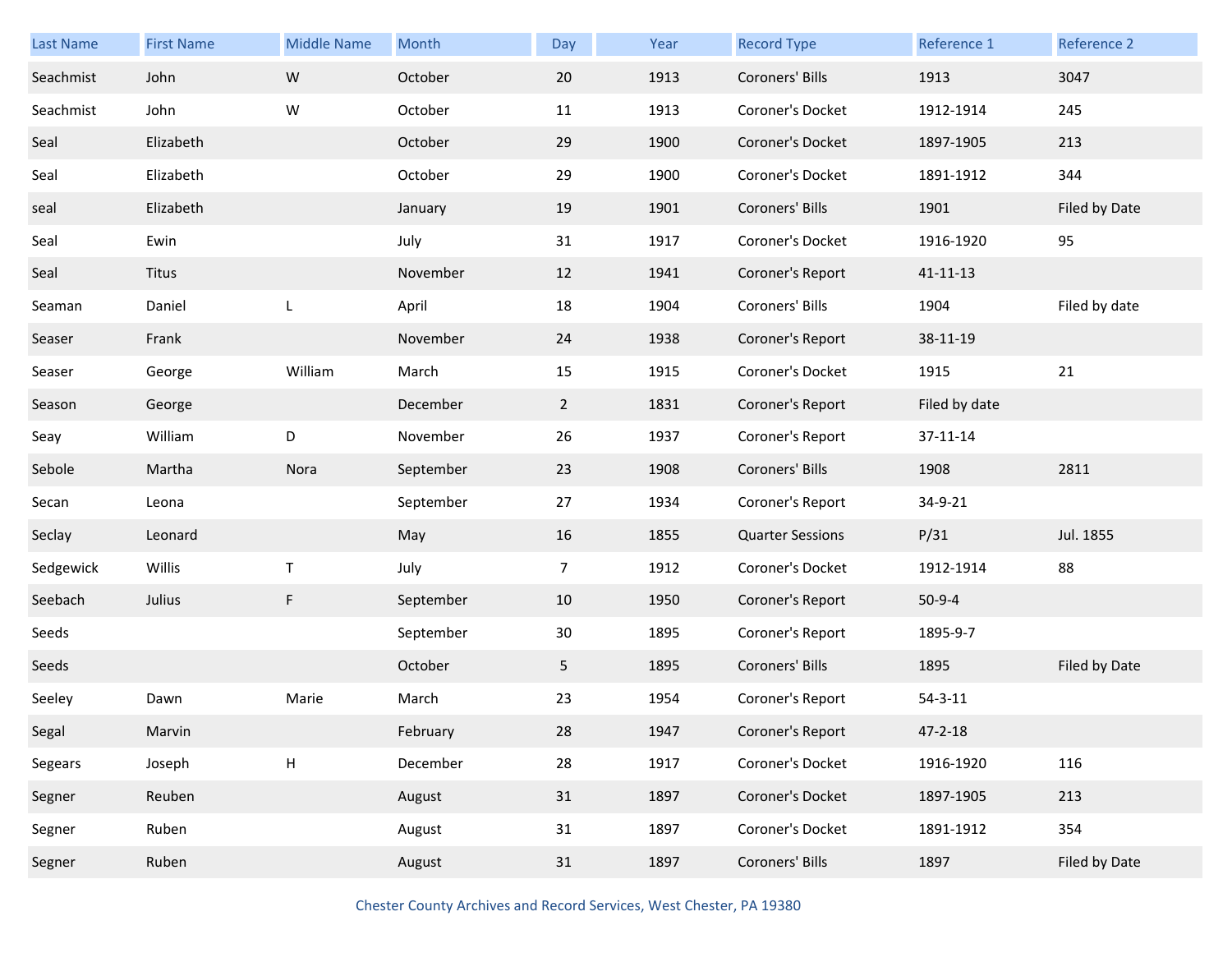| <b>Last Name</b> | <b>First Name</b> | <b>Middle Name</b> | Month     | Day             | Year | <b>Record Type</b>      | Reference 1   | Reference 2   |
|------------------|-------------------|--------------------|-----------|-----------------|------|-------------------------|---------------|---------------|
| Segnor           | Ella              | May                | August    | 29              | 1919 | Coroner's Docket        | 1916-1919     | 396           |
| Segrella         | Salature          |                    | January   | 30              | 1905 | Coroner's Docket        | 1897-1905     | 282           |
| Segrella         | Salature          |                    | February  | 6               | 1905 | Coroners' Bills         | 1905          | 274           |
| Segrella         | Saloture          |                    | January   | 30              | 1905 | Coroner's Docket        | 1891-1912     | 363           |
| Seigsfred        | Abraham           |                    | September | 10              | 1935 | Coroner's Report        | $35-9-7$      |               |
| Seiple           | David             |                    | August    | 18              | 1910 | Coroner's Docket        | 1909-1911     | 209           |
| Seiple           | David             |                    | August    | 29              | 1910 | Coroners' Bills         | 1910          | 2038          |
| Seiple           | Pearl             | Marie              | May       | 14              | 1942 | Coroner's Report        | $42 - 5 - 12$ |               |
| Seitler          | Albert            |                    | August    | 10              | 1913 | Coroner's Docket        | 1912-1914     | 219           |
| Seitler          | Nicholas          |                    | November  | 15              | 1935 | Coroner's Report        | 35-11-10      |               |
| Seiverd          | George            |                    | November  | 12              | 1918 | Coroner's Docket        | 1916-1919     | 318           |
| Seldomridge      | Mary              | Janet              | September | 29              | 1936 | Coroner's Report        | 36-9-21       |               |
| Selers           | Abiah             |                    | August    | 16              | 1891 | Coroner's Report        | 1891-8-5      |               |
| Seliszivski      | Samuel            |                    | August    | 13              | 1917 | Coroner's Docket        | 1916-1919     | 139           |
| Sellers          | Abiah             |                    | August    | 17              | 1891 | Coroners' Bills         | 1891          | Filed by Date |
| Sellers          | Benjamin          | L                  | September | $\overline{7}$  | 1948 | Coroner's Report        | 48-9-22       |               |
| Sellers          | Elijah            |                    | May       | 10              | 1860 | <b>Quarter Sessions</b> | P/442         | Apr. 1860     |
| Sellers          | Frederick         | $\circ$            | August    | $7\overline{ }$ | 1944 | Coroner's Report        | 44-8-7        |               |
| Sellers          | Harry             | J                  | April     | 19              | 1952 | Coroner's Report        | $52 - 4 - 13$ |               |
| Seltzer          | Eli               |                    | February  | 4               | 1880 | Coroners' Bills         | 1880          | 9             |
| Semenec          | Harry             |                    | March     | 28              | 1947 | Coroner's Report        | 47-3-9        |               |
| Sendman          | Joseph            |                    | June      | $\mathbf{1}$    | 1909 | Coroner's Docket        | 1909-1911     | 55            |
| Sendman          | Joseph            |                    | June      | 7 <sup>7</sup>  | 1909 | Coroners' Bills         | 1909          | Filed by date |
| Senior           | William           | $\sf B$            | January   | 23              | 1936 | Coroner's Report        | $36 - 1 - 15$ |               |
| Senith           | Joseph            | Imbody             | October   | 16              | 1907 | Coroners' Bills         | 1907          | Filed by date |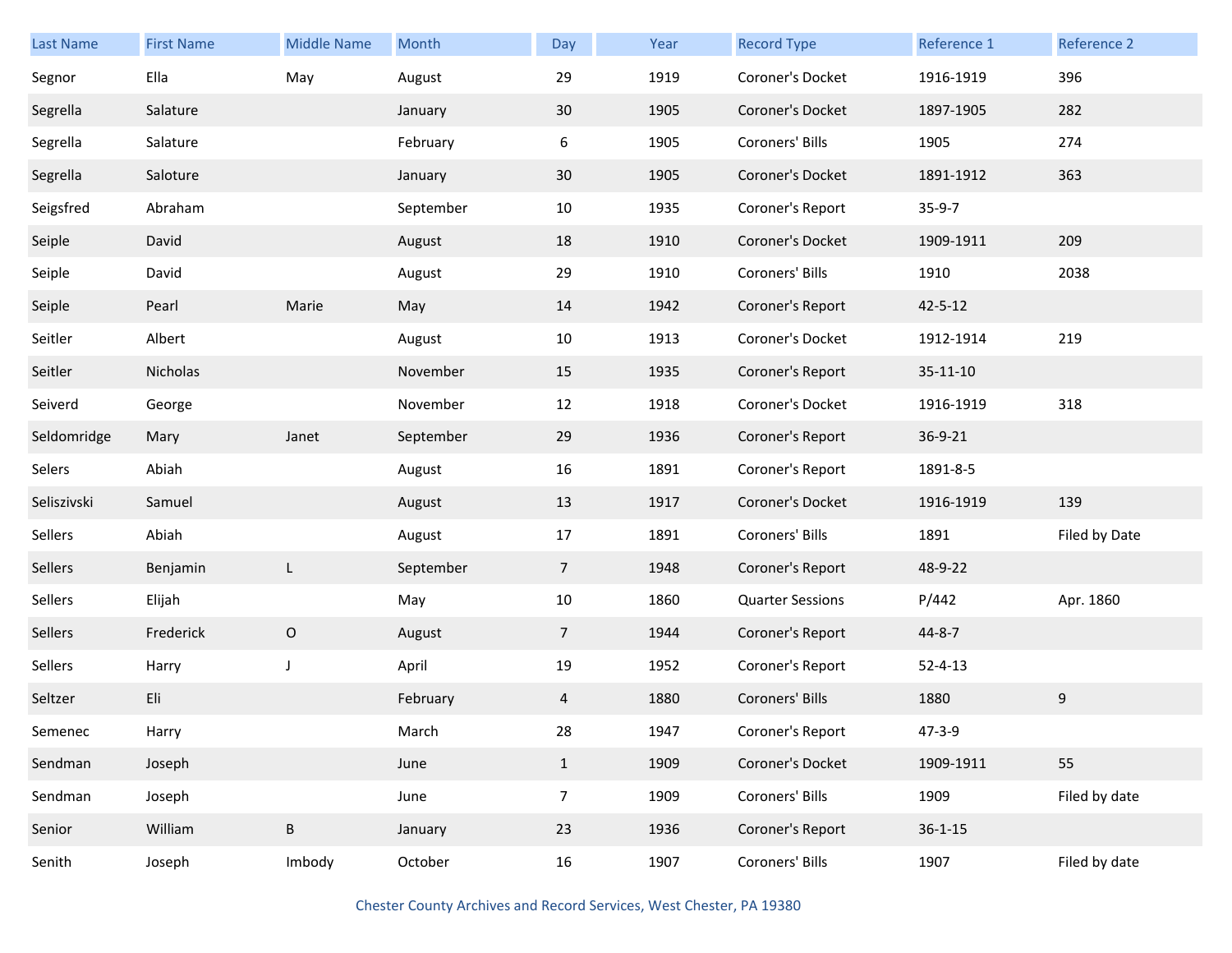| Last Name   | <b>First Name</b> | <b>Middle Name</b> | Month     | Day            | Year | <b>Record Type</b>      | Reference 1    | Reference 2   |
|-------------|-------------------|--------------------|-----------|----------------|------|-------------------------|----------------|---------------|
| Sensenig    | Martin            | L                  | October   | 6              | 1948 | Coroner's Report        | 48-10-4        |               |
| Seponski    | Eugene            | Edward             | April     | 19             | 1935 | Coroner's Report        | $35 - 4 - 13$  |               |
| Sepura      | Eva               |                    | December  | 25             | 1941 | Coroner's Report        | 41-12-30       |               |
| Sequi       | Martin            |                    | August    | 15             | 1934 | Coroner's Report        | $34 - 8 - 3$   |               |
| Seraydarian | Sarkis            |                    | September | 20             | 1934 | Coroner's Report        | 34-9-22        |               |
| Serple      | David             |                    | August    | 22             | 1910 | Coroners' Bills         | 1910           | 1944          |
| Servais     | Louis             | $\mathsf J$        | April     | 15             | 1942 | Coroner's Report        | $42 - 4 - 10$  |               |
| Setler      | Leah              | Annie              | November  | 7              | 1887 | Coroners' Bills         | 1887           | Filed by Date |
| Sexton      | Kemper            | Freelin            | December  | 15             | 1940 | Coroner's Report        | $40 - 12 - 11$ |               |
| Sezeiniski  | Henry             |                    | June      | 6              | 1907 | Coroner's Docket        | 1906-1908      | 213           |
| Shade       | Ada               | E                  | December  | 20             | 1913 | Coroner's Docket        | 1912-1914      | 258           |
| Shadle      | Thomas            | J                  | December  | 12             | 1934 | Coroner's Report        | 34-12-8        |               |
| Shaeffer    | Alexander         |                    | June      | 23             | 1900 | Coroner's Docket        | 1897-1905      | 216           |
| Shaffer     | Alexander         |                    | June      | 23             | 1900 | Coroner's Docket        | 1891-1912      | 364           |
| Shaffer     | Alexander         |                    | June      | 29             | 1900 | Coroners' Bills         | 1900           | 1938          |
| Shaffer     | Elizabeth         | A                  | May       | 29             | 1905 | Coroners' Bills         | 1905           | Filed by date |
| Shaffer     | Elizabeth         | A                  | May       | 5 <sub>1</sub> | 1905 | Coroner's Docket        | 1891-1912      | 395           |
| Shaffer     | Elizabeth         | Α                  | May       | 5              | 1905 | Coroner's Docket        | 1897-1905      | 323           |
| Shaffer     | Noah              |                    | June      | 5              | 1918 | Coroner's Docket        | 1916-1919      | 256           |
| Shaffer     | Ralph             | Thomas             | March     | 7              | 1956 | Coroner's Report        | $56 - 3 - 4$   |               |
| Shahan      | Edward            |                    | April     | 28             | 1853 | <b>Quarter Sessions</b> | O/384          | Apr. 1853     |
| Shakespeare | William           |                    | July      | $\mathbf{1}$   | 1901 | Coroner's Docket        | 1891-1912      | 342           |
| Shakespeare | William           |                    | September | 14             | 1901 | Coroners' Bills         | 1901           | Filed by Date |
| Shakespeare | William           |                    | July      | $\mathbf{1}$   | 1901 | Coroner's Docket        | 1897-1905      | 214           |
| Shambough   | Charles           | $\mathsf T$        | September | 21             | 1914 | Coroner's Docket        | 1912-1914      | 335           |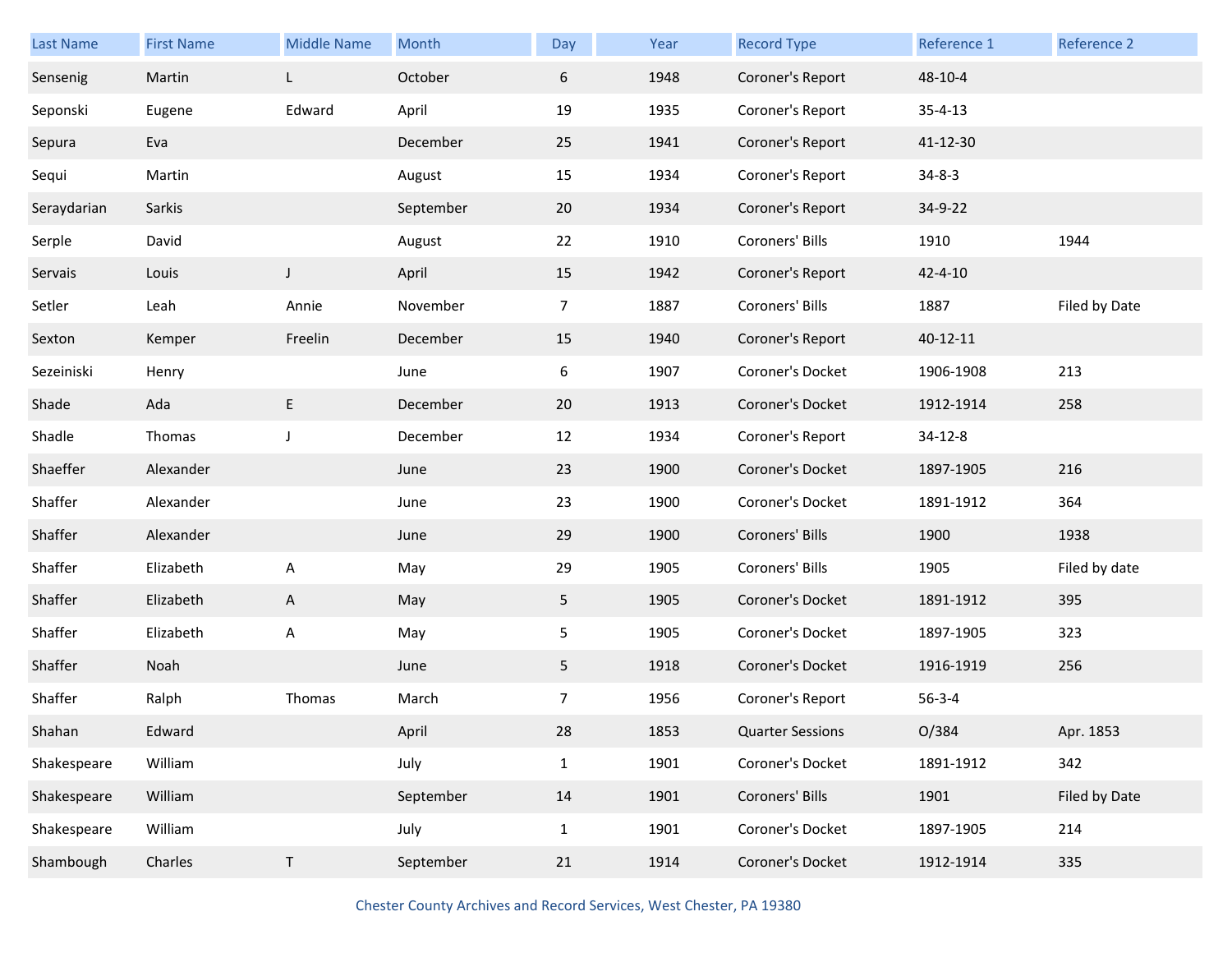| <b>Last Name</b> | <b>First Name</b>     | <b>Middle Name</b> | Month     | Day             | Year | <b>Record Type</b>      | Reference 1   | Reference 2   |
|------------------|-----------------------|--------------------|-----------|-----------------|------|-------------------------|---------------|---------------|
| Shambough        | Joseph                |                    | March     | 31              | 1914 | Coroner's Docket        | 1912-1914     | 289           |
| Shamodi          | Joseph                |                    | August    | 28              | 1906 | Coroner's Docket        | 1906-1908     | 105           |
| Shanaman         | Anita                 | Nicole             | May       | 16              | 1954 | Coroner's Report        | $54 - 5 - 14$ |               |
| Shanaman         | Howard                | Davis              | October   | 21              | 1919 | Coroner's Docket        | 1916-1919     | 408           |
| Shaner           | Irvin                 | Fay                | January   | 13              | 1948 | Coroner's Report        | $48 - 1 - 7$  |               |
| Shaner           | William               | S                  | December  | 20              | 1877 | Coroner's Report        | Filed by date |               |
| Shank            | Benjamin              |                    | April     | 4               | 1901 | Coroner's Docket        | 1891-1912     | 343           |
| Shank            | Benjamin              |                    | April     | 30              | 1901 | Coroners' Bills         | 1901          | Filed by Date |
| Shank            | Benjamin              |                    | April     | 4               | 1901 | Coroner's Docket        | 1897-1905     | 215           |
| Shank            | Elam                  | Kauffman           | January   | 25              | 1955 | Coroner's Report        | $55 - 1 - 15$ |               |
| Shank            | Milton                | Kurtz              | October   | 16              | 1953 | Coroner's Report        | 53-10-15      |               |
| Shannan          | Margaret              |                    | December  | 27              | 1899 | Coroner's Docket        | 1891-1912     | 344           |
| Shannon          | (child)               |                    | September | 17              | 1863 | Coroners' Bills         | 1863          | 216           |
| Shannon          | (infant of Hannah)    |                    | January   | 26              | 1863 | <b>Quarter Sessions</b> | Q/175         | Jan. 1863     |
| Shannon          | Fredk                 | Н                  | September | 21              | 1876 | Coroner's Report        | Filed by date |               |
| Shannon          | Margaret              |                    | December  | 27              | 1899 | Coroner's Docket        | 1897-1905     | 215           |
| Shannon          | Margaret              |                    | January   | $\mathbf{1}$    | 1900 | Coroners' Bills         | 1900          | 35            |
| Shannon          | Thomas                |                    | December  | 15              | 1953 | Coroner's Report        | 53-12-21      |               |
| Shantz           | Elmer                 | Halterman          | May       | 25              | 1940 | Coroner's Report        | $40 - 5 - 19$ |               |
| Shantz           | Milton                | ${\sf M}$          | September | 29              | 1918 | Coroner's Docket        | 1916-1919     | 295           |
| Shark            | Daniel                |                    | October   | 16              | 1792 | Coroners' Bills         | 1792          | Filed by Date |
| Sharkey          | Steve                 |                    | November  | 19              | 1917 | Coroner's Docket        | 1916-1919     | 182           |
| Sharky           | Daniel                |                    | March     | 11              | 1801 | Coroner's Report        | Filed by date |               |
| Sharon           | Joseph                | $\mathsf{A}$       | March     | 20              | 1950 | Coroner's Report        | $50 - 3 - 13$ |               |
| Sharp            | (infant of Charlotte) |                    | March     | 30 <sub>o</sub> | 1805 | Coroner's Report        | Filed by date |               |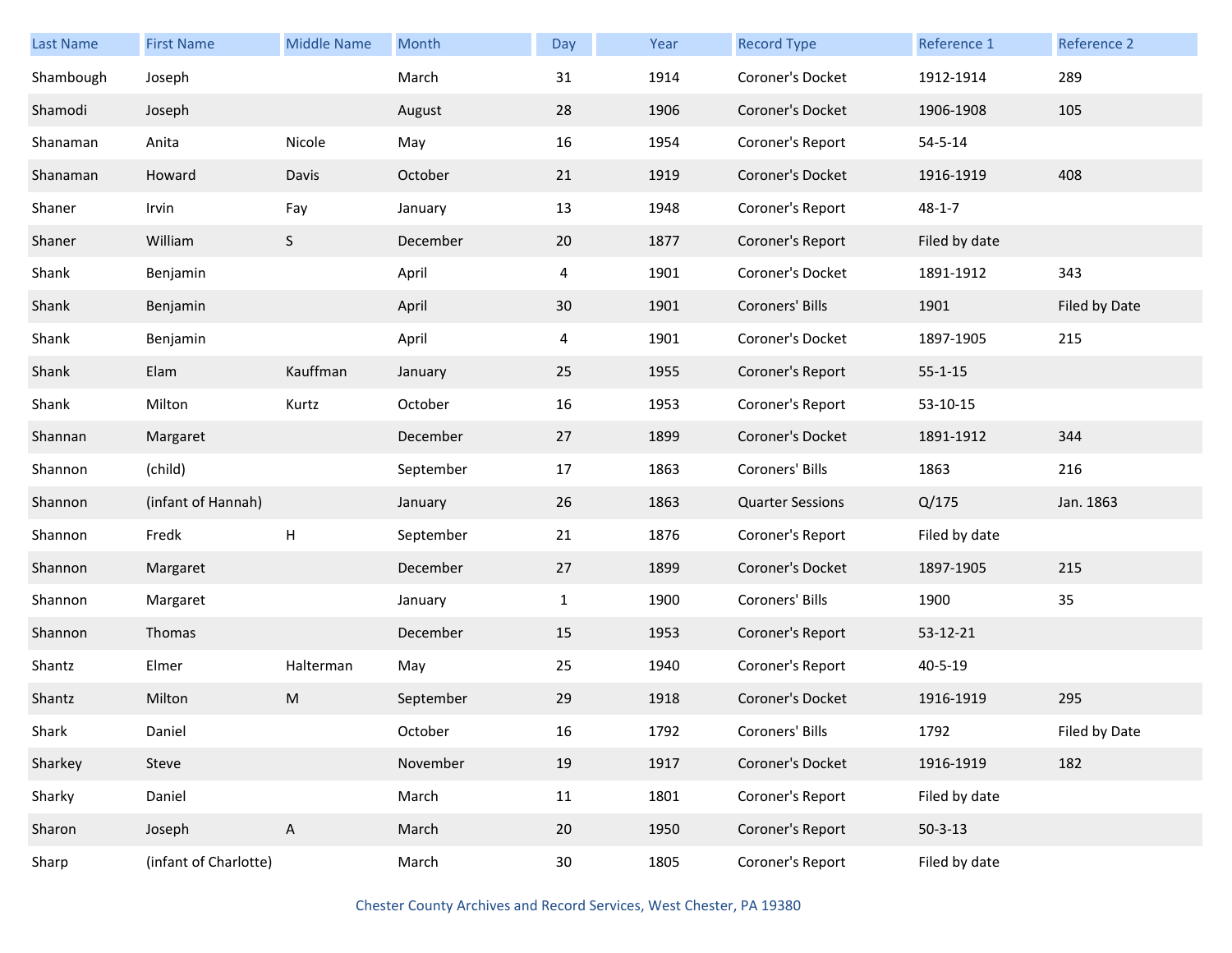| Last Name   | <b>First Name</b> | <b>Middle Name</b> | Month     | Day            | Year | <b>Record Type</b> | Reference 1   | Reference 2   |
|-------------|-------------------|--------------------|-----------|----------------|------|--------------------|---------------|---------------|
| Sharp       | David             | E                  | September | 28             | 1948 | Coroner's Report   | 48-9-20       |               |
| Sharp       | Jesse             |                    | April     | 30             | 1808 | Coroner's Report   | Filed by date |               |
| Sharp       | John              |                    | November  | 26             | 1896 | Coroners' Bills    | 1896          | 3981          |
| Sharp       | John              |                    | January   | $\mathbf{1}$   | 1935 | Coroner's Report   | $35 - 1 - 3$  |               |
| Sharp       | Joseph            | ${\sf W}$          | March     | 8              | 1909 | Coroners' Bills    | 1909          | Filed by date |
| Sharp       | Lydia             |                    | March     | 20             | 1901 | Coroner's Docket   | 1891-1912     | 359           |
| Sharp       | Lydia             |                    | March     | 21             | 1901 | Coroners' Bills    | 1901          | 813           |
| Sharp       | Michael           | Krammer            | November  | 22             | 1945 | Coroner's Report   | 45-11-16      |               |
| Sharp       | Robert            |                    | January   | 23             | 1904 | Coroner's Docket   | 1891-1912     | 382           |
| Sharp       | William           | $\mathsf T$        | April     | $\overline{7}$ | 1937 | Coroner's Report   | $37 - 4 - 10$ |               |
| Sharpe      | John              |                    | November  | $\overline{7}$ | 1896 | Coroner's Report   | 1896-11-1     |               |
| Sharpe      | Joseph            | W                  | March     | 8              | 1909 | Coroner's Docket   | 1909-1911     | 30            |
| Sharpe      | Lydia             |                    | March     | 20             | 1901 | Coroner's Docket   | 1897-1905     | 217           |
| Sharpe      | Robert            | $\mathsf{C}$       | January   | 23             | 1904 | Coroner's Docket   | 1897-1905     | 216           |
| Sharpless   | Caleb             |                    | April     | 16             | 1936 | Coroner's Report   | $36 - 4 - 16$ |               |
| Sharpless   | Elizabeth         |                    | January   | $\mathbf{1}$   | 1935 | Coroner's Report   | $35 - 1 - 4$  |               |
| Sharpless   | F                 | Elizabeth          | July      | 29             | 1930 | Coroner's Report   | $30 - 7 - 3$  |               |
| Sharpless   | Ida               |                    | March     | 29             | 1953 | Coroner's Report   | 53-3-20       |               |
| Sharpless   | $\mathsf{R}$      |                    | March     | 11             | 1851 | Coroners' Bills    | 1851          | 53            |
| Sharshon    | George            | W                  | April     | 9              | 1949 | Coroner's Report   | $49 - 4 - 5$  |               |
| Shatley     | Hattie            |                    | April     | 10             | 1954 | Coroner's Report   | $54 - 4 - 13$ |               |
| Shaughnessy | Daniel            | J                  | September | 16             | 1951 | Coroner's Report   | $51-9-9$      |               |
| Shaw        | Chandler          | ${\sf P}$          | September | 25             | 1935 | Coroner's Report   | 35-9-21       |               |
| Shaw        | Dolores           | Marie              | October   | 6              | 1953 | Coroner's Report   | $53-10-5$     |               |
| Shaw        | Gaylord           | D                  | September | 21             | 1955 | Coroner's Report   | $55-9-9$      |               |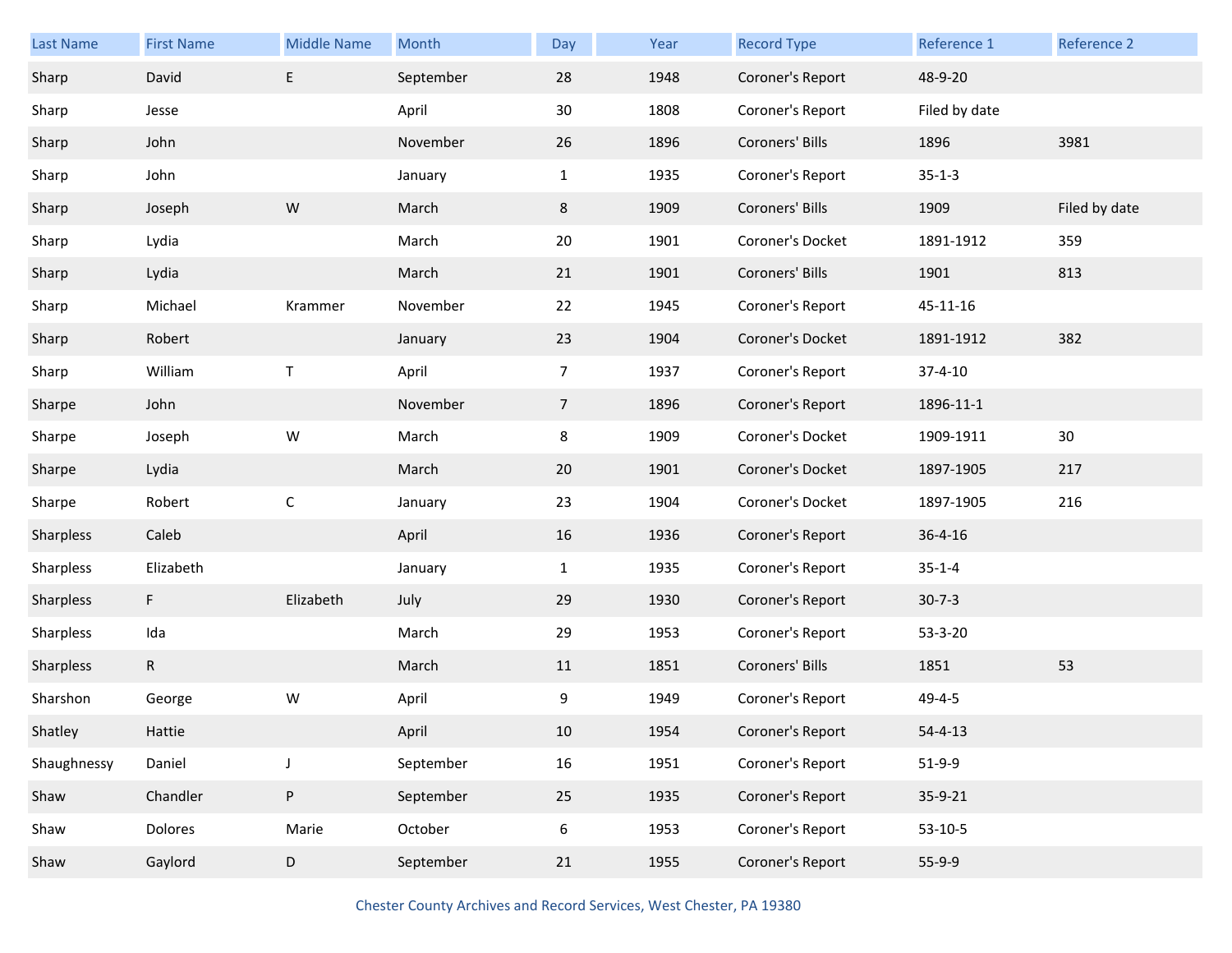| <b>Last Name</b> | <b>First Name</b> | <b>Middle Name</b>        | Month     | Day             | Year | <b>Record Type</b> | Reference 1   | Reference 2   |
|------------------|-------------------|---------------------------|-----------|-----------------|------|--------------------|---------------|---------------|
| Shaw             | Harry             |                           | December  | 8               | 1937 | Coroner's Report   | $37-12-5$     |               |
| Shaw             | John              |                           | August    | 24              | 1942 | Coroner's Report   | 42-8-24       |               |
| Shaw             | Richard           |                           | May       | 21              | 1878 | Coroner's Report   | Filed by date |               |
| Shaw             | William           |                           | October   | 5 <sub>1</sub>  | 1894 | Coroner's Report   | 1894-10-1     |               |
| Shaw             | William           |                           | October   | 5 <sub>1</sub>  | 1894 | Coroners' Bills    | 1894          | 1442          |
| Shaw             | William           |                           | October   | 15              | 1894 | Coroners' Bills    | 1894          | 1853          |
| Shaw             | William           |                           | April     | 13              | 1898 | Coroner's Docket   | 1897-1905     | 214           |
| Shaw             | William           | J                         | April     | 15              | 1898 | Coroners' Bills    | 1898          | 1075          |
| Shaw             | William           | Y                         | April     | 13              | 1898 | Coroner's Docket   | 1891-1912     | 380           |
| Shay             | Annie             | E                         | August    | $\mathbf{1}$    | 1940 | Coroner's Report   | $40 - 8 - 3$  |               |
| Shay             | Martin            |                           | December  | 25              | 1917 | Coroner's Docket   | 1916-1919     | 200           |
| Shea             | George            | McElwain                  | July      | 6               | 1943 | Coroner's Report   | $43 - 7 - 1$  |               |
| Sheaffer         | Samuel            |                           | July      | 26              | 1943 | Coroner's Report   | 43-7-12       |               |
| Sheanholts       | Martin            |                           | October   | 20              | 1807 | Coroner's Report   | Filed by date |               |
| Shearer          | George            | David                     | March     | 24              | 1943 | Coroner's Report   | 43-3-18       |               |
| Shearer          | James             |                           | November  | 10              | 1895 | Coroner's Report   | 1895-11-3     |               |
| Sheeder          | Hosea             |                           | December  | 27              | 1912 | Coroner's Docket   | 1912-1914     | 143           |
| Sheeder          | Wilmer            | $\boldsymbol{\mathsf{H}}$ | January   | $7\overline{ }$ | 1930 | Coroner's Report   | $30 - 1 - 2$  |               |
| Sheehan          | Anna              | $\mathsf R$               | January   | $\overline{7}$  | 1954 | Coroner's Report   | $54 - 1 - 2$  |               |
| Sheehan          | Daniel            | F                         | January   | 24              | 1935 | Coroner's Report   | $35 - 1 - 12$ |               |
| Sheehey          | Thomas            |                           | December  | 1               | 1917 | Coroner's Docket   | 1916-1920     | 114           |
| Sheeky           | Patrick           |                           | August    | 14              | 1911 | Coroners' Bills    | 1911          | Filed by date |
| Sheeky           | Patrick           |                           | August    | 9               | 1911 | Coroner's Docket   | 1909-1911     | 363           |
| Sheeler          | John              |                           | September | 23              | 1947 | Coroner's Report   | 47-9-20       |               |
| Sheely           | Marlin            |                           | April     | 18              | 1940 | Coroner's Report   | $40 - 4 - 9$  |               |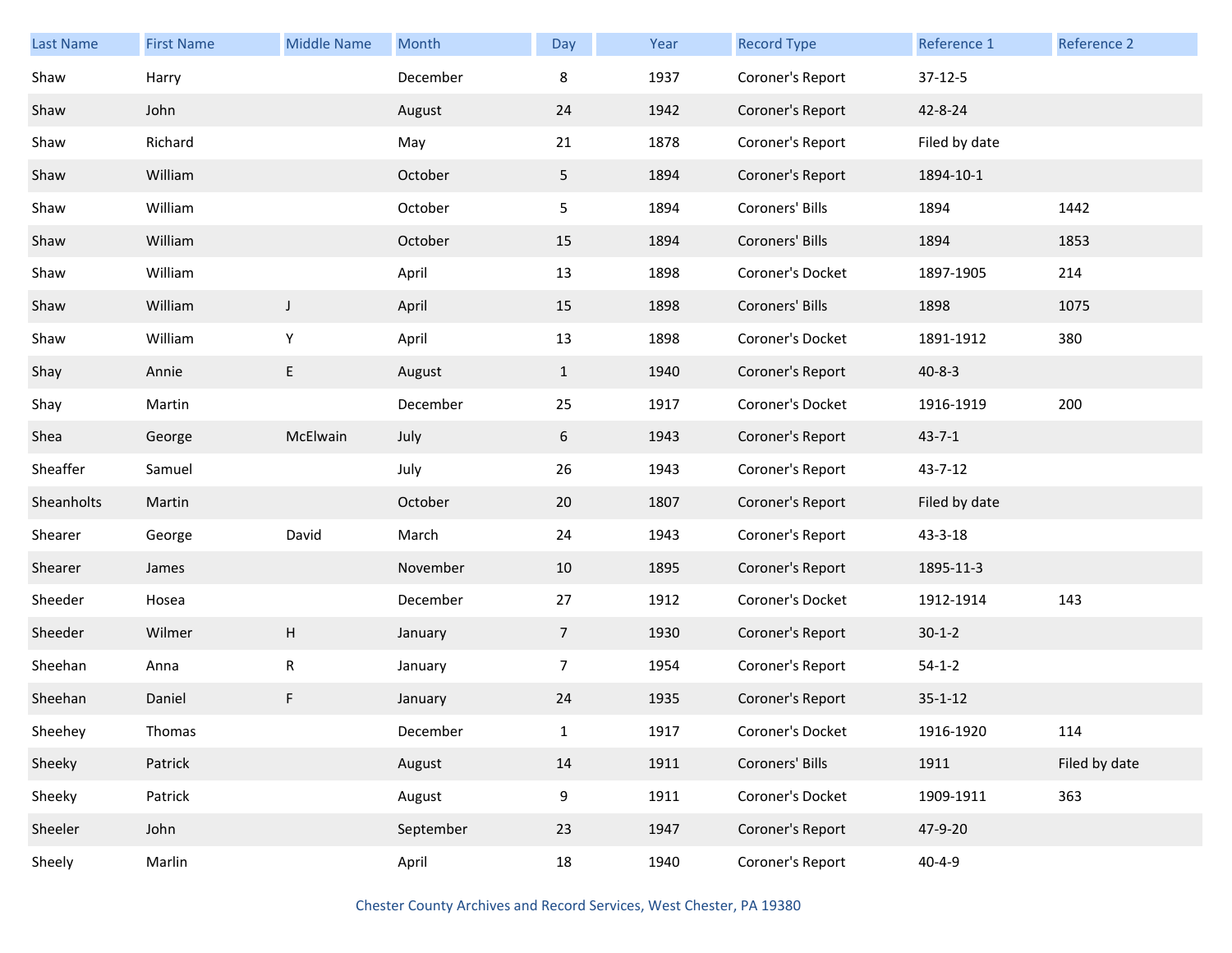| Last Name     | <b>First Name</b> | <b>Middle Name</b> | Month     | Day             | Year | <b>Record Type</b>      | Reference 1   | Reference 2   |
|---------------|-------------------|--------------------|-----------|-----------------|------|-------------------------|---------------|---------------|
| Sheer         | William           |                    | November  | 22              | 1797 | Coroners' Bills         | 1797          | Filed by Date |
| Sheets        | Carl              |                    | June      | 19              | 1906 | Coroners' Bills         | 1906          | Filed by date |
| Sheets        | Kenneth           | Neal               | January   | $\mathbf{3}$    | 1953 | Coroner's Report        | $53-1-3$      |               |
| Sheetz        | Carl              |                    | June      | 9               | 1906 | Coroner's Docket        | 1906-1908     | 66            |
| Sheetz        | Howard            |                    | July      | $7\overline{ }$ | 1949 | Coroner's Report        | $49 - 7 - 6$  |               |
| Sheileigh     | Jesse             |                    | August    | 16              | 1830 | Coroner's Report        | Filed by date |               |
| Shelby        | Sarah             | A                  | February  | 5 <sub>1</sub>  | 1917 | Coroner's Docket        | 1916-1919     | 96            |
| Sheleigh      | Valentine         |                    | March     | 25              | 1863 | <b>Quarter Sessions</b> | Q/202         | Apr. 1863     |
| Sheleigh      | Valentine         |                    | September | 17              | 1863 | Coroners' Bills         | 1863          | 209           |
| Shellander    | Leonard           | Harold             | July      | 10              | 1945 | Coroner's Report        | $45 - 7 - 5$  |               |
| Shellenberger | John              |                    | September | 4               | 1905 | Coroners' Bills         | 1905          | Filed by date |
| Shellenberger | John              |                    | August    | 28              | 1905 | Coroner's Docket        | 1897-1905     | 316           |
| Shellenberger | John              |                    | August    | 28              | 1905 | Coroner's Docket        | 1891-1912     | 376           |
| Shellenberger | William           | Henry              | December  | 31              | 1949 | Coroner's Report        | 49-12-19      |               |
| Shellender    | Guy               |                    | March     | 22              | 1909 | Coroners' Bills         | 1909          | Filed by date |
| Shellender    | Guy               |                    | March     | 8               | 1909 | Coroner's Docket        | 1909-1911     | 31            |
| Shellender    | John              |                    | October   | 6               | 1915 | Coroner's Docket        | 1915          | 84            |
| Shellick      | Valentine         |                    | September | 17              | 1863 | Coroners' Bills         | 1863          | 217           |
| Shelmine      | George            |                    | December  | 10              | 1876 | Coroner's Report        | Filed by date |               |
| Shelton       | (child of Ida)    |                    | February  | 29              | 1896 | Coroners' Bills         | 1896          | 737           |
| Shelton       | (infant of Ida)   |                    | February  | 21              | 1896 | Coroner's Report        | 1896-2-6      |               |
| Sheneman      | David             | ${\sf W}$          | October   | 22              | 1898 | Coroner's Docket        | 1891-1912     | 347           |
| Sheneman      | Davis             | ${\sf W}$          | October   | 24              | 1898 | Coroners' Bills         | 1898          | 2965          |
| Sheneman      | Davis             | ${\sf W}$          | October   | 22              | 1898 | Coroner's Docket        | 1897-1905     | 213           |
| Shenk         | Elmer             | $\mathsf J$        | May       | 27              | 1949 | Coroner's Report        | 49-5-17       |               |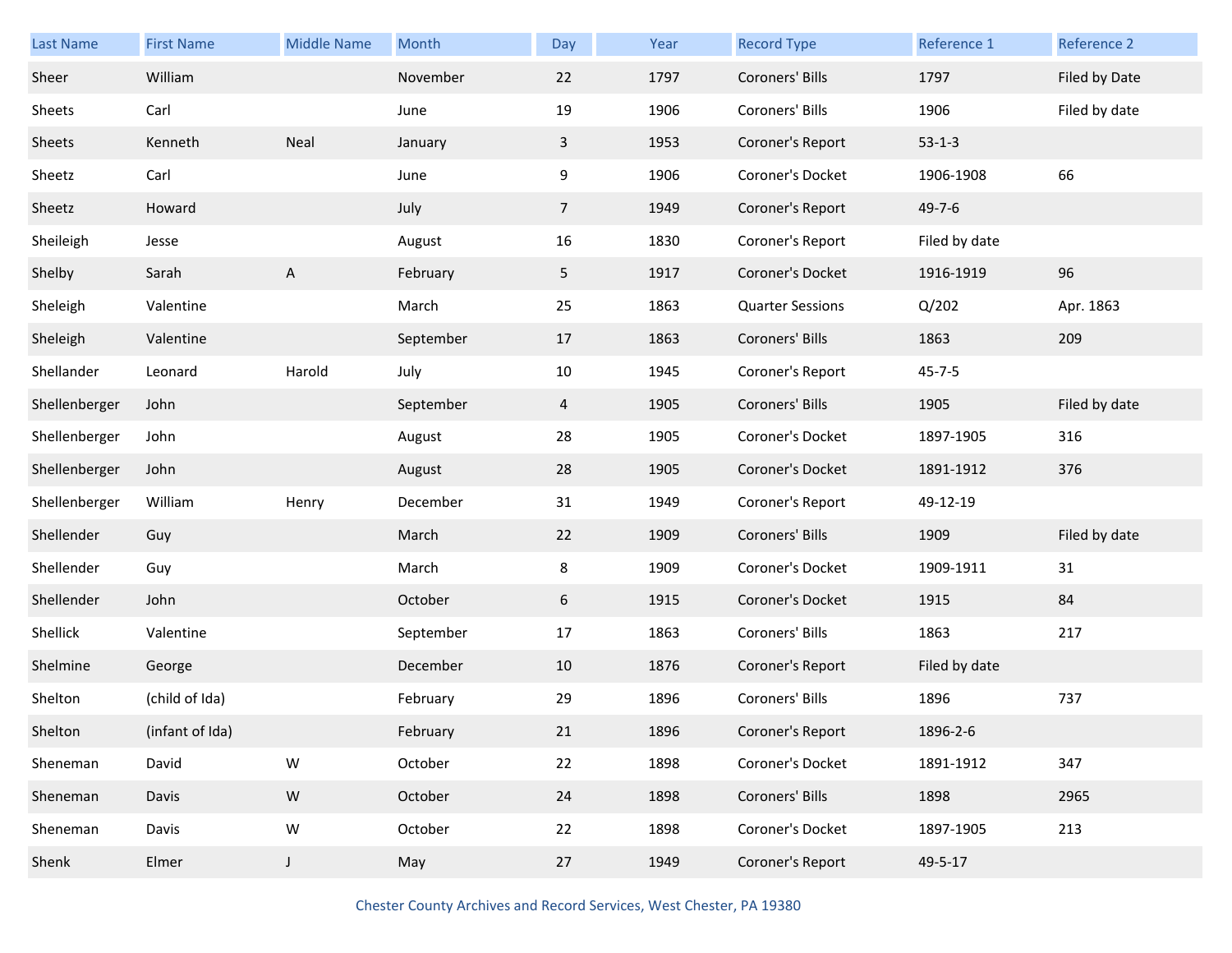| Last Name | <b>First Name</b> | <b>Middle Name</b> | Month     | Day            | Year | <b>Record Type</b>      | Reference 1   | Reference 2   |
|-----------|-------------------|--------------------|-----------|----------------|------|-------------------------|---------------|---------------|
| Shenk     | Elmer             | N                  | April     | 4              | 1906 | Coroner's Docket        | 1906-1908     | 34            |
| Shenker   | Benjamin          |                    | October   | 24             | 1888 | Coroners' Bills         | 1888          | Filed by Date |
| Shenkle   | Hannah            |                    | October   | 25             | 1855 | <b>Quarter Sessions</b> | P/47          | Oct. 1855     |
| Shenpf    | Harry             |                    | October   | 20             | 1939 | Coroner's Report        | 39-10-4       |               |
| Shepard   | Jon               |                    | April     | 3              | 1956 | Coroner's Report        | $56 - 3 - 18$ |               |
| Sheperd   | Cora              |                    | July      | 14             | 1937 | Coroner's Report        | $37 - 7 - 8$  |               |
| Sheperd   | Major             |                    | October   | 31             | 1943 | Coroner's Report        | 43-10-14      |               |
| Shepherd  | Harry             | ${\sf M}$          | July      | 6              | 1949 | Coroner's Report        | $49 - 7 - 4$  |               |
| Shepherd  | Leon              | $\mathsf E$        | June      | 30             | 1947 | Coroner's Report        | $47 - 6 - 18$ |               |
| Sheppard  | Harry             | $\mathsf{J}$       | September | 9              | 1940 | Coroner's Report        | $40 - 9 - 7$  |               |
| Sheptay   | Joseph            |                    | December  | $\overline{2}$ | 1887 | Coroners' Bills         | 1887          | 2861          |
| Sherba    | Mary              |                    | August    | 8              | 1910 | Coroner's Docket        | 1909-1911     | 208           |
| Sherer    | Frances           | P                  | November  | 25             | 1919 | Coroner's Docket        | 1916-1920     | 186           |
| Sheridan  | Catharine         | $\sf V$            | March     | 29             | 1919 | Coroner's Docket        | 1916-1919     | 364           |
| Sheridan  | Mary              | А                  | July      | 24             | 1904 | Coroner's Docket        | 1891-1912     | 380           |
| Sheridan  | Mary              | Agnes              | July      | 25             | 1904 | Coroners' Bills         | 1904          | 1803          |
| Sheridan  | Mary              | Agness             | July      | 24             | 1904 | Coroner's Docket        | 1897-1905     | 217           |
| Sheridan  | Philip            |                    | December  | 21             | 1906 | Coroner's Docket        | 1906-1908     | 146           |
| Sherman   | Howard            |                    | December  | 22             | 1955 | Coroner's Report        | 55-12-24      |               |
| Sherman   | Janet             |                    | June      | 5              | 1953 | Coroner's Report        | $53 - 5 - 12$ |               |
| Sherota   | Mary              |                    | March     | 19             | 1956 | Coroner's Report        | $56 - 3 - 22$ |               |
| Shiban    | Abbas             | Joseph             | April     | 29             | 1943 | Coroner's Report        | 43-4-21       |               |
| Shickley  | Herbert           | G                  | July      | 31             | 1950 | Coroner's Report        | $50 - 7 - 12$ |               |
| Shields   | Daniel            |                    | August    | 18             | 1948 | Coroner's Report        | 48-8-9        |               |
| Shields   | Daniel            | Lewis              | July      | 26             | 1910 | Coroner's Docket        | 1909-1911     | 201           |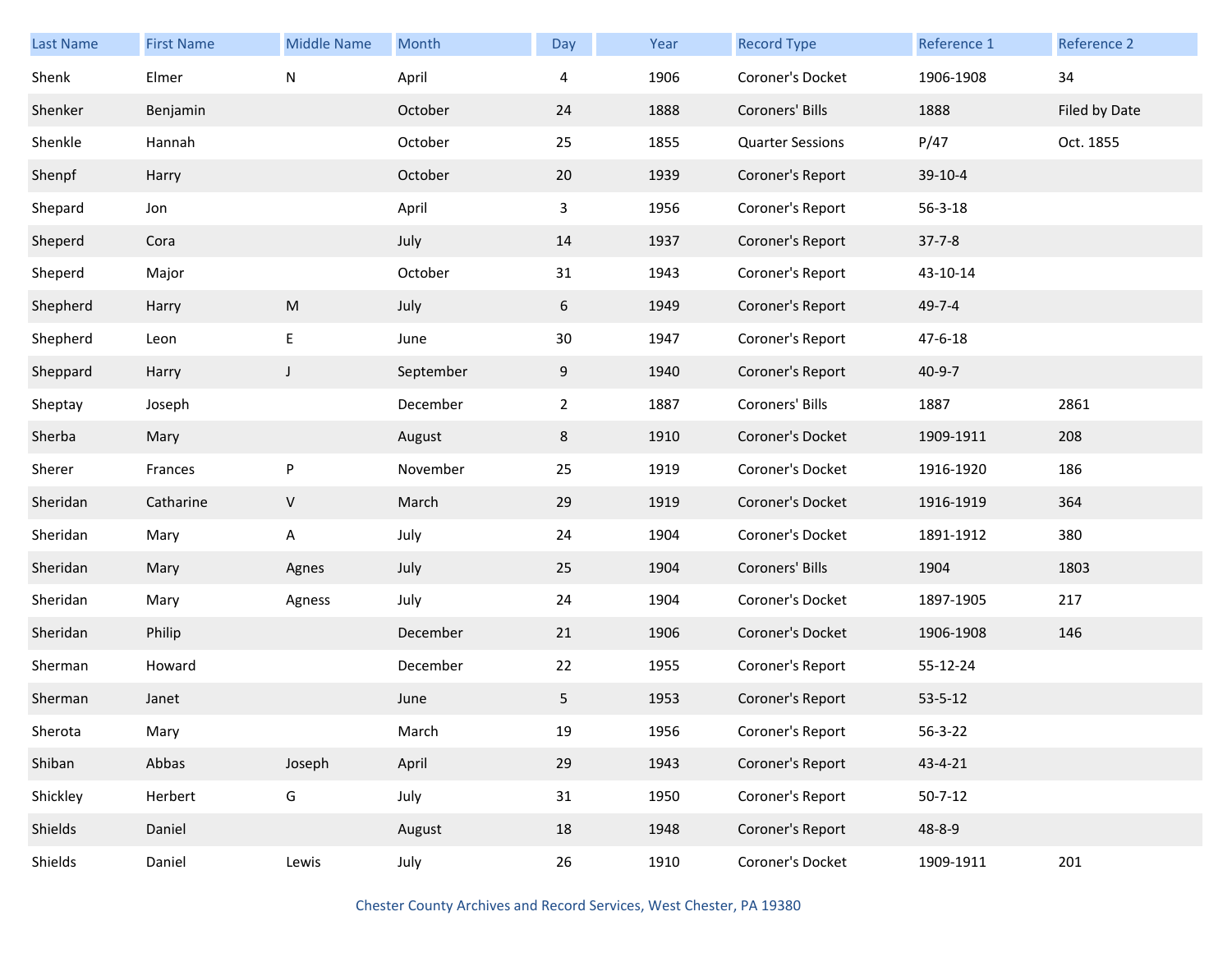| Last Name | <b>First Name</b> | <b>Middle Name</b> | Month     | Day            | Year | <b>Record Type</b> | Reference 1   | Reference 2   |
|-----------|-------------------|--------------------|-----------|----------------|------|--------------------|---------------|---------------|
| Shields   | Thomas            |                    | May       | $\overline{4}$ | 1878 | Coroner's Report   | Filed by date |               |
| Shifer    | Anthony           |                    | August    | 3              | 1814 | Coroners' Bills    | 1814          | 208           |
| Shiko     | Alice             |                    | April     | 23             | 1935 | Coroner's Report   | $35 - 4 - 17$ |               |
| Shillings | William           |                    | October   | 6              | 1918 | Coroner's Docket   | 1916-1919     | 298           |
| Shindl    | John              |                    | January   | 27             | 1905 | Coroners' Bills    | 1905          | Filed by date |
| Shindle   | Anna              | Mary               | November  | 29             | 1903 | Coroner's Docket   | 1897-1905     | 283           |
| Shindle   | John              |                    | January   | 22             | 1905 | Coroner's Docket   | 1891-1912     | 362           |
| Shindle   | Mary              |                    | February  | 5              | 1898 | Coroner's Docket   | 1891-1912     | 346           |
| Shindle   | Nora              |                    | November  | 29             | 1904 | Coroner's Docket   | 1891-1912     | 346           |
| Shindle   | Nora              |                    | November  | 29             | 1904 | Coroner's Docket   | 1897-1905     | 283           |
| Shinton   | Goerge            |                    | February  | 24             | 1877 | Coroner's Report   | Filed by date |               |
| Shipe     | Thomas            | Settle             | February  | 16             | 1953 | Coroner's Report   | $53 - 2 - 16$ |               |
| Shipley   | Peter             |                    | December  | 23             | 1820 | Coroner's Report   | Filed by date |               |
| Shippen   | Arabella          |                    | November  | 21             | 1953 | Coroner's Report   | 53-11-22      |               |
| Shirdl    | Anne              | Mary               | December  | 5              | 1904 | Coroners' Bills    | 1904          | Filed by date |
| Shirdl    | Nora              |                    | December  | 5              | 1904 | Coroners' Bills    | 1904          | Filed by date |
| Shirk     | Albert            |                    | August    | $\mathbf{1}$   | 1905 | Coroner's Docket   | 1897-1905     | 302           |
| Shirk     | Albert            |                    | August    | $\overline{7}$ | 1905 | Coroners' Bills    | 1905          | 1825          |
| Shirk     | Albert            |                    | August    | $\mathbf{1}$   | 1905 | Coroner's Docket   | 1891-1912     | 379           |
| Shirk     | Mamie             |                    | August    | 30             | 1936 | Coroner's Report   | $36 - 8 - 18$ |               |
| Shivery   | Curtis            | N                  | March     | 8              | 1942 | Coroner's Report   | $42 - 3 - 8$  |               |
| Shivery   | George            |                    | January   | 21             | 1819 | Coroner's Report   | Filed by date |               |
| Shivery   | George            |                    | August    | 19             | 1946 | Coroner's Report   | 46-8-16       |               |
| Shivery   | J                 | <b>Byard</b>       | June      | 8              | 1945 | Coroner's Report   | $45 - 6 - 5$  |               |
| Shoch     | Mary              | E                  | September | 21             | 1916 | Coroner's Docket   | 1916-1919     | 46            |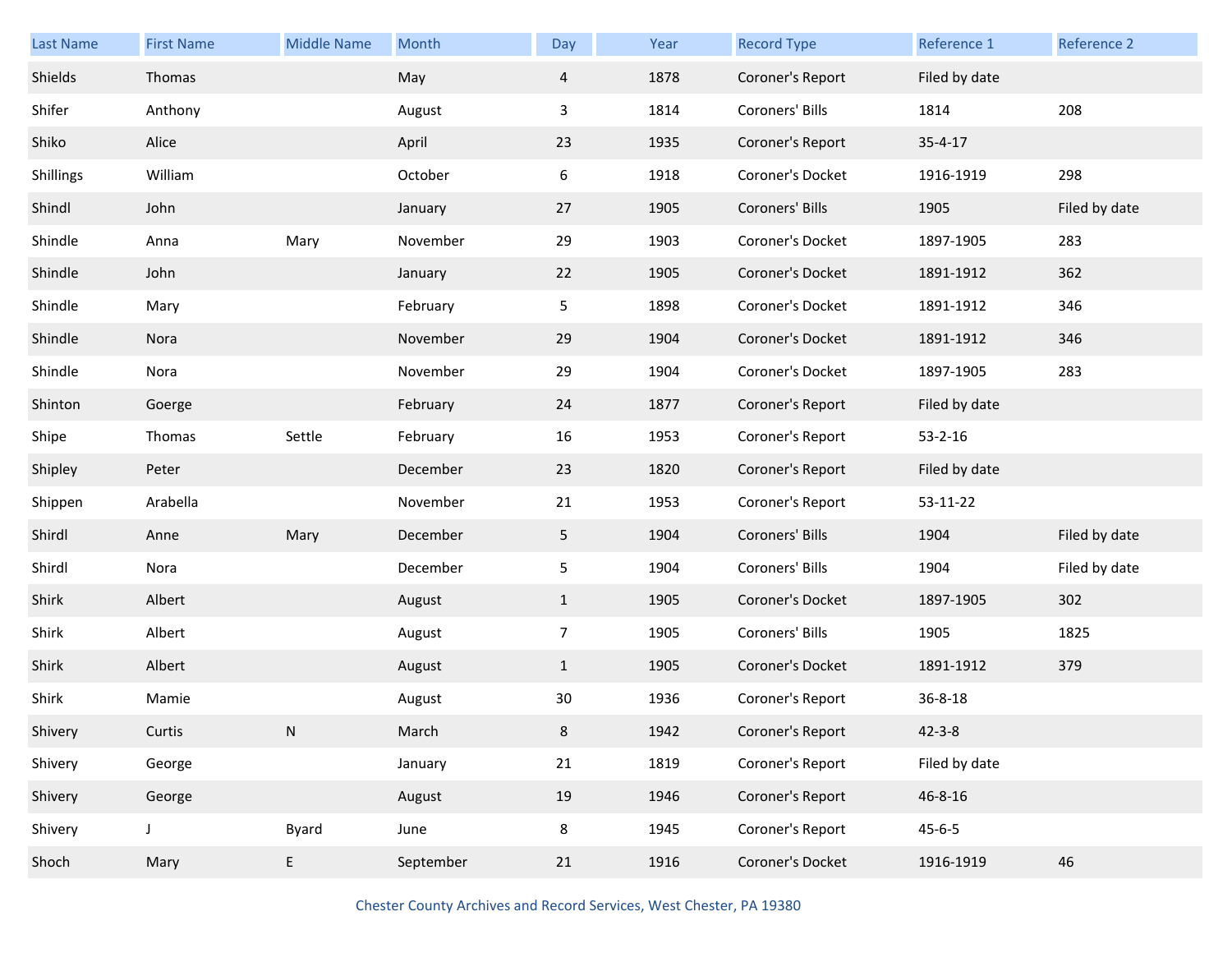| Last Name | <b>First Name</b> | <b>Middle Name</b> | Month     | Day             | Year | <b>Record Type</b>      | Reference 1    | Reference 2   |
|-----------|-------------------|--------------------|-----------|-----------------|------|-------------------------|----------------|---------------|
| Shock     | Harry             |                    | February  | 10              | 1945 | Coroner's Report        | $45 - 2 - 3$   |               |
| Shockley  | Georgina          |                    | April     | 12              | 1944 | Coroner's Report        | $44 - 4 - 6$   |               |
| Shockley  | Ralston           |                    | May       | 25              | 1954 | Coroner's Report        | $54 - 5 - 18$  |               |
| Shoemaker | Clarence          | J                  | December  | 16              | 1910 | Coroner's Docket        | 1909-1911      | 261           |
| Shoemaker | Clarence          | J                  | December  | 19              | 1910 | Coroners' Bills         | 1910           | 3372          |
| Shoemaker | Clarence          | J                  | December  | 23              | 1910 | Coroners' Bills         | 1910           | Filed by date |
| Shoemaker | George            |                    | February  | 10              | 1937 | Coroner's Report        | $37 - 2 - 18$  |               |
| Shoemaker | harold            | Kenneth            | November  | 11              | 1952 | Coroner's Report        | $52 - 11 - 12$ |               |
| Shoemaker | Irene             |                    | April     | 15              | 1949 | Coroner's Report        | 49-4-10        |               |
| Shoemaker | James             |                    | May       | 18              | 1934 | Coroner's Report        | $34 - 5 - 3$   |               |
| Shoemaker | John              | Н                  | September | 28              | 1861 | <b>Quarter Sessions</b> | Q/49           | Oct. 1861     |
| Shoemaker | Mary              | Ann                | October   | 9               | 1911 | Coroner's Docket        | 1909-1911      | 392           |
| Shoemaker | Robert            | J                  | April     | $\overline{2}$  | 1934 | Coroner's Report        | $34 - 4 - 1$   |               |
| Shoemaker | William           |                    | March     | 15              | 1900 | Coroner's Docket        | 1897-1905      | 216           |
| Shoemaker | William           |                    | March     | 15              | 1900 | Coroner's Docket        | 1891-1912      | 272           |
| Shoemaker | William           |                    | March     | 21              | 1900 | Coroners' Bills         | 1900           | Filed by Date |
| Shoffner  | George            | ${\sf W}$          | April     | 10              | 1914 | Coroner's Docket        | 1912-1914      | 292           |
| Shoffner  | John              |                    | September | 20              | 1892 | Coroners' Bills         | 1892           | 1984          |
| Shoffner  | John              |                    | September | 20              | 1892 | Coroners' Bills         | 1892           | Filed by Date |
| Shoffner  | John              |                    | September | 20              | 1892 | Coroner's Report        | Filed by date  |               |
| Shofstall | Harry             | S                  | April     | 30 <sub>o</sub> | 1943 | Coroner's Report        | 43-4-22        |               |
| Shofstall | William           | F                  | March     | $\overline{7}$  | 1937 | Coroner's Report        | $37-3-5$       |               |
| Sholla    | Lera              |                    | August    | 28              | 1954 | Coroner's Report        | $54 - 8 - 14$  |               |
| Shoore    | Elmer             | $\mathsf J$        | January   | $\mathbf{1}$    | 1905 | Coroner's Report        | Filed by date  |               |
| Shoove    | Elmer             | $\mathsf J$        | December  | 31              | 1905 | Coroner's Docket        | 1897-1905      | 333           |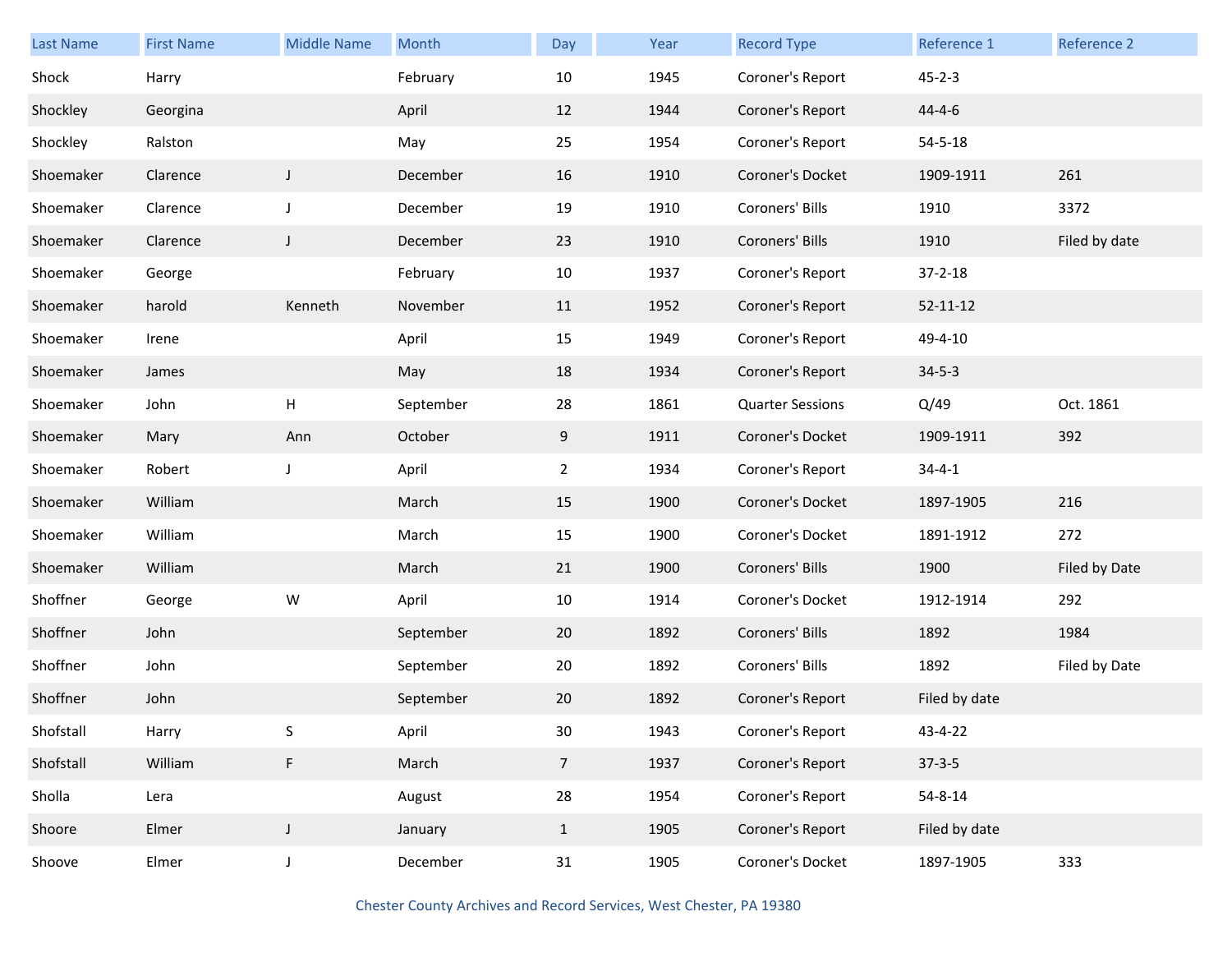| Last Name   | <b>First Name</b> | <b>Middle Name</b> | Month     | Day            | Year | <b>Record Type</b>      | Reference 1    | Reference 2   |
|-------------|-------------------|--------------------|-----------|----------------|------|-------------------------|----------------|---------------|
| Short       | Benjamin          |                    | January   | 10             | 1953 | Coroner's Report        | $53 - 1 - 15$  |               |
| Short       | Frank             |                    | April     | 3              | 1915 | Coroner's Docket        | 1915           | 25            |
| Shortledge  | James             |                    | May       | 20             | 1845 | Coroners' Bills         | 1845           | Filed by Date |
| Shortlidge  | Harry             | R                  | September | 24             | 1900 | Coroner's Docket        | 1897-1905      | 215           |
| Shortlidge  | Harry             | $\mathsf{R}$       | October   | 8              | 1900 | Coroners' Bills         | 1900           | 2707          |
| Shortlidge  | Harry             | R                  | September | 24             | 1900 | Coroner's Docket        | 1891-1912      | 389           |
| Shortlidge  | J                 | Chauncey           | January   | 30             | 1941 | Coroner's Report        | $41 - 1 - 20$  |               |
| Shortlidge  | Samuel            |                    | February  | 25             | 1832 | Coroner's Report        | Filed by date  |               |
| Shorts      | John              |                    | April     | 18             | 1919 | Coroner's Docket        | 1916-1919      | 367           |
| shotter     | Albert            |                    | March     | 10             | 1916 | Coroner's Docket        | 1916-1920      | 16            |
| Shotzberger | Jacob             |                    | May       | 13             | 1934 | Coroner's Report        | $34 - 5 - 2$   |               |
| Shovelin    | Reginia           |                    | March     | 27             | 1955 | Coroner's Report        | $55 - 3 - 15$  |               |
| Show        | James             | ${\sf P}$          | December  | 13             | 1947 | Coroner's Report        | 47-12-20       |               |
| Showalter   | Daniel            |                    | February  | $\overline{2}$ | 1860 | Coroners' Bills         | 1860           | 83            |
| Showalter   | Mary              |                    | April     | $\overline{7}$ | 1899 | Coroner's Docket        | 1897-1905      | 214           |
| Showell     | Anna              |                    | August    | 27             | 1919 | Coroner's Docket        | 1916-1919      | 395           |
| Showell     | Lettie            |                    | May       | 6              | 1937 | Coroner's Report        | $37 - 5 - 4$   |               |
| Shrader     | John              |                    | April     | 14             | 1938 | Coroner's Report        | $38 - 4 - 4$   |               |
| Shronk      | William           | B                  | December  | 24             | 1950 | Coroner's Report        | $50 - 12 - 19$ |               |
| Shruck      | Stanley           |                    | July      | $\mathbf{1}$   | 1901 | Coroner's Docket        | 1891-1912      | 343           |
| Shuck       | Stanley           |                    | July      | 5              | 1901 | Coroners' Bills         | 1901           | Filed by Date |
| Shuck       | Stanley           |                    | July      | $\mathbf{1}$   | 1901 | Coroner's Docket        | 1897-1905      | 214           |
| Shulby      | Philip            |                    | October   | 29             | 1849 | <b>Quarter Sessions</b> | O/107          | Oct. 1849     |
| Shuler      | Conolia           |                    | February  | 8              | 1949 | Coroner's Report        | $49 - 2 - 5$   |               |
| Shuler      | Rubin             | H                  | April     | 28             | 1935 | Coroner's Report        | $35 - 4 - 20$  |               |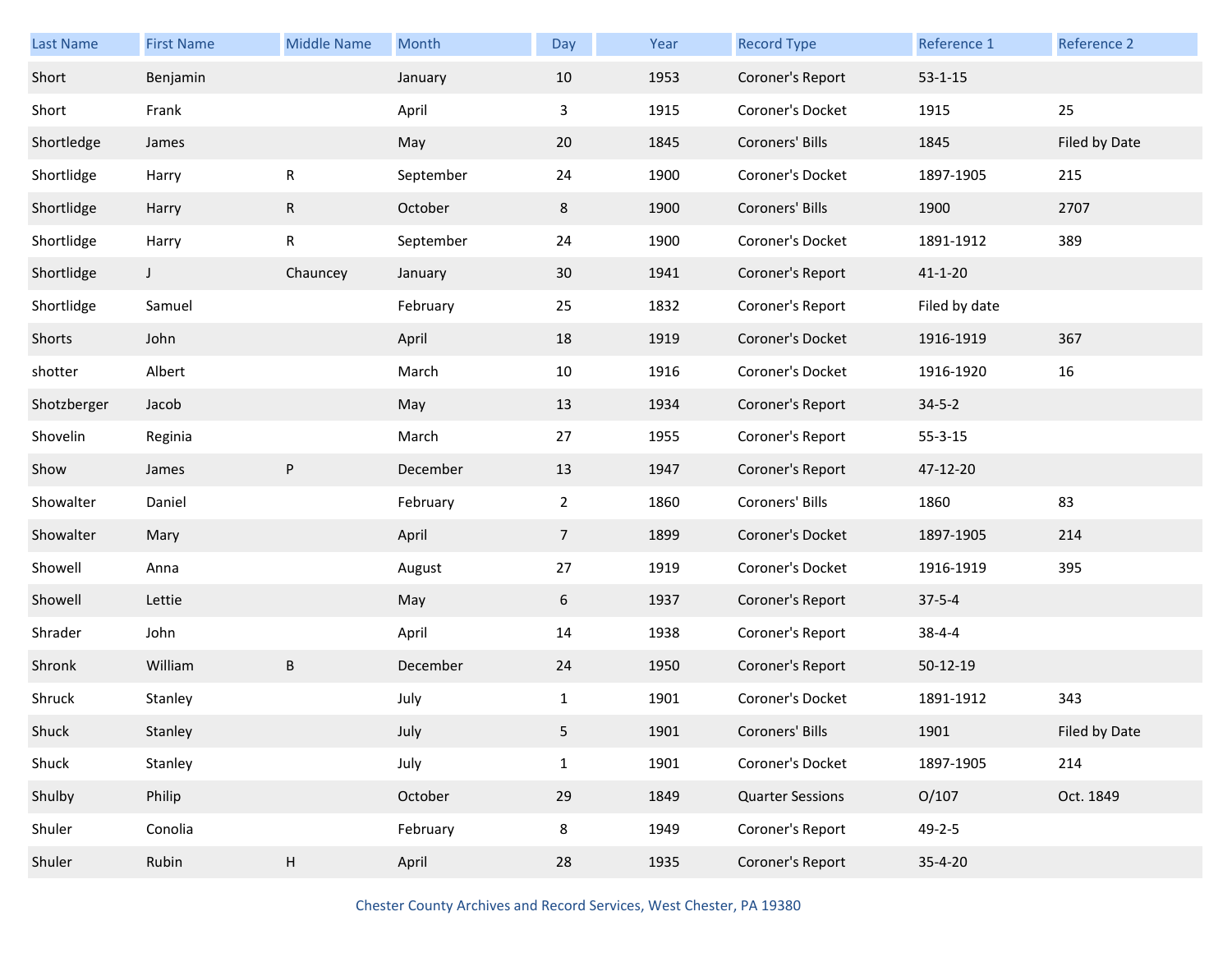| <b>Last Name</b> | <b>First Name</b> | <b>Middle Name</b> | Month     | Day            | Year | <b>Record Type</b> | Reference 1   | Reference 2   |
|------------------|-------------------|--------------------|-----------|----------------|------|--------------------|---------------|---------------|
| Shultz           | Ralph             |                    | July      | 28             | 1906 | Coroner's Docket   | 1906-1908     | 87            |
| Shultz           | Rodman            |                    | January   | 20             | 1936 | Coroner's Report   | $36 - 1 - 16$ |               |
| Shuman           | Davis             |                    | November  | $\mathbf{1}$   | 1898 | Coroners' Bills    | 1898          | 3342          |
| Shuman           | E.                |                    | June      | $\overline{2}$ | 1888 | Coroners' Bills    | 1888          | 1311          |
| Shuman           | Elizabeth         |                    | April     | 16             | 1888 | Coroners' Bills    | 1888          | 851           |
| Shuman           | Elizabeth         |                    | May       | 26             | 1888 | Coroners' Bills    | 1888          | Filed by Date |
| Shumate          | John              |                    | April     | 23             | 1951 | Coroner's Report   | $51 - 4 - 25$ |               |
| Shunk            | Abraham           | B                  | February  | 5              | 1898 | Coroner's Docket   | 1891-1912     | 346           |
| Shunk            | Abraham           | B                  | February  | 5              | 1898 | Coroner's Docket   | 1897-1905     | 213           |
| Shunk            | Abraham           | $\sf B$            | February  | 18             | 1898 | Coroners' Bills    | 1898          | 625           |
| Shunk            | James             |                    | September | 30             | 1916 | Coroner's Docket   | 1916-1919     | 48            |
| Shur             | William           |                    | September | 30             | 1797 | Coroner's Report   | Filed by date |               |
| Shutes           | George            | E                  | April     | 26             | 1953 | Coroner's Report   | $53 - 4 - 12$ |               |
| Shutt            | Mary              | Harlan             | April     | 5 <sub>1</sub> | 1936 | Coroner's Report   | $36 - 4 - 5$  |               |
| Shutts           | James             | T                  | March     | 29             | 1936 | Coroner's Report   | $36 - 3 - 16$ |               |
| Shyrock          | Theodore          |                    | September | 25             | 1941 | Coroner's Report   | $41 - 9 - 15$ |               |
| Sibel            | Allen             |                    | January   | 20             | 1912 | Coroners' Bills    | 1912          | Filed by date |
| Sibel            | Allen             |                    | January   | 13             | 1912 | Coroner's Docket   | 1912-1914     | 8             |
| Siberato         | Dominic           |                    | April     | 25             | 1904 | Coroner's Docket   | 1891-1912     | 388           |
| Siberato         | Dominic           |                    | April     | 26             | 1904 | Coroners' Bills    | 1904          | Filed by date |
| Siberato         | Dominis           |                    | April     | 25             | 1904 | Coroner's Docket   | 1897-1905     | 218           |
| Sibole           | Martha            | Nora               | September | 12             | 1908 | Coroner's Docket   | 1906-1908     | 408           |
| Sich             | Mike              |                    | March     | 13             | 1905 | Coroners' Bills    | 1905          | 764           |
| Sics             | Michael           |                    | November  | 13             | 1904 | Coroner's Docket   | 1897-1905     | 283           |
| Sics             | Michael           |                    | November  | 13             | 1904 | Coroner's Report   | Filed by date |               |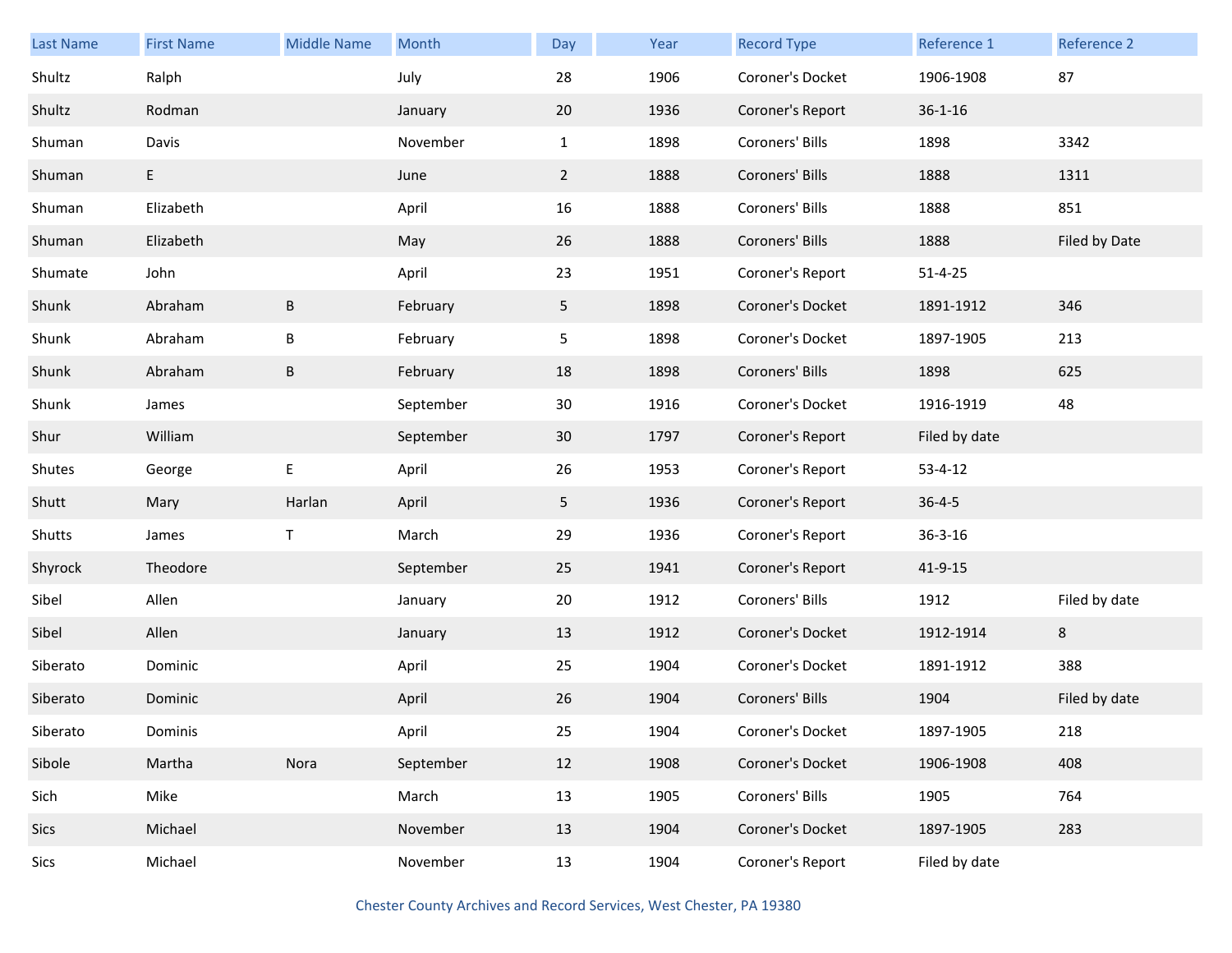| <b>Last Name</b> | <b>First Name</b> | <b>Middle Name</b> | Month     | Day            | Year | <b>Record Type</b> | Reference 1   | Reference 2   |
|------------------|-------------------|--------------------|-----------|----------------|------|--------------------|---------------|---------------|
| Sics             | Michael           |                    | November  | 13             | 1904 | Coroner's Docket   | 1891-1912     | 355           |
| Sides            | Howard            | $\sf B$            | October   | 3              | 1934 | Coroner's Report   | 34-9-23       |               |
| Sides            | Margaret          | $\mathsf{I}$       | April     | 22             | 1912 | Coroners' Bills    | 1912          | 1235          |
| Sides            | margaret          | $\mathsf J$        | February  | 23             | 1912 | Coroner's Docket   | 1912-1914     | 25            |
| Sidler           | Robert            | A                  | December  | 23             | 1935 | Coroner's Report   | 35-12-14      |               |
| Sidor            | Andrew            | $\mathsf J$        | June      | 4              | 1950 | Coroner's Report   | $50 - 6 - 4$  |               |
| Sidor            | Mary              |                    | June      | 29             | 1951 | Coroner's Report   | $51 - 6 - 20$ |               |
| Siefert          | Frank             |                    | September | 10             | 1952 | Coroner's Report   | 52-9-10       |               |
| Sieryega         | Michael           |                    | November  | 11             | 1940 | Coroner's Report   | 40-11-19      |               |
| Sierzega         | Thomas            |                    | November  | 4              | 1939 | Coroner's Report   | 39-11-17      |               |
| Sigismind        | Grace             |                    | January   | $\overline{7}$ | 1942 | Coroner's Report   | $42 - 1 - 4$  |               |
| Sigman           | Thomas            | R                  | November  | 11             | 1887 | Coroners' Bills    | 1887          | 2514          |
| Silknetter       | (child of Ida)    |                    | February  | 19             | 1901 | Coroner's Docket   | 1897-1905     | 219           |
| Silknetter       | George            |                    | July      | 12             | 1955 | Coroner's Report   | $55 - 7 - 9$  |               |
| Silknitter       | (infant of Ida)   |                    | February  | 19             | 1901 | Coroner's Docket   | 1891-1912     | 376           |
| Silknitter       | Ambrose           | Е                  | October   | 24             | 1904 | Coroner's Docket   | 1897-1905     | 218           |
| Silknitter       | Ambrose           | E                  | October   | 24             | 1904 | Coroner's Docket   | 1891-1912     | 360           |
| Sill             | James             |                    | July      | 11             | 1806 | Coroner's Report   | Filed by date |               |
| Sill             | Thornton          | E                  | June      | 21             | 1947 | Coroner's Report   | $47 - 6 - 9$  |               |
| Sim              | Stephen           | F                  | May       | 24             | 1946 | Coroner's Report   | $46 - 5 - 14$ |               |
| Simcox           | Charles           | F                  | February  | 15             | 1934 | Coroner's Report   | 34-2-17       |               |
| Simes            | David             | John               | November  | 9              | 1952 | Coroner's Report   | $52 - 11 - 9$ |               |
| Simko            | George            |                    | March     | $\mathbf{1}$   | 1905 | Coroner's Docket   | 1897-1905     | 293           |
| Simko            | George            |                    | May       | 8              | 1905 | Coroners' Bills    | 1905          | Filed by date |
| Simko            | George            |                    | March     | $\mathbf{1}$   | 1905 | Coroner's Docket   | 1891-1912     | 342           |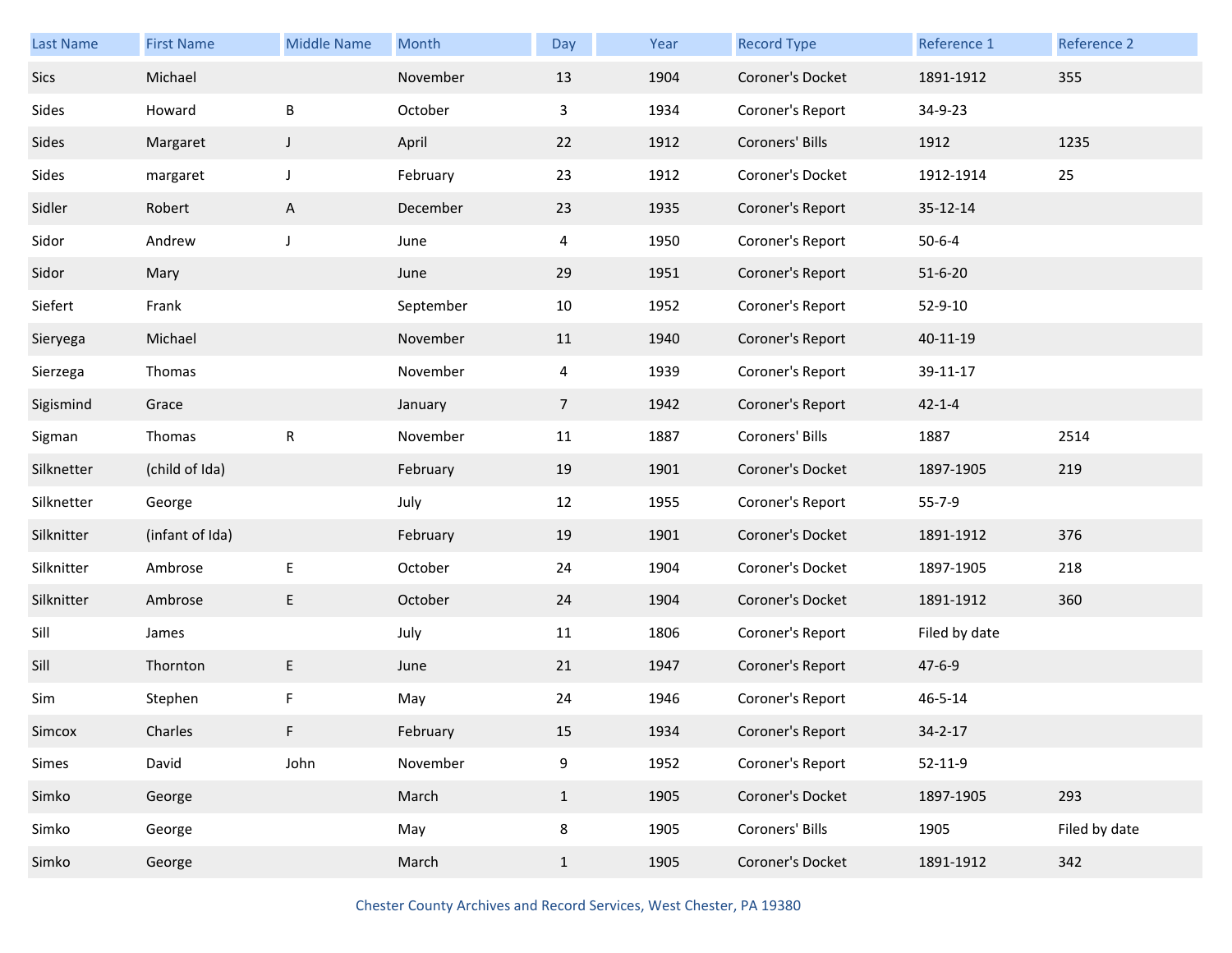| Last Name  | <b>First Name</b>   | <b>Middle Name</b> | Month    | Day            | Year | <b>Record Type</b> | Reference 1   | Reference 2   |
|------------|---------------------|--------------------|----------|----------------|------|--------------------|---------------|---------------|
| Simmers    | (child of Grace)    |                    |          |                | 1888 | Coroners' Bills    | 1888          | 1174          |
| Simmers    | (child of Grace)    |                    | May      | 18             | 1888 | Coroners' Bills    | 1888          | 1173          |
| Simmers    | Abbie               | ${\sf R}$          | August   | 31             | 1935 | Coroner's Report   | 35-8-20       |               |
| Simmers    | Nathan              |                    | April    | 13             | 1902 | Coroner's Docket   | 1891-1912     | 354           |
| Simmerson  | Nathan              | ${\sf P}$          | April    | 21             | 1902 | Coroners' Bills    | 1902          | 1056          |
| Simmler    | Frank               |                    | November | $\overline{7}$ | 1952 | Coroner's Report   | $52 - 11 - 6$ |               |
| Simmons    | Albert              | E                  | December | 5              | 1941 | Coroner's Report   | $41 - 12 - 6$ |               |
| Simmons    | Charles             | H                  | November | 27             | 1953 | Coroner's Report   | 53-11-28      |               |
| Simmons    | David               | Lewis              | January  | $\overline{7}$ | 1951 | Coroner's Report   | $51 - 1 - 7$  |               |
| Simmons    | Edgar               |                    | August   | 13             | 1901 | Coroner's Docket   | 1891-1912     | 375           |
| Simmons    | Edgar               |                    | August   | 13             | 1901 | Coroner's Docket   | 1897-1905     | 220           |
| Simmons    | Joseph              |                    | July     | 10             | 1936 | Coroner's Report   | $36 - 7 - 4$  |               |
| Simmons    | William             |                    | March    | 14             | 1931 | Coroner's Report   | $31 - 3 - 5$  |               |
| Simms      | Glenn               | $\sf B$            | July     | 18             | 1953 | Coroner's Report   | $53 - 7 - 5$  |               |
| Simms      | Harriet             | Н                  | June     | 21             | 1911 | Coroners' Bills    | 1911          | Filed by date |
| Simms      | William             | T                  | November | 8              | 1904 | Coroner's Docket   | 1891-1912     | 362           |
| Simms      | William             | Thompson           | November | 8              | 1904 | Coroner's Docket   | 1897-1905     | 283           |
| Simners    | Nathan              | ${\sf P}$          | April    | 13             | 1902 | Coroner's Docket   | 1897-1905     | 219           |
| Simon      | (infant of Matilda) |                    | March    | 31             | 1917 | Coroner's Docket   | 1916-1919     | 103           |
| Simoneschi | Florence            | M                  | May      | 6              | 1955 | Coroner's Report   | $55 - 5 - 9$  |               |
| Simpers    | Thomas              |                    | May      | $\overline{7}$ | 1937 | Coroner's Report   | $37 - 5 - 6$  |               |
| Simpson    | Clarence            | Jacob              | January  | 15             | 1946 | Coroner's Report   | $46 - 1 - 13$ |               |
| Simpson    | Columbus            | Frank              | March    | 8              | 1930 | Coroner's Report   | $30-3-4$      |               |
| Simpson    | John                |                    |          |                |      | Coroners' Bills    | 1913          | Undated       |
| Simpson    | Shelton             |                    | July     | 23             | 1934 | Coroner's Report   | $34 - 7 - 16$ |               |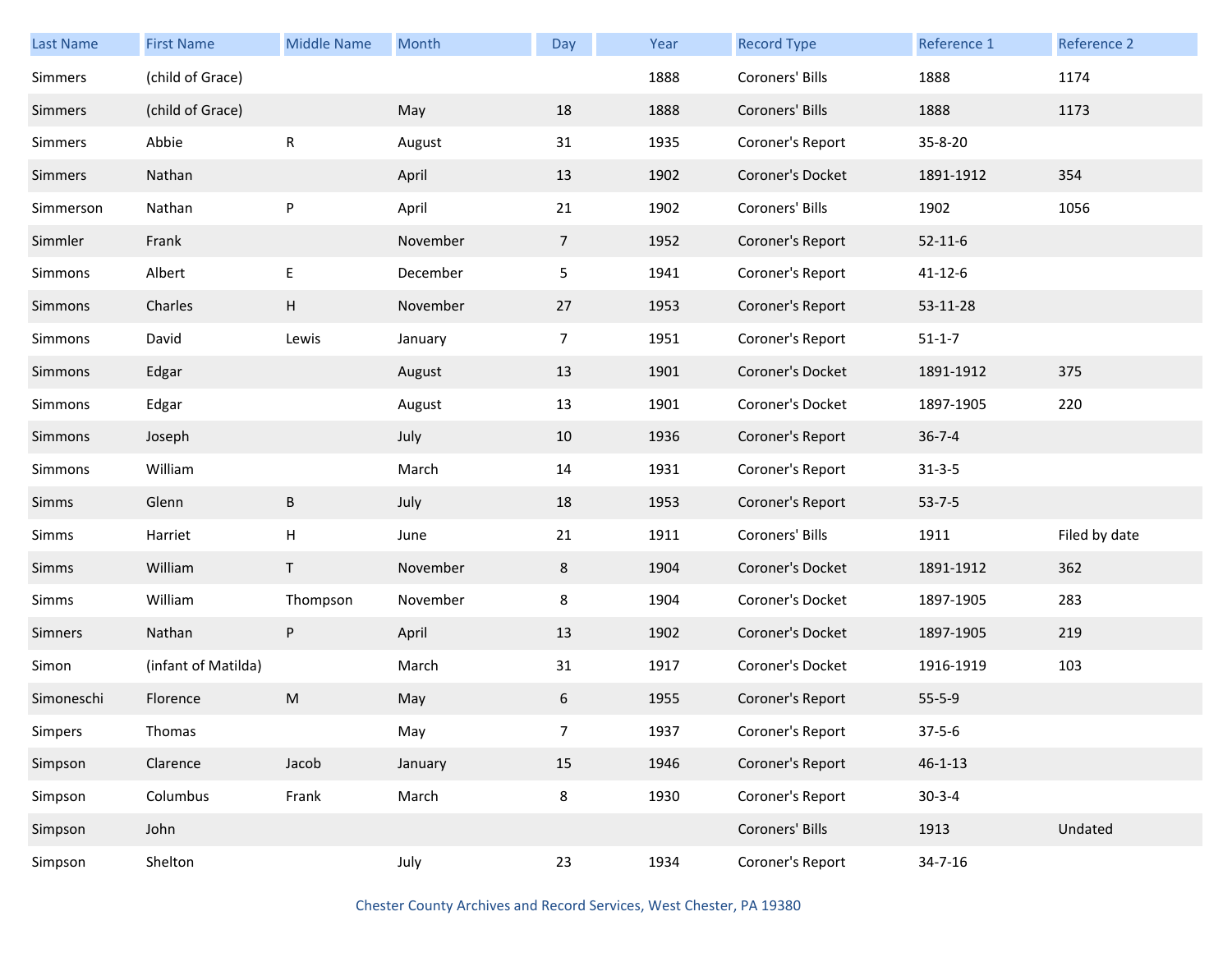| <b>Last Name</b> | <b>First Name</b> | <b>Middle Name</b> | Month     | Day            | Year | <b>Record Type</b>      | Reference 1   | Reference 2 |
|------------------|-------------------|--------------------|-----------|----------------|------|-------------------------|---------------|-------------|
| Sims             | Garreson          | L                  | March     | 3              | 1861 | <b>Quarter Sessions</b> | P/519         | Apr. 1861   |
| Sims             | Garrison          | L                  | May       | 29             | 1861 | Coroners' Bills         | 1861          | 401         |
| Sims             | Harriet           |                    | May       | 22             | 1911 | Coroners' Bills         | 1911          | 1471        |
| Sims             | Harriet           | N                  | May       | 5              | 1911 | Coroner's Docket        | 1909-1911     | 322         |
| Sims             | Harvey            | Russell            | December  | 16             | 1954 | Coroner's Report        | 54-12-14      |             |
| SinClair         | Annie             |                    | August    | 6              | 1900 | Coroner's Docket        | 1897-1905     | 219         |
| SinClair         | Annie             |                    | August    | 10             | 1900 | Coroners' Bills         | 1900          | 2037        |
| SinClair         | Annie             |                    | August    | 6              | 1900 | Coroner's Docket        | 1891-1912     | 390         |
| Sinclair         | Annie             | E                  | August    | 20             | 1900 | Coroners' Bills         | 1900          | 2058        |
| Sinclair         | Hugh              |                    | May       | 12             | 1943 | Coroner's Report        | 43-5-12       |             |
| SinClair         | Robert            |                    | August    | 6              | 1900 | Coroner's Docket        | 1897-1905     | 219         |
| SinClair         | Robert            |                    | August    | 6              | 1900 | Coroner's Docket        | 1891-1912     | 390         |
| SinClair         | Robert            |                    | August    | 10             | 1900 | Coroners' Bills         | 1900          | 2037        |
| Sinclair         | Robert            | ${\sf M}$          | August    | 9              | 1900 | Coroners' Bills         | 1900          | 2576        |
| Singer           | Elmer             | L                  | September | 12             | 1919 | Coroner's Docket        | 1916-1919     | 399         |
| Singleton        | Jane              |                    | July      | 31             | 1905 | Coroner's Docket        | 1891-1912     | 377         |
| Singleton        | Jane              |                    | August    | $\overline{7}$ | 1905 | Coroners' Bills         | 1905          | 1834        |
| Singleton        | Jane              |                    | July      | 31             | 1905 | Coroner's Docket        | 1897-1905     | 302         |
| Sinquett         | Samuel            |                    | October   | 14             | 1901 | Coroners' Bills         | 1901          | 2476        |
| Sinquett         | Samuel            |                    | October   | 12             | 1901 | Coroner's Docket        | 1897-1905     | 224         |
| Sinquett         | Samuel            |                    | October   | 12             | 1901 | Coroner's Docket        | 1891-1912     | 371         |
| Siple            | John              | F                  | March     | 12             | 1944 | Coroner's Report        | $44 - 3 - 8$  |             |
| Siries           | John              |                    | March     | 29             | 1936 | Coroner's Report        | $36 - 3 - 15$ |             |
| Sirotha          | John              |                    | June      | 19             | 1902 | Coroner's Docket        | 1897-1905     | 218         |
| Sirotha          | John              |                    | June      | 19             | 1902 | Coroner's Docket        | 1891-1912     | 361         |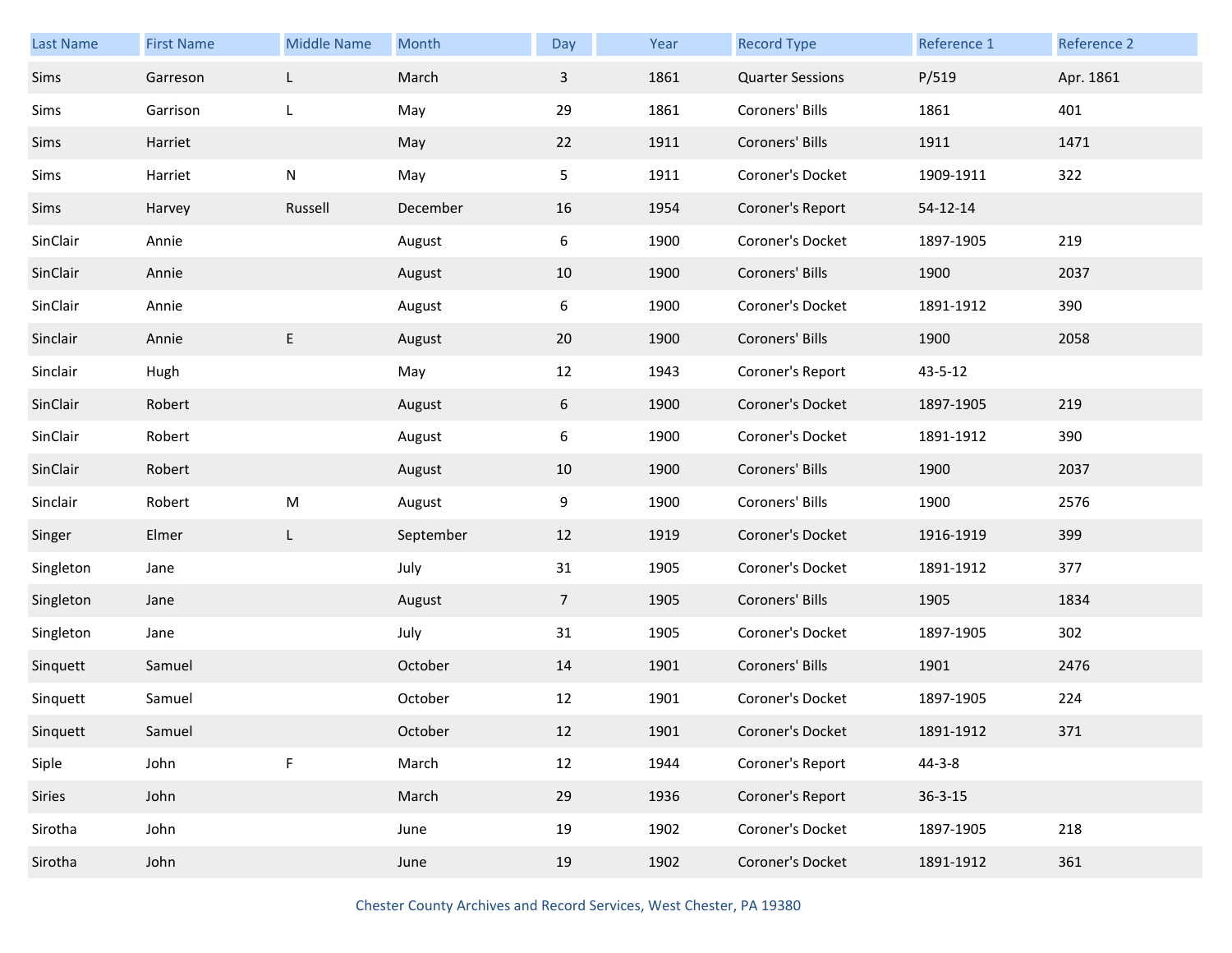| <b>Last Name</b> | <b>First Name</b> | <b>Middle Name</b> | Month     | Day            | Year | <b>Record Type</b> | Reference 1   | Reference 2   |
|------------------|-------------------|--------------------|-----------|----------------|------|--------------------|---------------|---------------|
| Sirotha          | John              |                    | December  | 19             | 1902 | Coroners' Bills    | 1902          | Filed by date |
| Sirotha          | John              |                    | December  | 11             | 1902 | Coroner's Docket   | 1897-1905     | 217           |
| Sirotha          | John              |                    | December  | 11             | 1902 | Coroner's Docket   | 1891-1912     | 374           |
| Sissel           | Orval             | M                  | May       | 23             | 1952 | Coroner's Report   | $52 - 5 - 25$ |               |
| Skalka           | Frances           | P                  | February  | 8              | 1955 | Coroner's Report   | $55 - 2 - 9$  |               |
| Skalka           | Pauline           | $\mathsf{A}$       | November  | $\overline{7}$ | 1945 | Coroner's Report   | $45 - 11 - 3$ |               |
| Skaselos         | Kasimir           |                    | March     | 26             | 1955 | Coroner's Report   | $55 - 3 - 14$ |               |
| Skatz            | Harry             |                    | August    | 6              | 1944 | Coroner's Report   | $44 - 8 - 6$  |               |
| Skelton          | Harry             | L                  | July      | 21             | 1949 | Coroner's Report   | 49-7-27       |               |
| Skelton          | William           |                    | November  | 16             | 1917 | Coroner's Docket   | 1916-1919     | 180           |
| <b>Skiles</b>    | Elizabeth         |                    | April     | 3              | 1956 | Coroner's Report   | $56 - 4 - 3$  |               |
| <b>Skiles</b>    | Francis           |                    | January   | 15             | 1930 | Coroner's Report   | $30 - 1 - 10$ |               |
| Skiles           | Frank             |                    | January   | 28             | 1933 | Coroner's Report   | $33 - 1 - 21$ |               |
| <b>Skiles</b>    | J                 | Ross               | September | 23             | 1939 | Coroner's Report   | 39-9-12       |               |
| <b>Skiles</b>    | James             | William            | July      | 19             | 1953 | Coroner's Report   | $53 - 7 - 6$  |               |
| Skillman         | Martha            | J                  | January   | 7 <sup>1</sup> | 1940 | Coroner's Report   | $40 - 1 - 4$  |               |
| Skinner          | David             | D                  | December  | $\mathbf{3}$   | 1954 | Coroner's Report   | $54 - 12 - 4$ |               |
| Skrutskie        | John              | $\mathsf{C}$       | September | 22             | 1936 | Coroner's Report   | 36-9-17       |               |
| Slack            | Mary              | Carter             | January   | $\mathbf{1}$   | 1948 | Coroner's Report   | $48 - 1 - 1$  |               |
| Slack            | Samuel            | M                  | November  | $\mathbf{1}$   | 1937 | Coroner's Report   | $37 - 11 - 1$ |               |
| Slack            | William           | H                  | December  | 31             | 1947 | Coroner's Report   | $47 - 12 - 4$ |               |
| Slade            | Elizabeth         | $\mathsf J$        | May       | 16             | 1937 | Coroner's Report   | $37 - 5 - 16$ |               |
| Slater           | Caroline          |                    | August    | 6              | 1912 | Coroner's Docket   | 1912-1914     | 99            |
| Slater           | Edwin             | ${\sf W}$          | December  | 12             | 1937 | Coroner's Report   | $37-12-7$     |               |
| Slattery         | Charles           |                    | March     | 11             | 1903 | Coroner's Docket   | 1891-1912     | 368           |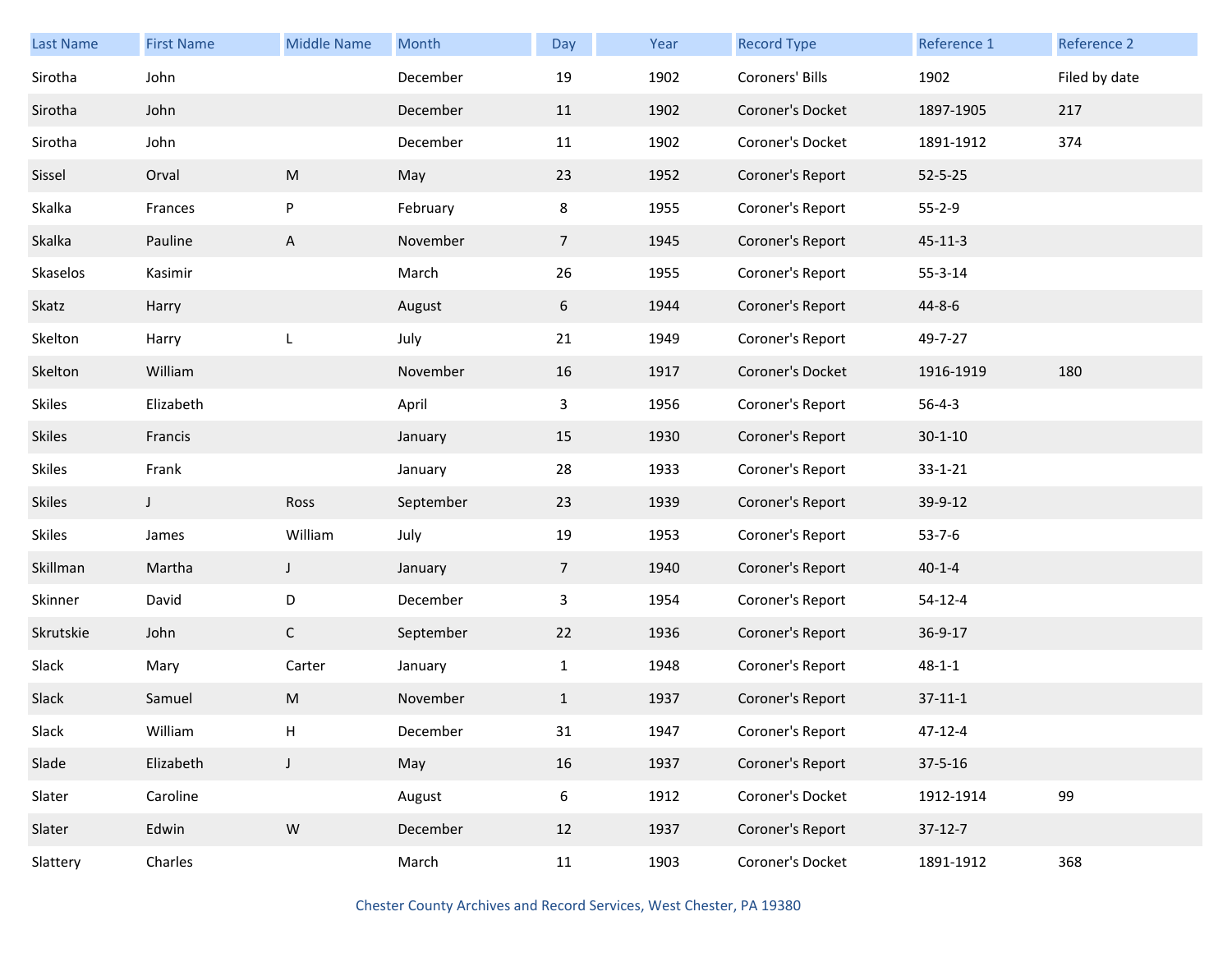| Last Name | <b>First Name</b> | <b>Middle Name</b> | Month     | Day            | Year | <b>Record Type</b>      | Reference 1   | Reference 2   |
|-----------|-------------------|--------------------|-----------|----------------|------|-------------------------|---------------|---------------|
| Slattery  | Charles           | $\sf H$            | March     | 11             | 1903 | Coroner's Docket        | 1897-1905     | 220           |
| Slaughter | Dilwyn            |                    | October   | 9              | 1949 | Coroner's Report        | 49-10-4       |               |
| Slaw      | Millard           |                    | December  | 21             | 1954 | Coroner's Report        | 54-12-19      |               |
| Slaymaker | William           |                    | November  | 18             | 1903 | Coroner's Docket        | 1891-1912     | 374           |
| Slaymaker | William           | ${\sf M}$          | November  | 18             | 1903 | Coroner's Docket        | 1897-1905     | 220           |
| Slicer    | Paul              |                    | February  | 23             | 1939 | Coroner's Report        | 39-2-12       |               |
| Slider    | (infant)          |                    | August    | 3              | 1952 | Coroner's Report        | $52 - 8 - 3$  |               |
| slider    | Joseph            |                    | December  | 16             | 1919 | Coroner's Docket        | 1916-1919     | 424           |
| Slider    | Milton            | $\mathsf{A}$       | June      | 25             | 1950 | Coroner's Report        | $50 - 6 - 23$ |               |
| Slifer    | Isaac             | $\mathsf f$        | April     | 20             | 1912 | Coroner's Docket        | 1912-1914     | 52            |
| Slifer    | Shirley           | Louise             | April     | $\overline{7}$ | 1953 | Coroner's Report        | $53 - 4 - 7$  |               |
| Slifer    | William           | S                  | December  | 26             | 1938 | Coroner's Report        | 38-12-18      |               |
| Sliver    | Charles           |                    | December  | 8              | 1851 | <b>Quarter Sessions</b> | O/208         | Oct. 1851     |
| Sload     | Harry             | B                  | August    | $\overline{7}$ | 1951 | Coroner's Report        | $51 - 8 - 4$  |               |
| Sloan     | David             |                    | October   | 22             | 1853 | <b>Quarter Sessions</b> | O/416         | Oct. 1853     |
| Slokcum   | Viola             |                    | August    | 26             | 1907 | Coroner's Docket        | 1906-1908     | 254           |
| Slokeum   | Viola             |                    | September | 18             | 1907 | Coroners' Bills         | 1907          | Filed by date |
| Slonaker  | Aaron             | Franklin           | October   | 24             | 1941 | Coroner's Report        | 41-10-13      |               |
| Sloth     | Jacob             |                    | June      | $\mathbf{1}$   | 1900 | Coroners' Bills         | 1900          | 1824          |
| Sloth     | Jacob             |                    | May       | 31             | 1900 | Coroner's Docket        | 1891-1912     | 391           |
| Sloth     | Jacob             |                    | May       | 31             | 1902 | Coroner's Docket        | 1897-1905     | 220           |
| Slough    | James             | H                  | June      | $\overline{2}$ | 1954 | Coroner's Report        | $54-6-2$      |               |
|           |                   |                    |           |                |      |                         |               |               |
| Slowey    | Joseph            |                    | December  | 21             | 1934 | Coroner's Report        | 34-12-17      |               |
| Sloyer    | Susanna           |                    | August    | 26             | 1947 | Coroner's Report        | $47 - 8 - 10$ |               |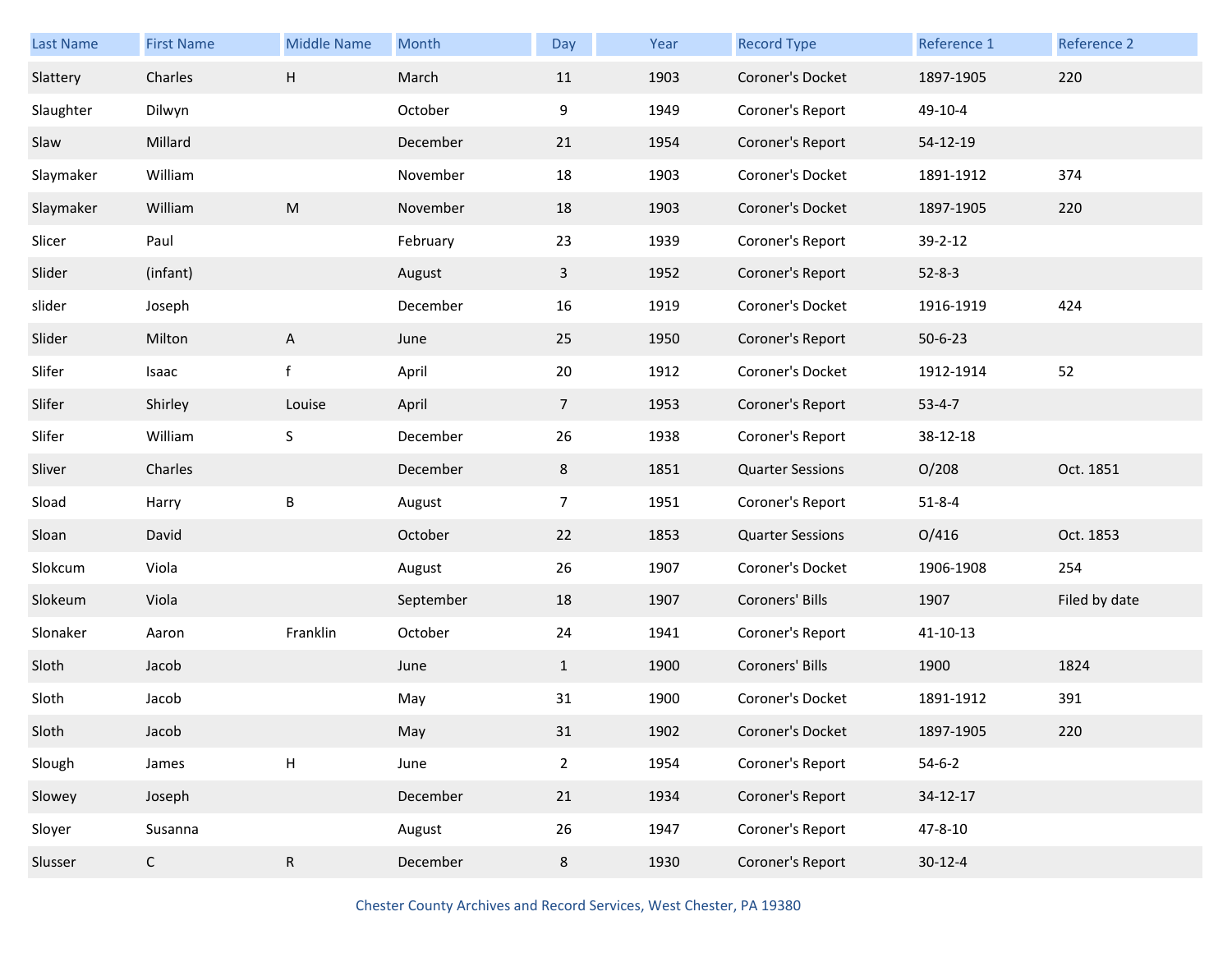| <b>Last Name</b> | <b>First Name</b>    | <b>Middle Name</b> | Month     | Day             | Year | <b>Record Type</b> | Reference 1    | Reference 2   |
|------------------|----------------------|--------------------|-----------|-----------------|------|--------------------|----------------|---------------|
| Smale            | Maud                 | $\mathsf E$        | October   | 9               | 1898 | Coroner's Docket   | 1897-1905      | 222           |
| Smale            | Maurice              |                    | May       | $30\,$          | 1902 | Coroner's Docket   | 1891-1912      | 370           |
| Smale            | Morris               |                    | June      | 3               | 1902 | Coroners' Bills    | 1902           | 1613          |
| Smale            | Morris               |                    | May       | 30              | 1902 | Coroner's Docket   | 1897-1905      | 255           |
| Smale            | Ralph                |                    | October   | 21              | 1935 | Coroner's Report   | 35-10-10       |               |
| Smale            | Roy                  |                    | July      | 23              | 1943 | Coroner's Report   | 43-7-9         |               |
| Smalka           | Greoorg              |                    | April     | 15              | 1908 | Coroners' Bills    | 1908           | Filed by date |
| Small            | Barnabar             |                    |           |                 |      | Coroners' Bills    | 1913           | Undated       |
| Small            | Elsie                | $\mathsf E$        | October   | 20              | 1918 | Coroner's Docket   | 1916-1919      | 310           |
| Small            | Jeanette             | Beath              | July      | 15              | 1952 | Coroner's Report   | $52 - 7 - 10$  |               |
| Small            | Maud                 | E                  | October   | 9               | 1898 | Coroner's Docket   | 1891-1912      | 348           |
| Smarro           | Giuseppe             |                    | November  | 23              | 1912 | Coroner's Docket   | 1912-1914      | 130           |
| Smedley          | Bancroft             | A                  | November  | 10              | 1953 | Coroner's Report   | 53-11-10       |               |
| Smiley           | Richard              | $\mathsf D$        | November  | 20              | 1941 | Coroner's Report   | $41 - 11 - 16$ |               |
| Smiley           | Samuel               | B                  | December  | 29              | 1906 | Coroner's Docket   | 1906-1908      | 148           |
| Smith            | (child of Rebecca)   |                    | February  | 18              | 1901 | Coroner's Docket   | 1897-1905      | 221           |
| Smith            | (male infant of Anni |                    | March     | 26              | 1891 | Coroner's Report   | 1891-3-3       |               |
| Smith            | Abraham              |                    | June      | 16              | 1902 | Coroners' Bills    | 1902           | 1669          |
| Smith            | Abraham              |                    | June      | 13              | 1902 | Coroner's Docket   | 1897-1905      | 223           |
| Smith            | Ada                  | G                  | September | 17              | 1951 | Coroner's Report   | $51 - 9 - 10$  |               |
| smith            | Albert               |                    | December  | 9               | 1950 | Coroner's Report   | $50 - 12 - 6$  |               |
| Smith            | Alfred               |                    | October   | 30              | 1897 | Coroners' Bills    | 1897           | 3277          |
| Smith            | Alfred               |                    | October   | 28              | 1897 | Coroner's Docket   | 1897-1905      | 221           |
| Smith            | Alfred               |                    | October   | 28              | 1897 | Coroner's Docket   | 1891-1912      | 379           |
| Smith            | Allen                |                    | June      | 30 <sup>°</sup> | 1891 | Coroner's Report   | 1891-6-6       |               |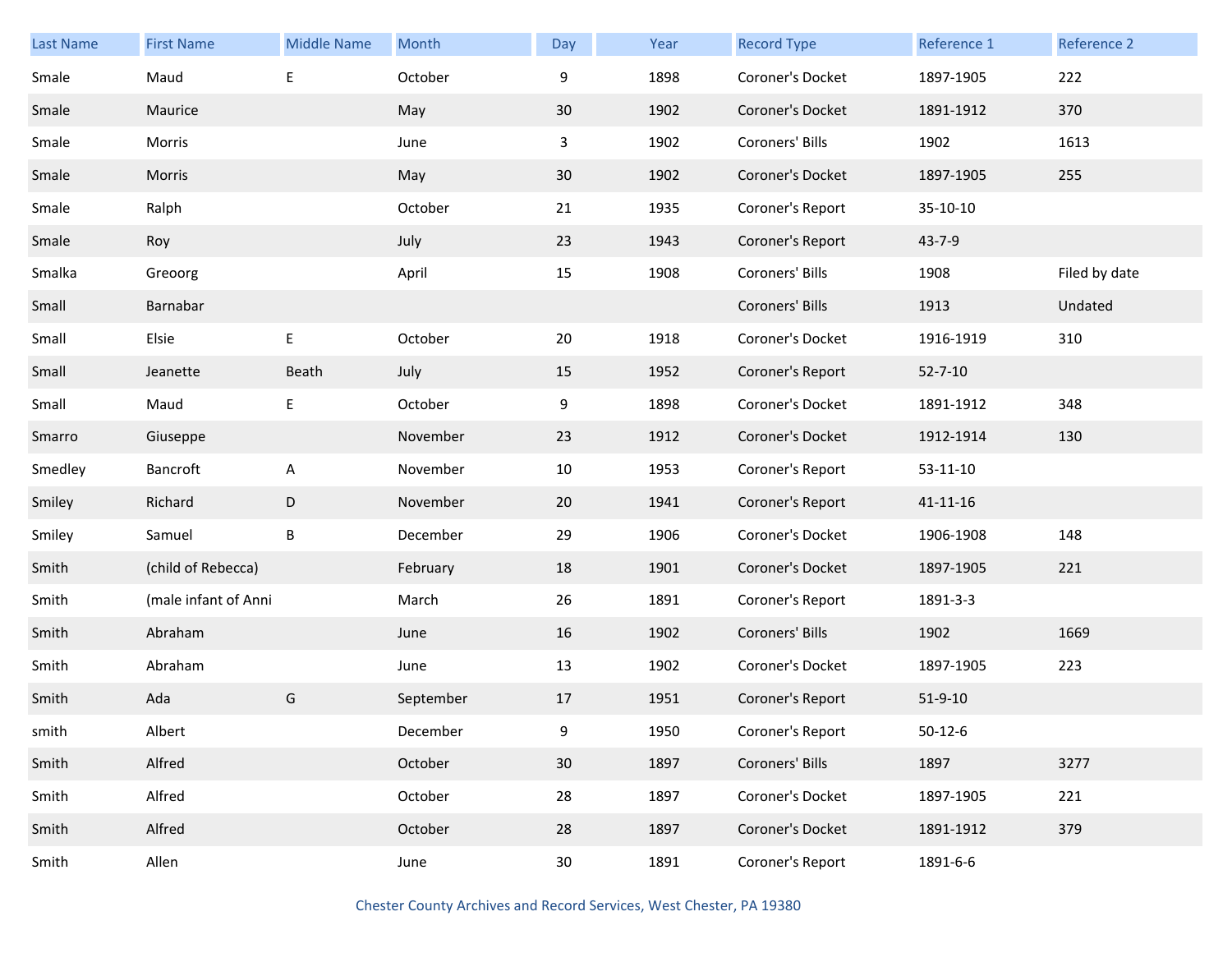| <b>Last Name</b> | <b>First Name</b> | <b>Middle Name</b> | Month     | Day            | Year | <b>Record Type</b> | Reference 1   | Reference 2   |
|------------------|-------------------|--------------------|-----------|----------------|------|--------------------|---------------|---------------|
| Smith            | Amelia            |                    | September | 24             | 1942 | Coroner's Report   | 42-9-11       |               |
| Smith            | Andrew            |                    | January   | 22             | 1918 | Coroner's Docket   | 1916-1919     | 217           |
| Smith            | Annie             |                    | November  | 5              | 1906 | Coroner's Docket   | 1906-1908     | 128           |
| Smith            | Arthur            |                    | February  | 28             | 1940 | Coroner's Report   | $40 - 2 - 22$ |               |
| Smith            | Arthur            | Robert             | March     | 24             | 1950 | Coroner's Report   | $50 - 3 - 21$ |               |
| Smith            | Catharina         |                    | December  | 6              | 1888 | Coroners' Bills    | 1888          | Filed by Date |
| Smith            | Charles           |                    | July      | 28             | 1899 | Coroner's Docket   | 1897-1905     | 224           |
| Smith            | Charles           |                    | July      | 28             | 1899 | Coroner's Docket   | 1891-1912     | 393           |
| Smith            | Charles           |                    | August    | $\overline{4}$ | 1899 | Coroners' Bills    | 1899          | 1986          |
| Smith            | Charles           |                    | March     | 5              | 1909 | Coroner's Docket   | 1909-1911     | 29            |
| Smith            | Charles           |                    | March     | 8              | 1909 | Coroners' Bills    | 1909          | Filed by date |
| Smith            | Charles           | E                  | March     | 25             | 1935 | Coroner's Report   | $35 - 3 - 15$ |               |
| Smith            | Chester           | James Linwood      | May       | 27             | 1912 | Coroners' Bills    | 1912          | Filed by date |
|                  |                   |                    |           | 18             | 1912 | Coroner's Docket   | 1912-1914     | 66            |
| Smith            | Chester           | James Linwood      | May       |                |      |                    |               |               |
| Smith            | Doris             | Audry              | June      | 23             | 1953 | Coroner's Report   | $53 - 6 - 17$ |               |
| Smith            | E                 | S                  | April     | $\mathbf{1}$   | 1918 | Coroner's Docket   | 1916-1919     | 235           |
| Smith            | Edgar             | ${\sf W}$          | March     | 16             | 1952 | Coroner's Report   | $52 - 3 - 14$ |               |
| Smith            | Edith             | Mattson            | January   | $\overline{2}$ | 1949 | Coroner's Report   | $49 - 1 - 7$  |               |
| Smith            | Edwin             | Howell             | March     | 22             | 1945 | Coroner's Report   | $45 - 3 - 14$ |               |
| Smith            | Elizabeth         | R                  | August    | 28             | 1911 | Coroners' Bills    | 1911          | 2004          |
| Smith            | Elizabeth         | R                  | August    | 28             | 1911 | Coroners' Bills    | 1911          | 1995          |
| Smith            | Elizabeth         | ${\sf R}$          | August    | 22             | 1911 | Coroner's Docket   | 1909-1911     | 372           |
| Smith            | Emanuel           | $\sf E$            | March     | $\mathbf{1}$   | 1911 | Coroners' Bills    | 1911          | 616           |
| Smith            | Emanuel           | $\mathsf E$        | February  | 25             | 1911 | Coroner's Docket   | 1909-1911     | 292           |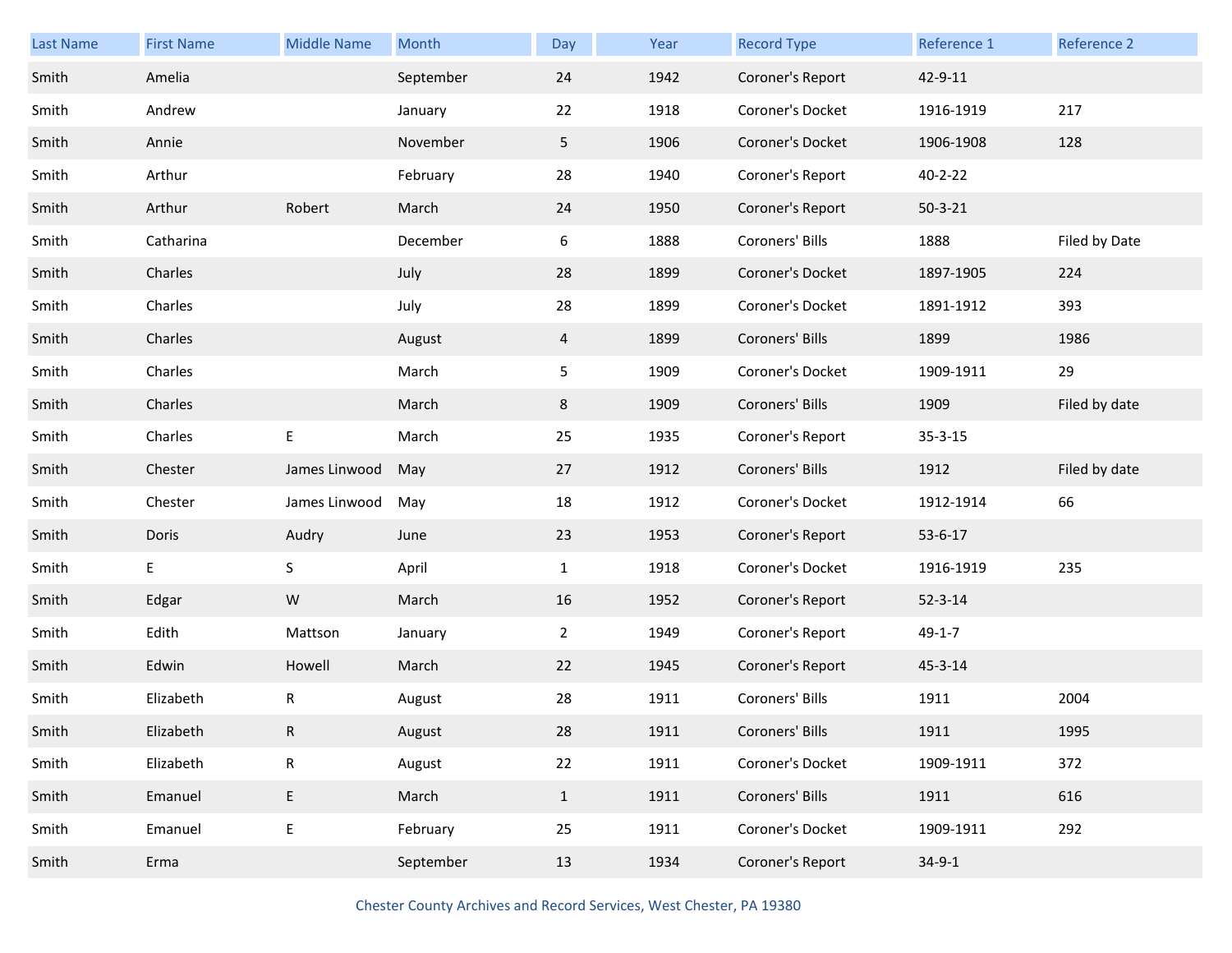| <b>Last Name</b> | <b>First Name</b> | <b>Middle Name</b>        | Month     | Day            | Year | <b>Record Type</b>      | Reference 1   | Reference 2   |
|------------------|-------------------|---------------------------|-----------|----------------|------|-------------------------|---------------|---------------|
| Smith            | Ethel             | Augustus                  | June      |                | 1888 | Coroners' Bills         | 1888          | 1391          |
| Smith            | Eugene            | $\mathsf{C}$              | August    | $\mathbf{1}$   | 1936 | Coroner's Report        | $36 - 8 - 2$  |               |
| Smith            | Evin              | $\mathsf C$               | December  | 18             | 1934 | Coroner's Report        | 34-12-14      |               |
| Smith            | Francis           |                           | June      | 26             | 1807 | Coroner's Report        | Filed by date |               |
| Smith            | Francis           |                           | December  | 14             | 1842 | <b>Quarter Sessions</b> | N/40          | No papers     |
| Smith            | Frank             |                           | August    | 15             | 1893 | Coroners' Bills         | 1893          | 2087          |
| Smith            | Frank             |                           | August    | 13             | 1893 | Coroner's Report        | 1893-8-7      |               |
| Smith            | George            |                           | July      | 29             | 1861 | Coroners' Bills         | 1861          | 434           |
| Smith            | George            |                           | July      | 20             | 1861 | <b>Quarter Sessions</b> | Q/23          | Aug. 1861     |
| Smith            | George            |                           | September | $\mathbf{3}$   | 1861 | Coroners' Bills         | 1861          | 547           |
| Smith            | George            |                           | September | 24             | 1900 | Coroner's Docket        | 1897-1905     | 223           |
| Smith            | George            |                           | September | 24             | 1900 | Coroner's Docket        | 1891-1912     | 350           |
| Smith            | George            |                           | October   | 3              | 1900 | Coroners' Bills         | 1900          | Filed by Date |
| Smith            | George            |                           | February  | 10             | 1937 | Coroner's Report        | $37 - 2 - 16$ |               |
| Smith            | George            |                           | January   | 9              | 1941 | Coroner's Report        | $41 - 1 - 8$  |               |
| Smith            | George            | D                         | August    | 10             | 1938 | Coroner's Report        | $38 - 8 - 9$  |               |
| Smith            | George            | Garrison                  | November  | $\overline{4}$ | 1952 | Coroner's Report        | $52 - 11 - 2$ |               |
| Smith            | H                 | $\boldsymbol{\mathsf{H}}$ | November  | 20             | 1905 | Coroners' Bills         | 1905          | 3155          |
| Smith            | Н                 | $\sf H$                   | November  | 19             | 1905 | Coroner's Docket        | 1891-1912     | 387           |
| Smith            | H                 | $\boldsymbol{\mathsf{H}}$ | November  | 19             | 1905 | Coroner's Docket        | 1897-1905     | 311           |
| Smith            | Harry             | Edwin                     | November  | 14             | 1915 | Coroner's Docket        | 1915          | 97            |
| Smith            | Harry             | Fegley                    | July      | 13             | 1954 | Coroner's Report        | $54 - 7 - 9$  |               |
| Smith            | Harry             | G                         | December  | 26             | 1954 | Coroner's Report        | 54-12-25      |               |
| Smith            | Harry             | Lee                       | March     | 29             | 1953 | Coroner's Report        | 53-3-19       |               |
| Smith            | Hennie            | H                         | November  | 5              | 1947 | Coroner's Report        | 47-11-21      |               |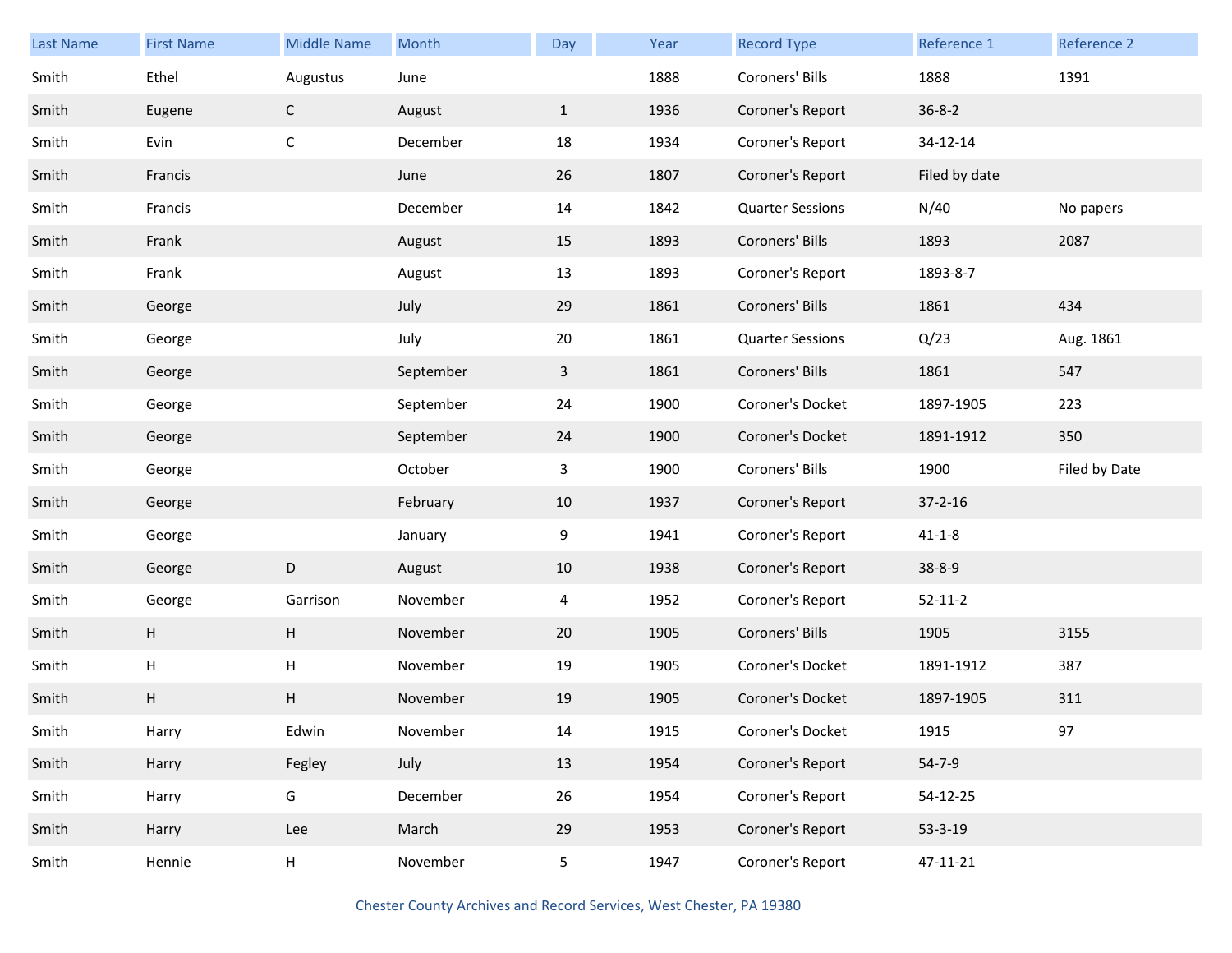| Last Name | <b>First Name</b> | <b>Middle Name</b> | Month     | Day            | Year | <b>Record Type</b> | Reference 1    | Reference 2   |
|-----------|-------------------|--------------------|-----------|----------------|------|--------------------|----------------|---------------|
| Smith     | Henry             |                    | December  | 26             | 1889 | Coroners' Bills    | 1889           | 3043          |
| Smith     | Howard            |                    | November  | 10             | 1953 | Coroner's Report   | $53 - 11 - 11$ |               |
| Smith     | Howard            | $\mathsf{C}$       | September | 19             | 1909 | Coroner's Docket   | 1909-1911      | 86            |
| Smith     | Howard            | Wayne              | October   | $\overline{a}$ | 1951 | Coroner's Report   | $51 - 9 - 17$  |               |
| Smith     | Hugh              | Harold             | November  | 28             | 1953 | Coroner's Report   | 53-11-30       |               |
| Smith     | Ira               |                    | April     | 4              | 1916 | Coroner's Docket   | 1916-1920      | 19            |
| Smith     | $\mathsf J$       | Harvey             | August    | 26             | 1917 | Coroner's Docket   | 1916-1919      | 144           |
| Smith     | James             |                    | August    | 5              | 1896 | Coroners' Bills    | 1896           | 2343          |
| Smith     | James             |                    | August    | $\overline{4}$ | 1896 | Coroner's Report   | 1896-8-2       |               |
| Smith     | James             |                    | March     | $\overline{a}$ | 1905 | Coroner's Docket   | 1897-1905      | 284           |
| Smith     | James             |                    | March     | $\overline{2}$ | 1905 | Coroner's Docket   | 1891-1912      | 371           |
| Smith     | James             |                    | March     | 6              | 1905 | Coroners' Bills    | 1905           | Filed by date |
| Smith     | James             | $\mathsf J$        | July      | 30             | 1950 | Coroner's Report   | $50 - 7 - 21$  |               |
| Smith     | Jesse             | $\mathsf O$        | April     | 12             | 1942 | Coroner's Report   | $42 - 4 - 6$   |               |
| Smith     | Jessie            |                    | June      | 14             | 1943 | Coroner's Report   | $43 - 6 - 5$   |               |
| Smith     | John              | B                  | March     | 31             | 1940 | Coroner's Report   | $40 - 3 - 14$  |               |
| Smith     | John              | E                  | December  | 9              | 1941 | Coroner's Report   | 41-12-16       |               |
| Smith     | John              | Francis            | February  | 19             | 1917 | Coroner's Docket   | 1916-1919      | 90            |
| Smith     | John              | Gibson             | October   | 16             | 1945 | Coroner's Report   | 45-10-9        |               |
| Smith     | John              | H                  | November  | 7              | 1894 | Coroners' Bills    | 1894           | 3163          |
| Smith     | John              | N                  | November  | 5              | 1894 | Coroner's Report   | 1894-11-2      |               |
| Smith     | Joseph            |                    | November  | 22             | 1822 | Coroners' Bills    | 1822           | 79            |
| Smith     | Joseph            | $\sf B$            | February  | 14             | 1899 | Coroner's Docket   | 1897-1905      | 225           |
| Smith     | Joseph            | $\sf B$            | February  | 18             | 1899 | Coroners' Bills    | 1899           | 406           |
| Smith     | Joseph            | B                  | February  | 14             | 1899 | Coroner's Docket   | 1891-1912      | 394           |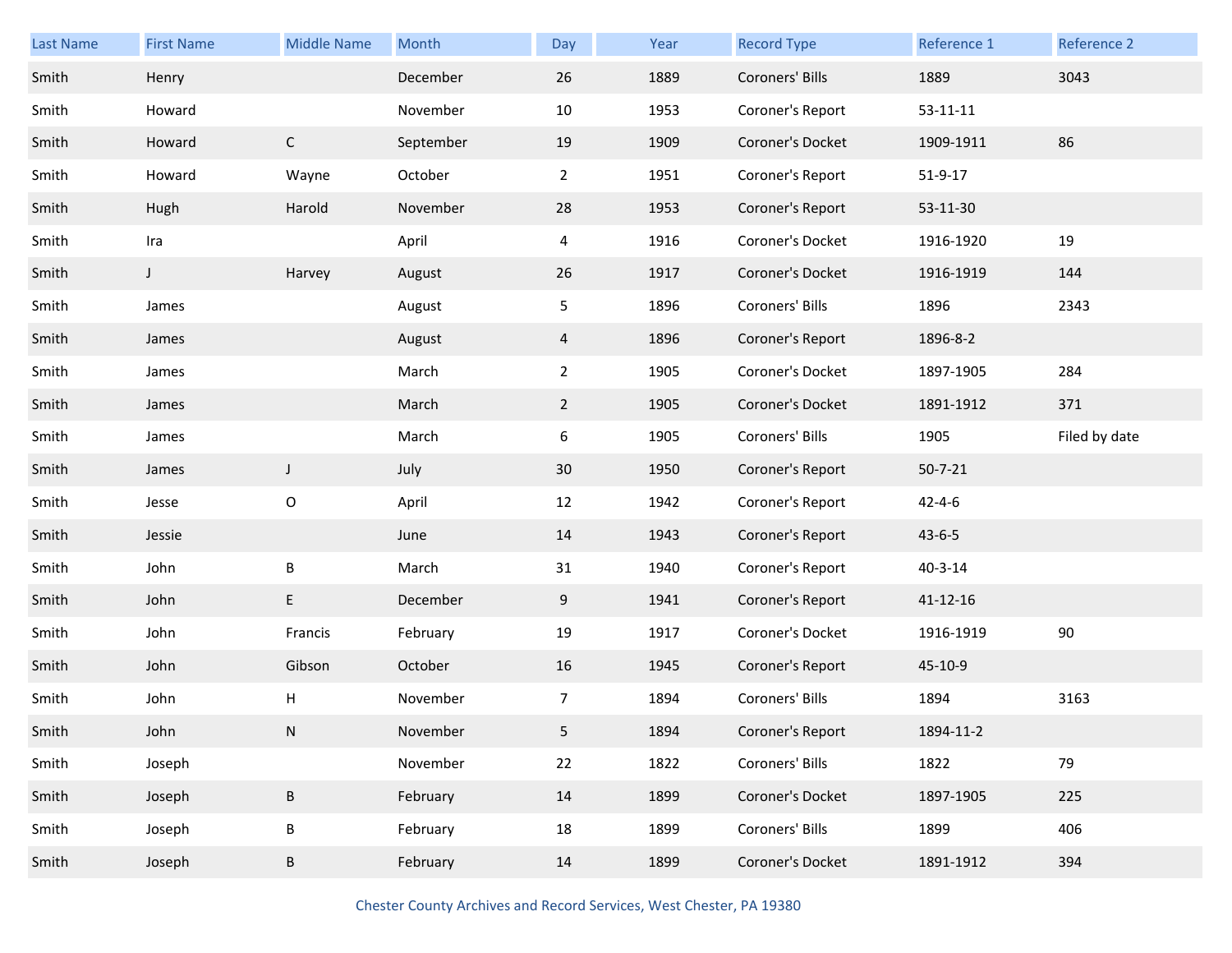| <b>Last Name</b> | <b>First Name</b> | <b>Middle Name</b> | Month    | Day            | Year | <b>Record Type</b> | Reference 1    | Reference 2 |
|------------------|-------------------|--------------------|----------|----------------|------|--------------------|----------------|-------------|
| Smith            | Joseph            | Imbody             | October  | 8              | 1907 | Coroner's Docket   | 1906-1908      | 278         |
| Smith            | Katie             |                    | June     | 24             | 1947 | Coroner's Report   | 47-6-10        |             |
| Smith            | lawton            |                    | January  | 29             | 1935 | Coroner's Report   | $35 - 1 - 17$  |             |
| Smith            | Leon              |                    | April    | 29             | 1935 | Coroner's Report   | $35 - 4 - 19$  |             |
| Smith            | Leslie            | Jeanne             | July     | $\overline{7}$ | 1942 | Coroner's Report   | $42 - 7 - 2$   |             |
| Smith            | Lewis             | $\sf B$            | January  | 15             | 1953 | Coroner's Report   | $53 - 1 - 24$  |             |
| Smith            | Linda             | Lee                | May      | 4              | 1947 | Coroner's Report   | $47 - 5 - 1$   |             |
| Smith            | Lizzie            |                    | February | 27             | 1915 | Coroner's Docket   | 1915           | 17          |
| Smith            | Lorena            |                    | November | 6              | 1953 | Coroner's Report   | $53 - 11 - 3$  |             |
| Smith            | Lucille           |                    | April    | 11             | 1942 | Coroner's Report   | $42 - 4 - 5$   |             |
| Smith            | M                 | DeMerritt          | August   | $\mathbf{1}$   | 1943 | Coroner's Report   | $43 - 8 - 1$   |             |
| Smith            | Margarett         |                    | October  | 24             | 1904 | Coroner's Docket   | 1897-1905      | 222         |
| Smith            | Margaretta        |                    | October  | 24             | 1904 | Coroner's Docket   | 1891-1912      | 392         |
| Smith            | Martin            |                    | May      | $\overline{7}$ | 1898 | Coroner's Docket   | 1897-1905      | 222         |
| Smith            | Martin            |                    | May      | $\overline{7}$ | 1898 | Coroner's Docket   | 1891-1912      | 391         |
| Smith            | Martin            |                    | May      | 11             | 1898 | Coroners' Bills    | 1898           | 1536        |
| Smith            | Mary              |                    | March    | 3              | 1936 | Coroner's Report   | $36 - 3 - 3$   |             |
| Smith            | Mary              | $\mathsf{C}$       | November | $\overline{7}$ | 1947 | Coroner's Report   | 47-11-22       |             |
| Smith            | Mead              |                    | August   | 16             | 1932 | Coroner's Report   | 32-8-14        |             |
| Smith            | Millie            | Frances            | July     | 24             | 1939 | Coroner's Report   | 39-7-10        |             |
| Smith            | Minnie            |                    | October  | 20             | 1896 | Coroner's Report   | 1896-10-2      |             |
| Smith            | Percy             | Eugene             | December | 24             | 1952 | Coroner's Report   | 52-12-20       |             |
| Smith            | Ray               |                    | November | 12             | 1946 | Coroner's Report   | $46 - 11 - 11$ |             |
| Smith            | Raymond           |                    | November | 27             | 1934 | Coroner's Report   | 34-11-20       |             |
| Smith            | Rebecca           |                    | February | 18             | 1901 | Coroner's Docket   | 1891-1912      | 381         |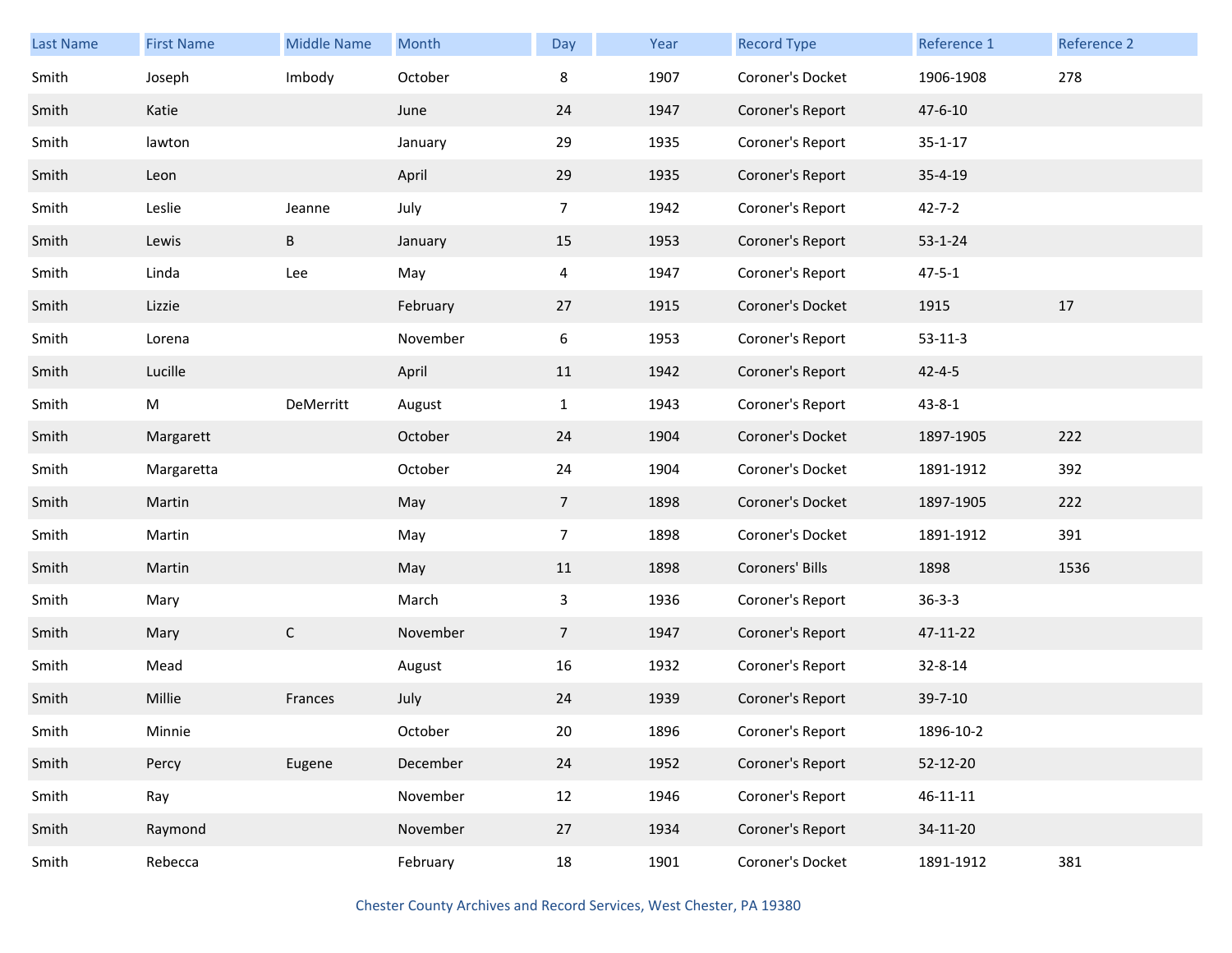| Last Name | <b>First Name</b> | <b>Middle Name</b>        | Month     | Day          | Year | <b>Record Type</b> | Reference 1   | Reference 2   |
|-----------|-------------------|---------------------------|-----------|--------------|------|--------------------|---------------|---------------|
| Smith     | Rebeckah          |                           | June      | 5            | 1795 | Coroner's Report   | Filed by date |               |
| Smith     | Richard           | G                         | September | 20           | 1953 | Coroner's Report   | 53-9-17       |               |
| Smith     | Robert            | Henry                     | March     | 22           | 1945 | Coroner's Report   | $45 - 3 - 15$ |               |
| Smith     | Roger             |                           | August    | 13           | 1948 | Coroner's Report   | 48-8-5        |               |
| Smith     | Roland            |                           | January   | $\mathbf{3}$ | 1919 | Coroner's Docket   | 1916-1919     | 334           |
| Smith     | Rose              |                           | October   | 18           | 1945 | Coroner's Report   | 45-10-11      |               |
| Smith     | Rufus             |                           | December  | 15           | 1902 | Coroner's Docket   | 1897-1905     | 224           |
| Smith     | Rufus             |                           | December  | 15           | 1902 | Coroner's Docket   | 1891-1912     | 366           |
| Smith     | Rufus             |                           | December  | 23           | 1903 | Coroners' Bills    | 1903          | 3210          |
| Smith     | Samuel            |                           | May       | 14           | 1903 | Coroner's Docket   | 1897-1905     | 223           |
| Smith     | Samuel            |                           | May       | 14           | 1903 | Coroner's Docket   | 1891-1912     | 353           |
| Smith     | Samuel            |                           | August    | 20           | 1918 | Coroner's Docket   | 1916-1920     | 136           |
| Smith     | Samuel            | Canby                     | February  | 22           | 1945 | Coroner's Report   | $45 - 2 - 9$  |               |
| Smith     | Samuel            | W                         | May       | 25           | 1907 | Coroner's Docket   | 1906-1908     | 207           |
| Smith     | Sands             |                           | November  | $\mathbf{1}$ | 1944 | Coroner's Report   | $44 - 11 - 1$ |               |
| Smith     | Thomas            |                           | March     | 26           | 1910 | Coroner's Docket   | 1909-1911     | 156           |
| Smith     | Thomas            |                           | March     | 30           | 1910 | Coroners' Bills    | 1910          | 715           |
| Smith     | Thomas            | $\boldsymbol{\mathsf{A}}$ | August    | 22           | 1933 | Coroner's Report   | $33 - 8 - 12$ |               |
| Smith     | Thomas            | $\sf B$                   | September | 16           | 1933 | Coroner's Report   | 33-9-11       |               |
| Smith     | Thomas            | $\mathsf C$               | September | 27           | 1909 | Coroners' Bills    | 1909          | Filed by date |
| Smith     | Walter            |                           | April     | 14           | 1876 | Coroner's Report   | Filed by date |               |
| Smith     | Walter            |                           | October   | 4            | 1951 | Coroner's Report   | $51-10-1$     |               |
| Smith     | Walter            |                           | March     | 24           | 1953 | Coroner's Report   | $53 - 3 - 15$ |               |
| Smith     | Warren            | $\mathsf{R}$              | September | 21           | 1953 | Coroner's Report   | 53-9-18       |               |
| Smith     | William           | H                         | August    | 10           | 1903 | Coroners' Bills    | 1903          | 1629          |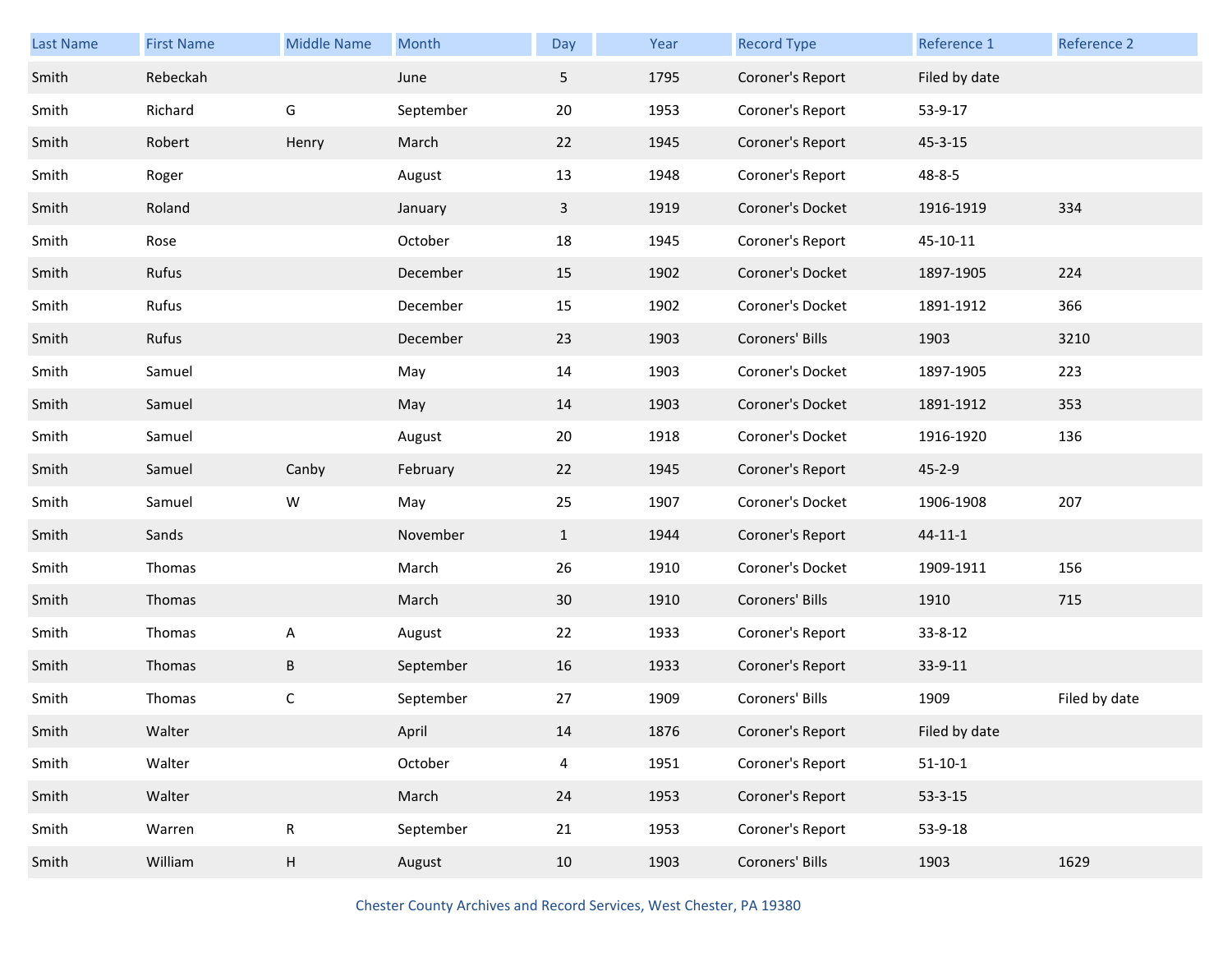| <b>Last Name</b> | <b>First Name</b> | <b>Middle Name</b>        | Month     | Day            | Year | <b>Record Type</b>      | Reference 1   | <b>Reference 2</b> |
|------------------|-------------------|---------------------------|-----------|----------------|------|-------------------------|---------------|--------------------|
| Smith            | William           | $\boldsymbol{\mathsf{H}}$ | December  | 3              | 1905 | Coroner's Docket        | 1891-1912     | 369                |
| Smith            | William           | H                         | December  | $\mathbf{3}$   | 1905 | Coroner's Docket        | 1897-1905     | 332                |
| Smith            | William           | H                         | January   | 15             | 1906 | Coroners' Bills         | 1906          | Filed by date      |
| Smith            | William           | L                         | February  | 23             | 1952 | Coroner's Report        | $52 - 2 - 21$ |                    |
| Smith            | William           | $\sf S$                   | July      | 15             | 1942 | Coroner's Report        | $42 - 7 - 8$  |                    |
| Smith            | William           | Wayne                     | February  | 17             | 1930 | Coroner's Report        | $30 - 2 - 9$  |                    |
| Smithers         | Herbert           |                           | September | 20             | 1939 | Coroner's Report        | 39-9-10       |                    |
| Smoker           | David             | Mast                      | July      | $\mathbf{1}$   | 1946 | Coroner's Report        | $46 - 7 - 10$ |                    |
| Smoker           | George            | K                         | July      | 17             | 1946 | Coroner's Report        | $46 - 7 - 11$ |                    |
| Smoker           | George            | ${\sf M}$                 | March     | 11             | 1908 | Coroners' Bills         | 1908          | Filed by date      |
| Smoker           | George            | ${\sf M}$                 | March     | $\overline{7}$ | 1908 | Coroner's Docket        | 1906-1908     | 341                |
| Smoll            | B                 | S                         | April     | 25             | 1900 | Coroner's Docket        | 1897-1905     | 221                |
| Smoll            | B                 | $\sf S$                   | April     | 25             | 1900 | Coroner's Docket        | 1891-1912     | 378                |
| Smoll            | B                 | S                         | May       | 10             | 1900 | Coroners' Bills         | 1900          | 1521               |
| Smulka           | Gregory           |                           | April     | 8              | 1908 | Coroner's Docket        | 1906-1908     | 352                |
| Smulka           | Gregory           |                           | April     | 15             | 1908 | Coroners' Bills         | 1908          | 1373               |
| Smyth            | Joseph            | ${\sf P}$                 | February  | 27             | 1939 | Coroner's Report        | $39 - 2 - 15$ |                    |
| Smythe           | Oswald            | E                         | July      | 5 <sub>1</sub> | 1944 | Coroner's Report        | $44 - 7 - 1$  |                    |
| Snitzer          | Samuel            | F                         | October   | 13             | 1937 | Coroner's Report        | 37-10-10      |                    |
| Snow             | Arthur            |                           | April     | 23             | 1935 | Coroner's Report        | $35 - 4 - 17$ |                    |
| Snowden          | John              |                           | February  | $\mathbf{1}$   | 1954 | Coroner's Report        | $54 - 2 - 1$  |                    |
| Snowder          | Levi              |                           | April     | 17             | 1941 | Coroner's Report        | $41 - 4 - 12$ |                    |
| Snyder           | (child of Emma)   |                           | August    | 17             | 1898 | Coroners' Bills         | 1898          | 2160               |
| Snyder           | Benjamin          | $\mathsf F$               | April     | 24             | 1854 | <b>Quarter Sessions</b> | O/443         | No Papers          |
| Snyder           | Calvin            |                           | December  | 5              | 1917 | Coroner's Docket        | 1916-1919     | 191                |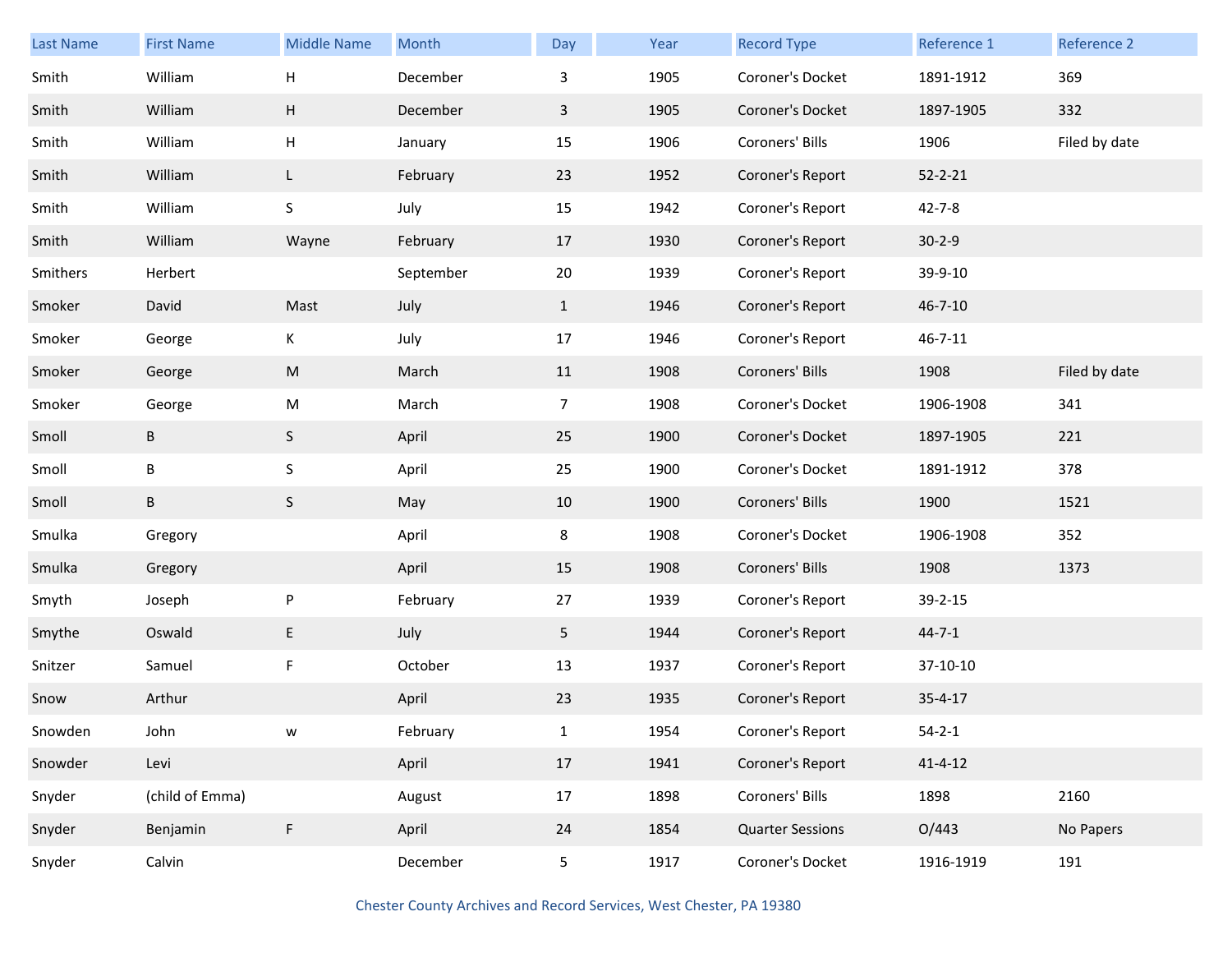| Last Name | <b>First Name</b> | <b>Middle Name</b> | Month     | Day            | Year | <b>Record Type</b> | Reference 1   | Reference 2   |
|-----------|-------------------|--------------------|-----------|----------------|------|--------------------|---------------|---------------|
| Snyder    | Clarence          | ${\sf W}$          | January   | 28             | 1944 | Coroner's Report   | 44-1-26       |               |
| Snyder    | Florance          |                    | July      | 28             | 1876 | Coroner's Report   | Filed by date |               |
| Snyder    | Harry             | ${\sf W}$          | December  | 30             | 1934 | Coroner's Report   | 34-12-22      |               |
| Snyder    | Howard            | P                  | November  | 3              | 1918 | Coroner's Docket   | 1916-1919     | 316           |
| Snyder    | Jack              | ${\sf W}$          | July      | 13             | 1935 | Coroner's Report   | $35 - 7 - 9$  |               |
| Snyder    | Janet             | Marie              | April     | 23             | 1949 | Coroner's Report   | 49-4-13       |               |
| Snyder    | John              | A                  | December  | 21             | 1905 | Coroner's Docket   | 1897-1905     | 334           |
| Snyder    | John              | A                  | December  | 21             | 1905 | Coroner's Report   | Filed by date |               |
| Snyder    | John              | A                  | December  | 21             | 1905 | Coroner's Docket   | 1891-1912     | 370           |
| Snyder    | John              | A                  | January   | 15             | 1906 | Coroners' Bills    | 1906          | Filed by date |
| Snyder    | Mabel             |                    | May       | $\overline{4}$ | 1952 | Coroner's Report   | $52 - 5 - 7$  |               |
| Snyder    | Ralph             | W                  | November  | $\mathbf{1}$   | 1934 | Coroner's Report   | $34 - 11 - 2$ |               |
| Snyder    | S                 | Morris             | September | 12             | 1948 | Coroner's Report   | 48-9-5        |               |
| Snyder    | Viola             | A                  | October   | 9              | 1931 | Coroner's Report   | 31-9-21       |               |
| Snyder    | Wesley            | Milton             | November  | 24             | 1863 | Coroners' Bills    | 1863          | 465           |
| Snyder    | Westley           | Milton             | November  | 24             | 1863 | Coroners' Bills    | 1863          | 461           |
| Snyder    | William           |                    | June      | 19             | 1919 | Coroner's Docket   | 1916-1919     | 382           |
| Sohl      | John              |                    | January   | 4              | 1943 | Coroner's Report   | $43 - 1 - 2$  |               |
| Solario   | Lorenzo           |                    | August    | 20             | 1942 | Coroner's Report   | 42-8-18       |               |
| Soles     | Harry             | G                  | June      | 3              | 1945 | Coroner's Report   | $45 - 6 - 2$  |               |
| Soliday   | <b>Titus</b>      |                    | May       | 11             | 1933 | Coroner's Report   | $33 - 5 - 4$  |               |
| Solitario | Francesco         |                    | January   | 11             | 1950 | Coroner's Report   | $50 - 1 - 6$  |               |
| Sollie    | Theodore          |                    | March     | 15             | 1911 | Coroner's Docket   | 1909-1911     | 301           |
| Solyak    | John              |                    | May       | 25             | 1907 | Coroner's Docket   | 1906-1908     | 208           |
| Sombardo  | Adelina           |                    | December  | 31             | 1901 | Coroner's Docket   | 1891-1912     | 393           |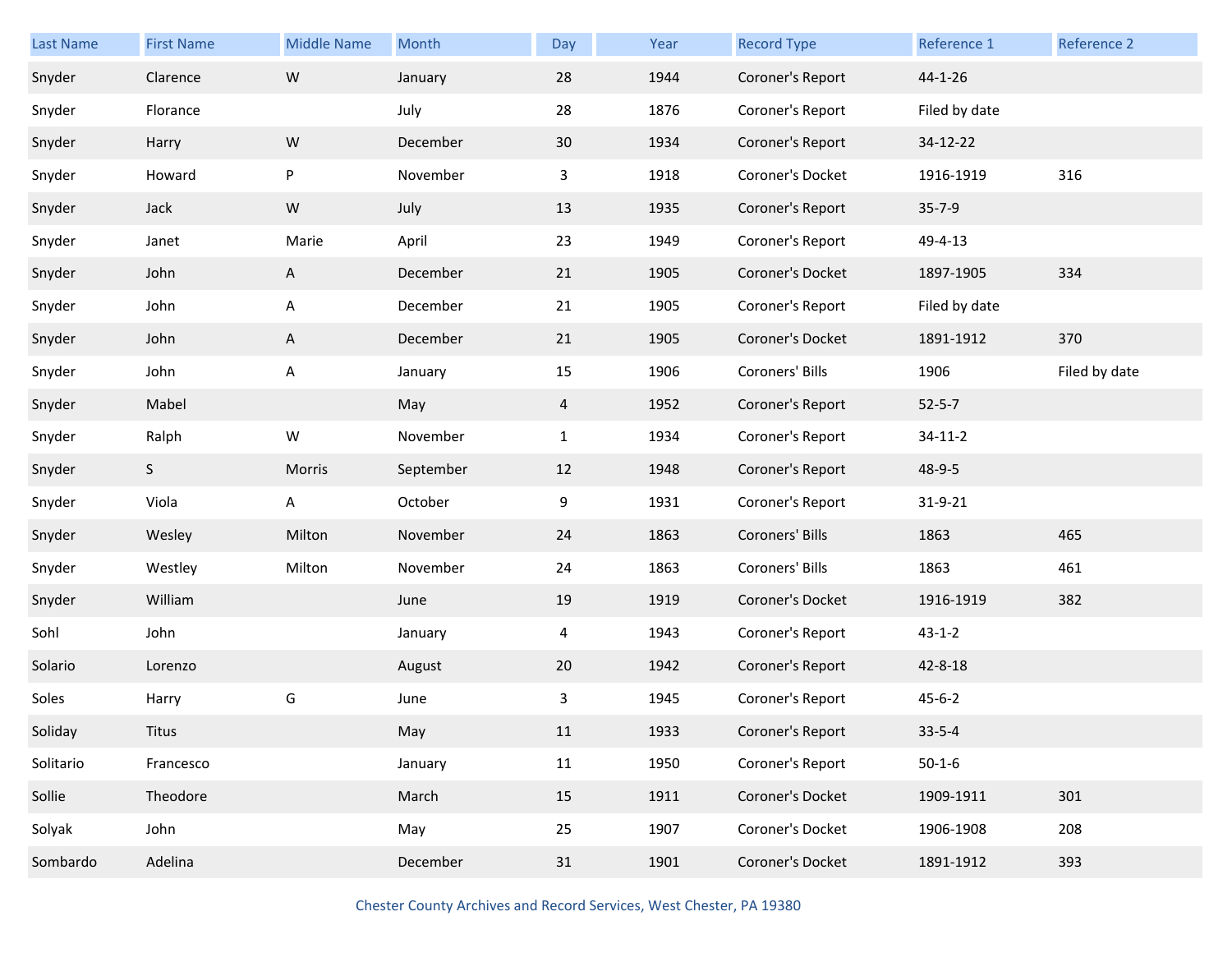| <b>Last Name</b> | <b>First Name</b> | <b>Middle Name</b> | Month     | Day            | Year | <b>Record Type</b> | Reference 1   | Reference 2 |
|------------------|-------------------|--------------------|-----------|----------------|------|--------------------|---------------|-------------|
| Somber           | Joseph            | L                  | May       | 22             | 1954 | Coroner's Report   | 54-5-28       |             |
| Somers           | Margaret          |                    | February  | 20             | 1939 | Coroner's Report   | $39 - 2 - 6$  |             |
| Sonzogni         | Charles           | W                  | December  | 22             | 1947 | Coroner's Report   | 47-12-21      |             |
| Soos             | Annie             |                    | September | 28             | 1910 | Coroners' Bills    | 1910          | 2443        |
| Soos             | Annie             |                    | September | 20             | 1910 | Coroner's Docket   | 1909-1911     | 228         |
| Soos             | Annie             |                    | September | 20             | 1910 | Coroner's Docket   | 1909-1911     | 228         |
| Soos             | Annie             |                    | September | 28             | 1910 | Coroners' Bills    | 1910          | 2443        |
| Soos             | Charles           |                    | September | 20             | 1910 | Coroner's Docket   | 1909-1911     | 228         |
| Soos             | Chas              |                    | September | 28             | 1910 | Coroners' Bills    | 1910          | 2443        |
| Soos             | Mary              |                    | September | 28             | 1910 | Coroners' Bills    | 1910          | 2443        |
| Soos             | Mary              |                    | September | 20             | 1910 | Coroner's Docket   | 1909-1911     | 228         |
| Sopona           | Michael           | Angelo             | March     | 31             | 1891 | Coroner's Report   | 1891-3-1      |             |
| Sority           | E                 | D                  | June      | 5              | 1893 | Coroners' Bills    | 1893          | 1860        |
| Sos              | Joseph            |                    | April     | 26             | 1909 | Coroners' Bills    | 1909          | 1000        |
| Souch            | Charles           |                    | June      | 29             | 1947 | Coroner's Report   | 47-6-16       |             |
| Souch            | Michael           |                    | June      | 29             | 1947 | Coroner's Report   | $47 - 6 - 17$ |             |
| Soudan           | Grace             |                    | July      | 9              | 1919 | Coroner's Docket   | 1916-1919     | 403         |
| Souden           | Henry             |                    | June      | 11             | 1917 | Coroner's Docket   | 1916-1919     | 122         |
| Souder           | Clarence          | A                  | May       | 23             | 1944 | Coroner's Report   | 44-5-19       |             |
| Souder           | David             |                    | May       | 23             | 1940 | Coroner's Report   | $40 - 5 - 14$ |             |
| Souder           | Harry             | W                  | May       | $\mathbf{1}$   | 1952 | Coroner's Report   | $52 - 5 - 3$  |             |
| Souders          | David             |                    | May       | 18             | 1937 | Coroner's Report   | $37 - 5 - 15$ |             |
| Souders          | Earl              |                    | November  | 23             | 1952 | Coroner's Report   | 52-11-24      |             |
| Soule            | Francis           | E                  | September | 5 <sub>1</sub> | 1934 | Coroner's Report   | $34-9-3$      |             |
| Southard         | W                 | Thomas             | October   | $\overline{2}$ | 1932 | Coroner's Report   | 32-10-9       |             |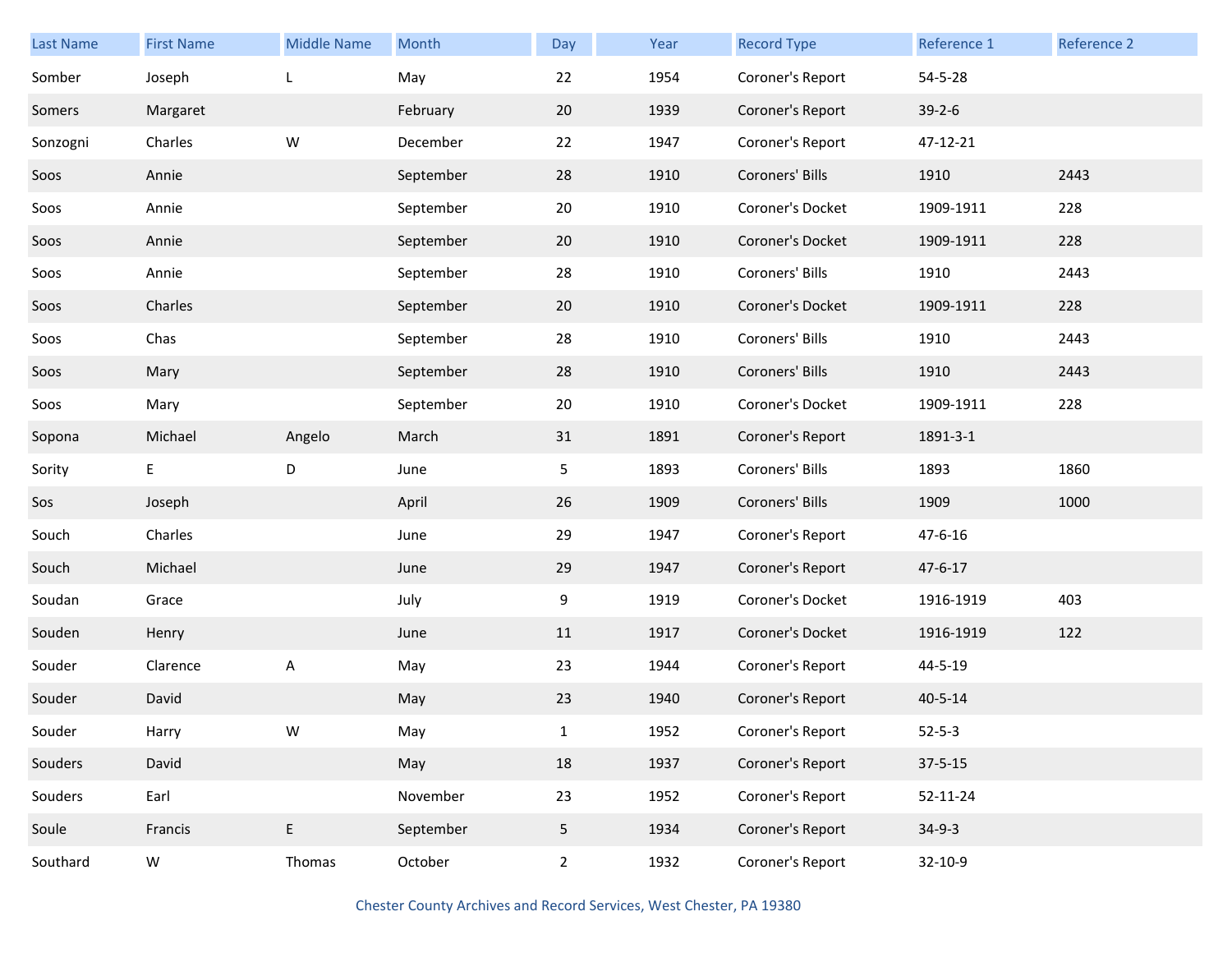| Last Name | <b>First Name</b> | <b>Middle Name</b> | Month     | Day            | Year | <b>Record Type</b> | Reference 1   | Reference 2   |
|-----------|-------------------|--------------------|-----------|----------------|------|--------------------|---------------|---------------|
| Southern  | Earl              |                    | April     | 3              | 1915 | Coroner's Docket   | 1915          | 26            |
| Souty     | E                 | D                  | July      | 4              | 1893 | Coroner's Report   | 1893-7-1      |               |
| Sowden    | James             |                    | April     | 12             | 1894 | Coroner's Report   | 1894-4-2      |               |
| Sowden    | James             |                    | April     | 16             | 1894 | Coroners' Bills    | 1894          | Filed by Date |
| Sower     | Elizabeth         | B                  | September | $\overline{2}$ | 1953 | Coroner's Report   | $53-9-1$      |               |
| Sowers    | Elizabeth         |                    | July      | 13             | 1843 | Coroner's Report   | Filed by date |               |
| Sowers    | William           | Н                  | November  | $\overline{2}$ | 1931 | Coroner's Report   | $31 - 11 - 8$ |               |
| Spackman  | Horace            | B                  | December  | 11             | 1938 | Coroner's Report   | 38-12-8       |               |
| Spang     | Ralph             | George             | October   | 18             | 1952 | Coroner's Report   | $52 - 10 - 8$ |               |
| Spangler  | Christina         |                    | March     | 16             | 1911 | Coroner's Docket   | 1909-1911     | 302           |
| Spangler  | Christine         |                    | March     | 17             | 1911 | Coroners' Bills    | 1911          | 6898          |
| Spangler  | Elder             |                    | October   | 15             | 1932 | Coroner's Report   | 32-10-6       |               |
| Spangler  | William           | $\mathsf J$        | February  | 26             | 1955 | Coroner's Report   | $55 - 2 - 17$ |               |
| Sparano   | Joseph            | D                  | September | 23             | 1948 | Coroner's Report   | 48-9-7        |               |
| Spare     | John              | G                  | November  | 5              | 1934 | Coroner's Report   | $34 - 11 - 5$ |               |
| Sparea    | Guiseppe          |                    | November  | 15             | 1915 | Coroner's Docket   | 1915          | 98            |
| Spaziani  | Nicola            |                    | August    | 4              | 1939 | Coroner's Report   | $39 - 8 - 3$  |               |
| Speakman  | Chalkley          |                    | February  | 4              | 1880 | Coroners' Bills    | 1880          | 9             |
| Speakman  | Doris             | Evelyn             | November  | 14             | 1955 | Coroner's Report   | $55 - 11 - 9$ |               |
| Speakman  | Eber              | W                  | December  | 24             | 1876 | Coroner's Report   | Filed by date |               |
| Speakman  | Herbert           | P                  | March     | $\mathbf{2}$   | 1891 | Coroners' Bills    | 1891          | 444           |
| Speakman  | Hervert           | P                  | February  | 28             | 1891 | Coroner's Report   | 1891-2-5      |               |
| Speakman  | Howard            |                    | April     | $\mathbf{1}$   | 1944 | Coroner's Report   | $44 - 4 - 1$  |               |
| Speakman  | Ira               | Thomas             | January   | 5              | 1919 | Coroner's Docket   | 1916-1919     | 337           |
| Speakman  | John              |                    | April     | 14             | 1949 | Coroner's Report   | 49-4-9        |               |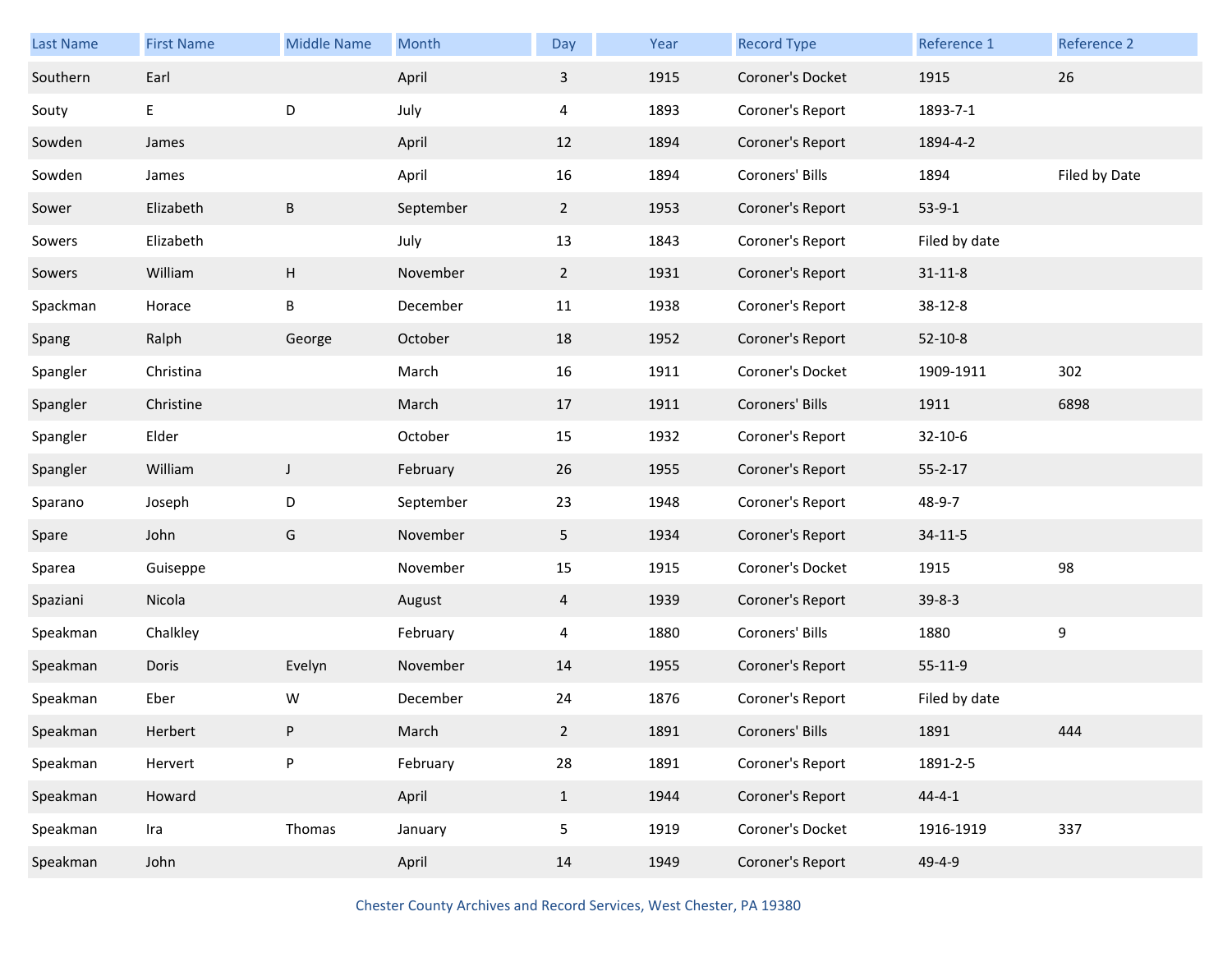| Last Name | <b>First Name</b> | <b>Middle Name</b>        | Month    | Day            | Year | <b>Record Type</b> | Reference 1   | Reference 2    |
|-----------|-------------------|---------------------------|----------|----------------|------|--------------------|---------------|----------------|
| Speakman  | John              |                           | October  | 15             | 1915 | Coroner's Docket   | 1915          | 86             |
| Speakman  | John              | ${\sf M}$                 | February | 18             | 1904 | Coroner's Docket   | 1897-1905     | 226            |
| Speakman  | John              | W                         | February | 18             | 1904 | Coroner's Docket   | 1891-1912     | 356            |
| Speakman  | Martha            | V                         | April    | 20             | 1912 | Coroner's Docket   | 1912-1914     | 53             |
| Speakman  | Martha            | $\sf V$                   | April    | 22             | 1912 | Coroners' Bills    | 1912          | 835            |
| Speakman  | Mary              |                           | April    | 22             | 1912 | Coroners' Bills    | 1912          | Filed by date  |
| Speakman  | Mary              | A                         | March    | $\overline{7}$ | 1912 | Coroner's Docket   | 1912-1914     | 33             |
| Speakman  | Nan               | Ashley                    | May      | 11             | 1950 | Coroner's Report   | $50 - 5 - 7$  |                |
| Speakman  | Sarah             |                           | June     | $\overline{2}$ | 1904 | Coroner's Docket   | 1891-1912     | 356            |
| Speakman  | Sarah             |                           | June     | 13             | 1904 | Coroners' Bills    | 1904          | 1688           |
| Speakman  | Sarah             |                           | June     | 13             | 1904 | Coroners' Bills    | 1904          | 1703           |
| Speakman  | Sarah             |                           | June     | $\overline{2}$ | 1904 | Coroner's Docket   | 1897-1905     | 226            |
| Speakman  | Violet            | H                         | November | $\mathbf{3}$   | 1952 | Coroner's Report   | 52-10-16      |                |
| Speakman  | Wayne             | Υ                         | December | 23             | 1949 | Coroner's Report   | 49-12-12      |                |
| Speakman  | William           | $\boldsymbol{\mathsf{H}}$ | January  | 4              | 1905 | Coroner's Docket   | 1891-1912     | 363            |
| Speakman  | William           | H                         | January  | 9              | 1905 | Coroners' Bills    | 1905          | $\overline{7}$ |
| Speakman  | William           | Н                         | January  | 4              | 1905 | Coroner's Docket   | 1897-1905     | 282            |
| Spector   | Ethel             |                           | November | 22             | 1930 | Coroner's Report   | $30 - 11 - 5$ |                |
| Speece    | Vida              | E                         | February | $\mathbf{3}$   | 1951 | Coroner's Report   | $51 - 2 - 3$  |                |
| Speer     | John              | H                         | October  | 31             | 1949 | Coroner's Report   | 49-10-26      |                |
| Spence    | Edward            | Н                         | May      | 28             | 1953 | Coroner's Report   | $53 - 5 - 23$ |                |
| Spence    | Grover            | Cleveland                 | February | 12             | 1945 | Coroner's Report   | $45 - 2 - 12$ |                |
| Spence    | William           |                           | November | 12             | 1876 | Coroner's Report   | Filed by date |                |
| Spencer   | Calvin            | $\mathsf{A}$              | April    | 20             | 1910 | Coroner's Docket   | 1909-1911     | 162            |
| Spencer   | Harold            | M                         | February | $\mathbf{1}$   | 1955 | Coroner's Report   | $55 - 2 - 1$  |                |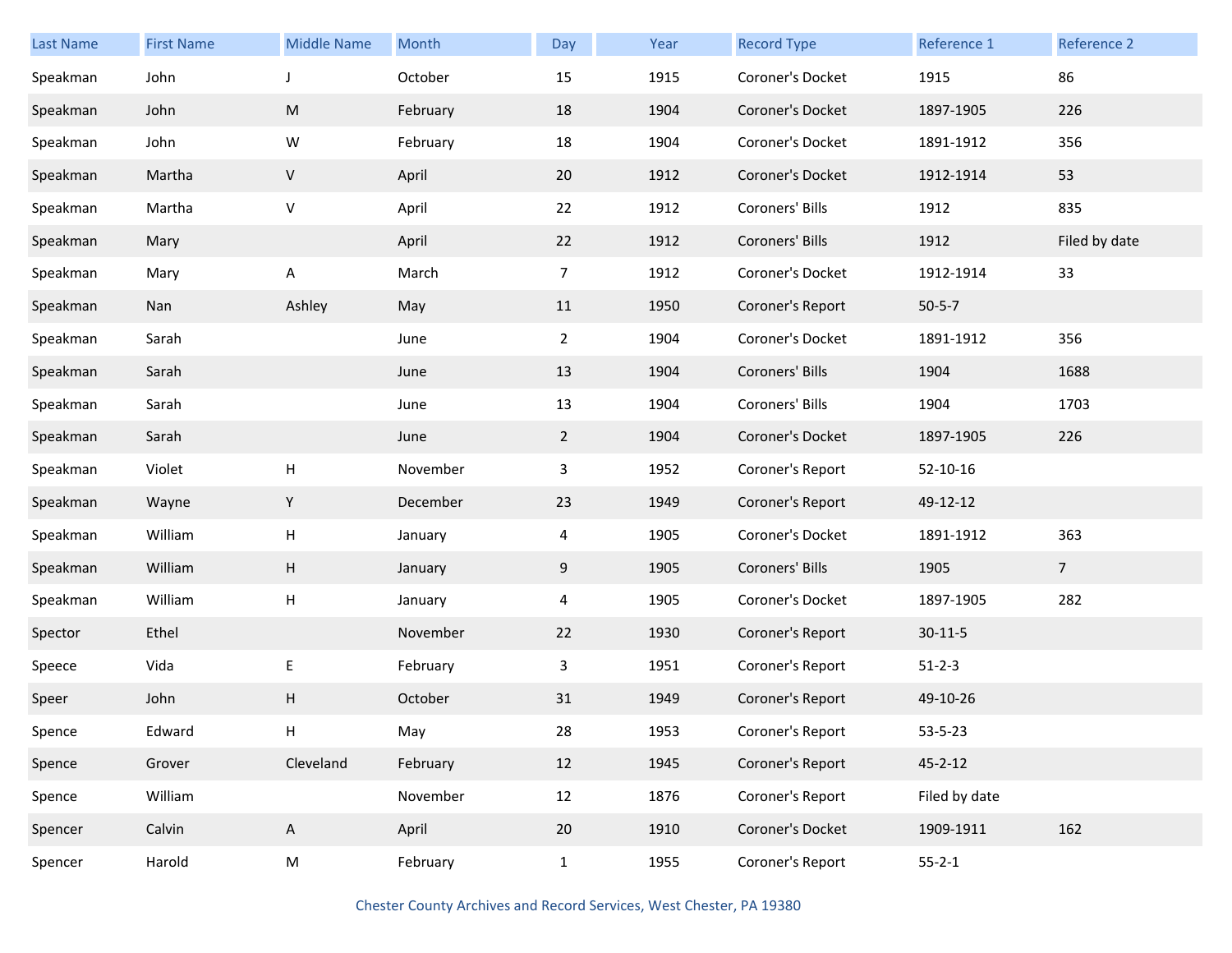| Last Name | <b>First Name</b> | <b>Middle Name</b> | Month     | Day             | Year | <b>Record Type</b> | Reference 1   | Reference 2   |
|-----------|-------------------|--------------------|-----------|-----------------|------|--------------------|---------------|---------------|
| Spencer   | $\mathsf{I}$      | Harlan             | February  | $\overline{2}$  | 1952 | Coroner's Report   | $52 - 2 - 5$  |               |
| Spencer   | James             |                    | July      | 29              | 1845 | Coroners' Bills    | 1845          | 360           |
| Spencer   | James             |                    | August    | $7\overline{ }$ | 1845 | Coroners' Bills    | 1845          | 395           |
| Spencer   | James             |                    | July      | 6               | 1845 | Coroner's Report   | Filed by date |               |
| Spencer   | James             |                    | August    | 6               | 1845 | Coroners' Bills    | 1845          | Filed by Date |
| Spencer   | Phillip           |                    | May       | 24              | 1953 | Coroner's Report   | $53 - 5 - 21$ |               |
| Spencer   | Samuel            |                    | July      | 24              | 1939 | Coroner's Report   | 39-7-13       |               |
| Spencer   | Thomas            |                    | February  | 18              | 1944 | Coroner's Report   | $44 - 2 - 7$  |               |
| Spencer   | William           | Henry              | March     | $\overline{4}$  | 1908 | Coroners' Bills    | 1908          | Filed by date |
| Spencer   | William           | Henry              | February  | 28              | 1908 | Coroner's Docket   | 1906-1908     | 335           |
| Spender   | Stephen           |                    | September | 23              | 1949 | Coroner's Report   | 49-9-13       |               |
| Spenger   | Herman            | A                  | June      | $\mathbf{1}$    | 1935 | Coroner's Report   | $35 - 6 - 1$  |               |
| Spies     | Christian         |                    | September | 25              | 1889 | Coroners' Bills    | 1889          | Filed by Date |
| Spohn     | Wilson            |                    | April     | 21              | 1949 | Coroner's Report   | 49-4-12       |               |
| Spoove    | Elmer             | $\mathsf J$        | January   | 15              | 1906 | Coroners' Bills    | 1906          | Filed by date |
| Spotts    | Clifford          | Β                  | May       | 11              | 1945 | Coroner's Report   | $45 - 5 - 7$  |               |
| Spotts    | Ethel             | Pearle             | March     | 17              | 1942 | Coroner's Report   | $42 - 3 - 13$ |               |
| Spotts    | Joseph            |                    | March     | 22              | 1876 | Coroner's Report   | Filed by date |               |
| Spriggs   | Alonza            |                    | November  | 21              | 1953 | Coroner's Report   | 53-11-25      |               |
| Spriggs   | Edwin             |                    | June      | 10              | 1947 | Coroner's Report   | $47 - 6 - 7$  |               |
| Spriggs   | Ella              | Dusen              | February  | 9               | 1952 | Coroner's Report   | $52 - 2 - 8$  |               |
| Spriggs   | Enos              |                    | April     | $20\,$          | 1907 | Coroner's Docket   | 1906-1908     | 193           |
| Spriggs   | Hannah            |                    | March     | 31              | 1911 | Coroners' Bills    | 1911          | 733           |
| Spriggs   | Hannah            | J                  | March     | 29              | 1911 | Coroner's Docket   | 1909-1911     | 308           |
| Springer  | Arthur            | James              | May       | 13              | 1954 | Coroner's Report   | $54 - 5 - 8$  |               |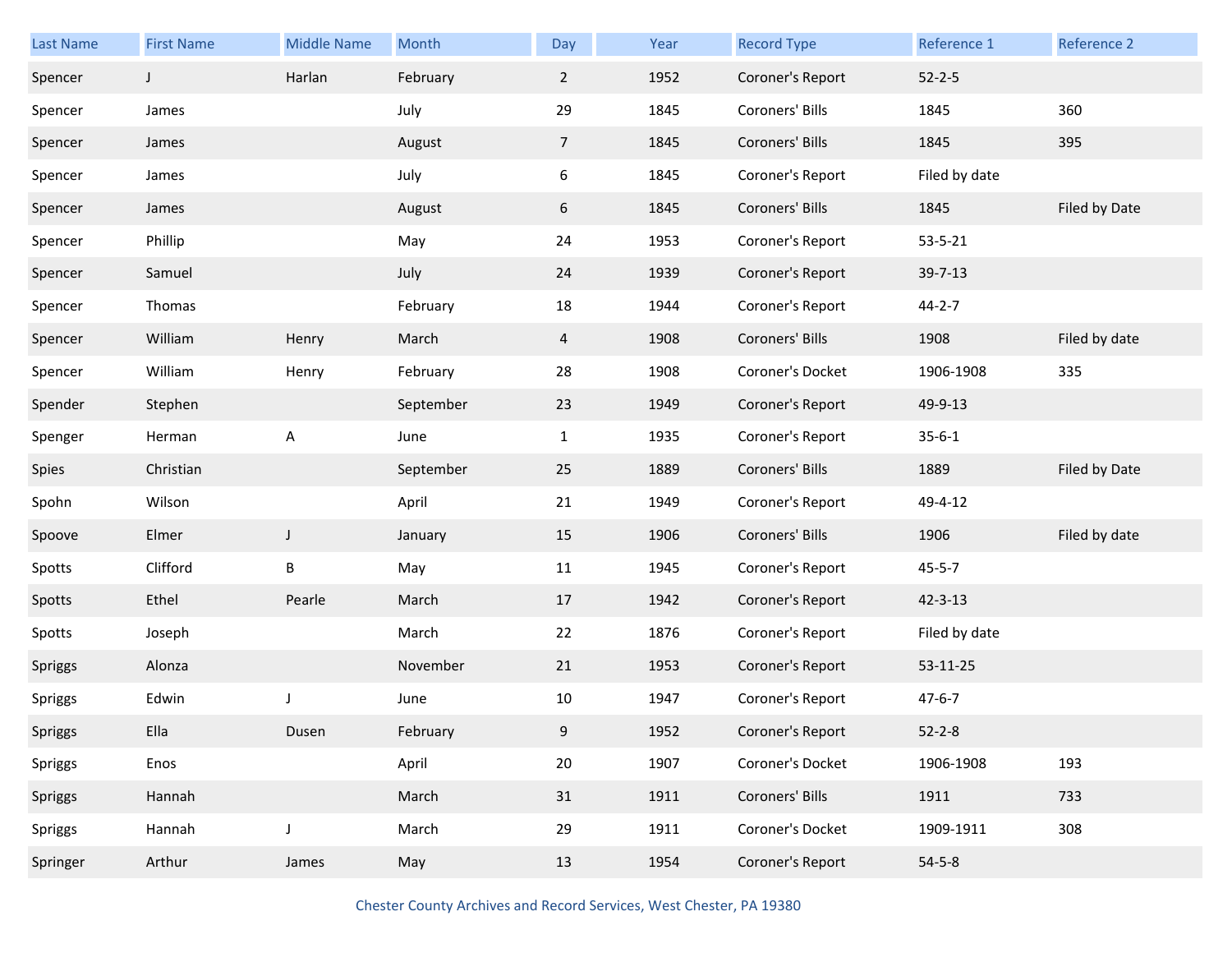| <b>Last Name</b> | <b>First Name</b> | <b>Middle Name</b> | Month     | Day            | Year | <b>Record Type</b> | Reference 1   | Reference 2   |
|------------------|-------------------|--------------------|-----------|----------------|------|--------------------|---------------|---------------|
| Springer         | Charles           |                    | October   | 18             | 1900 | Coroner's Docket   | 1897-1905     | 225           |
| Springer         | Charles           |                    | October   | 18             | 1900 | Coroner's Docket   | 1891-1912     | 357           |
| Springer         | Charlie           |                    | November  | 20             | 1900 | Coroners' Bills    | 1900          | Filed by Date |
| Springer         | Chester           | Lewis              | August    | 9              | 1954 | Coroner's Report   | $54 - 8 - 4$  |               |
| Springer         | Frank             | W                  | September | $\overline{7}$ | 1939 | Coroner's Report   | 39-9-4        |               |
| Springer         | Henry             |                    | August    | 24             | 1905 | Coroner's Docket   | 1891-1912     | 386           |
| Springer         | Henry             |                    | September | $\overline{4}$ | 1905 | Coroners' Bills    | 1905          | 2124          |
| Springer         | Henry             |                    | August    | 24             | 1905 | Coroner's Docket   | 1897-1905     | 331           |
| Springer         | John              |                    | August    | 10             | 1936 | Coroner's Report   | $36 - 8 - 8$  |               |
| Springer         | Joseph            | B                  | December  | 9              | 1914 | Coroner's Docket   | 1912-1914     | 365           |
| Springer         | Katherine         |                    | July      | 16             | 1952 | Coroner's Report   | $52 - 7 - 12$ |               |
| Springer         | Mabel             |                    | February  | 16             | 1910 | Coroners' Bills    | 1910          | 406           |
| Springer         | Mabel             |                    | February  | 11             | 1910 | Coroner's Docket   | 1909-1911     | 136           |
| Springer         | William           |                    | January   | 3              | 1916 | Coroner's Report   | Filed by date |               |
| Springfield      | Edgar             |                    | November  | $\mathbf{1}$   | 1918 | Coroner's Docket   | 1916-1920     | 143           |
| Sproove          | Elmer             |                    | January   | $\mathbf{1}$   | 1906 | Coroner's Docket   | 1891-1912     | 369           |
| St. Claire       | Robert            |                    | August    | 6              | 1900 | Coroner's Docket   | 1891-1912     | 345           |
| St. John         | James             |                    | October   | 11             | 1954 | Coroner's Report   | $54-10-6$     |               |
| Stabilit         | Reginald          |                    | December  | $\mathbf{3}$   | 1941 | Coroner's Report   | $41 - 12 - 4$ |               |
| Stackhouse       | A                 | Raymond            | December  | 4              | 1912 | Coroner's Docket   | 1912-1914     | 132           |
| Stackhouse       | Harvey            |                    | October   | 28             | 1940 | Coroner's Report   | 40-10-16      |               |
| Stackhouse       | Meredith          |                    | February  | $\overline{4}$ | 1880 | Coroners' Bills    | 1880          | 9             |
| Stackhouse       | Wilfred           |                    | December  | 25             | 1955 | Coroner's Report   | 55-12-29      |               |
| Staddon          | George            |                    | July      | 10             | 1906 | Coroners' Bills    | 1906          | Filed by date |
| Staddon          | George            |                    | June      | 21             | 1906 | Coroner's Docket   | 1906-1908     | 71            |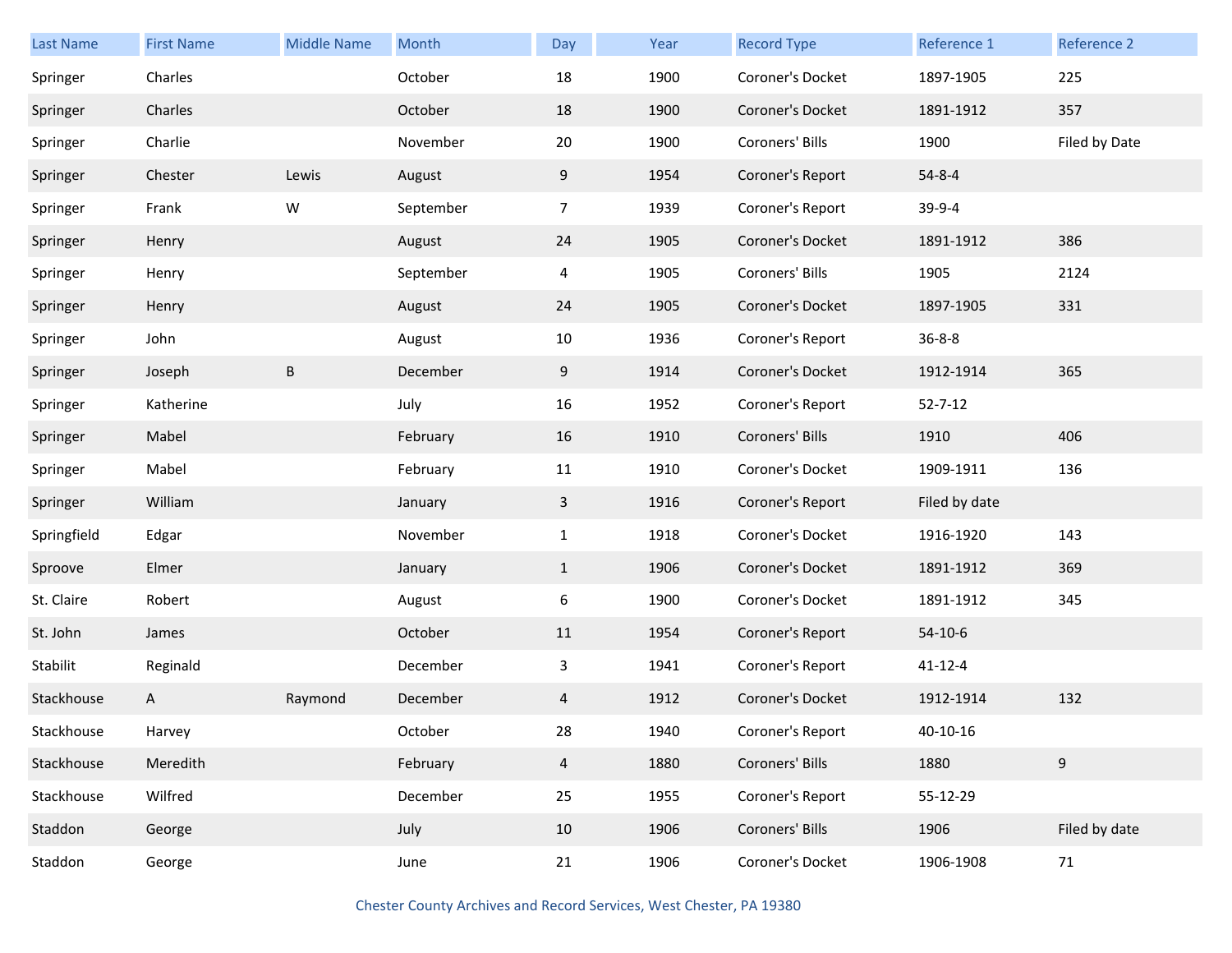| Last Name   | <b>First Name</b> | <b>Middle Name</b> | Month     | Day            | Year | <b>Record Type</b> | Reference 1    | Reference 2   |
|-------------|-------------------|--------------------|-----------|----------------|------|--------------------|----------------|---------------|
| Staddon     | H                 | Ruth               | February  | $\mathbf{3}$   | 1941 | Coroner's Report   | $41 - 2 - 2$   |               |
| Stafford    | Francis           |                    | December  | 15             | 1918 | Coroner's Docket   | 1916-1919      | 328           |
| Stamper     | Henry             | Н                  | October   | 23             | 1935 | Coroner's Report   | 35-10-14       |               |
| Stampfar    | Stefe             |                    | July      | 7 <sup>7</sup> | 1911 | Coroner's Docket   | 1909-1911      | 352           |
| Stanczak    | Edward            | $\mathsf J$        | June      | 21             | 1946 | Coroner's Report   | $46 - 6 - 15$  |               |
| Standley    | Michel            |                    | September | $\overline{2}$ | 1768 | Coroners' Bills    | 1760-63        | Filed by Date |
| Stanford    | Robert            | K                  | May       | 8              | 1930 | Coroner's Report   | $30 - 5 - 8$   |               |
| Stanipfar   | Stefe             |                    | July      | 10             | 1911 | Coroners' Bills    | 1911           | Filed by date |
| Stankovitch | Stanley           |                    | September | 19             | 1919 | Coroner's Docket   | 1916-1919      | 402           |
| Stanley     | David             | Robert             | August    | 24             | 1951 | Coroner's Report   | $51 - 8 - 21$  |               |
| Stanley     | George            | S                  | October   | 30             | 1950 | Coroner's Report   | 50-10-25       |               |
| Stanley     | Harry             |                    | March     | 12             | 1953 | Coroner's Report   | $53-3-7$       |               |
| Stanley     | Howard            |                    | September | 8              | 1939 | Coroner's Report   | 39-9-5         |               |
| Stanley     | Howard            | Edward             | March     | 10             | 1919 | Coroner's Docket   | 1916-1919      | 360           |
| Stanley     | Joseph            |                    | October   | 6              | 1953 | Coroner's Report   | $53-10-3$      |               |
| Stanley     | Larry             | Lee                | April     | 29             | 1945 | Coroner's Report   | 45-4-22        |               |
| Stanley     | Mary              | Emma               | January   | $\overline{4}$ | 1910 | Coroner's Docket   | 1909-1911      | 128           |
| Stanley     | Mary              | Emma               | January   | 31             | 1910 | Coroners' Bills    | 1910           | Filed by date |
| Stanley     | Osmond            | F                  | June      | 8              | 1955 | Coroner's Report   | $55 - 6 - 5$   |               |
| Stanley     | Tave              |                    | October   | 6              | 1955 | Coroner's Report   | 55-9-17        |               |
| Stanon      | <b>Bakess</b>     |                    | July      | 15             | 1907 | Coroners' Bills    | 1907           | 2176          |
| Stansbury   | Mary              | ${\sf M}$          | November  | 16             | 1931 | Coroner's Report   | $31 - 11 - 13$ |               |
| Stanton     | Charles           | $\mathsf V$        | September | 20             | 1943 | Coroner's Report   | 43-9-12        |               |
| Stanton     | Leonard           |                    | November  | 16             | 1951 | Coroner's Report   | $51 - 11 - 10$ |               |
|             |                   |                    |           |                |      |                    |                |               |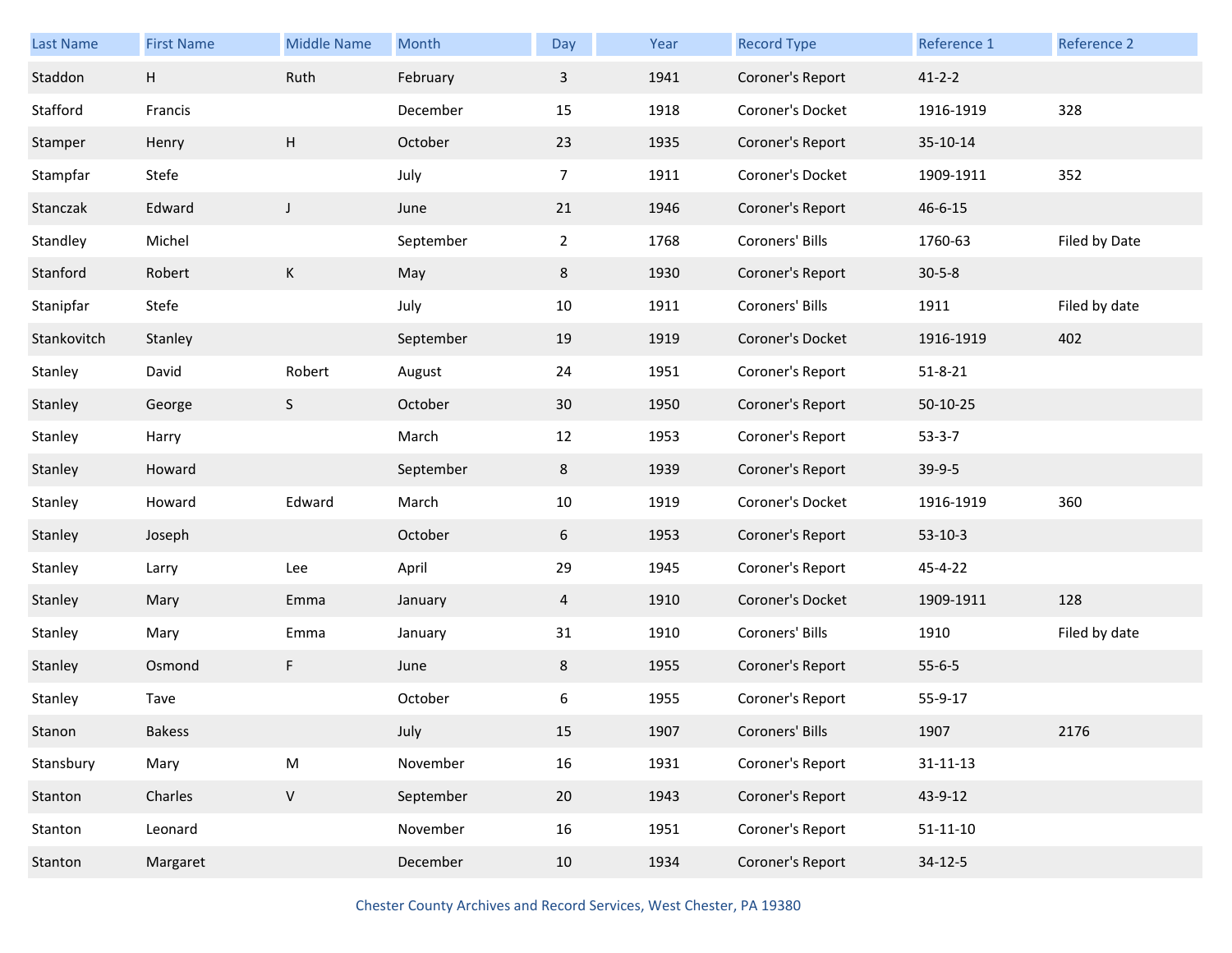| <b>Last Name</b> | <b>First Name</b> | <b>Middle Name</b> | Month     | Day            | Year | <b>Record Type</b> | Reference 1   | Reference 2   |
|------------------|-------------------|--------------------|-----------|----------------|------|--------------------|---------------|---------------|
| Starbouski       | Vincent           |                    | June      | 29             | 1903 | Coroner's Docket   | 1897-1905     | 230           |
| Starett          | Benjamin          |                    | July      | 5              | 1878 | Coroner's Report   | Filed by date |               |
| Stark            | John              |                    | October   | 29             | 1900 | Coroner's Docket   | 1891-1912     | 394           |
| stark            | John              |                    | October   | 29             | 1900 | Coroner's Docket   | 1897-1905     | 231           |
| Stark            | John              |                    | November  | 5              | 1900 | Coroners' Bills    | 1900          | 2953          |
| Starkey          | Elmer             | E                  | July      | 4              | 1946 | Coroner's Report   | $46 - 7 - 12$ |               |
| Starkey          | Maude             |                    | August    | $\mathbf{1}$   | 1917 | Coroner's Docket   | 1916-1919     | 134           |
| Starkey          | Percy             | J                  | February  | 17             | 1911 | Coroner's Docket   | 1909-1911     | 290           |
| Starkey          | Percy             | J                  | February  | 23             | 1911 | Coroners' Bills    | 1911          | Filed by date |
| Starkey          | William           | $\mathsf R$        | March     | 23             | 1915 | Coroner's Docket   | 1915          | 24            |
| Starkley         | Thomas            | J                  | February  | 9              | 1952 | Coroner's Report   | $52 - 2 - 9$  |               |
| Starling         | Harrison          |                    | August    | 18             | 1931 | Coroner's Report   | $31 - 8 - 17$ |               |
| Starr            | Charles           | Henry              | June      | 9              | 1930 | Coroner's Report   | $30 - 6 - 9$  |               |
| Starr            | Mary              | Emma               | June      | 9              | 1930 | Coroner's Report   | $30 - 6 - 9$  |               |
| Starr            | Sarah             | ${\sf M}$          | November  | 29             | 1878 | Coroner's Report   | Filed by date |               |
| Starrett         | Benj              |                    | July      |                | 1878 | Coroner's Report   | Filed by date |               |
| <b>States</b>    | Elwood            |                    | March     | 24             | 1894 | Coroners' Bills    | 1894          | 815           |
| <b>States</b>    | Elwood            |                    | March     | 23             | 1896 | Coroner's Report   | 1896-3-7      |               |
| <b>States</b>    | Georgeanna        |                    | August    | 31             | 1937 | Coroner's Report   | $37 - 8 - 18$ |               |
| <b>States</b>    | W                 | Leroy              | November  | 8              | 1939 | Coroner's Report   | 39-11-14      |               |
| Station          | Miles             |                    | September | 17             | 1906 | Coroner's Docket   | 1906-1908     | 111           |
| Statler          | Eugene            |                    | January   | $\overline{4}$ | 1937 | Coroner's Report   | $37-1-2$      |               |
| Staton           | Miles             |                    | September | 25             | 1906 | Coroners' Bills    | 1906          | 2225          |
| Statts           | Clarence          |                    | September | $20\degree$    | 1952 | Coroner's Report   | 52-9-23       |               |
| Staufenberg      | Harold            | ${\sf W}$          | August    | 13             | 1951 | Coroner's Report   | $51 - 8 - 12$ |               |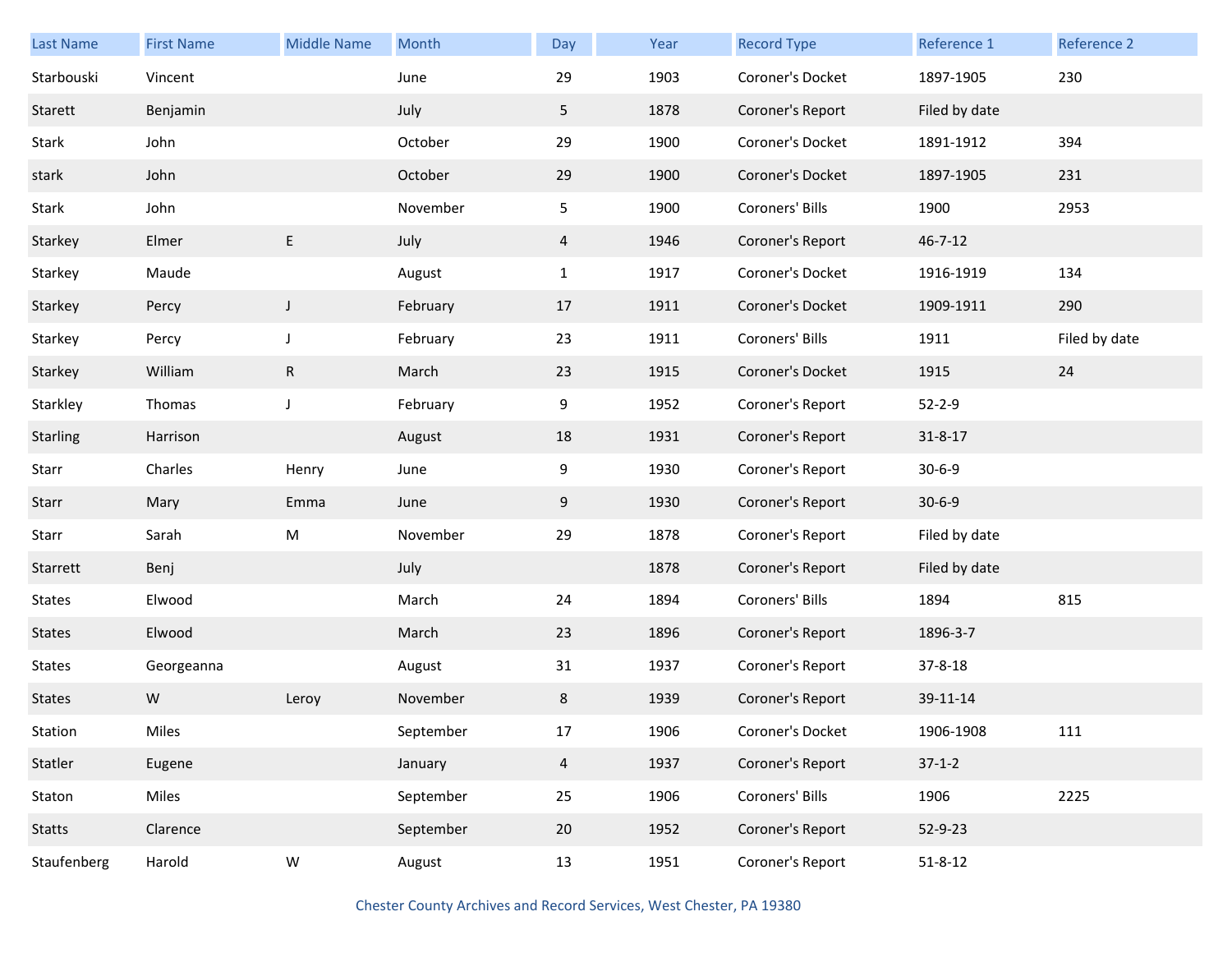| Last Name | <b>First Name</b> | <b>Middle Name</b> | Month    | Day            | Year | <b>Record Type</b>      | Reference 1   | Reference 2   |
|-----------|-------------------|--------------------|----------|----------------|------|-------------------------|---------------|---------------|
| Staufer   | Nancy             |                    | November | $\mathbf{1}$   | 1841 | <b>Quarter Sessions</b> | M/350         | Nov. 1841     |
| Stauffer  | Amanda            |                    | June     | $\overline{7}$ | 1946 | Coroner's Report        | $46 - 6 - 7$  |               |
| Stauffer  | Annie             | E                  | October  | 26             | 1934 | Coroner's Report        | $34-10-8$     |               |
| Stauffer  | Ephraim           |                    | August   | 8              | 1905 | Coroner's Docket        | 1897-1905     | 319           |
| Stauffer  | Ephriam           |                    | August   | 8              | 1905 | Coroner's Docket        | 1891-1912     | 363           |
| Stauffer  | Ephriam           |                    | August   | 14             | 1905 | Coroners' Bills         | 1905          | 1838          |
| Stauffer  | Harry             |                    | December | 22             | 1944 | Coroner's Report        | 44-12-15      |               |
| Stauffer  | paris             | В                  | June     | 15             | 1936 | Coroner's Report        | $36 - 6 - 11$ |               |
| Stauffer  | Stefe             |                    | July     | 10             | 1911 | Coroners' Bills         | 1911          | 1739          |
| Staver    | Margaret          |                    | November | 5              | 1947 | Coroner's Report        | 47-11-23      |               |
| Stearaci  | Graceley          |                    | March    | 21             | 1908 | Coroner's Docket        | 1906-1908     | 345           |
| Stearaci  | Graceley          |                    | March    | 25             | 1908 | Coroners' Bills         | 1908          | Filed by date |
| Steel     | Howard            | E                  | October  | 13             | 1887 | Coroners' Bills         | 1887          | 2118          |
|           |                   |                    |          |                |      |                         |               |               |
| Steel     | Patrick           |                    | May      | 4              | 1878 | Coroner's Report        | Filed by date |               |
| Steele    | Annie             | May                | August   | 5 <sub>1</sub> | 1941 | Coroner's Report        | $41 - 8 - 2$  |               |
| Steele    | Goerge            | Parker             | December | 6              | 1950 | Coroner's Report        | $50 - 12 - 4$ |               |
| Steele    | Janet             |                    | December | 26             | 1935 | Coroner's Report        | 35-12-16      |               |
| Steele    | John              | W                  | August   | 5              | 1939 | Coroner's Report        | 39-8-4        |               |
| Steele    | Joseph            | T                  | May      | $\mathbf{1}$   | 1938 | Coroner's Report        | $38 - 4 - 15$ |               |
| Steele    | Margaret          | A                  | February | 24             | 1952 | Coroner's Report        | $52 - 2 - 22$ |               |
| Steele    | Patricia          |                    | July     | $\overline{7}$ | 1937 | Coroner's Report        | $37 - 5 - 7$  |               |
| Steele    | Patrick           |                    | October  | 9              | 1878 | Coroners' Bills         | 1878          | Filed by Date |
| Steele    | William           |                    | April    | 29             | 1916 | Coroner's Docket        | 1916-1919     | 13            |
| Steeley   | Barbara           | Jane               | November | 4              | 1942 | Coroner's Report        | 42-10-11      |               |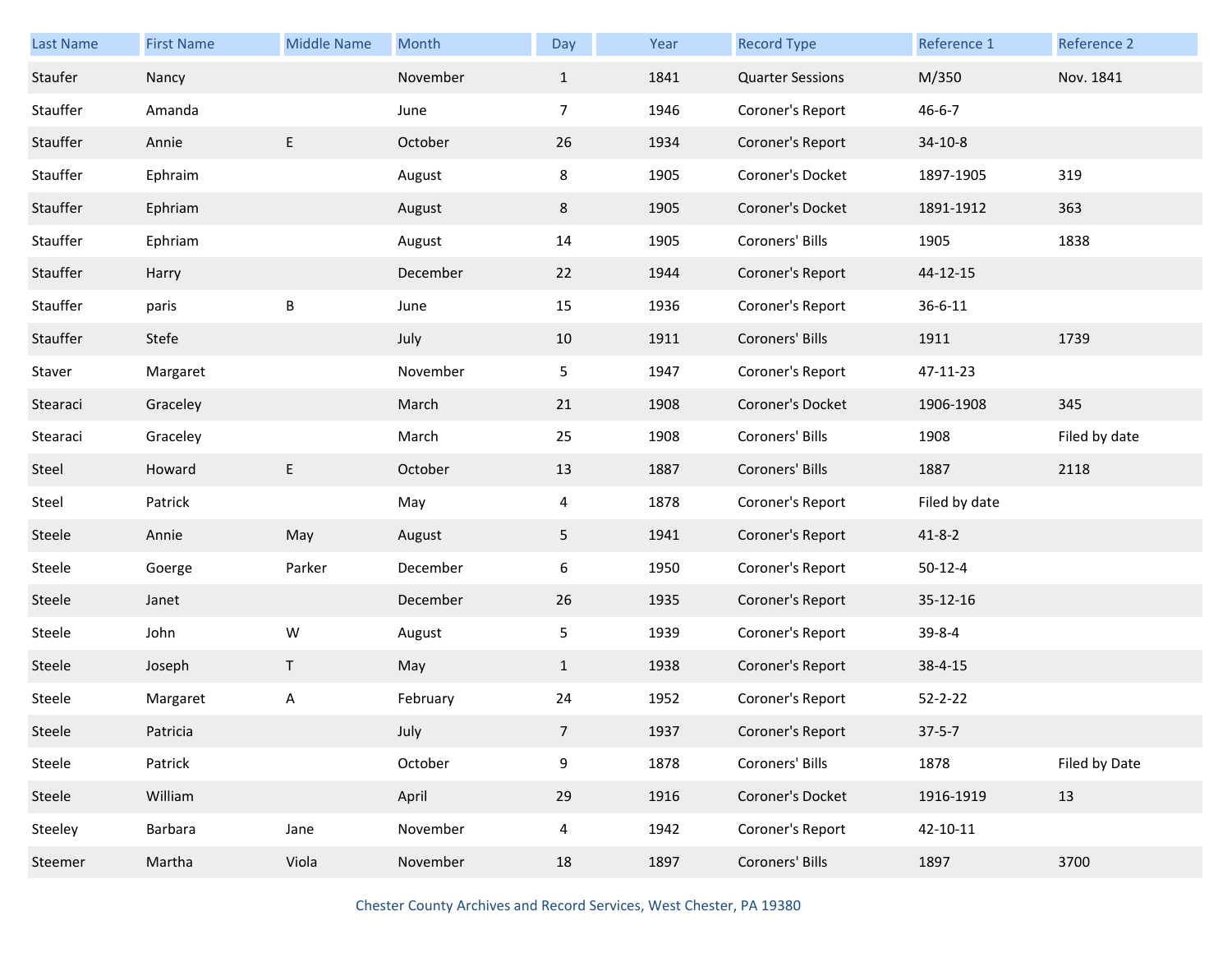| Last Name   | <b>First Name</b> | <b>Middle Name</b>        | Month     | Day            | Year | <b>Record Type</b> | Reference 1   | Reference 2   |
|-------------|-------------------|---------------------------|-----------|----------------|------|--------------------|---------------|---------------|
| Steen       | Annie             | M                         | February  | $\overline{2}$ | 1941 | Coroner's Report   | $41 - 2 - 1$  |               |
| Steen       | Christianna       |                           | April     | $\mathbf{1}$   | 1952 | Coroner's Report   | $52 - 4 - 1$  |               |
| Steen       | Harry             | $\sf E$                   | March     | 20             | 1919 | Coroner's Docket   | 1916-1919     | 362           |
| Steen       | Samuel            | M                         | June      | 8              | 1942 | Coroner's Report   | $42 - 6 - 3$  |               |
| Steever     | Charles           | Н                         | March     | 8              | 1908 | Coroner's Docket   | 1906-1908     | 342           |
| Steever     | Charles           | H                         | March     | 11             | 1908 | Coroners' Bills    | 1908          | Filed by date |
| Steff       | Esther            | Ann                       | June      | 27             | 1837 | Coroner's Report   | Filed by date |               |
| Stein       | Baby              |                           | July      | 25             | 1934 | Coroner's Report   | 34-7-19       |               |
| Stein       | Lillie            | G                         | February  | $\overline{7}$ | 1936 | Coroner's Report   | $36 - 2 - 5$  |               |
| Steinberger | Mattie            | KL                        | October   | 8              | 1888 | Coroners' Bills    | 1888          | Filed by Date |
| Steinhauser | Peter             |                           | July      | 30             | 1900 | Coroner's Docket   | 1891-1912     | 395           |
| Steinhauser | Peter             |                           | July      | 13             | 1900 | Coroner's Docket   | 1897-1905     | 230           |
| Steinhauser | Peter             |                           | September | 11             | 1900 | Coroners' Bills    | 1900          | 2553          |
| Steinmetz   | Ella              |                           | August    | $\mathbf{1}$   | 1905 | Coroner's Docket   | 1891-1912     | 388           |
| Steinmetz   | Ella              | Louisa                    | August    | $\mathbf{1}$   | 1905 | Coroner's Docket   | 1897-1905     | 296           |
| Stelino     | Joseph            |                           | March     | 23             | 1907 | Coroner's Docket   | 1906-1908     | 180           |
| Stell       | Mancell           | D F                       | November  | 29             | 1937 | Coroner's Report   | 37-11-16      |               |
| Stenhouse   | James             |                           | August    | $\overline{4}$ | 1914 | Coroner's Docket   | 1912-1914     | 324           |
| Stenko      | Danko             |                           | December  | $\mathbf{1}$   | 1903 | Coroner's Docket   | 1897-1905     | 232           |
| Stenko      | Danko             |                           | December  | $\mathbf{1}$   | 1903 | Coroner's Docket   | 1891-1912     | 384           |
| Stenko      | Michael           |                           | February  | 27             | 1907 | Coroner's Docket   | 1906-1908     | 167           |
| Stephen     | George            | H                         | April     | $2^{\circ}$    | 1912 | Coroner's Docket   | 1912-1914     | 45            |
| Stephens    | Alice             | Louise                    | May       | 12             | 1939 | Coroner's Report   | $39 - 5 - 5$  |               |
| Stephens    | Benjamin          |                           | July      | 21             | 1797 | Coroner's Report   | Filed by date |               |
| Stephens    | George            | $\boldsymbol{\mathsf{H}}$ | April     | 12             | 1912 | Coroners' Bills    | 1912          | Filed by date |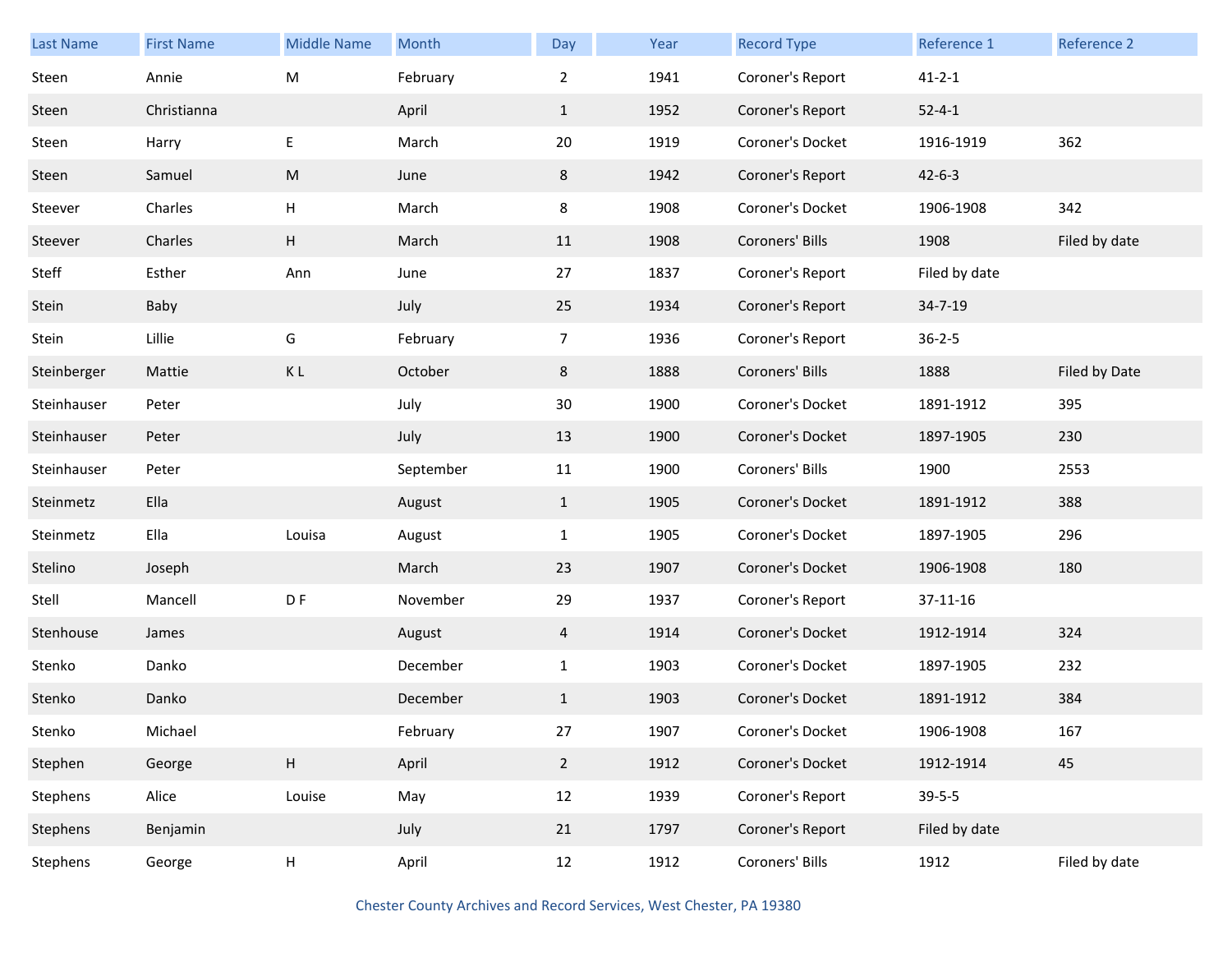| <b>Last Name</b> | <b>First Name</b> | <b>Middle Name</b> | Month     | Day            | Year | <b>Record Type</b>      | Reference 1    | Reference 2   |
|------------------|-------------------|--------------------|-----------|----------------|------|-------------------------|----------------|---------------|
| Stephens         | John              | Н                  | July      | 12             | 1948 | Coroner's Report        | $48 - 7 - 2$   |               |
| Stephens         | Nora              |                    | February  | 11             | 1950 | Coroner's Report        | $50 - 2 - 11$  |               |
| Stephenson       | Catharine         |                    | March     | $\overline{7}$ | 1857 | <b>Quarter Sessions</b> | P/158          | Apr. 1857     |
| Stephenson       | John              |                    | December  | 27             | 1901 | Coroner's Docket        | 1891-1912      | 375           |
| Stephenson       | John              | ${\sf W}$          | December  | 27             | 1901 | Coroner's Docket        | 1897-1905      | 230           |
| Stephenson       | Norwood           |                    | September | 18             | 1907 | Coroners' Bills         | 1907           | Filed by date |
| Stephenson       | Norwood           |                    | September | 18             | 1907 | Coroner's Docket        | 1906-1908      | 266           |
| Stepp            | David             | Lee                | April     | 7              | 1939 | Coroner's Report        | $39-4-3$       |               |
| Stern            | Annie             |                    | April     | 20             | 1952 | Coroner's Report        | $52 - 4 - 14$  |               |
| Stern            | Joseph            |                    | March     | 3              | 1863 | Coroners' Bills         | 1863           | 20            |
| Stern            | Mary              |                    | November  | $\mathbf{3}$   | 1946 | Coroner's Report        | $46 - 11 - 2$  |               |
| Stern            | Roy               | Elwell             | October   | 22             | 1952 | Coroner's Report        | 52-10-17       |               |
| Stern            | Roy               | Elwell             | November  | 20             | 1952 | Coroner's Report        | $52 - 10 - 15$ |               |
| Sterne           | Joseph            |                    | December  | 18             | 1862 | <b>Quarter Sessions</b> | Q/175          | Jan. 1863     |
| Sterner          | Jonathan          |                    | March     | 19             | 1901 | Coroners' Bills         | 1901           | 792           |
| Sterner          | Jonathan          |                    | March     | 7              | 1901 | Coroner's Docket        | 1897-1905      | 229           |
| Sterner          | Jonathan          |                    | March     | $\overline{7}$ | 1901 | Coroner's Docket        | 1891-1912      | 372           |
| Stetina          | Henry             | James              | November  | 10             | 1938 | Coroner's Report        | 38-11-9        |               |
| Stetsky          | Julius            |                    | March     | 20             | 1943 | Coroner's Report        | $43 - 3 - 15$  |               |
| Stevens          | Alfred            | W                  | September | 22             | 1940 | Coroner's Report        | 40-9-14        |               |
| Stevens          | Ella              |                    | November  | 29             | 1913 | Coroner's Docket        | 1912-1914      | 253           |
| Stevens          | Glendon           | $\sf A$            |           |                | 1935 | Coroner's Report        | $35 - 8 - 5$   |               |
| Stevens          | Jennie            |                    | April     | 11             | 1906 | Coroner's Docket        | 1906-1908      | 40            |
| Stevenson        | Freddie           |                    | April     | 29             | 1934 | Coroner's Report        | $34 - 4 - 11$  |               |
| Stevenson        | Mark              |                    | May       | 19             | 1952 | Coroner's Report        | $52 - 5 - 22$  |               |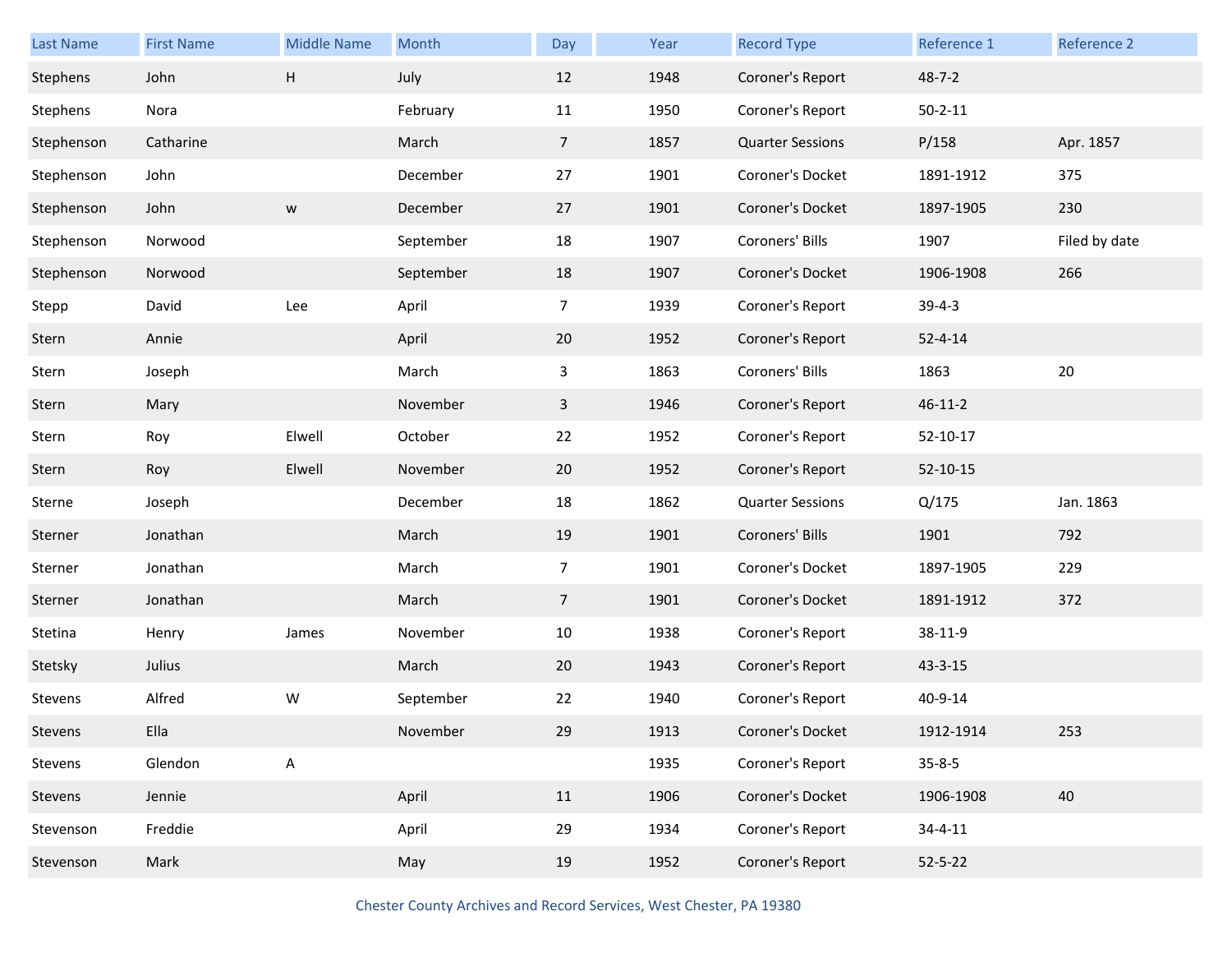| <b>Last Name</b> | <b>First Name</b> | <b>Middle Name</b> | Month     | Day | Year | <b>Record Type</b> | Reference 1   | Reference 2   |
|------------------|-------------------|--------------------|-----------|-----|------|--------------------|---------------|---------------|
| Stevenson        | Mary              | S                  | August    | 16  | 1948 | Coroner's Report   | $48 - 8 - 7$  |               |
| Stevenson        | William           | Wesley             | July      | 23  | 1941 | Coroner's Report   | 41-7-19       |               |
| Steward          | Eden              |                    |           |     | 1869 | Coroners' Bills    | 1869          | 650           |
| Steward          | Thomas            |                    | August    | 17  | 1907 | Coroner's Docket   | 1906-1908     | 249           |
| Steward          | Thomas            |                    | August    | 21  | 1907 | Coroners' Bills    | 1907          | Filed by date |
| Steward          | William           | B                  | June      | 13  | 1913 | Coroner's Docket   | 1912-1914     | 194           |
| Stewart          | A                 | W                  | March     | 25  | 1906 | Coroner's Docket   | 1906-1908     | 31            |
| Stewart          | Ann               |                    | February  | 21  | 1901 | Coroner's Docket   | 1897-1905     | 231           |
| Stewart          | Anna              | Deane              | December  | 9   | 1950 | Coroner's Report   | $50-12-7$     |               |
| Stewart          | Anne              |                    | February  | 21  | 1901 | Coroner's Docket   | 1891-1912     | 357           |
| Stewart          | Francis           |                    | December  | 14  | 1842 | Coroner's Report   | Filed by date |               |
| Stewart          | Hazel             |                    | August    | 10  | 1933 | Coroner's Report   | $33 - 8 - 6$  |               |
| Stewart          | Ida               | $\vee$             | December  | 27  | 1903 | Coroner's Docket   | 1897-1905     | 232           |
| Stewart          | Ida               | $\vee$             | December  | 27  | 1903 | Coroner's Docket   | 1891-1912     | 383           |
| Stewart          | Ira               |                    | June      | 9   | 1919 | Coroner's Docket   | 1916-1920     | 164           |
| Stewart          | Irene             | Patricia           | November  | 30  | 1941 | Coroner's Report   | 41-11-21      |               |
| Stewart          | James             |                    | September | 8   | 1898 | Coroner's Docket   | 1891-1912     | 358           |
| Stewart          | James             |                    | June      | 8   | 1953 | Coroner's Report   | $53 - 5 - 5$  |               |
| Stewart          | James             | B                  | October   | 4   | 1892 | Coroner's Report   | 1892-10-1     |               |
| Stewart          | James             | S                  | September | 8   | 1898 | Coroner's Docket   | 1897-1905     | 226           |
| Stewart          | James             | S                  | September | 12  | 1898 | Coroners' Bills    | 1898          | 2704          |
| Stewart          | John              | A                  | May       | 11  | 1899 | Coroner's Docket   | 1897-1905     | 229           |
| Stewart          | John              | A                  | May       | 11  | 1899 | Coroner's Docket   | 1891-1912     | 384           |
| Stewart          | John              | $\mathsf{J}$       | January   | 21  | 1906 | Coroner's Docket   | 1906-1908     | 9             |
| Stewart          | Joseph            |                    | August    | 13  | 1902 | Coroner's Docket   | 1897-1905     | 227           |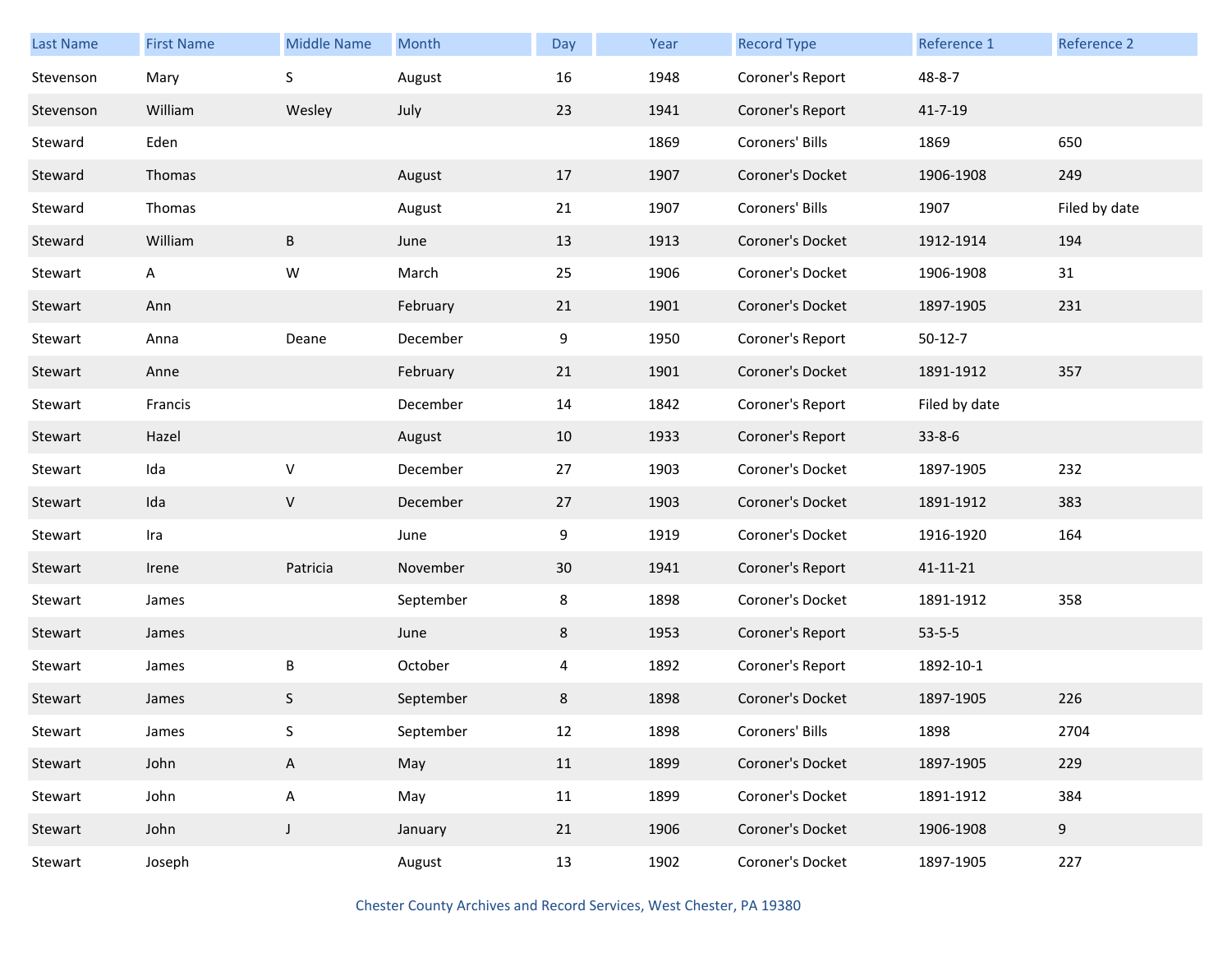| <b>Last Name</b> | <b>First Name</b> | <b>Middle Name</b> | Month     | Day          | Year | <b>Record Type</b> | Reference 1   | Reference 2   |
|------------------|-------------------|--------------------|-----------|--------------|------|--------------------|---------------|---------------|
| Stewart          | Joseph            |                    | August    | 13           | 1904 | Coroner's Docket   | 1891-1912     | 349           |
| Stewart          | Joseph            |                    | September | 17           | 1904 | Coroners' Bills    | 1904          | Filed by date |
| Stewart          | Judson            | Walter             | September | 9            | 1948 | Coroner's Report   | 48-9-4        |               |
| Stewart          | Kenneth           | Earle              | December  | 27           | 1952 | Coroner's Report   | 52-12-27      |               |
| Stewart          | Marrett           | Е                  | October   | 29           | 1951 | Coroner's Report   | $51-10-18$    |               |
| Stewart          | Mary              | E                  | July      | 13           | 1949 | Coroner's Report   | 49-7-10       |               |
| Stewart          | Mary              | ${\sf R}$          | May       | 8            | 1916 | Coroner's Docket   | 1916-1920     | 28            |
| Stewart          | Paul              |                    | November  | 29           | 1933 | Coroner's Report   | 33-11-31      |               |
| Stewart          | W                 | Plunket            | December  | 23           | 1948 | Coroner's Report   | 48-12-16      |               |
| Stewer           | Martha            | Viola              | November  | 18           | 1897 | Coroner's Docket   | 1897-1905     | 227           |
| Stickman         | Sarah             |                    | November  | $\mathbf{3}$ | 1889 | Coroners' Bills    | 1889          | Filed by Date |
| Stickman         | Sarah             |                    | December  | $\mathbf{3}$ | 1889 | Coroners' Bills    | 1889          | 2820          |
| Stifer           | Osaac             | F                  | April     | 29           | 1912 | Coroners' Bills    | 1912          | Filed by date |
| Still            | Catharine         |                    | September | $\mathbf{1}$ | 1952 | Coroner's Report   | $52 - 9 - 2$  |               |
| Still            | Ida               | $\mathsf{C}$       | September | 13           | 1937 | Coroner's Report   | $37-9-6$      |               |
| Still            | Jacob             |                    | October   | 11           | 1831 | Coroner's Report   | Filed by date |               |
| Stillwell        | Courtland         | B                  | February  | 16           | 1939 | Coroner's Report   | $39 - 2 - 7$  |               |
| Stine            | Louis             |                    | March     | 29           | 1954 | Coroner's Report   | $54 - 3 - 26$ |               |
| Stineburger      | Mattie            |                    | October   | 8            | 1888 | Coroners' Bills    | 1888          | 1895          |
| Stinson          | Charles           | E                  | November  | 23           | 1945 | Coroner's Report   | 45-11-17      |               |
| Stirk            | Willis            |                    | November  | 9            | 1942 | Coroner's Report   | 42-11-10      |               |
| Stiteler         | Daniel            | К                  | January   | 18           | 1942 | Coroner's Report   | $42 - 1 - 9$  |               |
|                  |                   |                    |           |              |      |                    |               |               |
| Stiteler         | Lavinia           |                    | June      | 24           | 1953 | Coroner's Report   | 53-6-19       |               |
| Stocker          | Philip            |                    | April     | 3            | 1951 | Coroner's Report   | $51 - 4 - 3$  |               |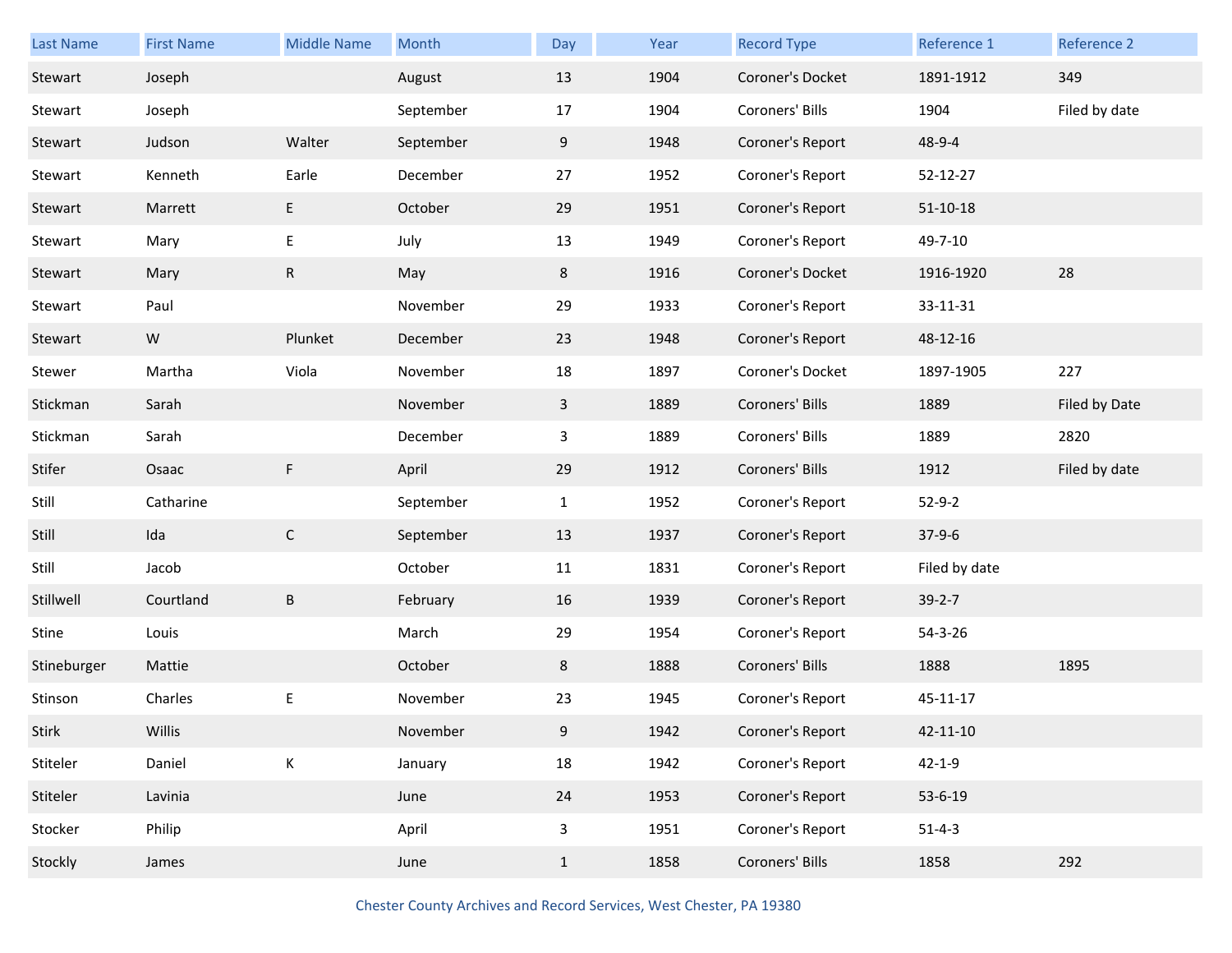| Last Name | <b>First Name</b> | <b>Middle Name</b> | Month     | Day          | Year | <b>Record Type</b> | Reference 1   | Reference 2 |
|-----------|-------------------|--------------------|-----------|--------------|------|--------------------|---------------|-------------|
| Stoeckle  | Levis             |                    | December  | 5            | 1868 | Coroners' Bills    | 1868          | 650         |
| Stofflet  | Elizabeth         | Z                  | October   | 12           | 1935 | Coroner's Report   | $35-10-7$     |             |
| Stohr     | Philip            |                    | August    | 14           | 1917 | Coroner's Docket   | 1916-1919     | 140         |
| Stokes    | Agnes             | A                  | February  | $\mathbf{1}$ | 1939 | Coroner's Report   | $39 - 2 - 1$  |             |
| Stokes    | Charles           | $\mathsf C$        | May       | 28           | 1916 | Coroner's Docket   | 1916-1919     | 19          |
| Stokes    | Ella              |                    | February  | 4            | 1941 | Coroner's Report   | $41 - 2 - 5$  |             |
| Stokes    | Franklin          |                    | May       | 29           | 1903 | Coroner's Docket   | 1891-1912     | 371         |
| Stokes    | Franklin          |                    | May       | 29           | 1903 | Coroner's Docket   | 1897-1905     | 231         |
| Stokes    | Gertrude          |                    | January   | 29           | 1935 | Coroner's Report   | $35 - 1 - 18$ |             |
| Stokes    | Samuel            | $\mathsf C$        | October   | 22           | 1944 | Coroner's Report   | 44-10-17      |             |
| Stokes    | Selena            | L                  | July      | 24           | 1954 | Coroner's Report   | $54 - 7 - 15$ |             |
| Stoltzfus | $\mathsf{A}$      | Grace              | May       | 5            | 1952 | Coroner's Report   | $52 - 5 - 8$  |             |
| Stoltzfus | Abram             | B                  | October   | 18           | 1916 | Coroner's Docket   | 1916-1919     | $51\,$      |
| Stoltzfus | Dennis            |                    | December  | 22           | 1950 | Coroner's Report   | $50-12-17$    |             |
| Stoltzfus | E                 | Earl               | September | 10           | 1936 | Coroner's Report   | $36 - 9 - 4$  |             |
| Stoltzfus | George            | B                  | July      | 10           | 1954 | Coroner's Report   | $54 - 7 - 8$  |             |
| Stoltzfus | Harold            | Earl               | December  | 19           | 1941 | Coroner's Report   | 41-12-26      |             |
| Stoltzfus | Joseph            | B                  | January   | 15           | 1952 | Coroner's Report   | $52 - 1 - 4$  |             |
| Stoltzfus | Joseph            | Mark               | January   | 15           | 1952 | Coroner's Report   | $52 - 1 - 5$  |             |
| Stoltzfus | Katie             | B                  | March     | 27           | 1930 | Coroner's Report   | $30 - 3 - 17$ |             |
| Stoltzfus | Sadie             | K                  | May       | 20           | 1950 | Coroner's Report   | $50 - 5 - 14$ |             |
| Stoltzfus | Vida              | Jean               | January   | 15           | 1952 | Coroner's Report   | $52 - 1 - 6$  |             |
| Stone     | Adelaide          | Tufts              | August    | 27           | 1941 | Coroner's Report   | 41-8-28       |             |
| Stone     | Charles           | Lewis              | November  | 22           | 1945 | Coroner's Report   | 45-11-18      |             |
| Stone     | Clifford          | W                  | August    | 14           | 1942 | Coroner's Report   | $42 - 8 - 13$ |             |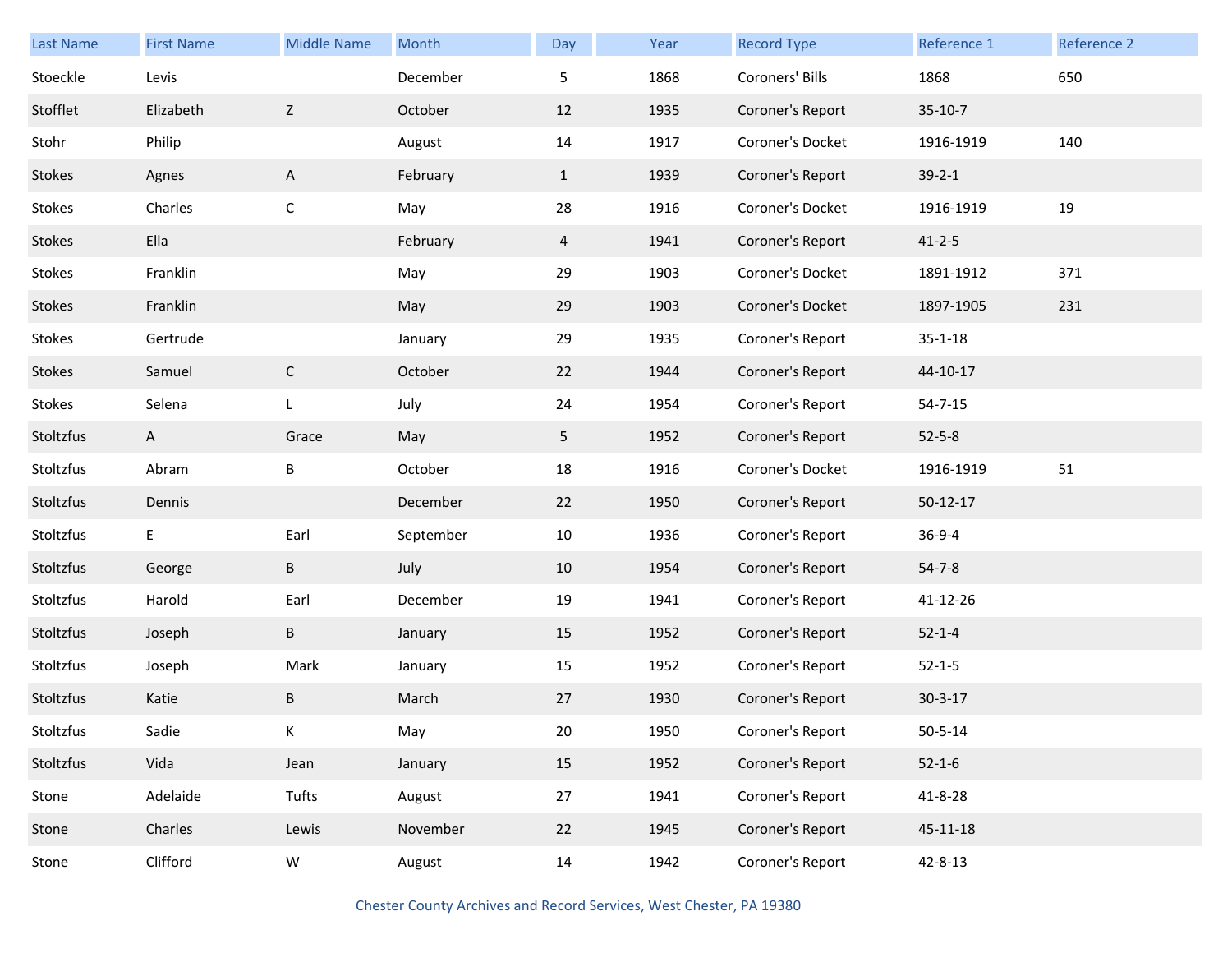| Last Name           | <b>First Name</b> | <b>Middle Name</b> | Month     | Day            | Year | <b>Record Type</b> | Reference 1   | Reference 2   |
|---------------------|-------------------|--------------------|-----------|----------------|------|--------------------|---------------|---------------|
| Stone               | Emanuel           | $\mathsf J$        | December  | 12             | 1937 | Coroner's Report   | $37-12-8$     |               |
| Stone               | н                 | Barton             | December  | 26             | 1940 | Coroner's Report   | 40-12-15      |               |
| Stone               | Larry             | John               | October   | $\overline{4}$ | 1950 | Coroner's Report   | $50-10-7$     |               |
| Stone               | Ralph             |                    | May       | 15             | 1954 | Coroner's Report   | $54 - 5 - 13$ |               |
| Stoneback           | Anna              | ${\sf M}$          | August    | 28             | 1935 | Coroner's Report   | $35 - 8 - 18$ |               |
| Stoner              | Lawrence          | Allen              | February  | $\mathbf{1}$   | 1953 | Coroner's Report   | $53 - 2 - 1$  |               |
| Stoner              | Levi              | L                  | March     | $\overline{7}$ | 1907 | Coroner's Docket   | 1906-1908     | 174           |
| Stoner              | Olive             | D                  | September | 23             | 1945 | Coroner's Report   | 45-9-15       |               |
| Stoops              | John              | Leon               | March     | 20             | 1933 | Coroner's Report   | $33 - 3 - 8$  |               |
| Stott               | Jacob             | S                  | July      | 23             | 1905 | Coroner's Docket   | 1891-1912     | 365           |
| Stott               | Jacob             | S                  | July      | 23             | 1905 | Coroner's Docket   | 1897-1905     | 303           |
| Stott               | Jacob             | S                  | July      | 31             | 1905 | Coroners' Bills    | 1905          | 1809          |
|                     |                   |                    |           |                |      |                    |               |               |
| Stott               | John              |                    | December  | 20             | 1849 | Coroners' Bills    | 1849          | Filed by Date |
| Stott               | Susanna           |                    | July      | 29             | 1944 | Coroner's Report   | 44-7-14       |               |
| Stoumen             | Louis             |                    | October   | 31             | 1910 | Coroner's Docket   | 1909-1911     | 242           |
| Stout               | Anna              |                    | February  | 9              | 1894 | Coroners' Bills    | 1894          | 357           |
| Stout               | Anna              |                    | February  | $\overline{7}$ | 1894 | Coroner's Report   | 1894-2-2      |               |
| Stout               | Robert            | D                  | January   | 26             | 1952 | Coroner's Report   | $52 - 1 - 15$ |               |
| Stover              | Henry             | $\mathsf C$        | July      | 19             | 1909 | Coroners' Bills    | 1909          | 1959          |
| Stover              | Henry             | С                  | July      | 9              | 1909 | Coroner's Docket   | 1909-1911     | 65            |
|                     | Robert            | Andrew             | April     | 4              | 1937 | Coroner's Report   | $37 - 4 - 9$  |               |
| Stowers<br>Strahorn | Samuel            | ${\sf R}$          | March     | 19             | 1935 | Coroner's Report   | $35 - 3 - 9$  |               |
| Strangewayes        | christopher       |                    | November  | 11             | 1893 | Coroners' Bills    | 1893          | 2952          |
| Strangrways         | Christopher       |                    | November  | 10             | 1893 | Coroner's Report   | 1893-11-4     |               |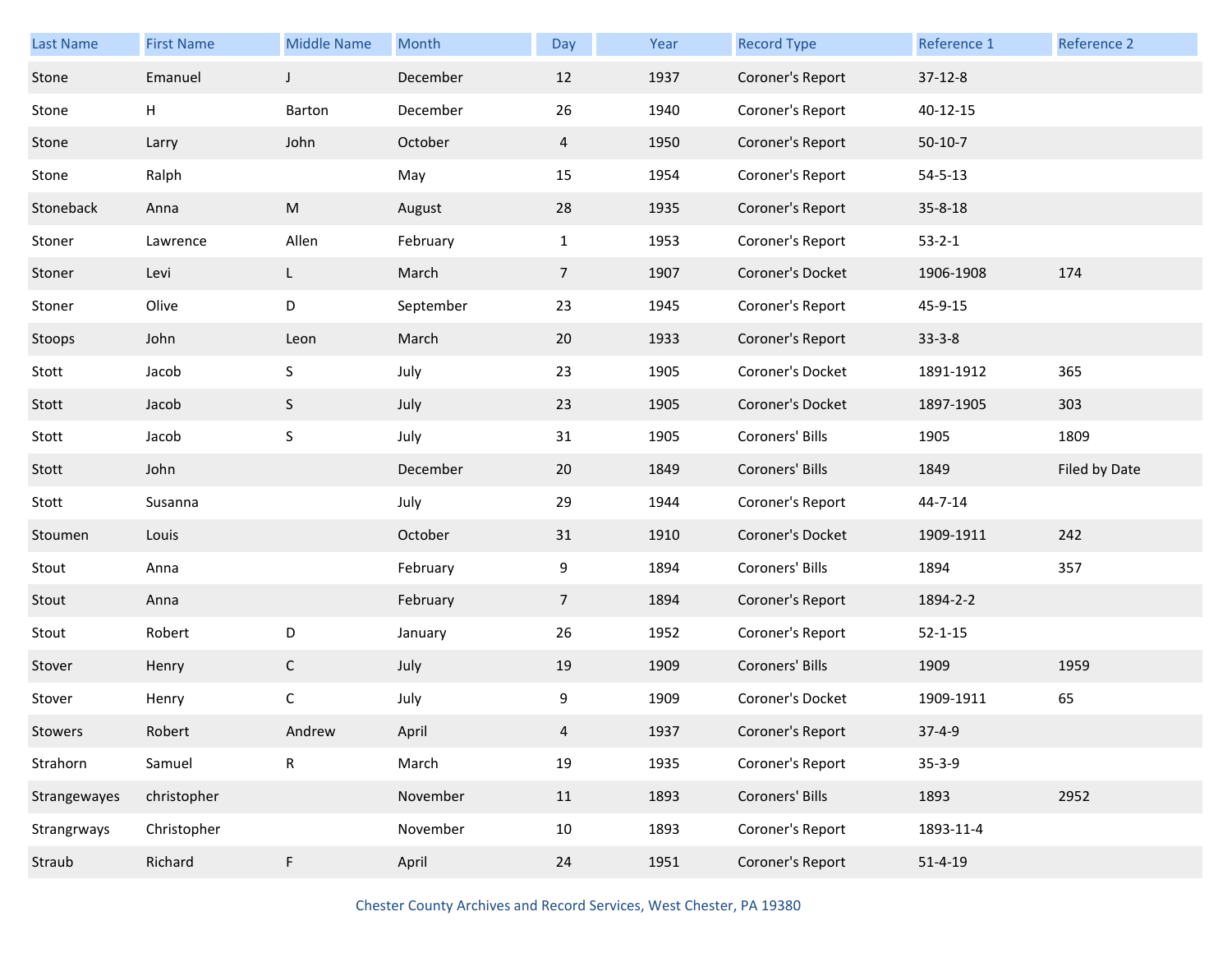| Last Name   | <b>First Name</b> | <b>Middle Name</b> | <b>Month</b> | Day                     | Year | <b>Record Type</b>      | Reference 1   | Reference 2   |
|-------------|-------------------|--------------------|--------------|-------------------------|------|-------------------------|---------------|---------------|
| Strawbridge | John              |                    | February     | 27                      | 1947 | Coroner's Report        | $47 - 2 - 16$ |               |
| Streckfus   | John              | W                  | November     | $\mathbf{3}$            | 1898 | Coroner's Docket        | 1897-1905     | 228           |
| Streckfuss  | John              | W                  | November     | $\overline{\mathbf{3}}$ | 1898 | Coroner's Docket        | 1891-1912     | 355           |
| Streckfuss  | John              | W                  | November     | $\mathbf{3}$            | 1898 | Coroners' Bills         | 1898          | 3300          |
| Street      | Alfred            |                    | May          | 17                      | 1856 | <b>Quarter Sessions</b> | P/76          | Apr. 1856     |
| Street      | James             |                    | June         | $\mathbf{1}$            | 1948 | Coroner's Report        | $48 - 6 - 2$  |               |
| Streeter    | George            | W                  | July         | 10                      | 1945 | Coroner's Report        | $45 - 7 - 3$  |               |
| Streets     | Blanche           |                    | December     | 9                       | 1938 | Coroner's Report        | $38 - 12 - 4$ |               |
| Strett      | Mitchell          |                    | November     | 25                      | 1935 | Coroner's Report        | 35-11-13      |               |
| Stricker    | Harry             |                    | December     | 20                      | 1944 | Coroner's Report        | 44-12-13      |               |
| Strickland  | Amos              |                    | July         | 25                      | 1910 | Coroners' Bills         | 1910          | 1858          |
| Strickland  | Amos              | K                  | July         | 22                      | 1910 | Coroner's Docket        | 1909-1911     | 197           |
| Strickland  | E                 | Marcellus          | August       | 15                      | 1910 | Coroners' Bills         | 1910          | 1927          |
| Strickland  | E                 | Marcellus          | August       | $\mathbf{1}$            | 1910 | Coroner's Docket        | 1909-1911     | 204           |
| Strickland  | Harry             | J                  | November     | 11                      | 1939 | Coroner's Report        | 39-11-12      |               |
| Strickland  | Henry             |                    | May          | 8                       | 1720 | Coroner's Report        | Filed by date |               |
| Strickland  | Hugh              |                    | August       | 19                      | 1800 | Coroners' Bills         | 1800          | Filed by Date |
| Strickland  | Jesse             |                    | September    | 17                      | 1863 | Coroners' Bills         | 1863          | 218           |
| Strickland  | Jesse             | $\mathsf C$        | September    | 17                      | 1863 | Coroners' Bills         | 1863          | 200           |
| Strickland  | Thomas            |                    | March        | 13                      | 1886 | Coroners' Bills         | 1886          | 767           |
| Strickler   | William           |                    | May          | 29                      | 1899 | Coroner's Docket        | 1891-1912     | 349           |
| Strickler   | William           |                    | June         | $\mathbf{1}$            | 1899 | Coroners' Bills         | 1899          | 1117          |
| strickler   | William           |                    | May          | 29                      | 1899 | Coroner's Docket        | 1897-1905     | 227           |
| Stricklin   | Hugh              |                    | July         | 10                      | 1800 | Coroner's Report        | Filed by date |               |
| Stringer    | Francis           |                    | February     | 15                      | 1949 | Coroner's Report        | 49-2-10       |               |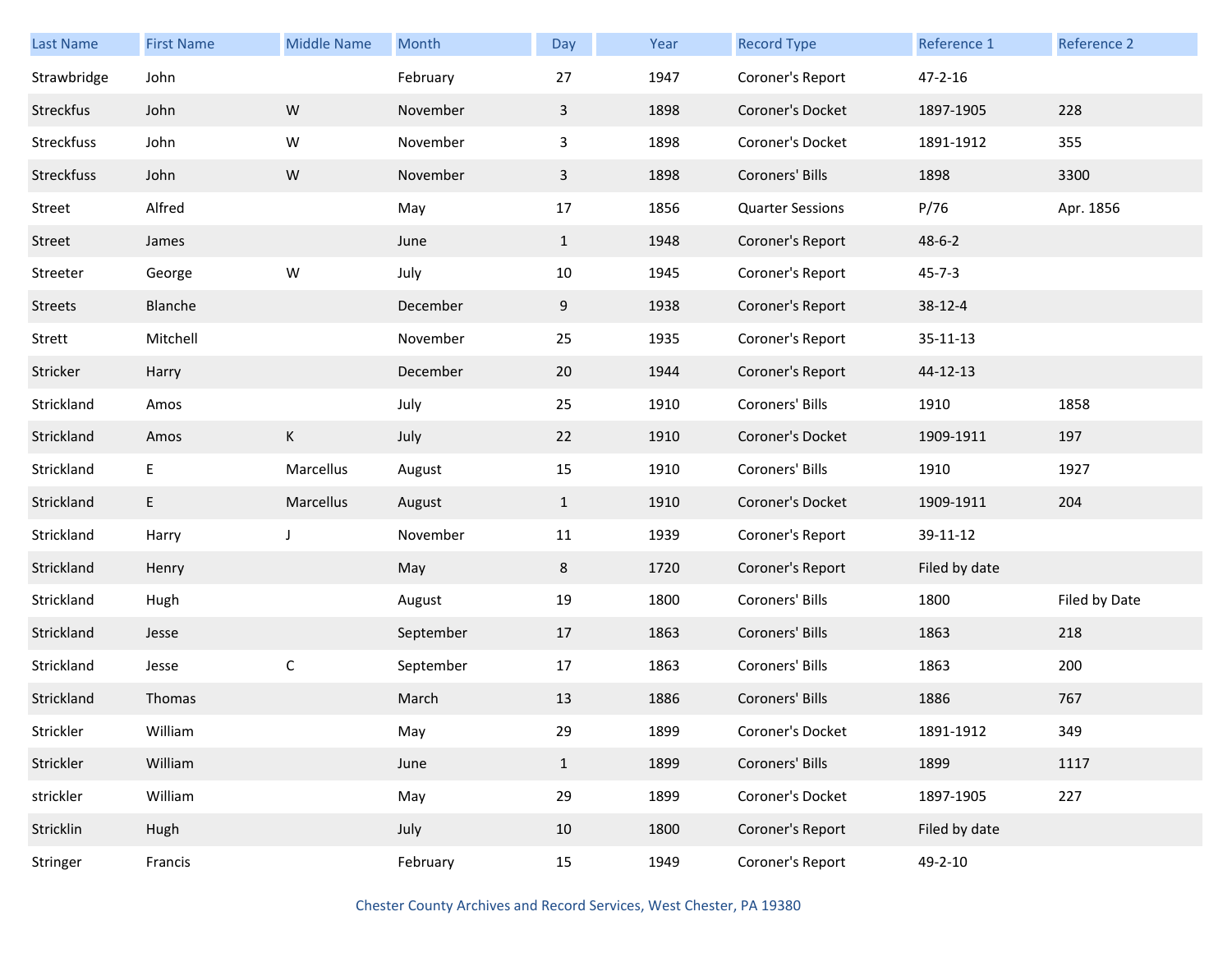| Last Name    | <b>First Name</b> | <b>Middle Name</b> | Month    | Day            | Year | <b>Record Type</b> | Reference 1    | Reference 2   |
|--------------|-------------------|--------------------|----------|----------------|------|--------------------|----------------|---------------|
| Stringer     | John              | D                  | October  | 21             | 1950 | Coroner's Report   | $50-10-19$     |               |
| Stringfellow | George            | M                  | July     | 16             | 1939 | Coroner's Report   | 39-7-9         |               |
| Stringfellow | Thomas            |                    | May      | 9              | 1902 | Coroners' Bills    | 1902           | 1632          |
| Stringfellow | Thomas            | W                  | May      | 16             | 1902 | Coroners' Bills    | 1902           | Filed by date |
| Stringfellow | Thomas            | ${\sf W}$          | May      | $\mathbf{1}$   | 1902 | Coroner's Docket   | 1897-1905      | 229           |
| Stringfellow | Thomas            | W                  | May      | $\mathbf{1}$   | 1902 | Coroner's Docket   | 1891-1912      | 350           |
| Strobel      | Irene             |                    | August   | 21             | 1937 | Coroner's Report   | $37 - 8 - 8$   |               |
| Strode       | Richard           |                    | November | $\overline{2}$ | 1897 | Coroner's Docket   | 1891-1912      | 366           |
| Strode       | Richard           |                    | November | $\overline{2}$ | 1897 | Coroner's Docket   | 1897-1905      | 228           |
| Strogan      | John              |                    | May      | 20             | 1956 | Coroner's Report   | $56 - 5 - 9$   |               |
| Stroman      | Martin            | $\mathsf R$        | June     | 16             | 1943 | Coroner's Report   | $43 - 6 - 9$   |               |
| Strong       | Edward            |                    | August   | 16             | 1886 | Coroners' Bills    | 1886           | 1434          |
| Strong       | Edward            |                    | August   | 9              | 1888 | Coroners' Bills    | 1888           | 1443          |
| Strong       | William           |                    | May      | 8              | 1905 | Coroner's Docket   | 1891-1912      | 385           |
| Strong       | William           |                    | May      | 8              | 1905 | Coroner's Docket   | 1897-1905      | 305           |
| Strong       | William           | Н                  | May      | 15             | 1905 | Coroners' Bills    | 1905           | 1392          |
| Strother     | Harry             | R                  | January  | 30             | 1953 | Coroner's Report   | 53-1-34        |               |
| Strough      | Lydia             |                    | March    | 29             | 1945 | Coroner's Report   | 45-3-17        |               |
| Strouse      | George            |                    | January  | 9              | 1918 | Coroner's Docket   | 1916-1920      | 118           |
| Strouse      | Joseph            | R                  | December | 22             | 1949 | Coroner's Report   | 49-12-9        |               |
| Struble      | Abram             |                    | July     |                | 1888 | Coroners' Bills    | 1888           | 1426          |
| Strunk       | Daniel            |                    | July     | 4              | 1912 | Coroner's Docket   | 1912-1914      | 85            |
| Stuart       | Mary              |                    | October  | 5 <sub>1</sub> | 1948 | Coroner's Report   | 48-10-2        |               |
| Stubbins     | Anna              | Maude              | December | 13             | 1952 | Coroner's Report   | $52 - 12 - 11$ |               |
| Stuboriski   | Vincent           |                    | June     | 29             | 1903 | Coroner's Docket   | 1891-1912      | 360           |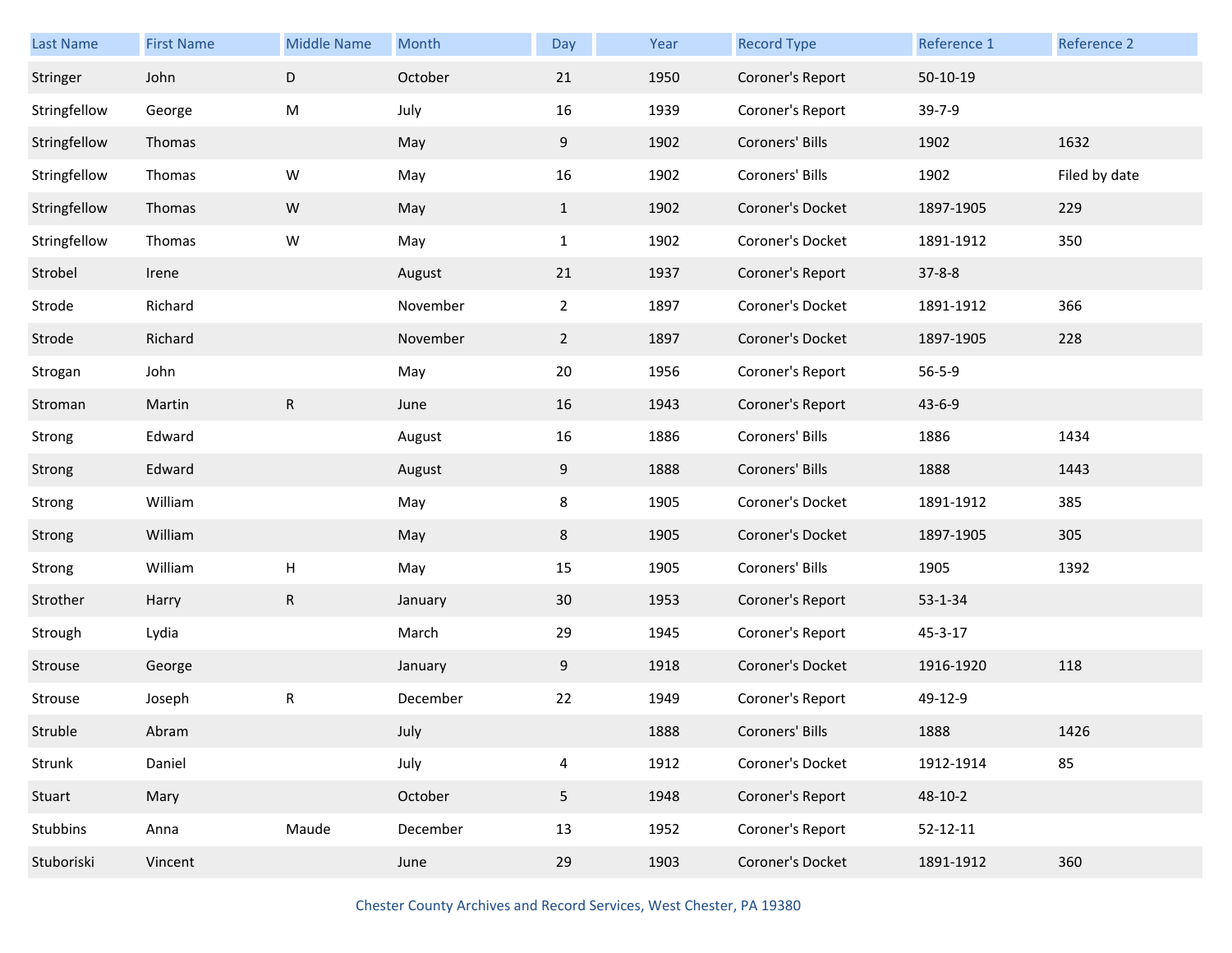| Last Name      | <b>First Name</b> | <b>Middle Name</b> | Month     | Day            | Year | <b>Record Type</b>      | Reference 1    | Reference 2   |
|----------------|-------------------|--------------------|-----------|----------------|------|-------------------------|----------------|---------------|
| Stunzi         | Jean              | Jacques            | November  | 22             | 1947 | Coroner's Report        | 47-11-24       |               |
| <b>Sturges</b> | William           | E                  | May       | 27             | 1933 | Coroner's Report        | $33 - 5 - 12$  |               |
| Sturgess       | Hiram             |                    | September | 16             | 1910 | Coroner's Docket        | 1909-1911      | 224           |
| Sturgis        | Carroll           | $\mathsf{C}$       | January   | 24             | 1942 | Coroner's Report        | $42 - 1 - 16$  |               |
| Sturgiss       | John              |                    | September | $\mathbf{1}$   | 1858 | <b>Quarter Sessions</b> | P/314          | Oct. 1858     |
| Sturtz         | Richard           |                    | November  | 11             | 1897 | Coroners' Bills         | 1897           | 3484          |
| Styer          | Jacob             |                    | September | 18             | 1913 | Coroner's Docket        | 1912-1914      | 232           |
| Styer          | Mary              | Ann                | December  | 30             | 1910 | Coroner's Docket        | 1909-1911      | 270           |
| Styer          | Mary              | Ann                | January   | $\overline{4}$ | 1911 | Coroners' Bills         | 1911           | Filed by date |
| Suchak         | John              |                    | April     | 20             | 1952 | Coroner's Report        | $52 - 4 - 15$  |               |
| Suddard        | Frank             | $\sf E$            | November  | 28             | 1951 | Coroner's Report        | $51 - 11 - 22$ |               |
| Sudman         | Charles           | ${\sf W}$          | June      | $\overline{7}$ | 1936 | Coroner's Report        | $36 - 6 - 4$   |               |
| Suga           | Louis             |                    | March     | $30\,$         | 1940 | Coroner's Report        | $40 - 3 - 12$  |               |
| Sullivan       | Allen             | ${\sf M}$          | April     | 23             | 1914 | Coroner's Docket        | 1912-1914      | 299           |
| Sullivan       | Daniel            |                    | May       | $\overline{7}$ | 1915 | Coroner's Docket        | 1915           | 39            |
| Sullivan       | Dennis            |                    | February  | 26             | 1878 | Coroner's Report        | Filed by date  |               |
| Sullivan       | Frank             |                    | January   | 8              | 1953 | Coroner's Report        | $53 - 1 - 12$  |               |
| Sullivan       | Halka             | Irma               | November  | 19             | 1934 | Coroner's Report        | 34-11-16       |               |
| Sullivan       | Harold            |                    | October   | 17             | 1914 | Coroner's Docket        | 1912-1914      | 349           |
| Sullivan       | Harry             |                    | August    | 25             | 1954 | Coroner's Report        | $54 - 8 - 13$  |               |
| Sullivan       | James             |                    | December  | $20\,$         | 1831 | Coroner's Report        | Filed by date  |               |
| Sullivan       | John              |                    | June      | 16             | 1909 | Coroner's Docket        | 1909-1911      | 57            |
| Sullivan       | John              |                    | June      | 21             | 1909 | Coroners' Bills         | 1909           | 1844          |
| Sullivan       | John              | J                  | November  | 11             | 1935 | Coroner's Report        | $35 - 11 - 8$  |               |
| Sullivan       | Margie            |                    | January   | 14             | 1939 | Coroner's Report        | $39-1-8$       |               |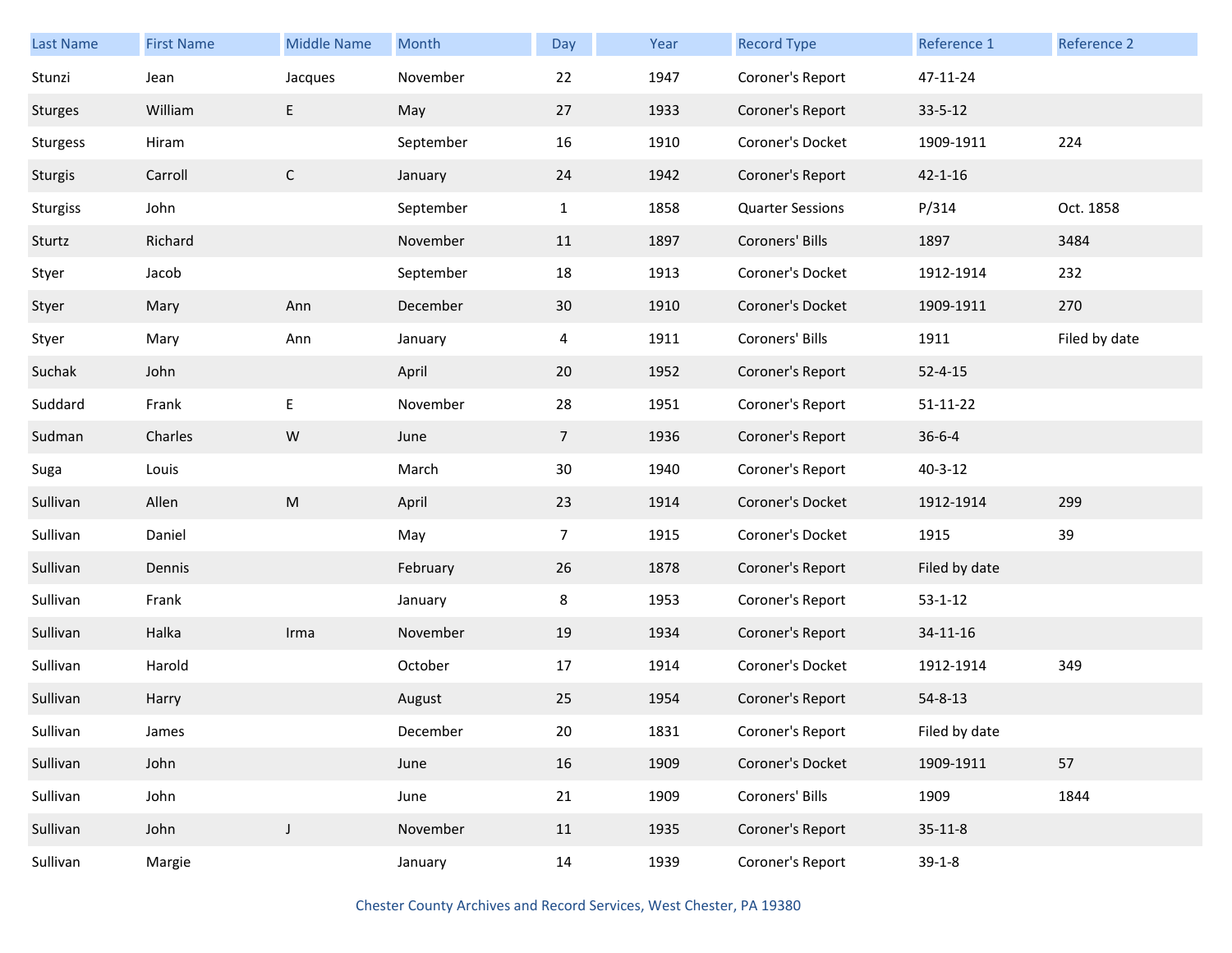| <b>Last Name</b> | <b>First Name</b> | <b>Middle Name</b> | Month     | Day            | Year | <b>Record Type</b> | Reference 1   | Reference 2   |
|------------------|-------------------|--------------------|-----------|----------------|------|--------------------|---------------|---------------|
| Sullivan         | Michael           |                    | December  | 22             | 1939 | Coroner's Report   | 39-12-13      |               |
| Sullivan         | Ralph             |                    | January   | 14             | 1939 | Coroner's Report   | $39-1-9$      |               |
| Sulton           | Sylvester         |                    | November  | 21             | 1903 | Coroner's Docket   | 1891-1912     | 361           |
| Summerill        | Eleanor           |                    | October   | 3              | 1911 | Coroner's Docket   | 1909-1911     | 387           |
| Summers          | Clover            | Edward             | June      | 6              | 1951 | Coroner's Report   | $51 - 6 - 2$  |               |
| Sumner           | William           | Wardie             | August    | 6              | 1940 | Coroner's Report   | $40 - 8 - 10$ |               |
| Sumners          | Maurice           |                    | May       | 31             | 1919 | Coroner's Docket   | 1916-1920     | 160           |
| Sumovies         | Michael           |                    | July      | 19             | 1907 | Coroner's Docket   | 1906-1908     | 232           |
| Supplee          | Carrie            | ${\sf M}$          | June      | 14             | 1878 | Coroner's Report   | Filed by date |               |
| Supplee          | Grant             | н                  | June      | 9              | 1947 | Coroner's Report   | $47 - 6 - 4$  |               |
| Sureny           | Bernard           |                    | April     | 10             | 1877 | Coroner's Report   | Filed by date |               |
| Suriano          | Alfonzo           |                    |           |                | 1915 | Coroner's Docket   | 1915          | 85            |
| Surman           | John              |                    | June      | 5              | 1955 | Coroner's Report   | $55 - 6 - 1$  |               |
| Surrick          | Fred              |                    | March     | $\overline{2}$ | 1943 | Coroner's Report   | $43 - 3 - 2$  |               |
| Susko            | Peter             | ${\sf M}$          | June      | 23             | 1939 | Coroner's Report   | 39-6-12       |               |
| Sussman          | Arnold            |                    | July      | 11             | 1949 | Coroner's Report   | 49-7-7        |               |
| Sussman          | Morris            |                    | April     | 8              | 1901 | Coroner's Docket   | 1891-1912     | 364           |
| Sussman          | Morris            |                    | April     | $30\,$         | 1901 | Coroners' Bills    | 1901          | Filed by Date |
| Sussman          | Morris            |                    | April     | 8              | 1901 | Coroner's Docket   | 1897-1905     | 233           |
| Suszinsky        | William           |                    | September | 30             | 1943 | Coroner's Report   | 43-9-16       |               |
| Sutch            | John              | W                  | December  | 28             | 1900 | Coroner's Docket   | 1891-1912     | 385           |
| Sutch            | John              | ${\sf W}$          | December  | 28             | 1900 | Coroner's Docket   | 1897-1905     | 232           |
| Sutch            | John              | ${\sf W}$          | January   | 19             | 1901 | Coroners' Bills    | 1901          | Filed by Date |
| Sutcliffe        | Agnes             |                    | November  | 5              | 1915 | Coroner's Docket   | 1915          | 94            |
| Suter            | Abram             |                    | November  | 20             | 1889 | Coroners' Bills    | 1889          | Filed by Date |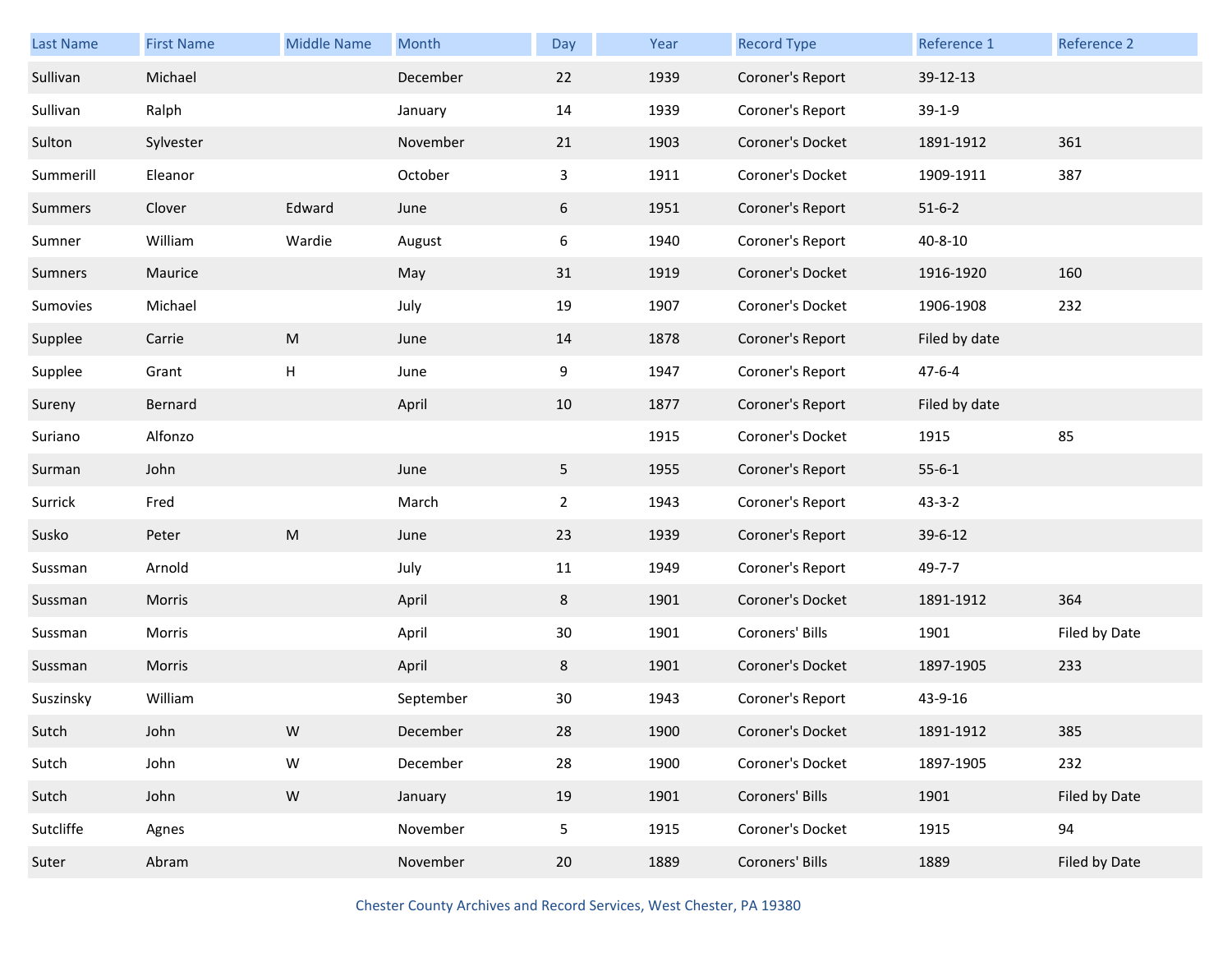| <b>Last Name</b> | <b>First Name</b> | <b>Middle Name</b> | Month     | Day          | Year | <b>Record Type</b>      | Reference 1    | Reference 2 |
|------------------|-------------------|--------------------|-----------|--------------|------|-------------------------|----------------|-------------|
| Sutton           | Charles           |                    | April     | 9            | 1910 | Coroner's Docket        | 1909-1911      | 158         |
| Sutton           | J                 | Paul               | June      | 14           | 1931 | Coroner's Report        | $31 - 6 - 6$   |             |
| Sutton           | Joseph            |                    | May       | 9            | 1941 | Coroner's Report        | $41 - 5 - 6$   |             |
| Sutton           | Sylvester         |                    | May       | 21           | 1903 | Coroner's Docket        | 1897-1905      | 233         |
| Suymler          | Thomas            |                    | April     | $\mathbf{1}$ | 1858 | <b>Quarter Sessions</b> | P/274          | Apr. 1858   |
| Sventek          | John              |                    | August    | 12           | 1900 | Coroner's Docket        | 1897-1905      | 234         |
| Sventek          | John              |                    | August    | 20           | 1900 | Coroners' Bills         | 1900           | 2060        |
| Sventik          | John              |                    | August    | 12           | 1900 | Coroner's Docket        | 1891-1912      | 345         |
| Sveric           | Lizzie            |                    | February  | 17           | 1903 | Coroner's Docket        | 1891-1912      | 349         |
| Sverick          | Lizzie            |                    | March     | 19           | 1903 | Coroners' Bills         | 1903           | 657         |
| Swacki           | Johanna           |                    | April     | 8            | 1953 | Coroner's Report        | $53 - 4 - 8$   |             |
| Swan             | Lewis             |                    | September | 26           | 1936 | Coroner's Report        | 36-9-20        |             |
| Swarner          | E                 | Rea                | January   | 14           | 1936 | Coroner's Report        | 35-12-22       |             |
| Swarthout        | Chas              | A                  | January   | 8            | 1919 | Coroner's Docket        | 1916-1919      | 338         |
| Swartz           | Emma              |                    | November  | 5            | 1918 | Coroner's Docket        | 1916-1919      | 321         |
| Swartz           | Peter             |                    | October   | 28           | 1856 | <b>Quarter Sessions</b> | P/121          | Oct. 1856   |
| Swats            | Georginna         |                    | March     | 11           | 1935 | Coroner's Report        | $35 - 3 - 5$   |             |
| Swats            | Phyllis           |                    | March     | 11           | 1935 | Coroner's Report        | $35 - 3 - 5$   |             |
| Swaveley         | Samuel            |                    | November  | 27           | 1952 | Coroner's Report        | 52-11-27       |             |
| Swavely          | Allen             |                    | February  | 11           | 1898 | Coroner's Docket        | 1891-1912      | 386         |
| Swavely          | Allen             |                    | February  | 18           | 1898 | Coroners' Bills         | 1898           | 735         |
| Swavely          | Allen             |                    | February  | 11           | 1898 | Coroner's Docket        | 1897-1905      | 234         |
| Swavely          | Clinton           | $\sf H$            | December  | 19           | 1950 | Coroner's Report        | $50 - 12 - 11$ |             |
| Swavely          | Guy               | F                  | December  | 14           | 1948 | Coroner's Report        | 48-12-7        |             |
| Swaverly         | Allen             |                    | February  | 14           | 1898 | Coroners' Bills         | 1898           | 489         |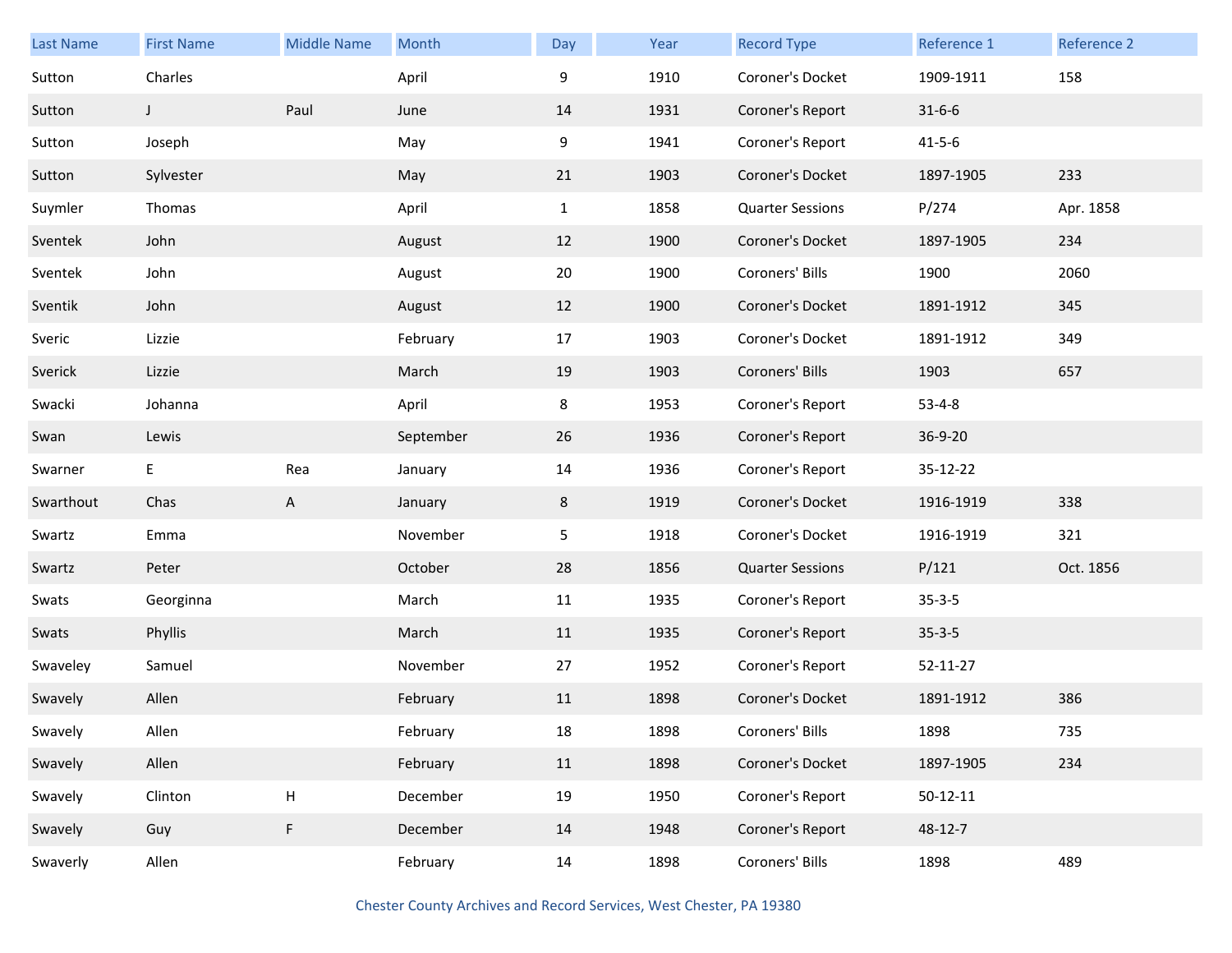| <b>Last Name</b> | <b>First Name</b> | <b>Middle Name</b> | Month     | Day             | Year | <b>Record Type</b> | Reference 1   | Reference 2   |
|------------------|-------------------|--------------------|-----------|-----------------|------|--------------------|---------------|---------------|
| Swayne           | William           | Н                  | September | 24              | 1914 | Coroner's Docket   | 1912-1914     | 338           |
| Sweda            | Anna              |                    | February  | 11              | 1948 | Coroner's Report   | 48-2-9        |               |
| Sweeney          | A                 | Marie              | October   | 27              | 1954 | Coroner's Report   | $54-10-17$    |               |
| Sweeney          | Alexander         |                    | December  | 19              | 1914 | Coroner's Docket   | 1912-1914     | 371           |
| Sweeney          | Dennis            |                    | October   | 31              | 1937 | Coroner's Report   | 37-10-19      |               |
| Sweeney          | John              | E P                | February  | 16              | 1934 | Coroner's Report   | 34-2-14       |               |
| Sweeney          | John              | ${\sf W}$          | May       | 6               | 1919 | Coroner's Docket   | 1916-1919     | 372           |
| Sweeney          | William           |                    | April     | 18              | 1903 | Coroner's Docket   | 1897-1905     | 235           |
| Sweeney          | William           |                    | April     | 20              | 1903 | Coroners' Bills    | 1903          | Filed by date |
| Sweeney          | William           |                    | April     | 18              | 1903 | Coroner's Docket   | 1891-1912     | 377           |
| Sweigard         | Lewis             |                    | May       | 5               | 1942 | Coroner's Report   | $42 - 5 - 5$  |               |
| Sweigart         | Henry             | G                  | February  | 23              | 1899 | Coroner's Docket   | 1891-1912     | 382           |
| Sweigart         | Henry             | G                  | February  | 23              | 1899 | Coroner's Docket   | 1897-1905     | 234           |
| Sweigart         | Victor            | B                  | March     | $\overline{7}$  | 1942 | Coroner's Report   | $42 - 3 - 7$  |               |
| Sweiger          | Joseph            |                    | April     | 17              | 1944 | Coroner's Report   | 44-4-9        |               |
| Sweinhart        | Charles           | M                  | July      | 8               | 1950 | Coroner's Report   | $50 - 7 - 6$  |               |
| Swenk            | W                 | H                  | September | 13              | 1936 | Coroner's Report   | $36 - 9 - 6$  |               |
| Swerik           | Lizzie            |                    | February  | 17              | 1903 | Coroner's Docket   | 1897-1905     | 233           |
| Swicegood        | Jacob             | ${\sf W}$          | April     | 26              | 1956 | Coroner's Report   | $56 - 4 - 12$ |               |
| Swiger           | Henry             | David              | January   | 25              | 1949 | Coroner's Report   | 49-1-23       |               |
| Swiger           | William           | Douglas            | October   | 15              | 1954 | Coroner's Report   | $54-10-8$     |               |
| Swinehart        | Barbara           | Lee                | October   | 30 <sub>o</sub> | 1943 | Coroner's Report   | 43-10-13      |               |
| Swinehart        | Harry             | S                  | June      | 13              | 1952 | Coroner's Report   | $52 - 6 - 12$ |               |
| Swinehart        | William           | ${\sf M}$          | April     | 15              | 1936 | Coroner's Report   | $36 - 4 - 15$ |               |
| Swisher          | Henry             |                    | May       | 31              | 1942 | Coroner's Report   | 42-5-22       |               |